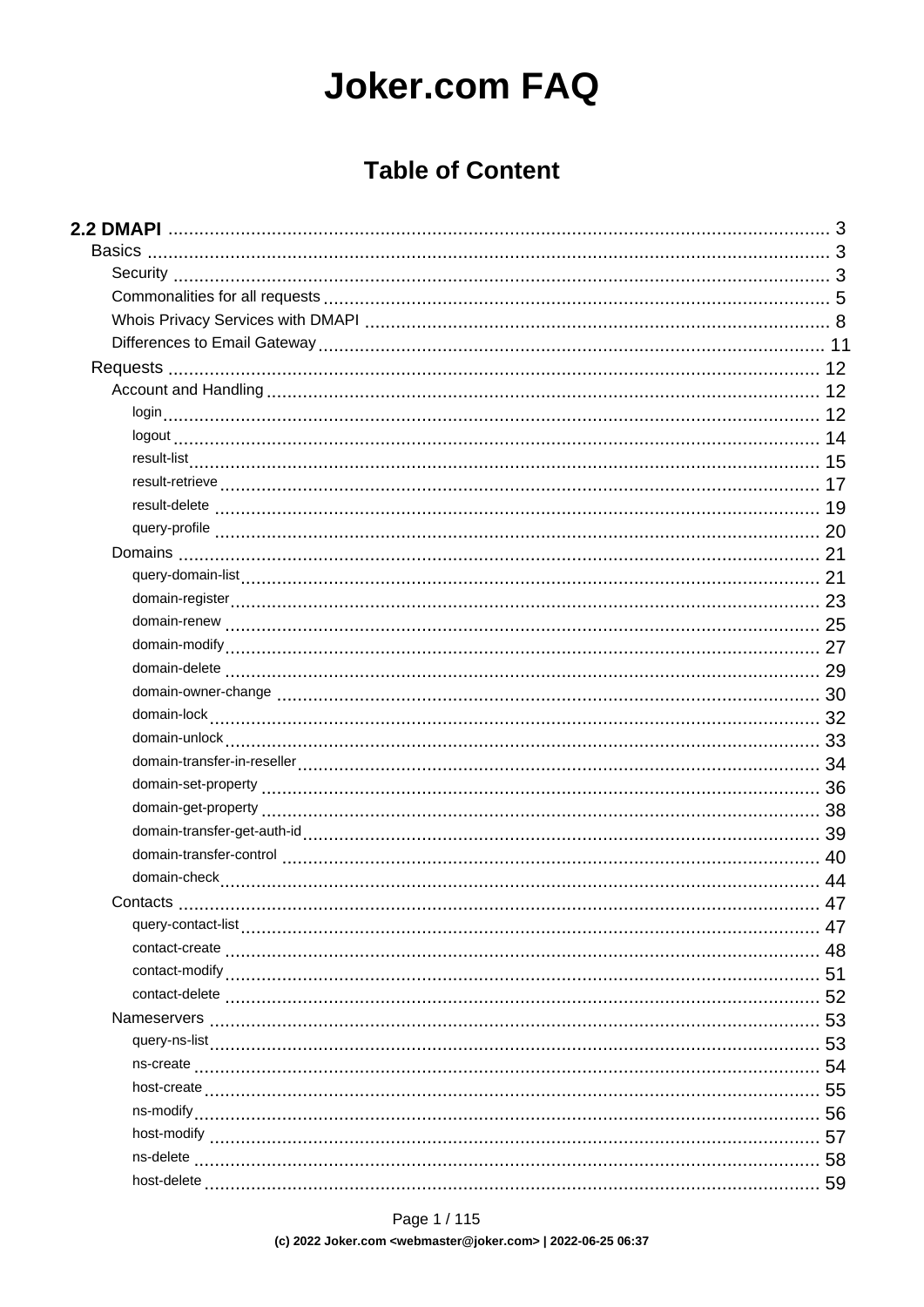| C# |     |
|----|-----|
|    | 103 |
|    |     |
|    |     |
|    |     |
|    | 111 |
|    | 113 |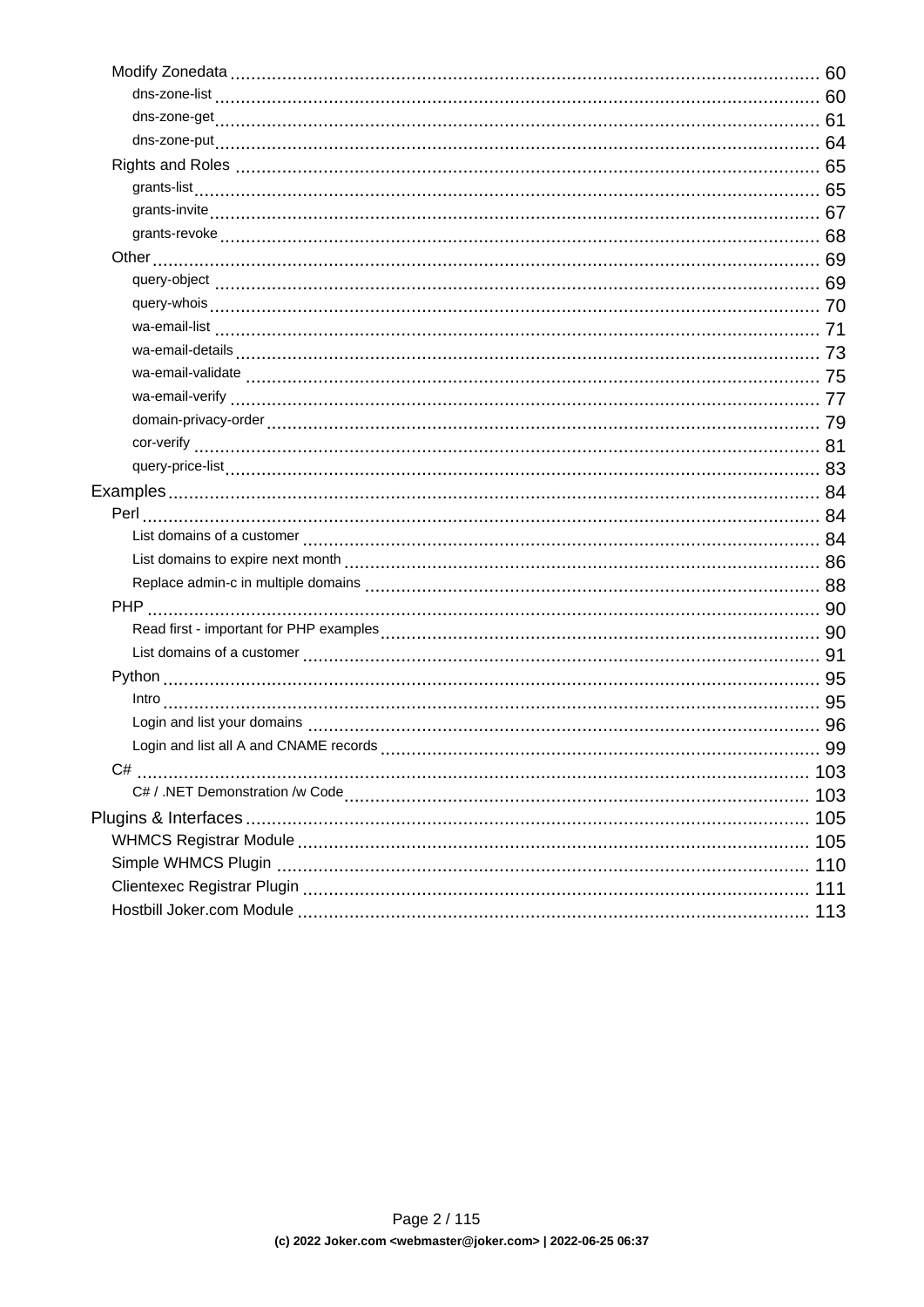# **2.2 DMAPI Security**

## <span id="page-2-0"></span>**Login & Security**

All transactions are secured by SSL. The DMAPI server is using an official SSL certificate. Within the login procedure, the client is assigned an unique authorisation id ('**Auth-Sid**').

### **Username and Password**

Every request (except login, of course) requires the presence of this **Auth-Sid** variable. An active session will expire after a period of inactivity (default: 1 hour).

Example:

```
https://dmapi.joker.com/request/query-domain-list?auth-
sid=20ddb8c3b2ea758dcf9fa4c7f46c0784
```
In case you use a browser to access this interface, a session id will be set as a cookie, hence need not to be specified as Auth-Sid (unless cookies are not supported, or turned off). In any case, Auth-Sid has precedence if provided.

### **API Keys**

Instead of using your user- and password credentials, you may also use so called '**API keys**' for login. This way, you can create several DMAPI access facilities, which has several advantages:

- you do not need to expose username and password in your scripts
- API keys **can be restricted** to be "read only" (no modifications possible), or to allow 'modifications only' (can not produce costs)
- you may hand API keys to your staff to enable them to do specific things with Joker.com

Create your API keys in '**[My Profile](/goto/myjoker)**' in section '**Manage Joker.com API access keys**'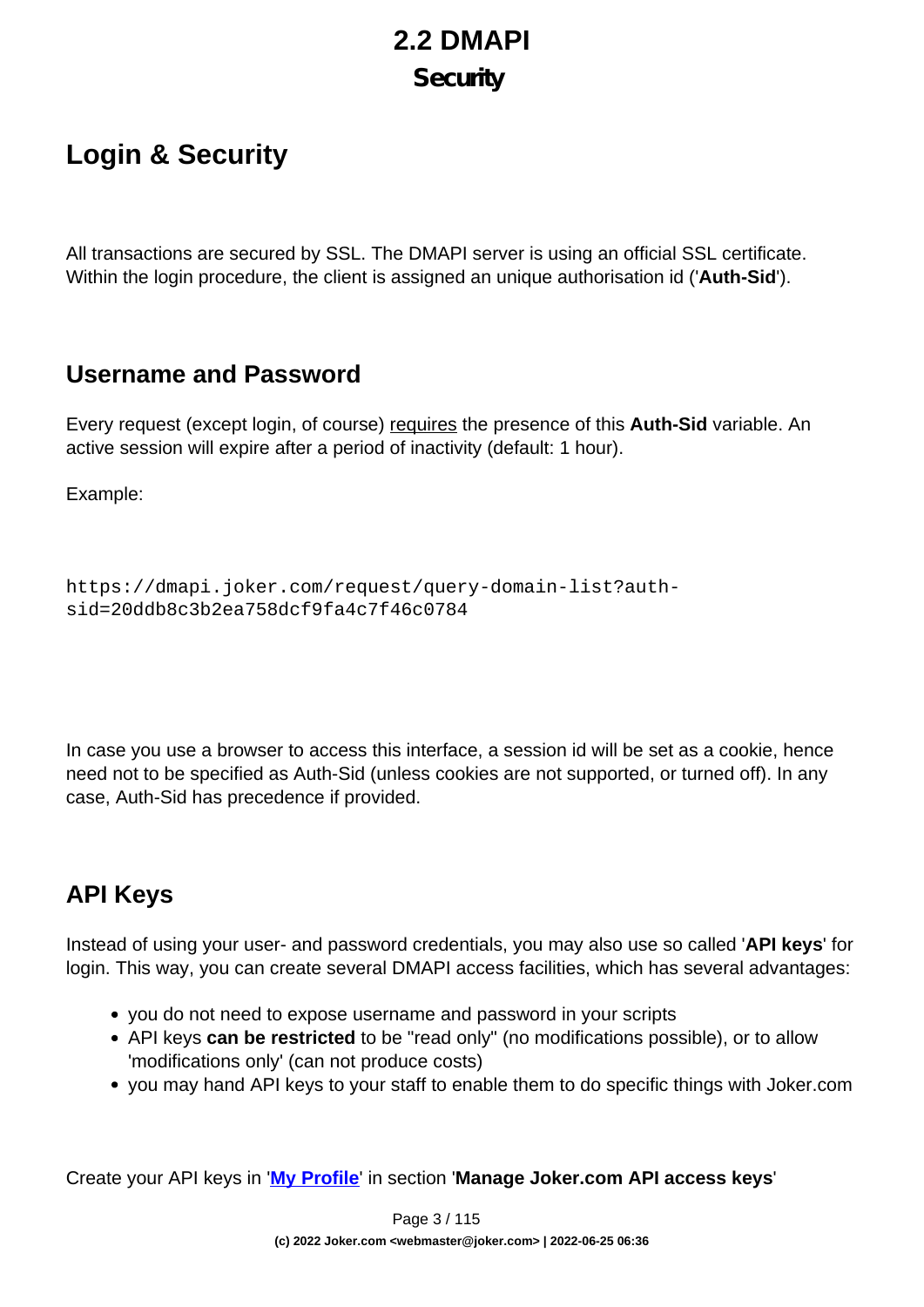## **Basics**

Example usage:

```
https://dmapi.joker.com/request/login?api-
key=Key_created_in_your_Profile_at_Joker.com
```
The result is the same as for "login"-request, you have to use the provided auth-sid for the subsequent actions.

Keywords: security, login, session, authentication, API keys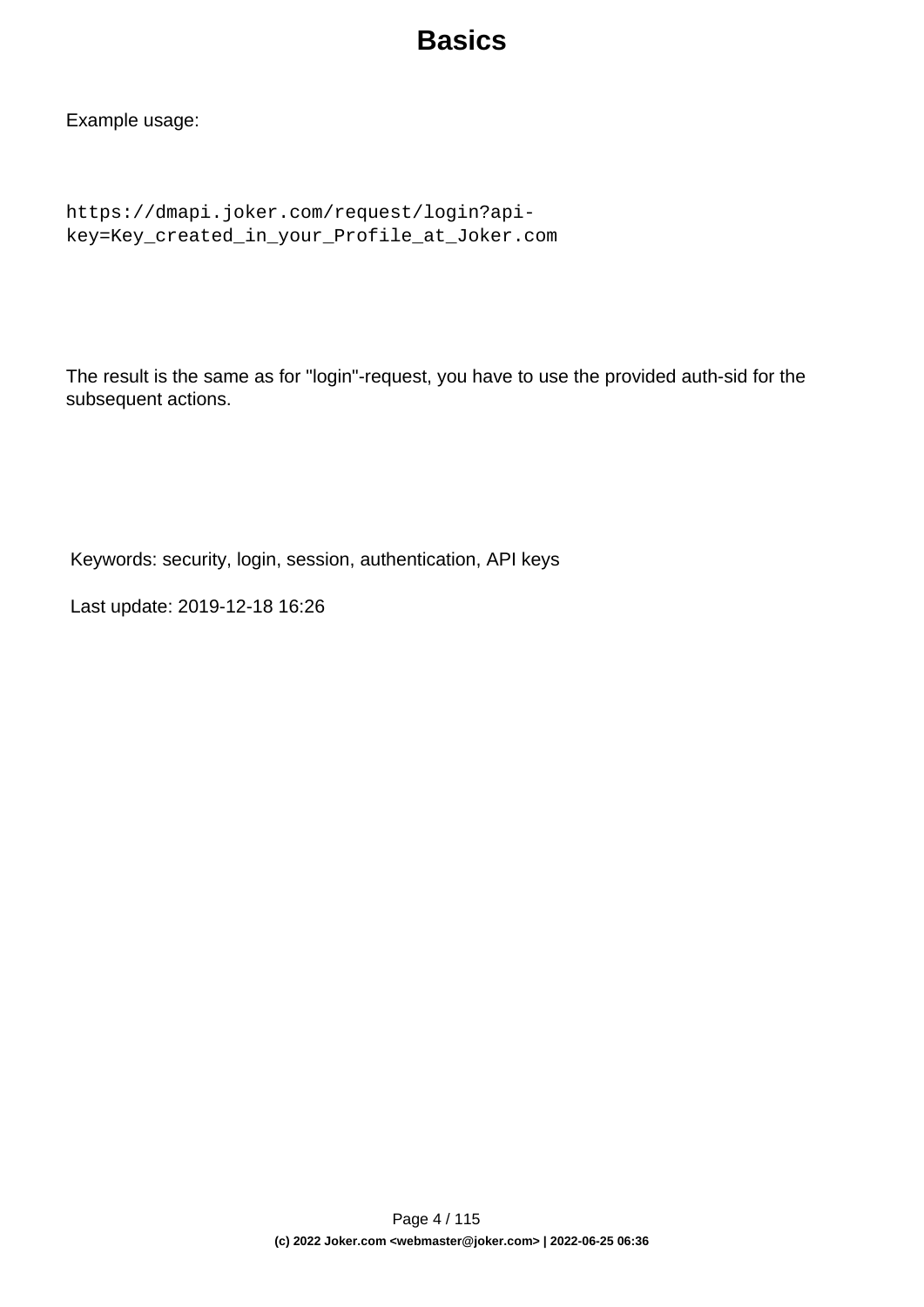# **Basics Commonalities for all requests**

#### <span id="page-4-0"></span>**DMAPI-Server URL**

This is the service address which has to be used for all requests:

#### **https://dmapi.joker.com**

### This is how a request looks like:

```
https://dmapi.joker.com/request/<name-of-request>?<name-of-parameter-1>=<value-of-
parameter-1>
```
&<name-of-parameter-2>=<value-of-parameter-2>&auth-sid=<your-session-id>

#### **Header fields which are returned by most requests**

| Trackin<br>g Id | Unique<br>server-<br>assign<br>ed<br>trackin<br>g id, as<br>signed<br>to |
|-----------------|--------------------------------------------------------------------------|
|                 | almost<br>all requ<br>ests                                               |
| Status-<br>Code | $0$ if no<br>error o<br>ccured,<br>otherwi<br>se<br>other<br>than 0      |
| Status-<br>Text | Human<br>readabl<br>e error<br>descrip<br>tion                           |
| Result          | ACK or<br>NACK<br>$(= "Ack$<br>nowleg                                    |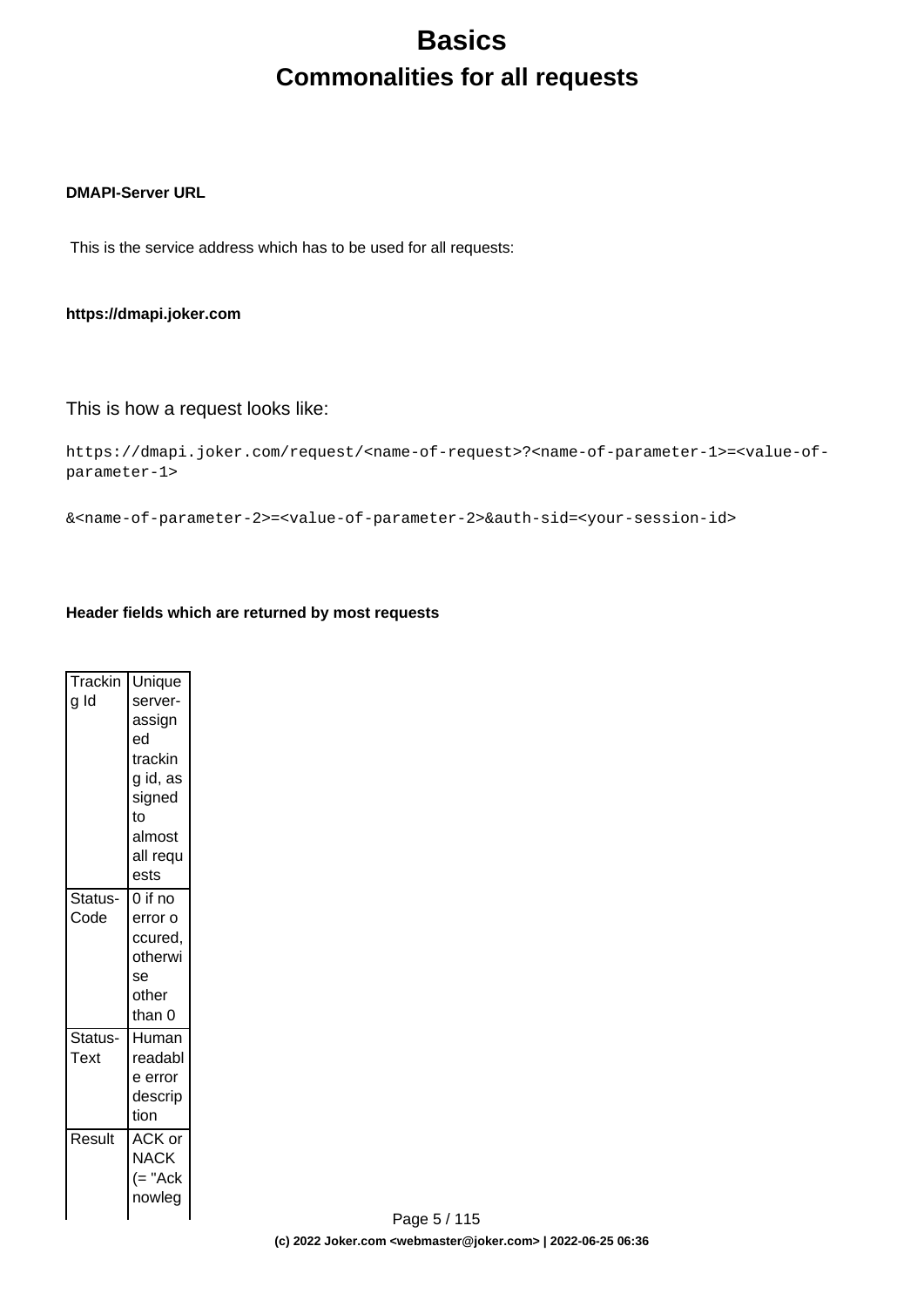# **Basics**

|                               | ded" or                                                                                                                                              |  |
|-------------------------------|------------------------------------------------------------------------------------------------------------------------------------------------------|--|
|                               | "Not Ac<br>knowle<br>dged")                                                                                                                          |  |
| Error                         | May be<br>returne<br>d if<br>(and<br>only if)<br>the                                                                                                 |  |
|                               | request<br>was rej<br>ected,<br>in this<br>case re                                                                                                   |  |
|                               | ason(s)<br>will be<br>provide<br>d. Pres<br>ence of<br>this line                                                                                     |  |
|                               | in<br>header<br>s is indi<br>cative<br>for that                                                                                                      |  |
|                               | proces<br>sing<br>didn't<br>take<br>place.                                                                                                           |  |
| Warnin<br>g                   | Indicati<br>ve of n<br>on-fatal<br>proces<br>sing or<br>validati<br>on prob<br>lems                                                                  |  |
| Proc-Id                       | Joker.c<br>om pro<br>cessing<br>ID                                                                                                                   |  |
| <b>HTTP</b><br>error<br>codes | 200 if e<br>verythi<br>ng is<br>OK<br>(reques<br>t was a<br>ccepte<br>d and p<br>rocess<br>ed or<br>queued<br>for proc<br>essing)<br>, other<br>wise |  |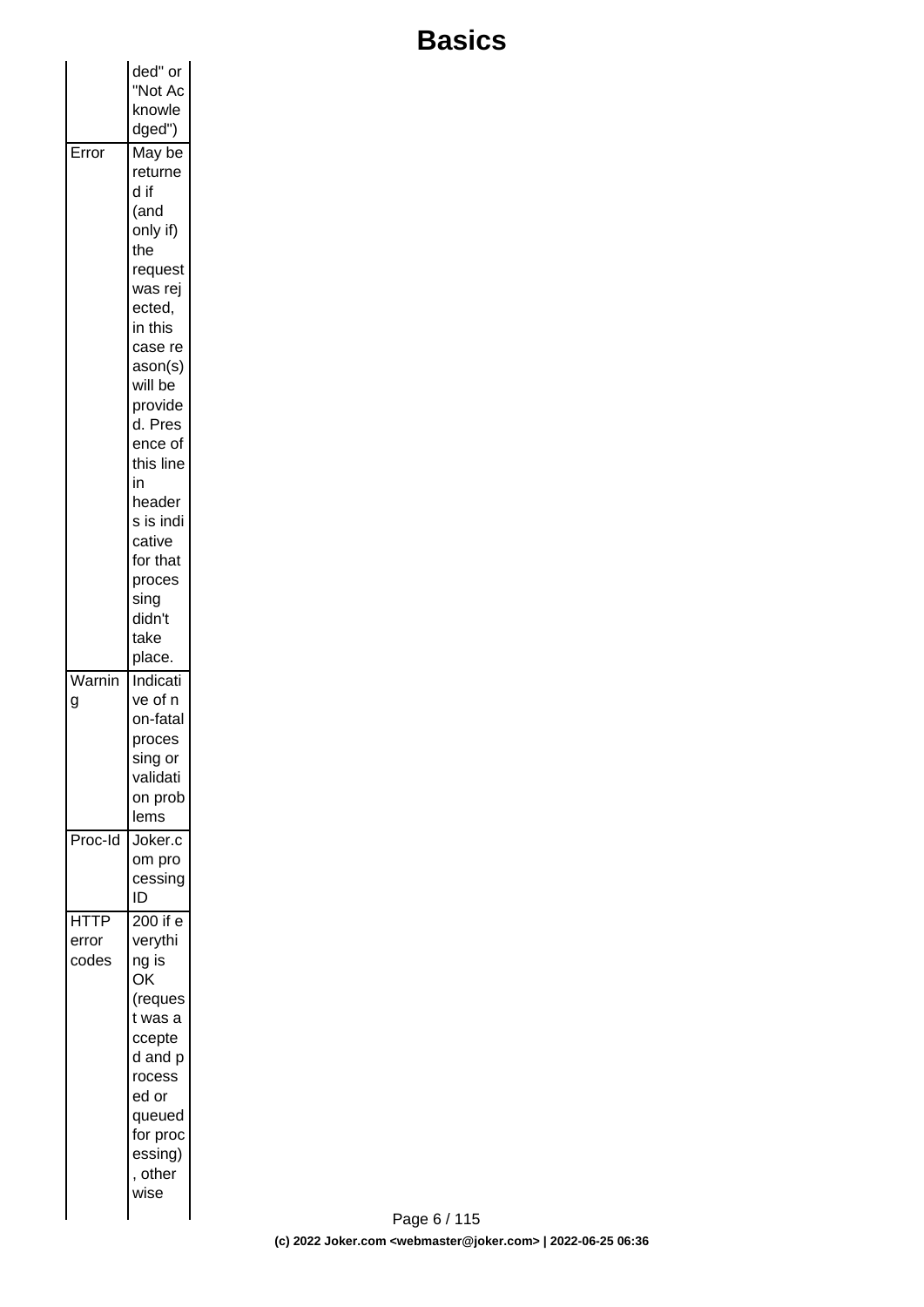## **Basics**

**IMPORTANT**: Every request (except "login") **requires** the presence of the **Auth-Sid** variable ("**Session ID**"), which is returned by the "login" request [\(login](index.php?action=artikel&cat=26&id=14&artlang=en)). An active session will expire after some inactivity period (default: 1 hour).

In case you are using a browser to access this service, the session id will be set as a cookie, hence need not to be specified as Auth-Sid (unless cookies are not supported or turned off). In any case, Auth-Sid has precedence, if provided.

Requests consist of these parts:

- **"Requires":** Defines variables (sometimes referred to as 'fields') that **MUST** be present
- **"Accepts":** Defines variables that **MAY** be present (but not required)
- **"Returns":** Describes the request's output header fields and extra data (if any). If "Returns" is omitted, then a standard reply should be expected (Status-Code, Status-Text, Proc-ID etc)

Keywords: dmapi, request, rpanel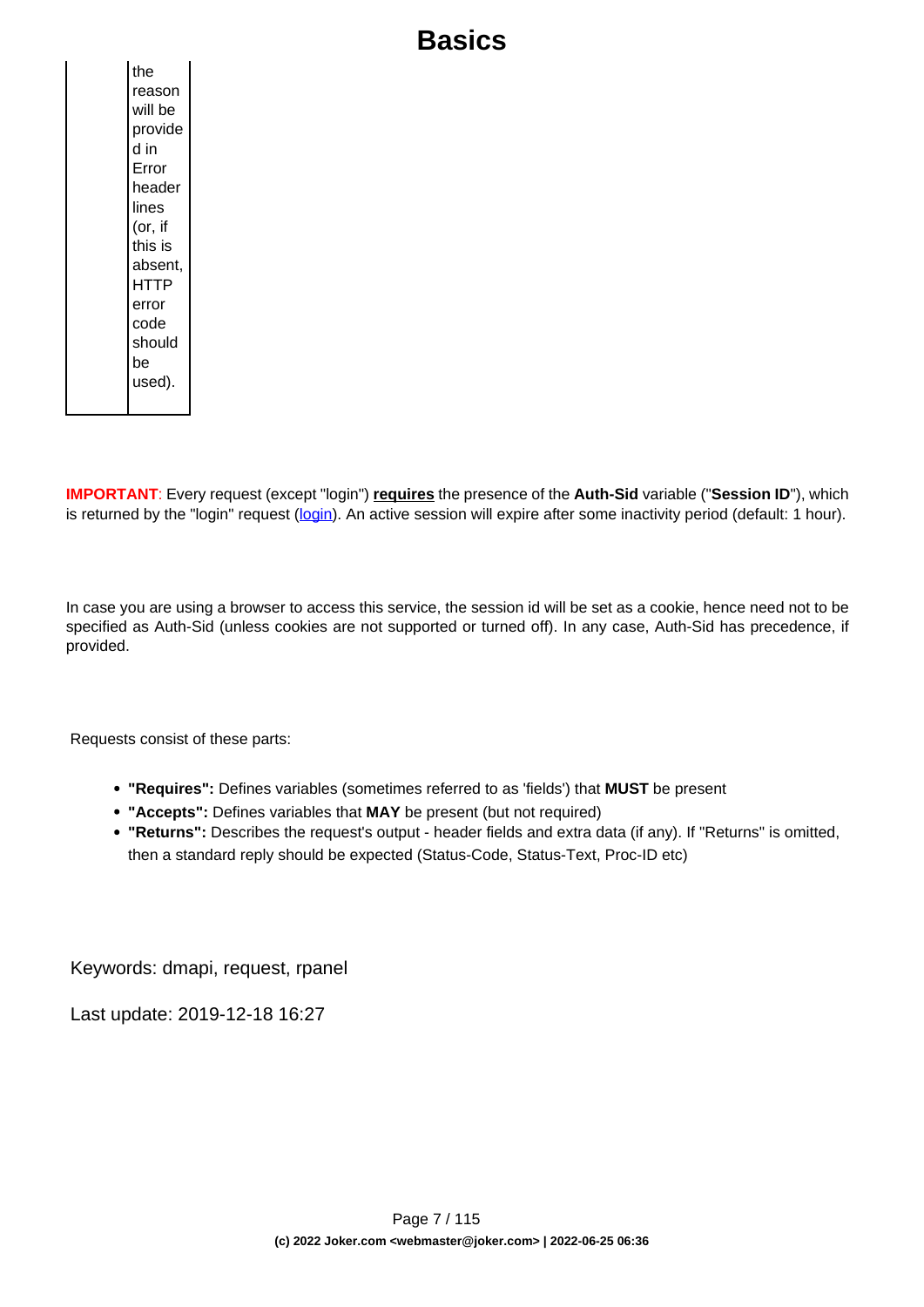## **Basics Whois Privacy Services with DMAPI**

### <span id="page-7-0"></span>**Whois Privacy Services**

Please find general details about Joker.com [Whois Privacy](index.php?action=artikel&cat=5&id=476&artlang=en) Services here: Whois Privacy **[Services](index.php?action=artikel&cat=5&id=476&artlang=en)** 

**Privacy services are available for most generic top level domain names.** The availablitiy of privacy services is indicated in Joker.com's [price list](https://joker.com/goto/prices) and [domain search.](https://joker.com/goto/order)

For requests "**domain-register**" and "**domain-transfer-in-reseller**", there exists an **additional parameter** "privacy":

- privacy=**basic** (owner contact name and/or organisation left intact, address & emails are masked)
- privacy=**pro** (everything is masked)
- privacy=**none** (same as "no privacy parameter provided")

For "**domain-renew**", the additional parameter privacy works similar:

- privacy=**basic** (owner contact name and/or organisation left intact, address & emails are masked)
- privacy=**pro** (everything is masked)
- privacy=**none** (explicitly do a renew without privacy services, even if currently privacy is enabled)
- privacy=**keep** (renew with the same level of privacy service which is currently active for the domain) - this now is also **default**; for domains without an existing privacy service subscription, "keep" means "none", so there will be no privacy service ordered. If there is an existing privacy service subscription active, and this privacy service is **not** set to "off", "keep" will also renew this privacy service subscription, together with the domain.

To **order privacy services for existing domains**, the new request "**domain-privacy-order**"can be used:

```
 domain=example.com
    period=12 (in months, as usual)
     expyear=2016 (privacy expiration year, similar to domain renewal r
equest)
```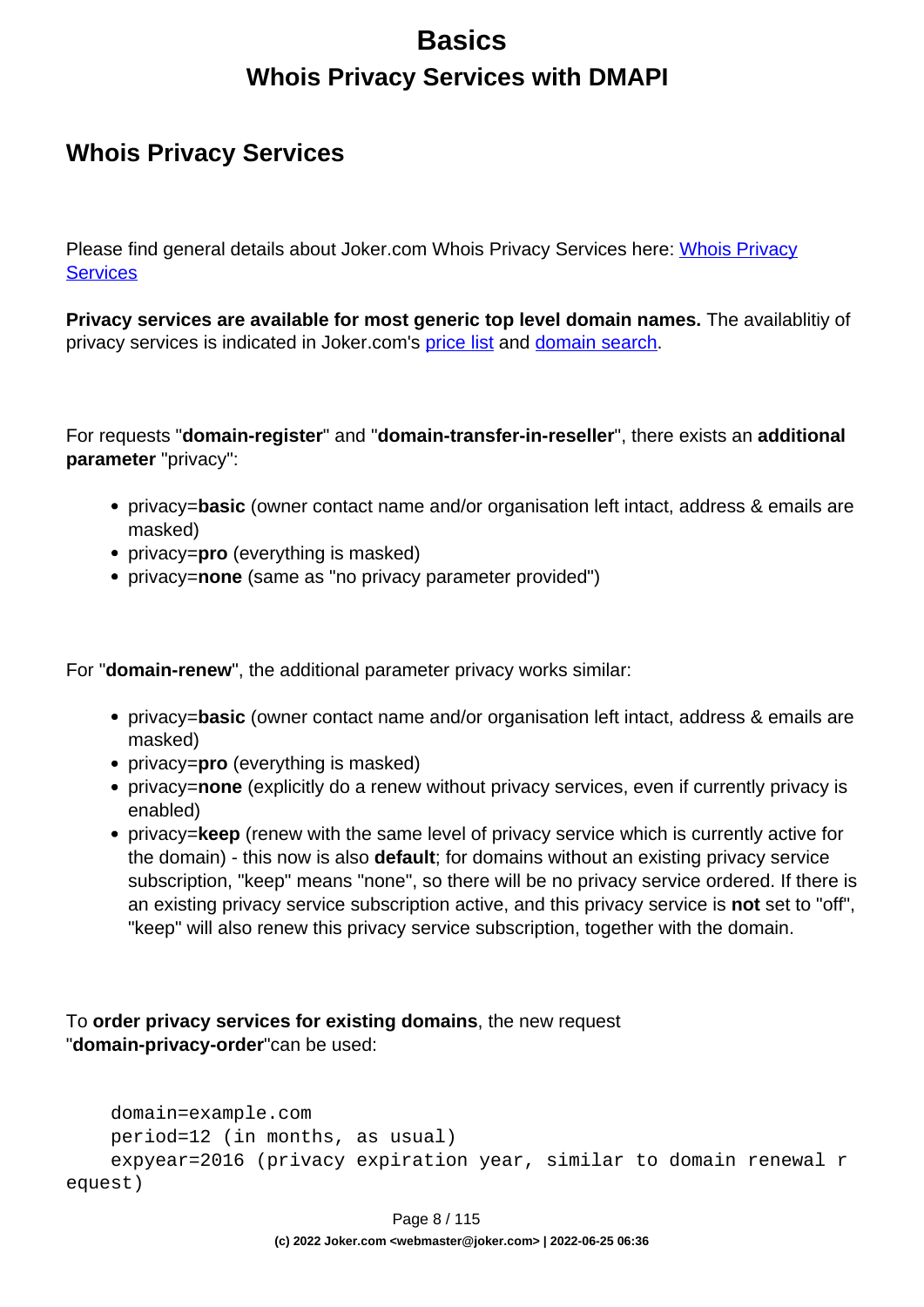## **Basics**

privacy=basic|pro

**If neither period nor expyear is provided, then privacy is ordered for remaining domain lifetime, whatever it is.**

#### Example:

```
 https://dmapi.joker.com/request/domain-privacy-order?domain=exampl
e.com&privacy=basic&auth-sid=<your-current-session-id>
```
The request "**domain-set-property"** allows to **manage privacy services** for domains which already do have a valid privacy service subscription:

- privacy=basic (activate "basic" privacy service)
- privacy=pro (activate "pro" privacy service)
- privacy=off (deactivate privacy service **Whois data will be disclosed**)

### **Samples:**

Ordering domain with privacy:

```
https://dmapi.joker.com/request/domain-register?domain=example.com&period=12&owner-c=C
COM-1&billing-c=CCOM-1&admin-c=CCOM-1&tech-c=CCOM-1&ns-
list=a.ns.joker.com:b.ns.joker.com&privacy=pro&auth-sid=<your-current-session-id>
```
Renew domain and order privacy:

```
https://dmapi.joker.com/request/domain-
register?domain=example.com&period=12&privacy=basic&auth-sid=<your-current-session-id>
```
Request incoming transfer and enable privacy:

https://dmapi.joker.com/request/domain-transfer-in-reseller?domain=example.com&transfer-aut h-id=zigzag&billing-c=CCOM-1&admin-c=CCOM-1&tech-c=CCOM-1&privacy=pro&authsid=<your-current-session-id>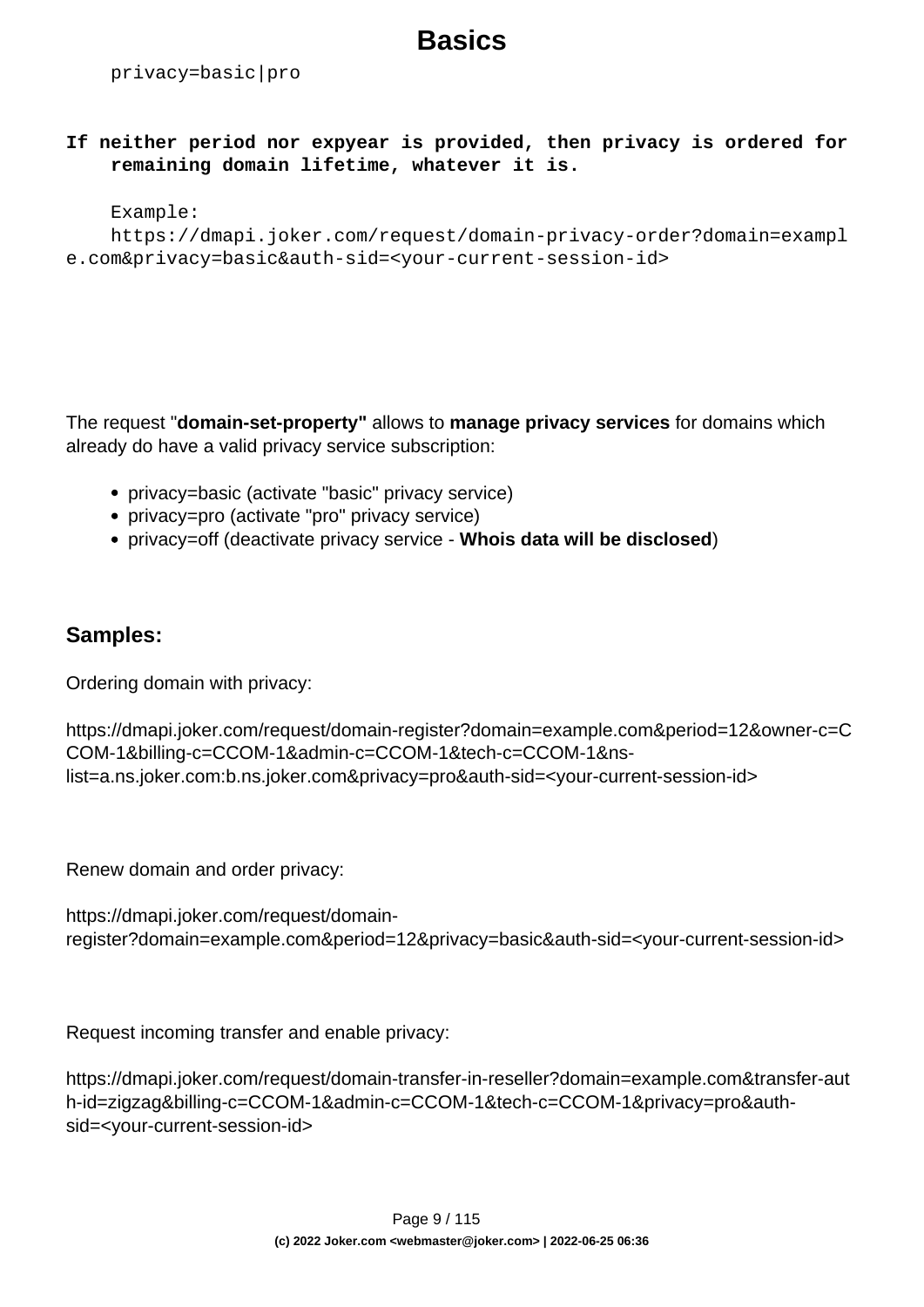## **Basics**

Temporarily disable privacy (assuming that it is active):

https://dmapi.joker.com/request/domain-set-property?domain=example.com&privacy=off&authsid=<your-current-session-id>

Fetch real contact data from privacy protected domain:

https://dmapi.joker.com/request/query-whois?domain=example.com&internal=1&auth-sid=<yourcurrent-session-id>

Keywords: proxy,privacy, whois, registration, privacy pro, privacy basic, whois-privacy

Last update: 2017-06-12 10:45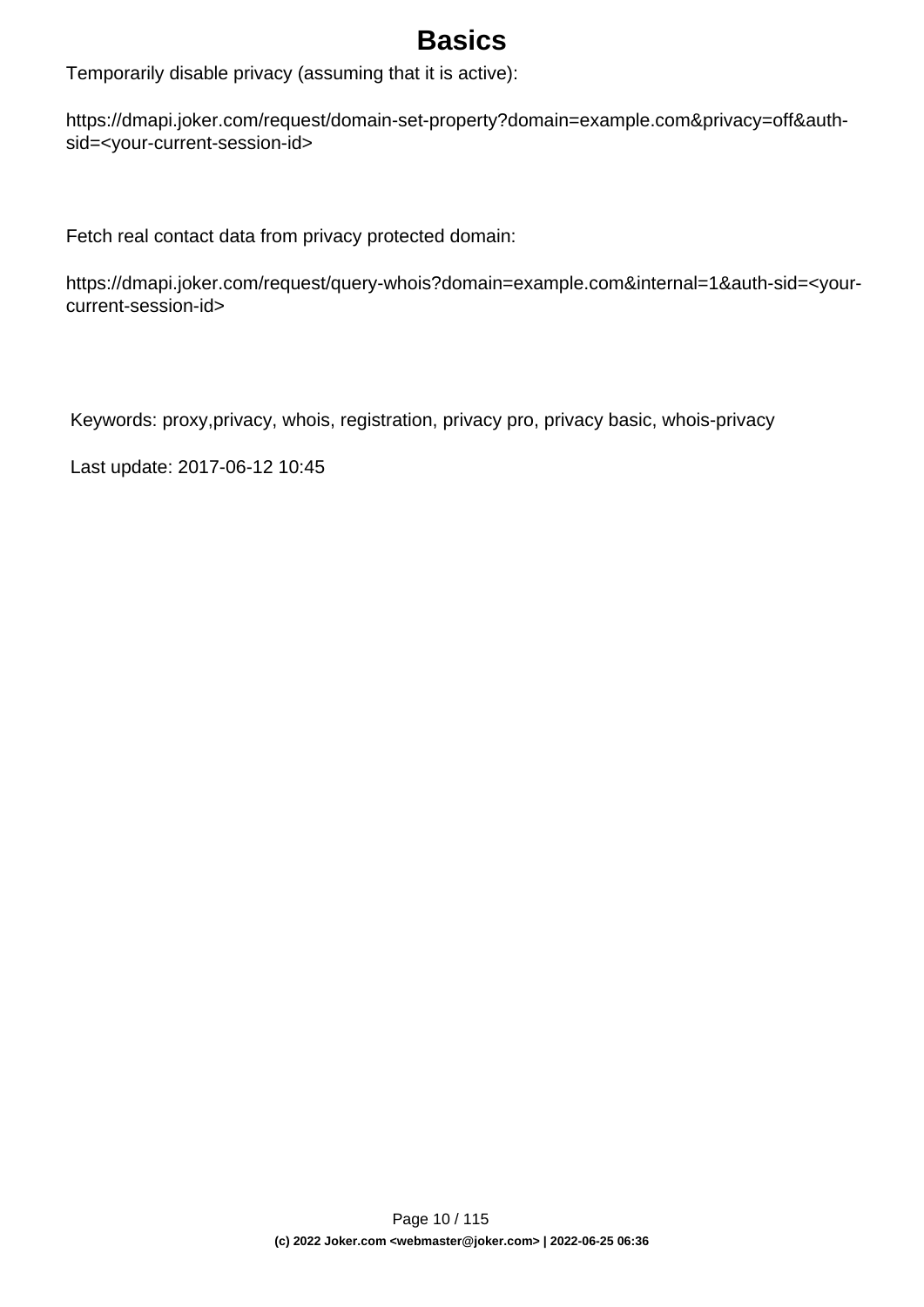## **Basics Differences to Email Gateway**

<span id="page-10-0"></span>The main differences in handling between DMAPI and Email Gateway at Joker.com are:

- DMAPI only accepts pre-registered contact and name-server handles. This means that before you can register (or modify) domains, you **MUST** create all necessary contacts and name-servers.
- universal requests unlike with the email interface, there is no differentiation in requests for different domain/contact types.
- some requests are asynchronous, means, they are processes within a queue in the background. The acceptance of a request by DMAPI not necessarily means that it is already processed (or will be processed at all because of later errors). The immediate request reply states, wether the request has been accepted by the system. The 'real' reply (results, acknowledgement or refusal) will be stored on the server and can be retrieved later. To list available replies, you should use the requests "result-list", "resultretrieve" and "result-delete" periodically.

**NOTE**: Not retrieved replies will be kept on the server for a period of 30 days, after this time, only the status of specific request will be available (success or failure).

**IMPORTANT**: Please also note that the registration/renewal period is in **MONTHS, NOT YEARS**! This is to allow future micro-registrations.

Keywords: email gateway, dmapi, API

Last update: 2016-04-04 13:43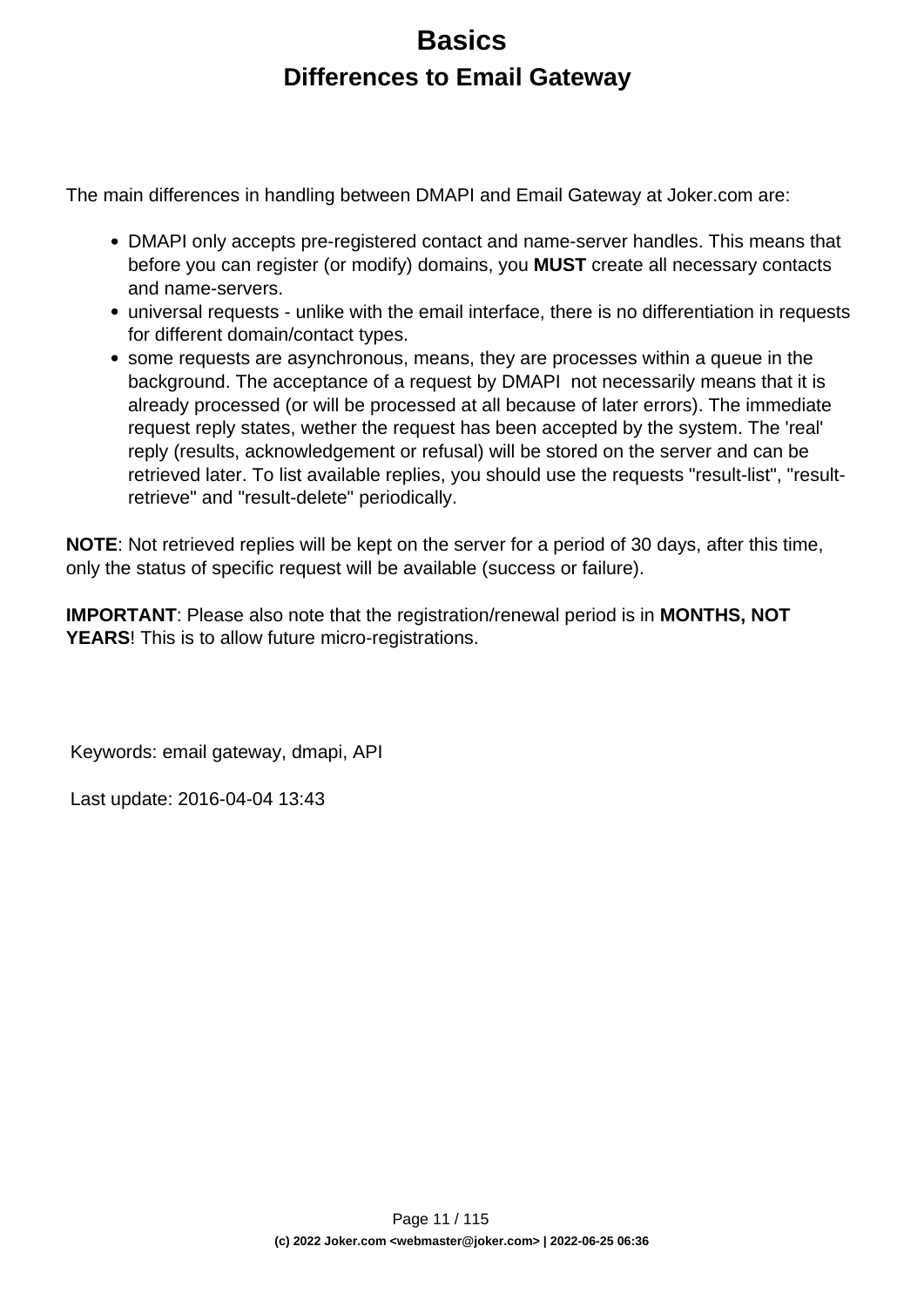# **Basics login**

### <span id="page-11-0"></span>**Login with Username & Password**

#### **Requires (mandatory):**

| I username | Uoker.com username (email address) |
|------------|------------------------------------|
| password   | Joker.com password                 |

#### **Returns:**

| Auth-SID     | Authenticated Session ID, must be provided<br>with any other request (parameter auth-sid) |
|--------------|-------------------------------------------------------------------------------------------|
| List of TLDs | List of domain TLDs which are available to<br>I the reseller.                             |

To be able to use the entire API, you must have a reseller account with Joker.com (and use this account to log in).

#### **Example:**

https://dmapi.joker.com/request/login?username=johndoe&password=mypass

### **Login with API Keys**

Instead of using your user- and password credentials, you may also use so called '**API keys**' for login. This way, you can create several DMAPI access facilities, which has several advantages:

- you do not need to expose username and password in your scripts
- API keys **can be restricted** to be "read only" (no modifications possible), or to allow 'modifications only' (can not produce costs)
- you may hand API keys to your staff to enable them to do specific things with Joker.com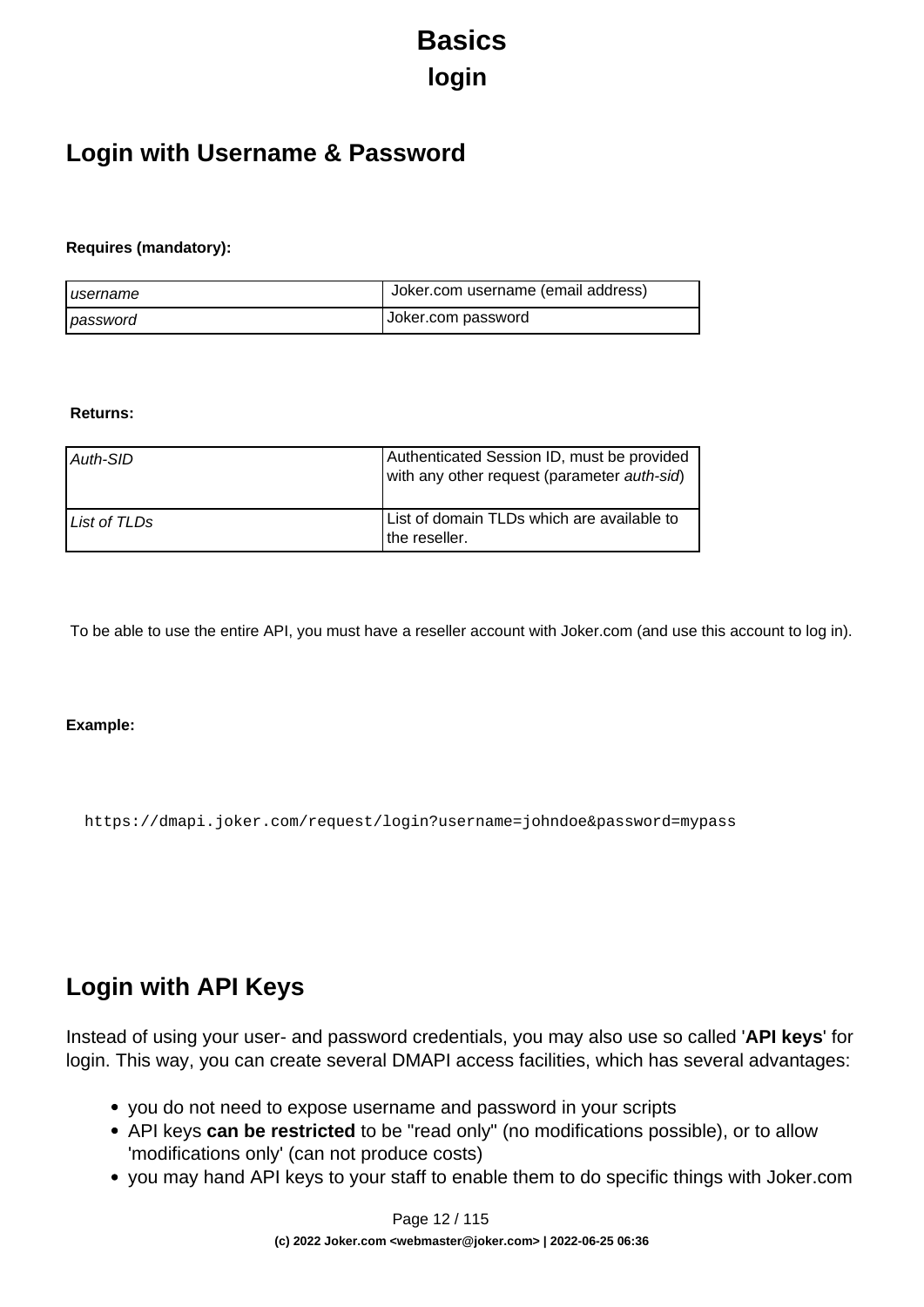## **Account and Handling**

Create your API keys in '**[My Profile](/goto/myjoker)**' in section '**Manage Joker.com API access keys**'

Example usage:

```
https://dmapi.joker.com/request/login?api-
key=Key_created_in_your_Profile_at_Joker.com
```
The result is the same as for "login"-request, you have to use the provided auth-sid for the subsequent actions.

Keywords: security, login, session, authentication, API keys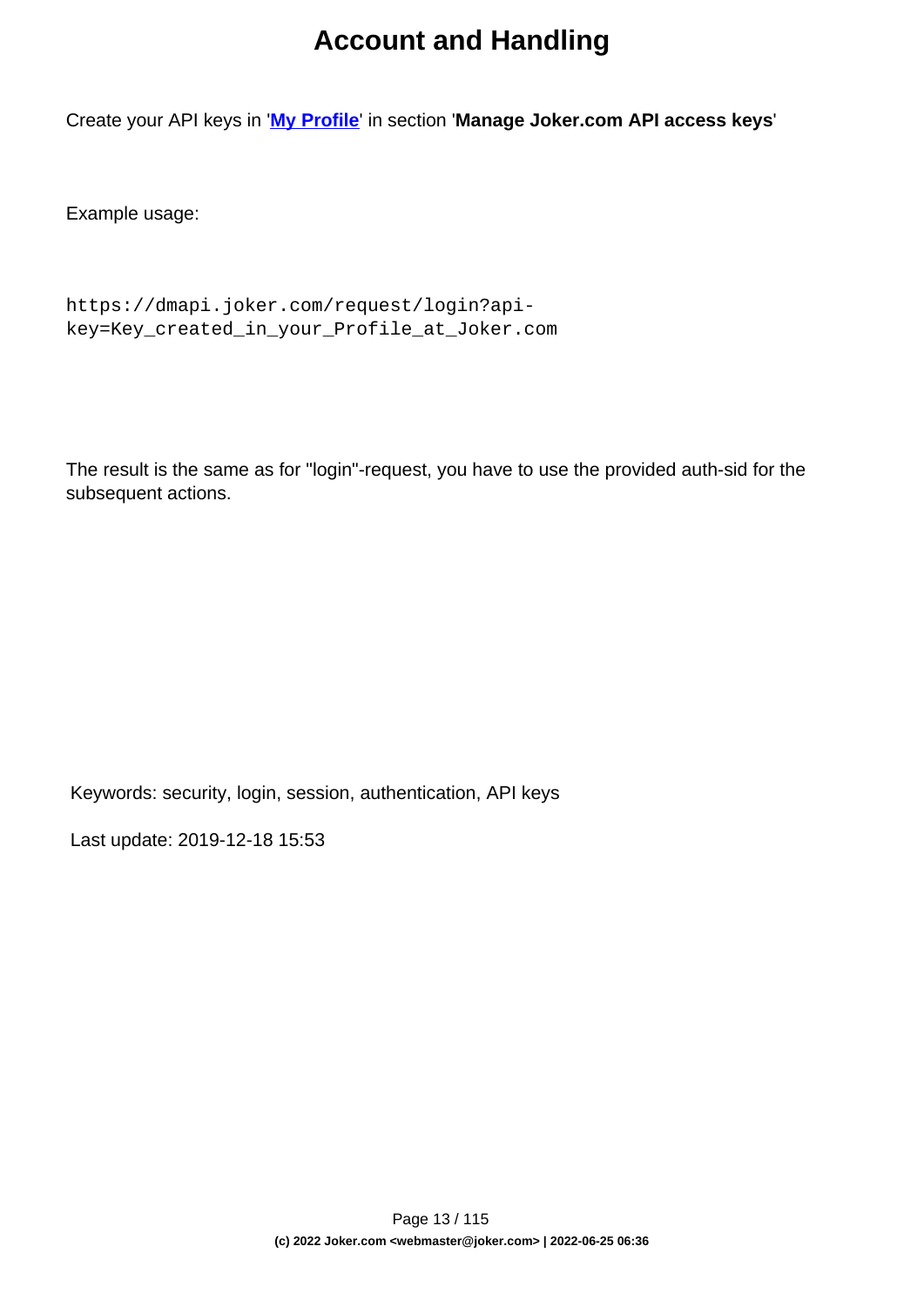## **Account and Handling logout**

#### <span id="page-13-0"></span>**Returns:**

nothing

 Used to forcibly close (terminate) a session. The session identified by Auth-SID may not be used anymore to send requests. Normally not required as session will timeout anyway (default: 1 hour).

**Example:**

https://dmapi.joker.com/request/logout?auth-sid=<your-current-session-id>

Keywords: security, login, session, authentication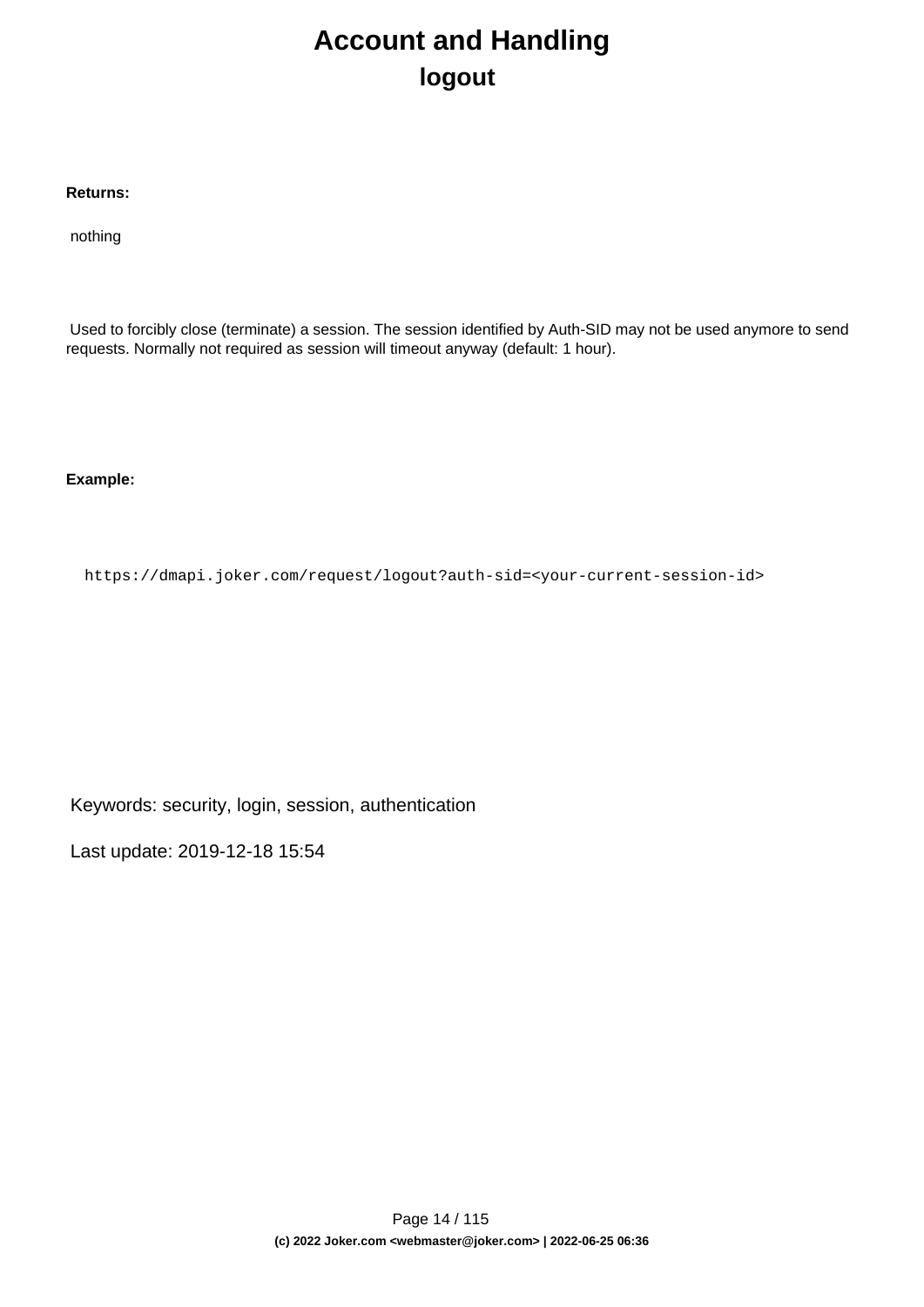## **Account and Handling result-list**

<span id="page-14-0"></span>

| <b>Accepts:</b> |                                                      |
|-----------------|------------------------------------------------------|
| pending         | get results of requests still in progress            |
| showall         | get all results incl. deletes using result-dele      |
| period          | get results for specifed period of days (defa        |
| date            | get results received on (or before) specified        |
|                 | date is specified, parameter "period" will be        |
|                 | date (instead of today) and defaults to 1            |
| offset          | start dispalying results from specified positi       |
| limit           | only get number of results specified by limit        |
| status          | get results having specified status (ack/nac         |
| count-only      | when set to 1, only count number of record           |
|                 | single line in format "Records: N"                   |
|                 | All following filters may use patterns ("*" and "?") |
| rtype           | get results for requests of specified type (do       |
|                 | register/etc)                                        |
| objid           | get results for specified object ids (domain         |
|                 | contacts, hosts)                                     |
| procid          | get results for specified proc-id                    |
| svtrid          | get results for specifued SvTrId                     |
| cltrid          | get results for specified CITrId                     |

#### **Returns:**

List of answers from joker.com (one per line):

TimeStamp SvTrId Proc-ID request-type status ClTrId

#### **Where:**

TimeStamp: The time when request was made, YYYYMMDDHHMMSS SvTrID: Tracking-Id associated with this request. Proc-ID: Proc-Id associated with this request.

Page 15 / 115

**(c) 2022 Joker.com <webmaster@joker.com> | 2022-06-25 06:36**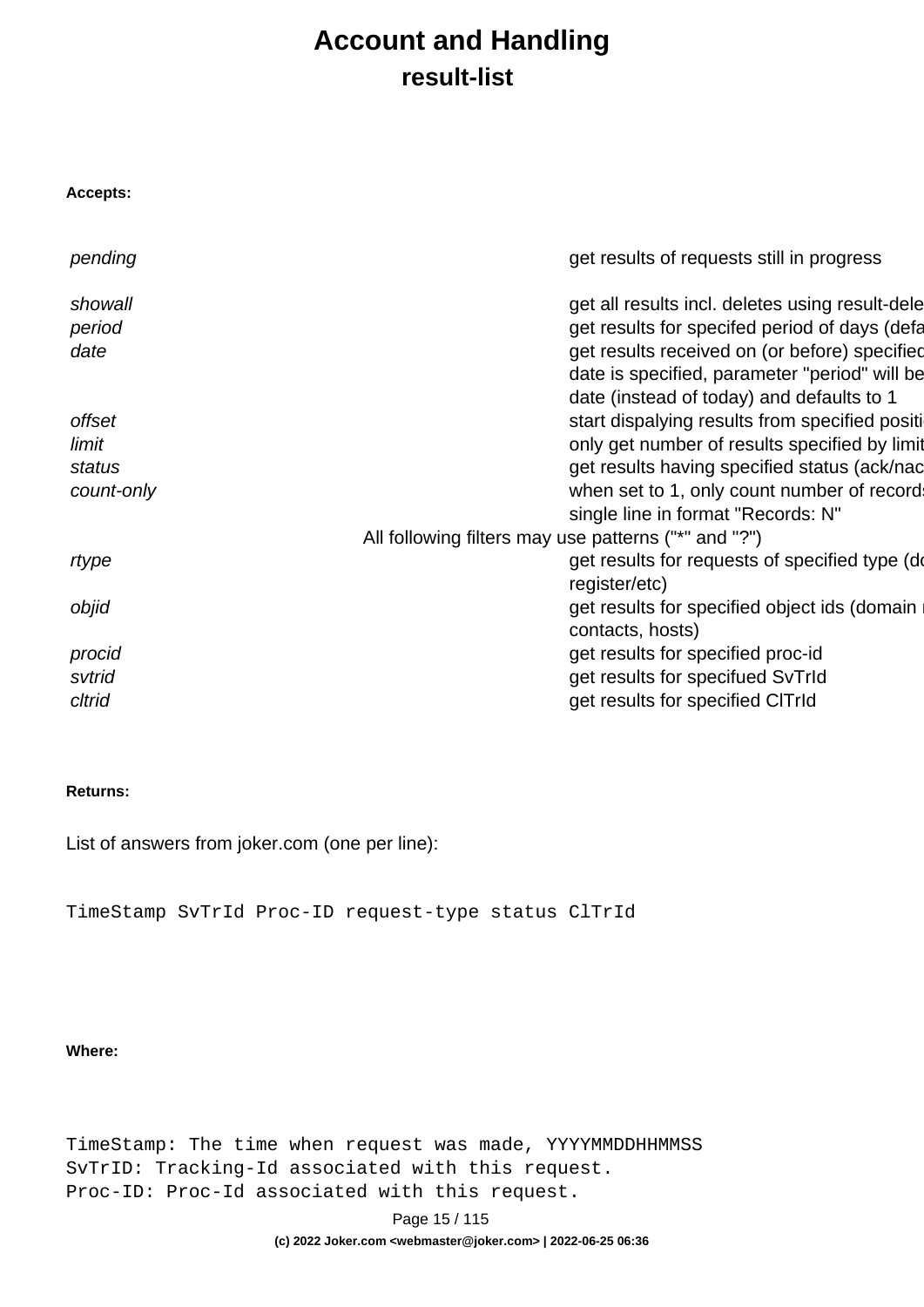### **Account and Handling**

request-type: The type of the request. request-object: The object name (host, domain or contact handle) status: ack, nack or ?, where ack means that request was completed suc cessfully. ClTrId: User specified transaction ID, or "-" if nothing was provided by the user

Example:

```
https://dmapi.joker.com/request/result-list?auth-
sid=20ddb8c3b2ea758dcf9fa4c7f46c0784
```
Keywords: dmapi, api, request, result-list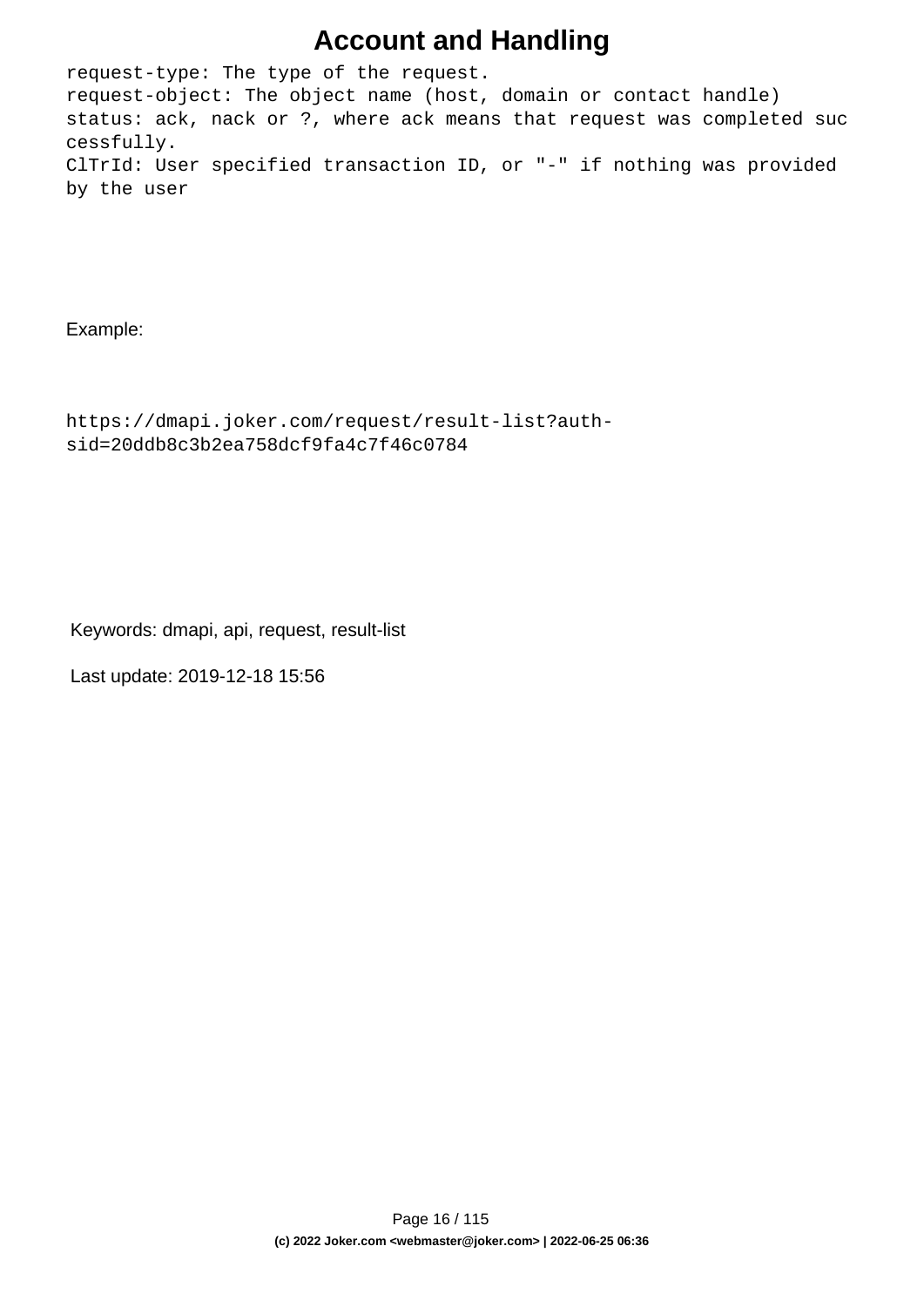## **Account and Handling result-retrieve**

#### <span id="page-16-0"></span>**Accepts:**

| l Proc-ID     | One of these must be specified. If both are |
|---------------|---------------------------------------------|
| <i>SvTrID</i> | specified, SvTrId has precedence.           |

#### **Returns:**

Answer (processing result) associated with specified Tracking/Processing ID.

If detailed information (content) is not available, only status will be returned

#### **Please note:**

Since there is no requirement of uniqueness for user-specified transaction ids, it is not possible to use them to retrieve specific results.

#### **Example:**

 https://dmapi.joker.com/request/result-retrieve?proc-id=8181810&auth-sid=<yourcurrent-session-id>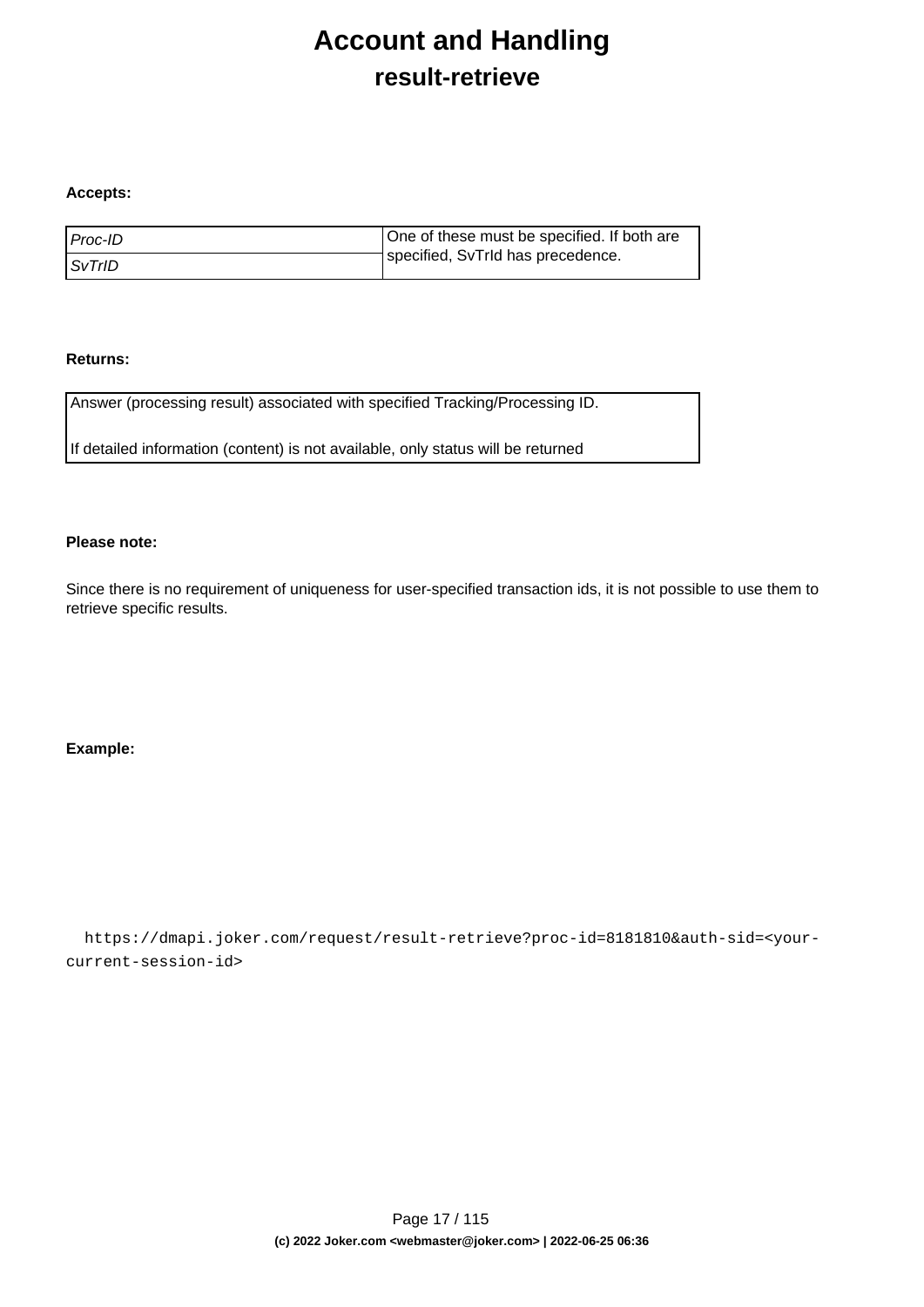# **Account and Handling**

Keywords: request, result-retrieve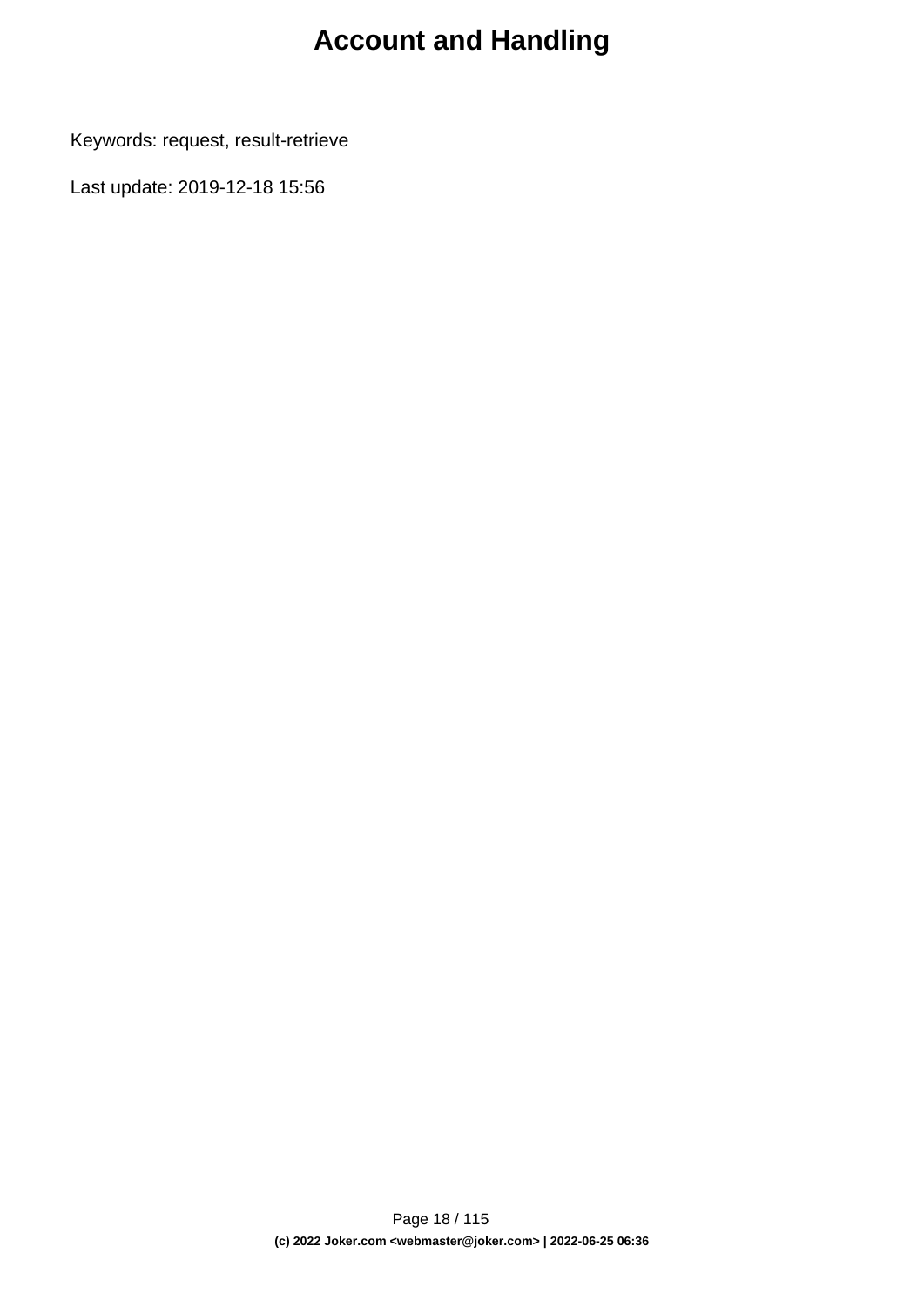## **Account and Handling result-delete**

#### <span id="page-18-0"></span>**Accepts:**

| l Proc-ID     | One of these must be specified. If both are |
|---------------|---------------------------------------------|
| <i>SvTrID</i> | specified, SvTrId has precedence            |

#### **Returns:**

A descriptive message (confirmation) in case of success.

This request will delete the content (not the status) of a reply to an asynchronous request. Deleted results will not be listed anymore when using result-list.

Semantics of parameters are similar to [result-retrieve.](index.php?action=artikel&cat=26&id=17&artlang=en)

Keywords: result-delete,result-retrieve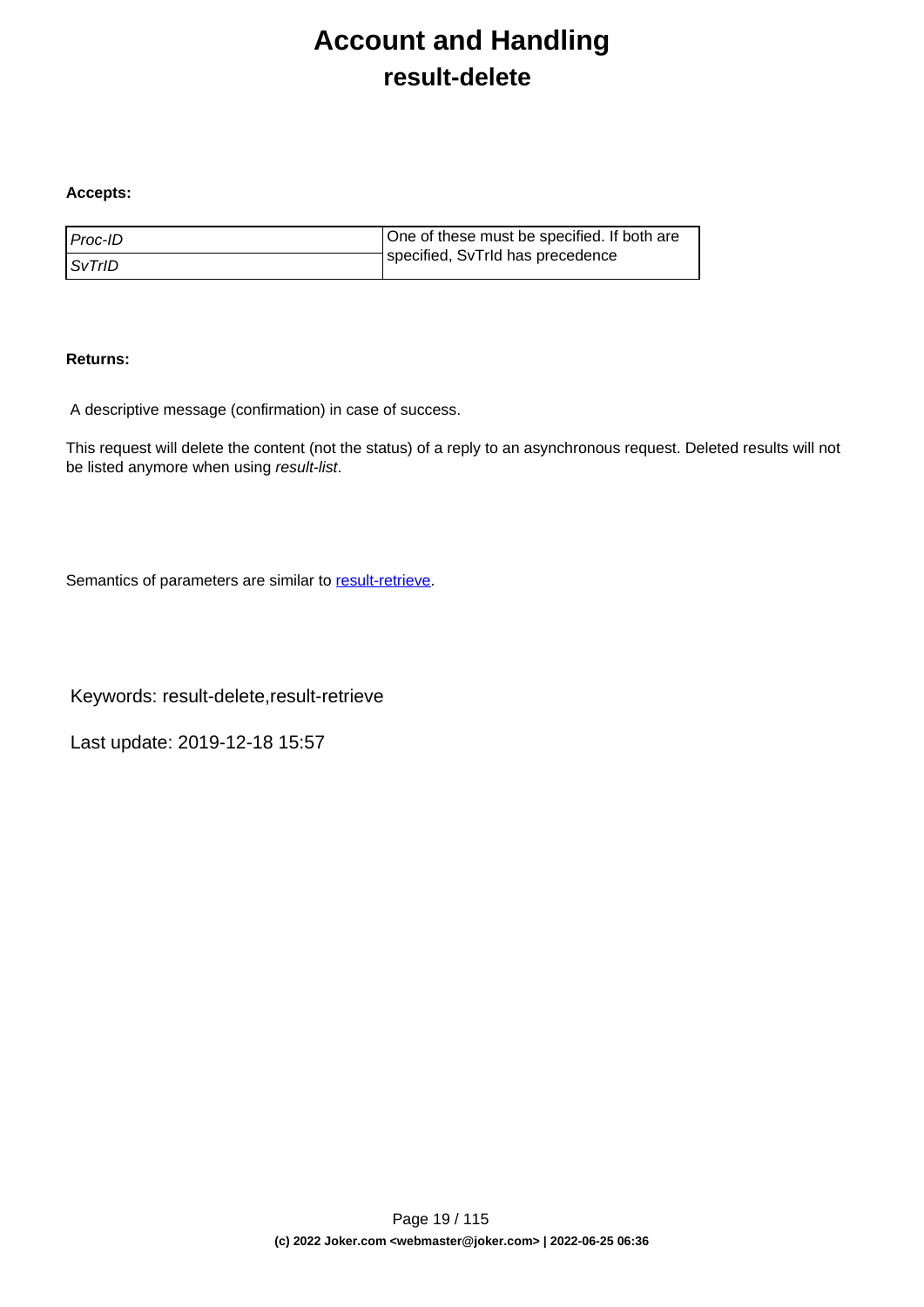# **Account and Handling query-profile**

#### <span id="page-19-0"></span>**Returns:**

Returns reseller profile data in format "key: value". May be used to query account balance

### Example:

https://dmapi.joker.com/request/query-profile?authsid=20ddb8c3b2ea758dcf9fa4c7f46c0784

Keywords: query-profile,balance,reseller profile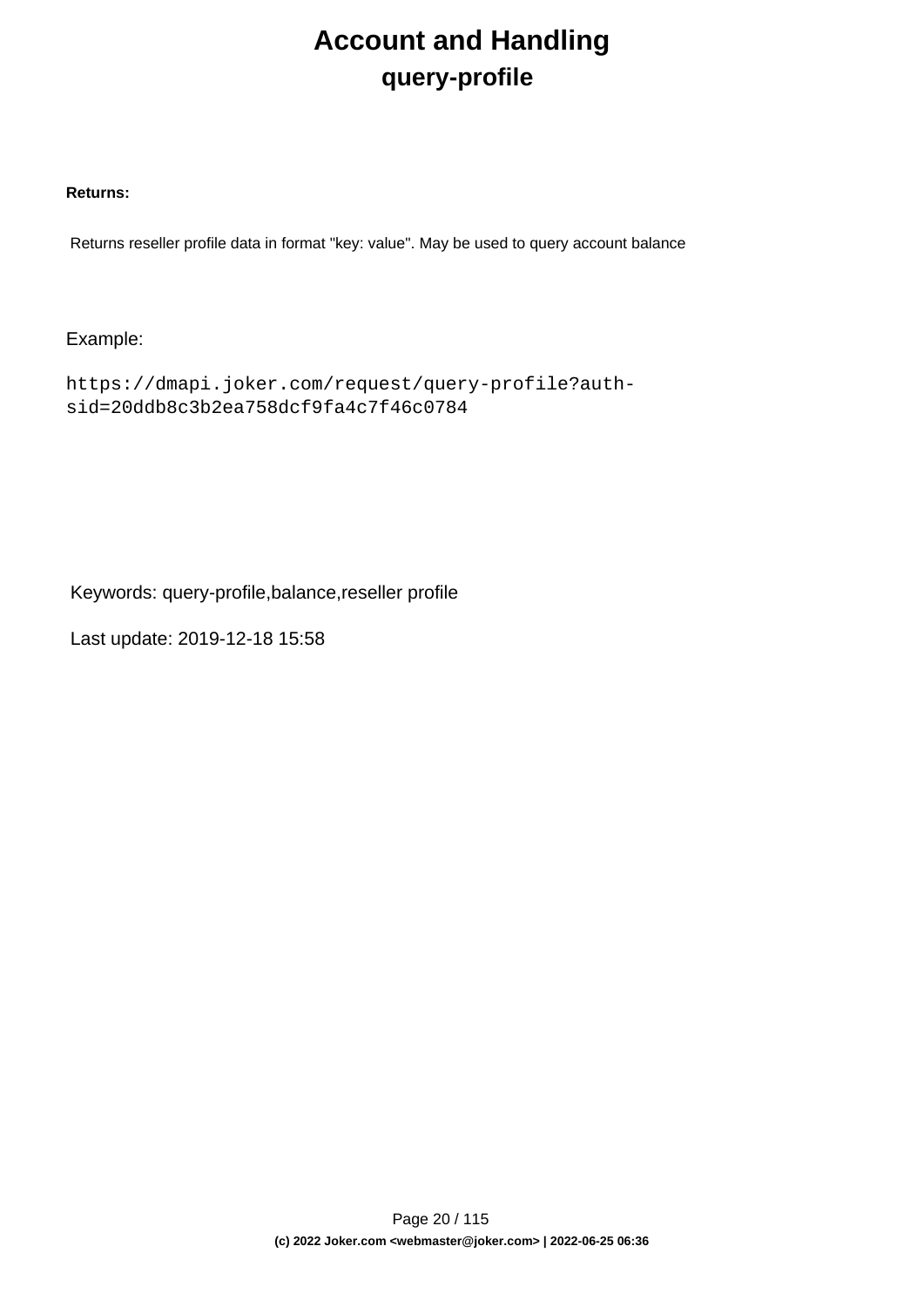## **Account and Handling query-domain-list**

### <span id="page-20-0"></span>**Accepts (optional)**

| pattern     | Pattern to match (globbing, like "dom*")                                                                                                                                                        |
|-------------|-------------------------------------------------------------------------------------------------------------------------------------------------------------------------------------------------|
| from        | Start from this item in list                                                                                                                                                                    |
| to          | End by this item                                                                                                                                                                                |
| showstatus  | Returns additional column, showing domain<br>status; may be 0 or 1                                                                                                                              |
| showgrants  | Returns additional column, showing domain<br>grants; may be 0 or 1                                                                                                                              |
| showprivacy | Returns additional columns, showing privacy<br>status; may be 0 or 1                                                                                                                            |
|             | The following columns will be added:                                                                                                                                                            |
|             | privacy-status - shows the currently active<br>privacy status<br>privacy-origin - shows the privacy status,<br>which was bought<br>privacy-expiration - shows the expiration<br>date of privacy |

### **Returns**

List of registered domains and their expiration dates (one per line, separated by whitespace). If "showstatus" is present, the the list will be with three columns, the last one showing domain status (like "lock,autorenew" etc comma separated).

#### **Example:**

```
 https://dmapi.joker.com/request/query-domain-list?pattern=a*&showstatus=1&auth-
sid=<your-current-session-id>
```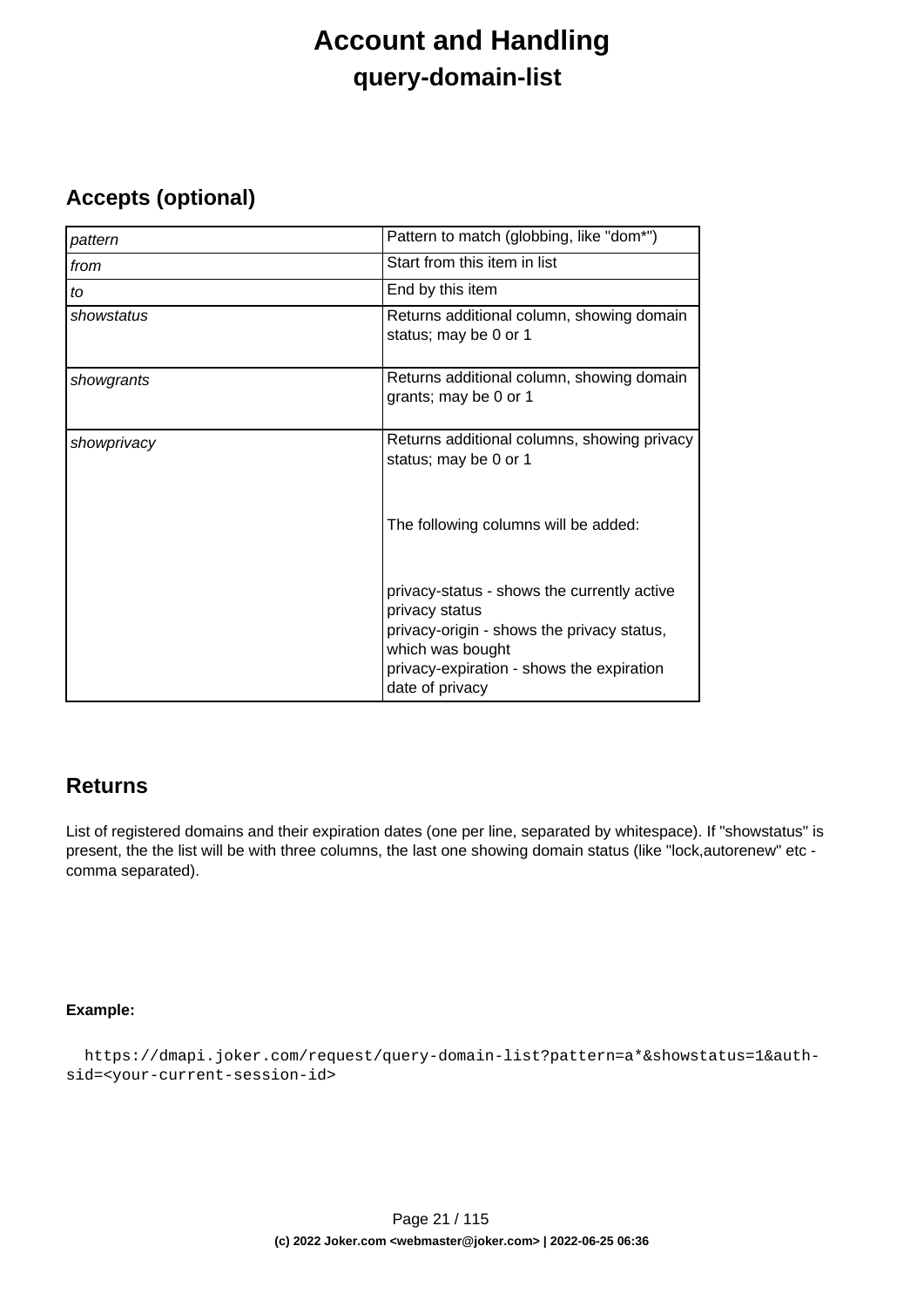# **Domains**

Keywords: query-domain-list,list of domains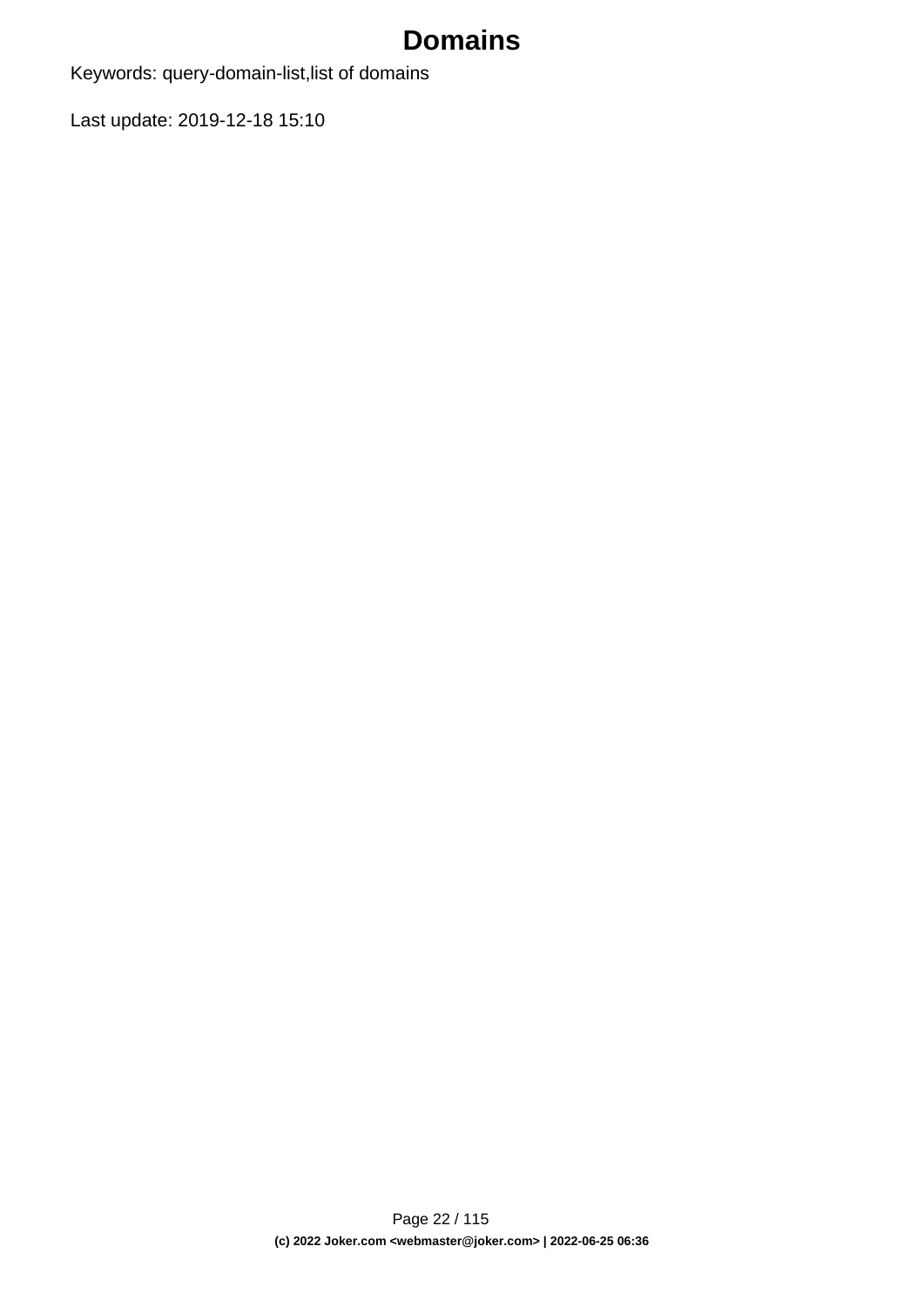# **Domains domain-register**

### <span id="page-22-0"></span>**Requires (mandatory)**

| domain    | Domain name to register                              |
|-----------|------------------------------------------------------|
| period    | Registration period in <b>months</b> (not in years!) |
| status    | Set domain status (only "production" is accepted     |
|           | so far)                                              |
| owner-c   | Owner contact handle                                 |
| billing-c | <b>Billing contact handle</b>                        |
| admin-c   | Administrative contact handle                        |
| tech-c    | <b>Technical contact handle</b>                      |
| ns-list   | List of name servers, delimited by colon             |

### **Accepts (optional)**

| if set to "1", domain will be autorenewed upon           |
|----------------------------------------------------------|
| expiration                                               |
| 3 letter language code for IDN domains                   |
| Registrar tag, also known as "Membership toke            |
| currently only needed for .XXX domains                   |
| basic pronone - adds whois privacy subscription          |
| domain order, see also <b>Whois Privacy Services</b>     |
| maximum price user is willing to pay for a doma          |
| registration, renewal or transfer. If provided, it n     |
| a number (fractions allowed) above 0.                    |
|                                                          |
| If not provided and domain has non-standard p            |
| or if <i>max-price</i> is lower than actual domain price |
| moment of registration, the request will fail.           |
| If max-price is higher than the actual domain pr         |
| then only the actual price will be deducted              |
|                                                          |

This request allows to **register** a domain.

You must have **registered contacts** (handles) to be able to register a domain.(=> [contact-create](index.php?action=artikel&cat=28&id=30&artlang=en), [query-contact](index.php?action=artikel&cat=28&id=29&artlang=en)[list\)](index.php?action=artikel&cat=28&id=29&artlang=en)

**Important:** Please note that the registration period is in **months, not years**. In most cases, this number is a Page 23 / 115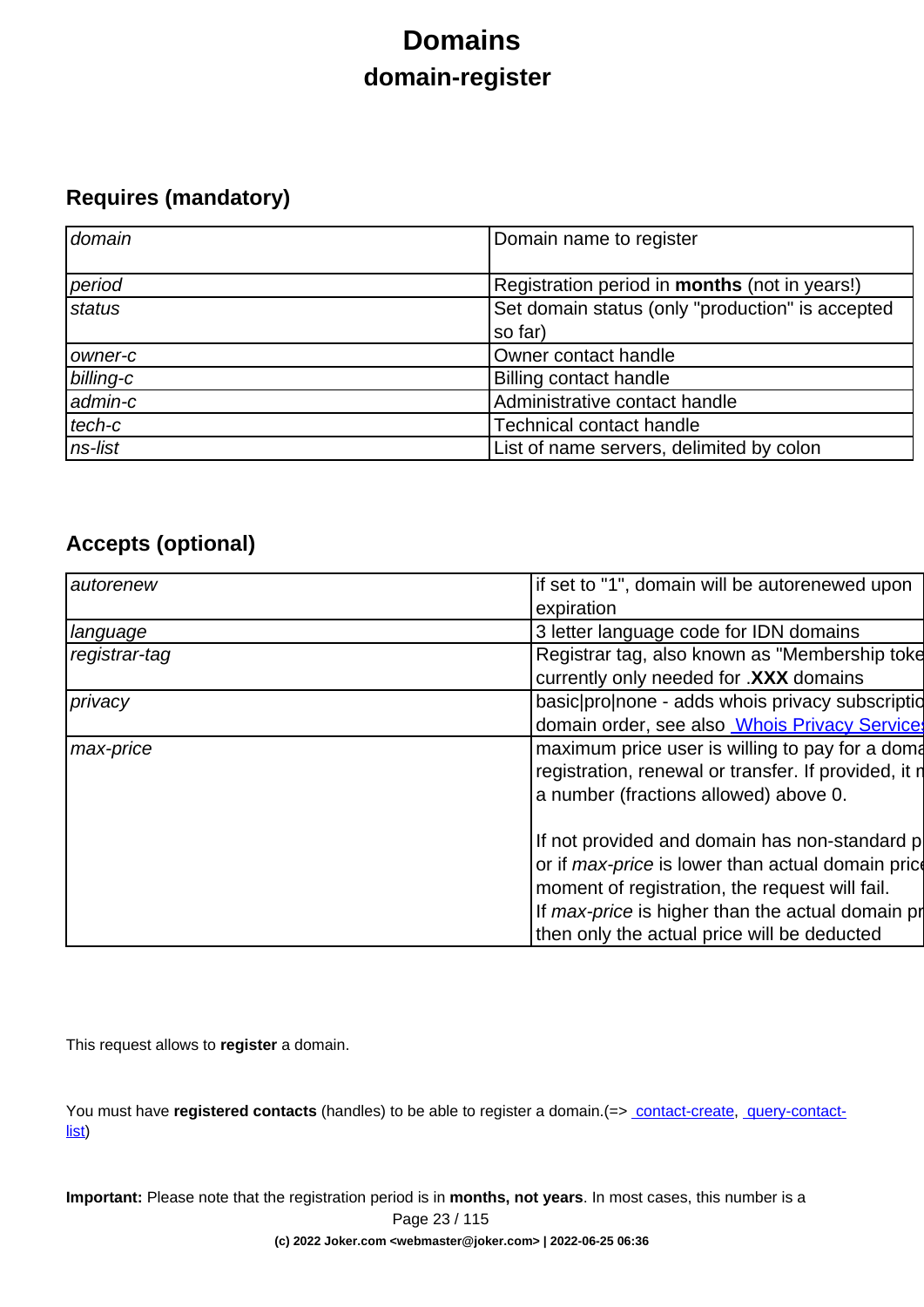**Domains**

#### **Example:**

 https://dmapi.joker.com/request/domain-register?domain=example.com&period=12&status =production&owner-c=COCO-4711&billing-c=COCO-4712&admin-c=COCO-4712&tech-c=COCO-4712& ns-list=a.ns.joker.com,b.ns.joker.com,c.ns.joker.com&auth-sid=<your-current-sessionid>

Keywords: domain-register, register domains, create domains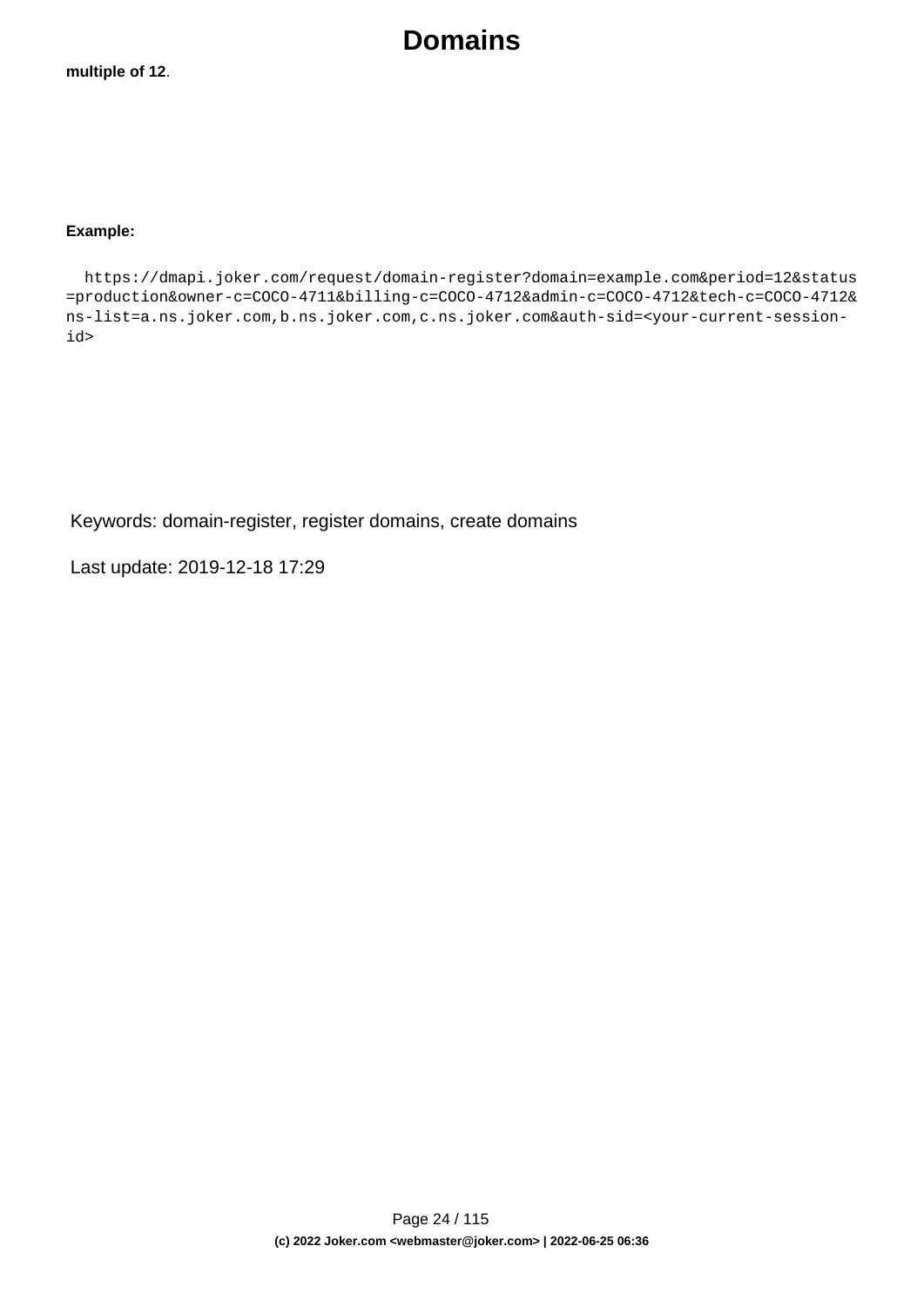# **Domains domain-renew**

### <span id="page-24-0"></span>**Requires (mandatory)**

| domain  | domain name to renew                    |
|---------|-----------------------------------------|
| period  | renewal period in <b>months</b> (not in |
|         | vears!)                                 |
| expyear | the wanted expiration year (e.g.        |
|         | l'2014')                                |

### **Accepts (optional)**

privacy basic|pro|none|keep - adds whois privacy domain renewal none: explicitly do a renew without privac currently privacy is enabled

> keep: renew with the same level of priva currently active for the domain

see also **[Whois Privacy Services](index.php?action=artikel&cat=22&id=477&artlang=en)** 

| max-price | maximum      |
|-----------|--------------|
|           | to pay for   |
|           | registratio  |
|           | transfer. If |
|           | a number     |
|           | above 0.     |
|           |              |
|           | If not prov  |
|           | has non-s    |
|           | max-price    |
|           | domain pr    |
|           | registratio  |
|           | fail.        |
|           | If max-pri   |
|           | actual dor   |
|           | the actual   |
|           | deducted     |
|           |              |

With this request you can renew the domain. Please be aware that all renewals are not refundable.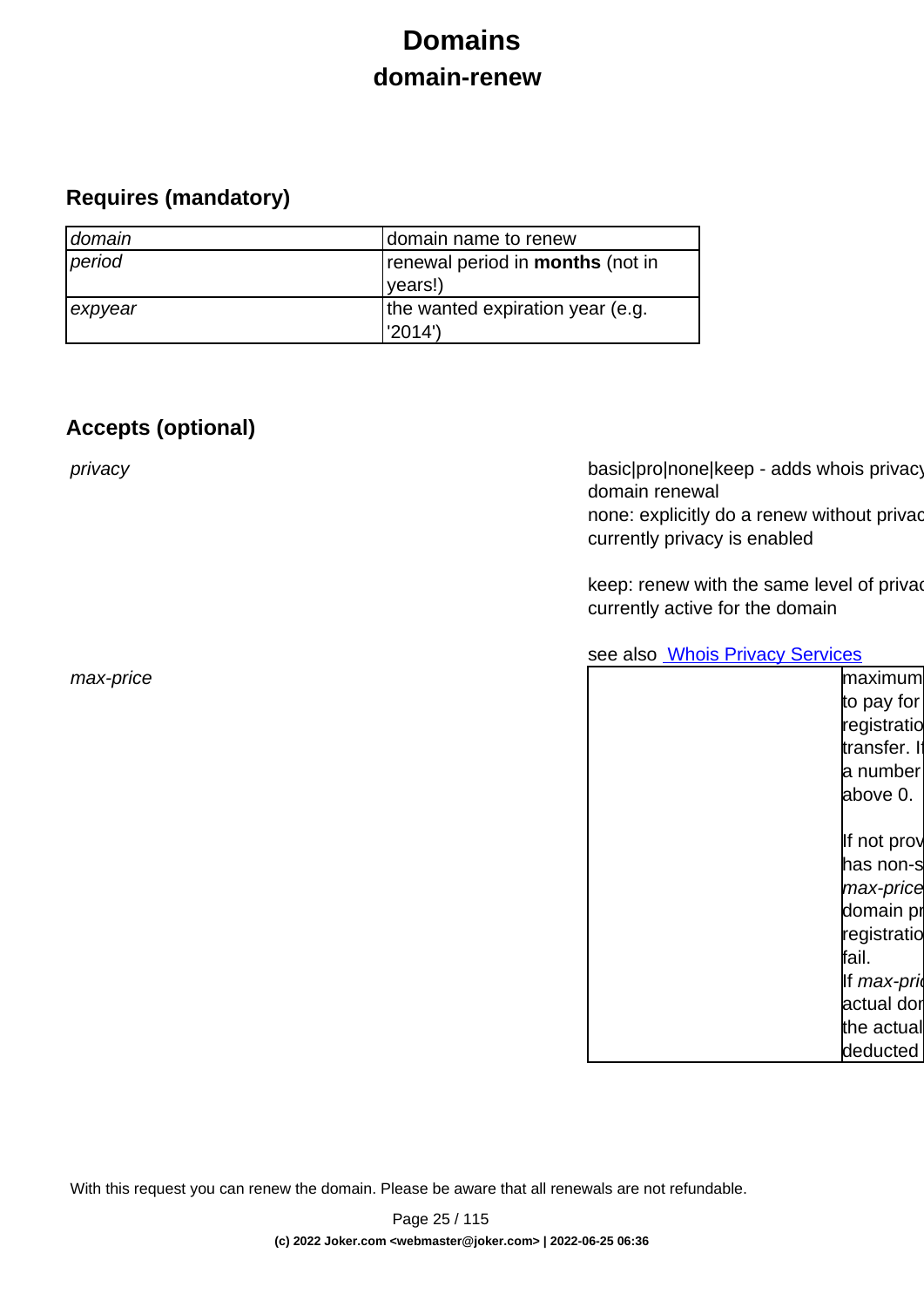## **Domains**

"**expyear**" is a safety option which can be used **instead of "period"** to renew domain till specified year (not longer). If you use "period", and by mistake send the request more than once, domain will be renewed again, while with "expyear", it will not be renewed if it's expiration year is greater or equals to specified.

**Only one of "period" or "expyear" may be used, but not both.**

#### **Please note:**

- registration period is in **months, not years**! In most cases, this number is a **multiple of 12**.
- to prevent from unintended/errorneous multiple renewals, **a specific domain name can only be renewed once per 6 hours.** This means, if you want to renew a domain for 2 years, you should use a period of "24" - in case you want to renew using two requests with a period of "12", the 2nd request must not be sent before 6 hours after the 1st one.

#### **Example:**

```
 https://dmapi.joker.com/request/domain-renew?domain=example.com&period=12&auth-
sid=<your-current-session-id
```
Keywords: domain-renew, renew domain,autorenew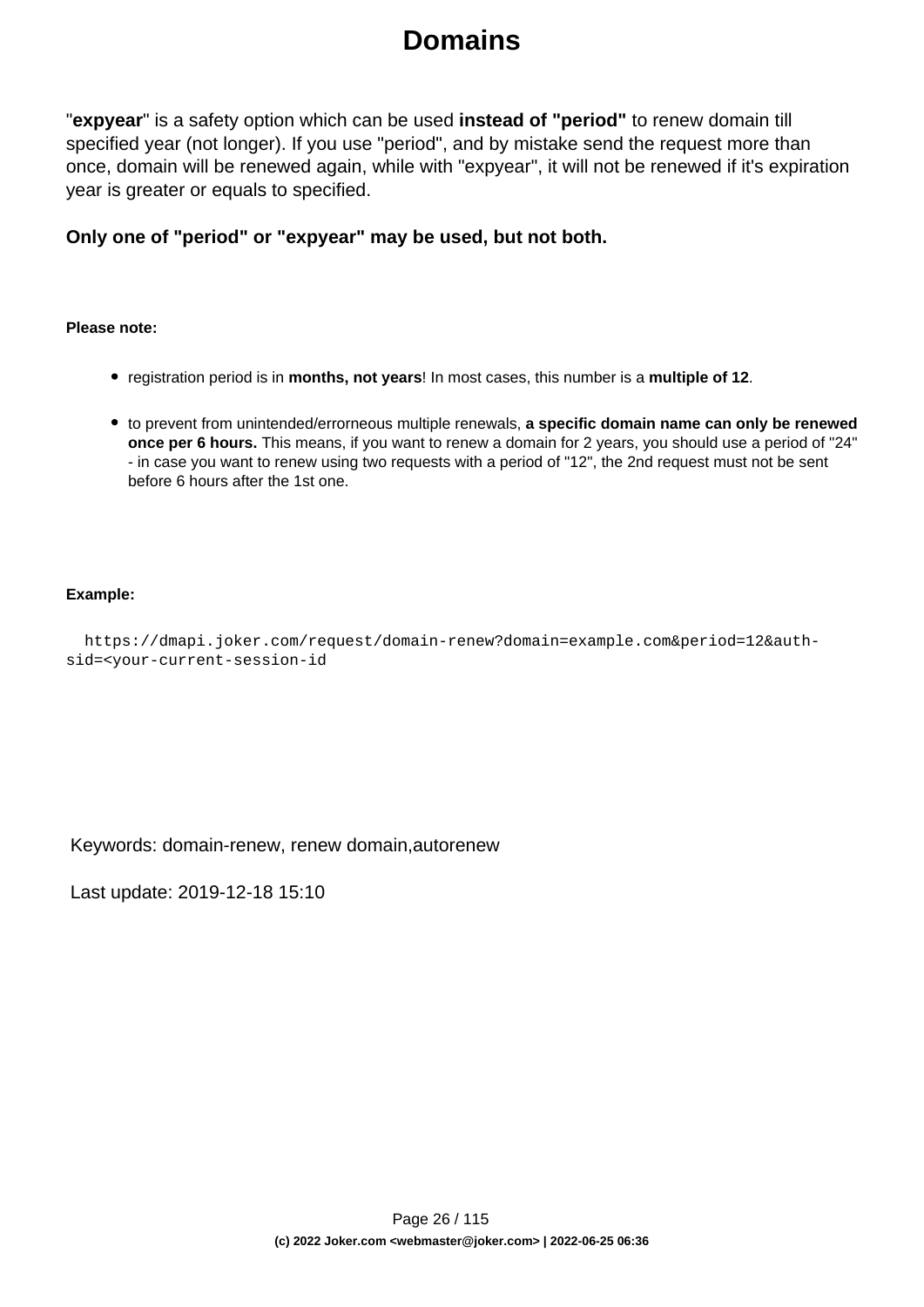# **Domains domain-modify**

### <span id="page-26-0"></span>**Requires (mandatory)**

domain domain name to modify

### **Accepts (optional)**

| billing-c     | domain contact data to modify                                                                                                                                                                                                                                 |
|---------------|---------------------------------------------------------------------------------------------------------------------------------------------------------------------------------------------------------------------------------------------------------------|
| admin-c       |                                                                                                                                                                                                                                                               |
| tech-c        |                                                                                                                                                                                                                                                               |
| ns-list       | list of new nameservers delimited by colon ":" (it will<br>replace existing nameservers!)                                                                                                                                                                     |
| registrar-tag | Registrar tag, also known as "Membership"                                                                                                                                                                                                                     |
|               | token", currently used for .XXX domains                                                                                                                                                                                                                       |
| dnssec        | If specified, allows setting or removal of DNSSEC keys<br>for domain. If not specified, DNSSEC records will not be<br>changed. Value of "0" will remove DNSSEC, value of "1"<br>will add DNSSEC (and ds-N parameters must be<br>provided)                     |
|               | list of DNSSEC parameter sets (min. 2, max.<br>$ds-1$<br>6) for DNSSEC enabled domains<br>ds-2<br>for com/net/org/tv/cc each entry has format:<br>lds-3<br>tag:alg:digest-type:digest<br>for de:<br>lds-4<br>ds-5<br>protocol:alg:flags:pubkey-base64<br>ds-6 |

With this request you can modify

- contact handles
- nameservers
- DNSSEC parameters (for DNSSEC capable nameservers and TLDs supporting DNSSEC)

Please only specify contact handles which you want to modify, all unspecified handles will be left as is.

For DNSSEC, you will find more information here.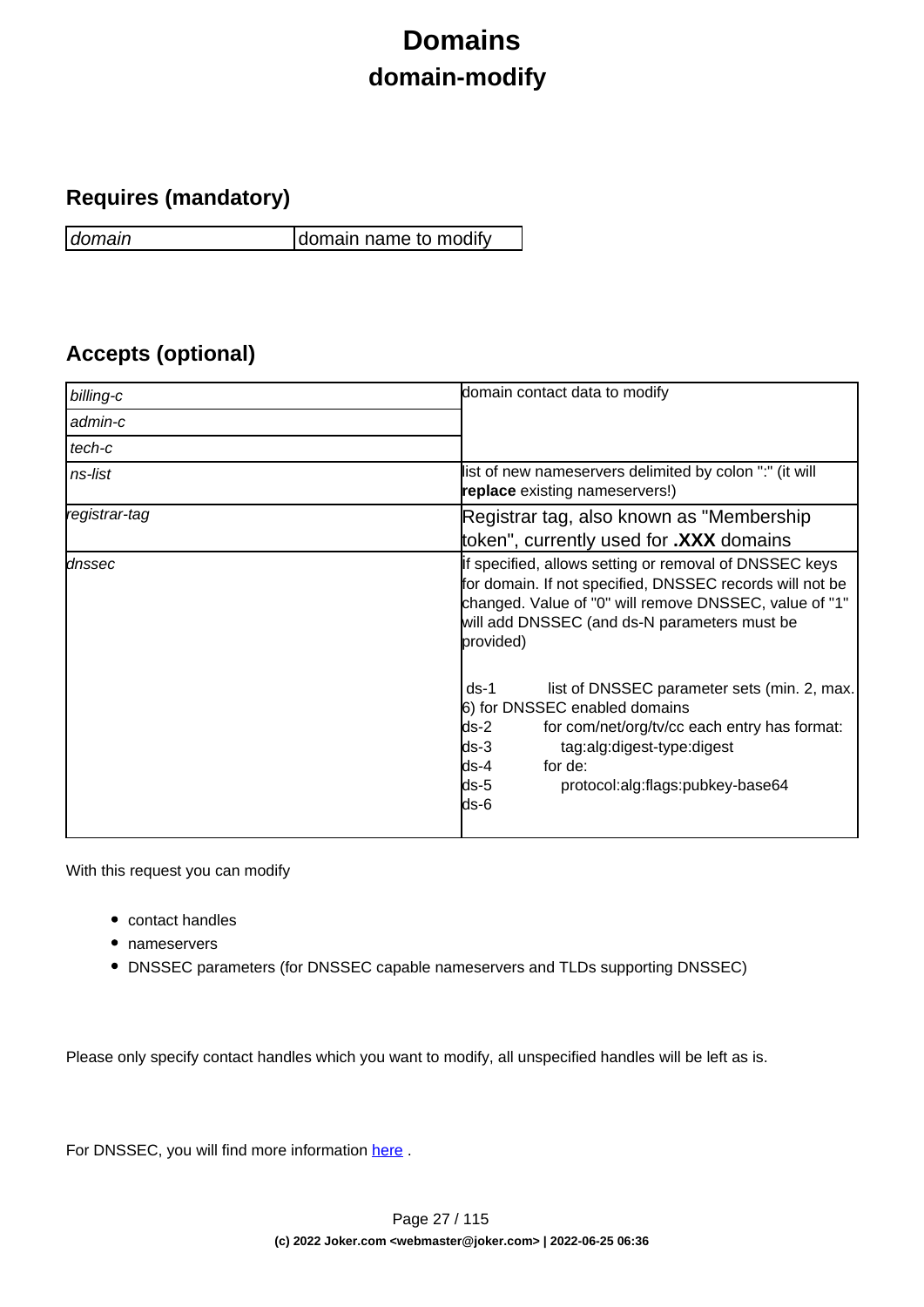## **Domains**

### Example:

```
 https://dmapi.joker.com/request/domain-modify?ns-list=a.my-own-
ns.com:b.my-own-ns.com&auth-sid=<your-current-session-id>
```
### Example for adding a key (and enabling DNSSEC):

```
http://dmapi.joker.com/request/domain-modify?domain=example.de&dnssec=
1&ds-1=256:3:5:AwEAAd4TaRzEn0zJfw9w2qkazHTqOX97XwNzoDHMKgClJbX/jr9YGdC
YKpTfcKQbVmpI4EVBJOjNWawOJEgpVivw53yHbtEFLOCSYyjwHuXaWiEv0sESNAoPCXQur
p4tbHSlnRpyxyzV3dsh9/qUIkJEXxcEuFPaLG3bz1z0Ude6gMXr
```

```
http://dmapi.joker.com/request/domain-modify?domain=example.com&dnssec
=1&ds-1=38698:5:1:AFE249392848D0458B3967BA1EE9BDEA6C3ECB43
```
### Example for removing DNSSEC information:

```
https://dmapi.joker.com/request/domain-
modify?domain=example.com&dnssec=0
```
### Keywords: domain-modify,dnssec, modify domain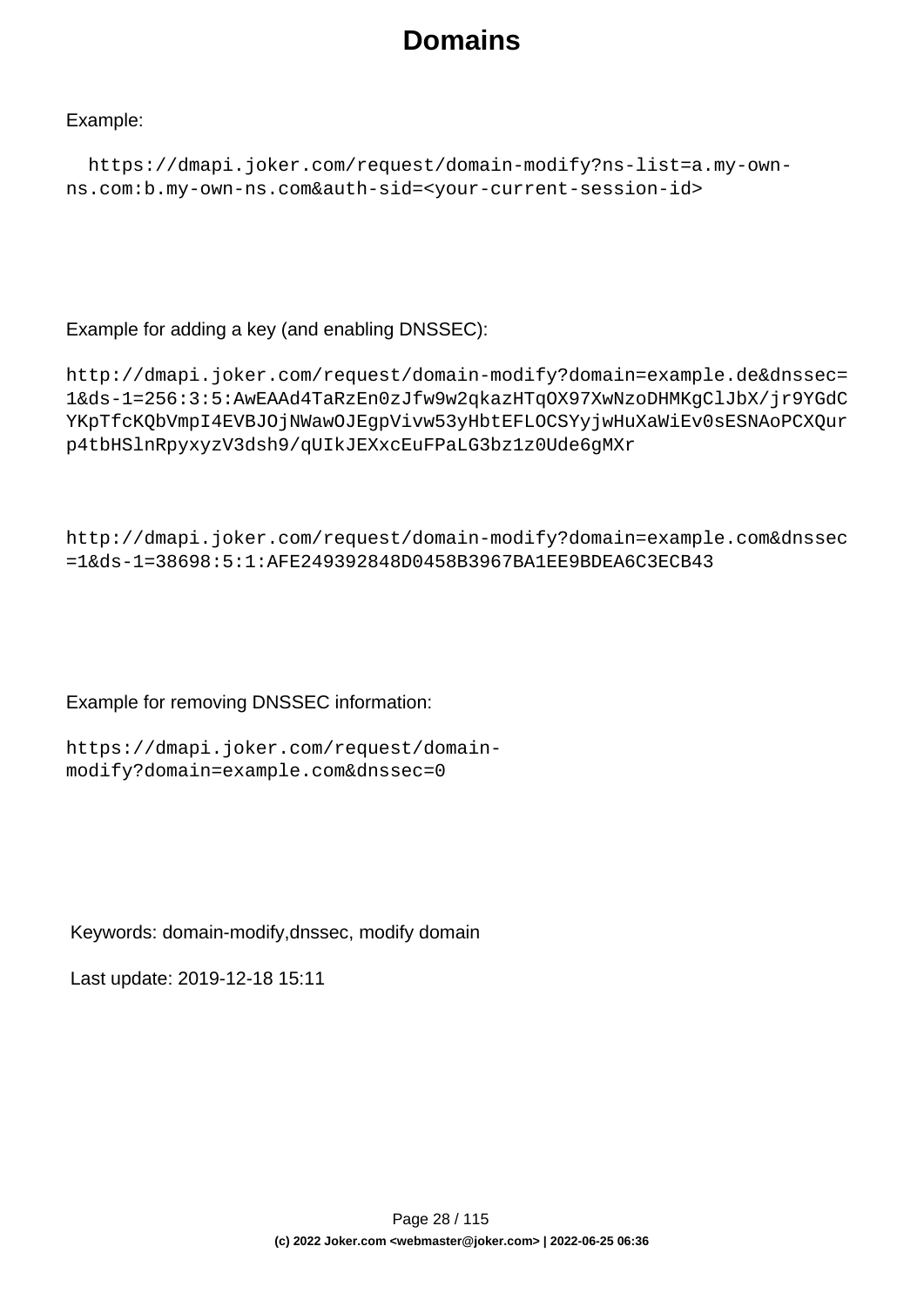# **Domains domain-delete**

### <span id="page-28-0"></span>**Requires (mandatory)**

| domain | name to<br>delete<br>ы |
|--------|------------------------|
|        |                        |

### **Accepts (optional)**

| force | If present and set to '1', 'Y' or 'Yes', the<br>domain will be deleted even if older than 72 |
|-------|----------------------------------------------------------------------------------------------|
|       | Thours.                                                                                      |

With this request you can delete a domain.

 If you delete a domain within the **first 72 hours** after the registration, **the registration-fee will be refunded** to your account.

 To delete a domain which is registered for more than 72 hours, you must specify "force=1", otherwise the request will be rejected.

### **Example:**

```
 https://dmapi.joker.com/request/domain-
delete?domain=example.com&force=1&auth-sid=<your-current-session-id>
```
Keywords: domain-delete, delete domain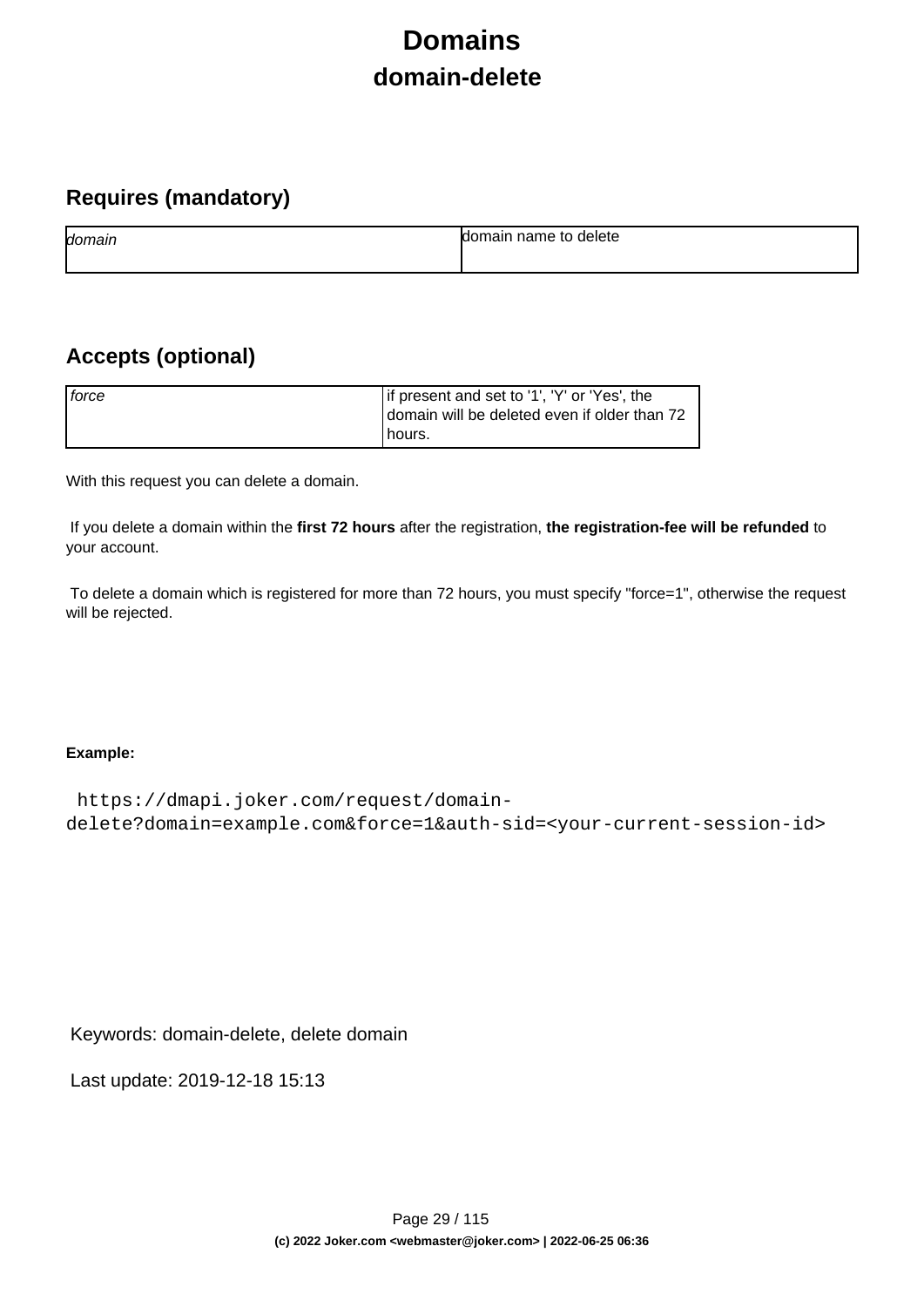## **Domains domain-owner-change**

### <span id="page-29-0"></span>**Requires**

| domain       | domain name to change the owner of                                                        |
|--------------|-------------------------------------------------------------------------------------------|
| name         | (optional) full name (if empty, fname + lname<br>will be used)                            |
| fname        | first name                                                                                |
| <i>Iname</i> | last name                                                                                 |
| title        | (optional)                                                                                |
| individual   | (optional) Y, Yes, N, No                                                                  |
| organization | (optional if individual)                                                                  |
| email        | mailaddress of the contact                                                                |
| address-1    | street address                                                                            |
| address-2    | (optional)                                                                                |
| address-3    | $\overline{(\text{optional})}$                                                            |
| city         |                                                                                           |
| state        | (optional)                                                                                |
| postal-code  |                                                                                           |
| country      | ISO country code (2 letters)                                                              |
| phone        |                                                                                           |
| extension    | (optional)                                                                                |
| fax          | (optional)                                                                                |
| lock-opt-out | (optional) yes, no (new IRTP-C: do not<br>apply a 60 days transfer lock to the<br>domain) |

With this request you can change the visible **WHOIS owner** of a domain.

 Either "name" or "lname" and "fname" must be provided. Fields **not** marked as optional are mandatory, and must not be empty.

For the revised ICANN IRTP-C (change of registrar) policy, please also visit our [documentation](https://joker.com/goto/resdocs).

### **Example:**

 https://dmapi.joker.com/request/domain-owner-change?domain=example.c om&fname=John&lname=Doe&email=johnd@someisp.com&address-1=Smartroad 1& city=Smalltown&postal-code=40122&country=US&phone=+1.422.8001&auth-Page 30 / 115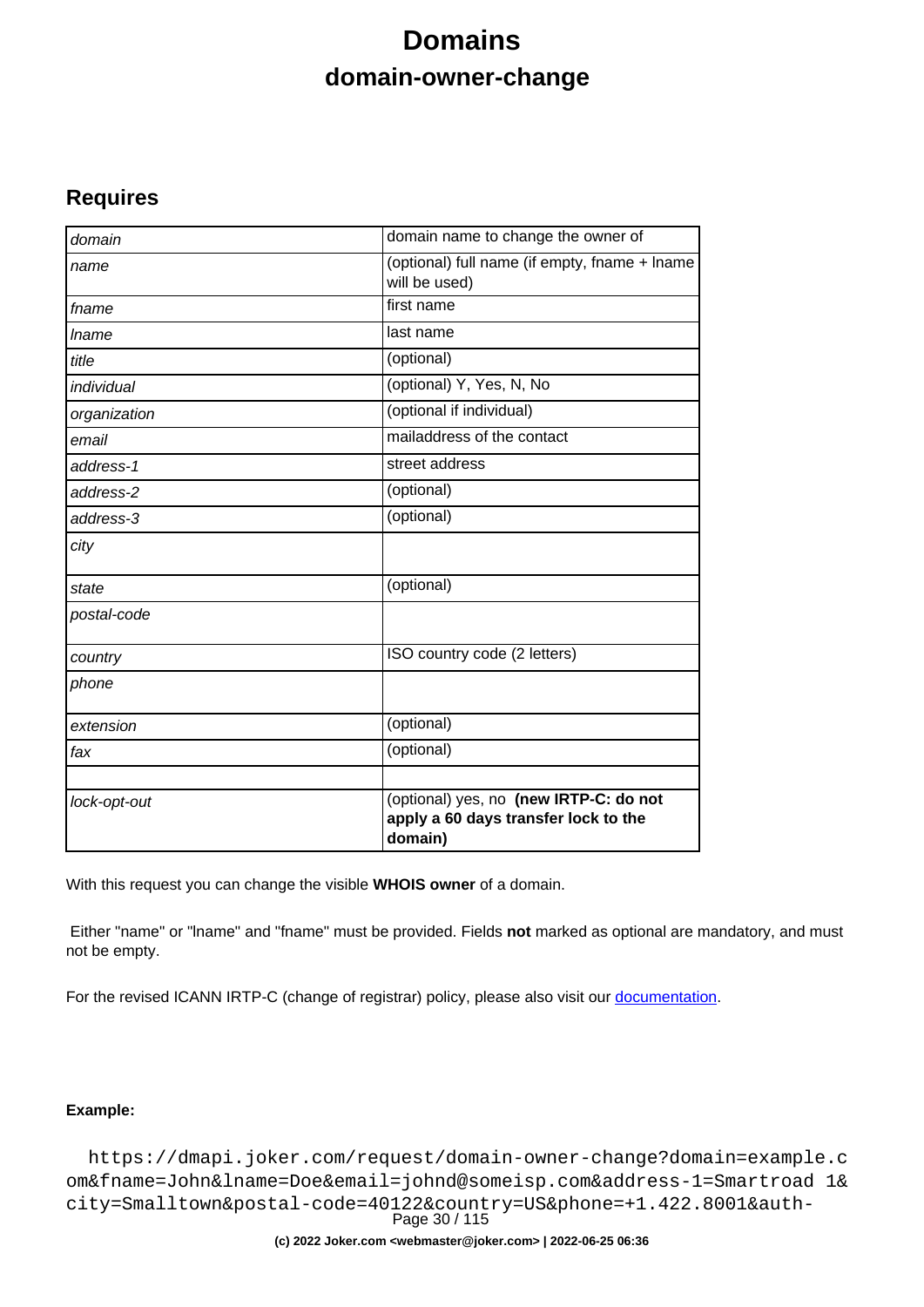## **Domains**

sid=<your-current-session-id>

Keywords: domain-owner-change, domain modify, whois, whois accuracy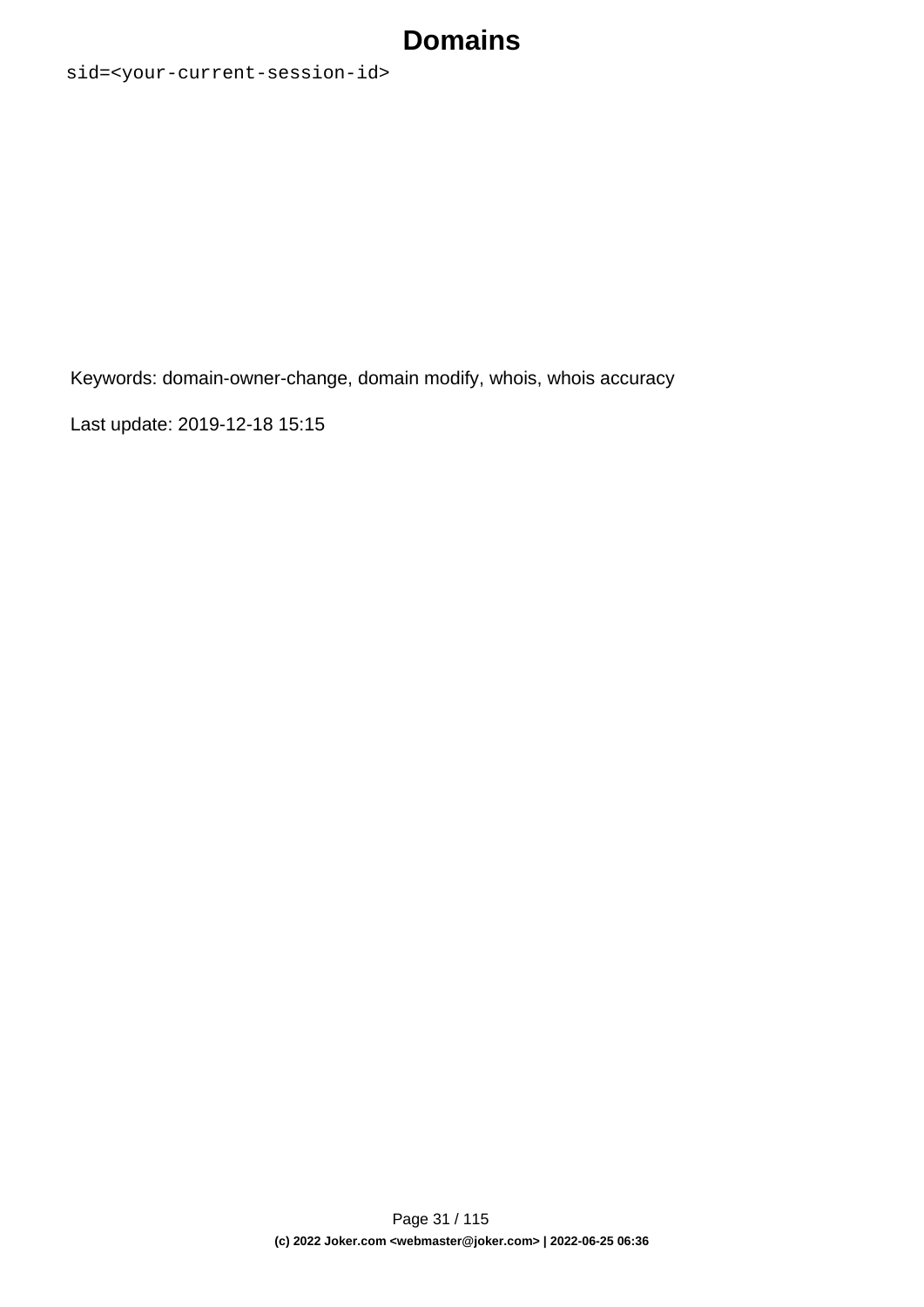# **Domains domain-lock**

### <span id="page-31-0"></span>**Requires (mandatory)**

| I domain | I domain name to lock |
|----------|-----------------------|

With this request you can **lock a domain** to **prevent from fraudulent transfer attempts**.

If a domain is locked, each transfer-request from a foreign registrar will be declined.

**Example:**

 https://dmapi.joker.com/request/domain-lock?domain=example.com&auth-sid=<yourcurrent-session-id>

Keywords: domain-lock, domain create, register domain, transfer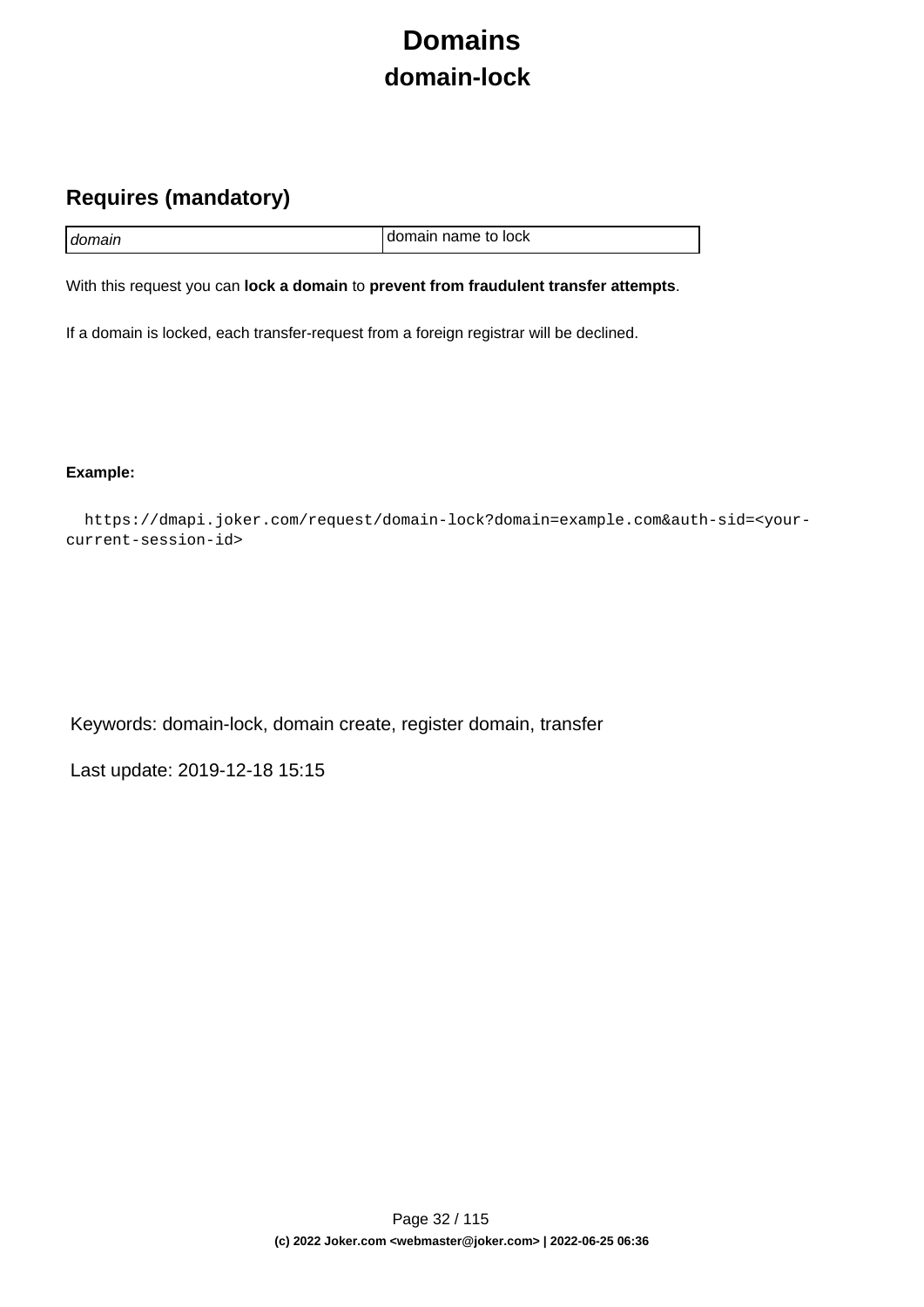# **Domains domain-unlock**

### <span id="page-32-0"></span>**Requires (mandatory)**

|        | I domain name to unlock |
|--------|-------------------------|
| domain |                         |

With this request you can **unlock a domain**.

If you want to transfer a domain to a foreign registrar, it has to be unlocked.

**Example:**

 https://dmapi.joker.com/request/domain-unlock?domain=example.com&auth-sid=<yourcurrent-session-id>

Keywords: unlock domain, transfer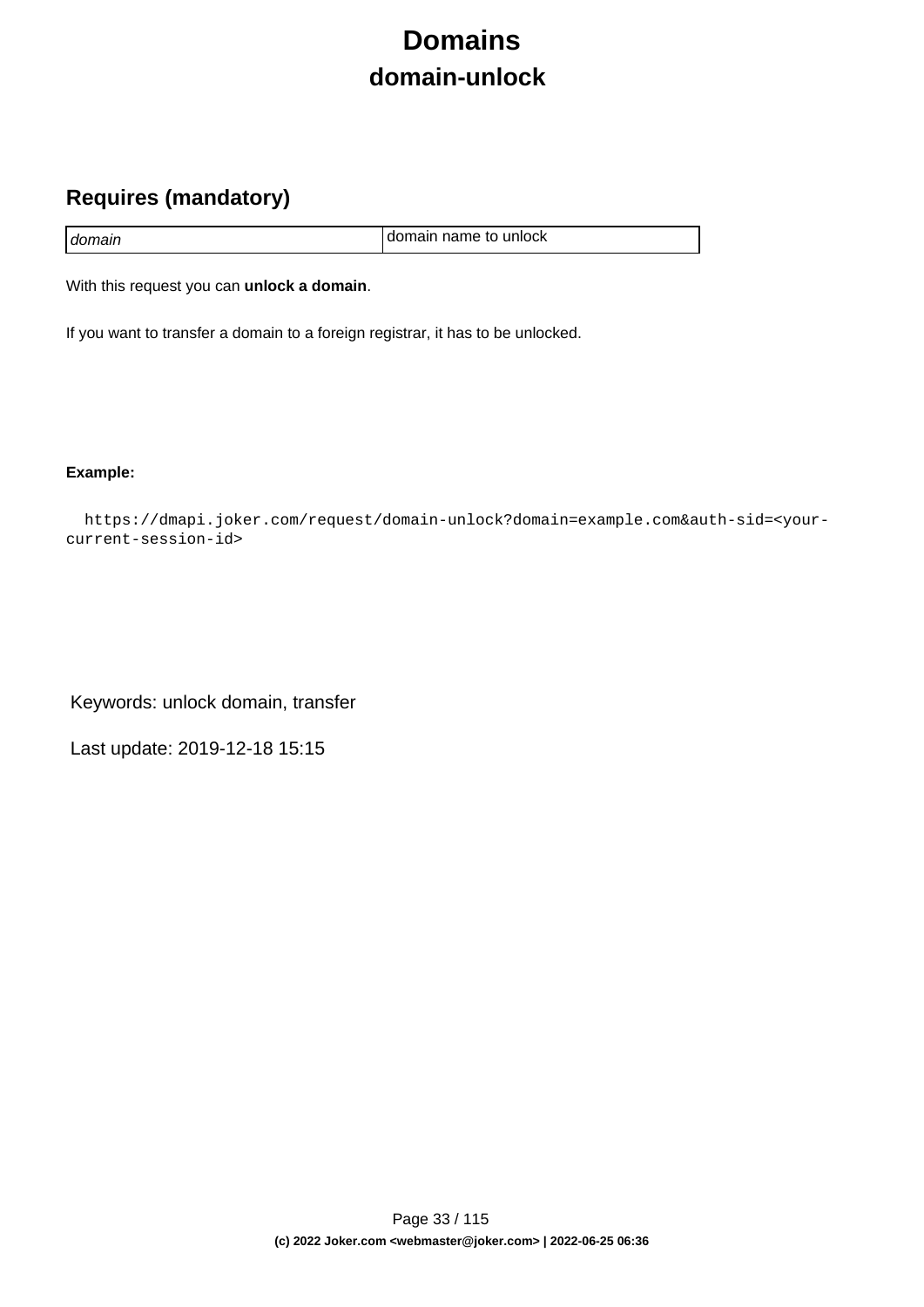# **Domains domain-transfer-in-reseller**

### <span id="page-33-0"></span>**Requires (mandatory)**

| domain           | full qualified domain name to transfer to Joker.com |
|------------------|-----------------------------------------------------|
| transfer-auth-id | AUTH-ID required for all domains except .eu         |
| Towner-c         | Inew owner contact handle to be used for transfe    |
|                  | Idomain                                             |

### **Accepts (optional)**

| admin-c   | new admin contact handle                                                                                                                                                                                                                                                |
|-----------|-------------------------------------------------------------------------------------------------------------------------------------------------------------------------------------------------------------------------------------------------------------------------|
| tech-c    | new tech contact handle                                                                                                                                                                                                                                                 |
| billing-c | new billing contact handle                                                                                                                                                                                                                                              |
| status    | new domain status to be set after transfer (lock,<br>production)                                                                                                                                                                                                        |
| period    | renewal period in months, not in years! [not in u<br>please leave empty]                                                                                                                                                                                                |
| autorenew | Autorenew flag for the domain (0 or 1); if not set<br>explicitly, defaults to 1                                                                                                                                                                                         |
| ns-list   | list of colon-separated nameservers                                                                                                                                                                                                                                     |
| privacy   | basic pronone - adds whois privacy subscription                                                                                                                                                                                                                         |
|           | domain transfer, see also <b>Whois Privacy Servic</b>                                                                                                                                                                                                                   |
| max-price | maximum price user is willing to pay for a domain<br>registration, renewal or transfer. If provided, it m<br>a number (fractions allowed) above 0.                                                                                                                      |
|           | If not provided and domain has non-standard pri<br>or if <i>max-price</i> is lower than the actual domain p<br>the moment of registration, the request will fail.<br>If max-price is higher than the actual domain prior<br>then only the actual price will be deducted |

With this request you can initiate a transfer of the domain from another registrar to Joker.com.

You have to provide a valid **AUTH-ID** (you have to request this from the **current** provider of the domain).

### **Please note:**

- please make sure, that there is no so-called 'registry lock' active for the domain to be transferred. Please verify, that the current registrar does not block the domain, resp. deactivates the blocking
- the domain to be transferred must have been active for at least 60 days at the current registrar, otherwise the transfer may fail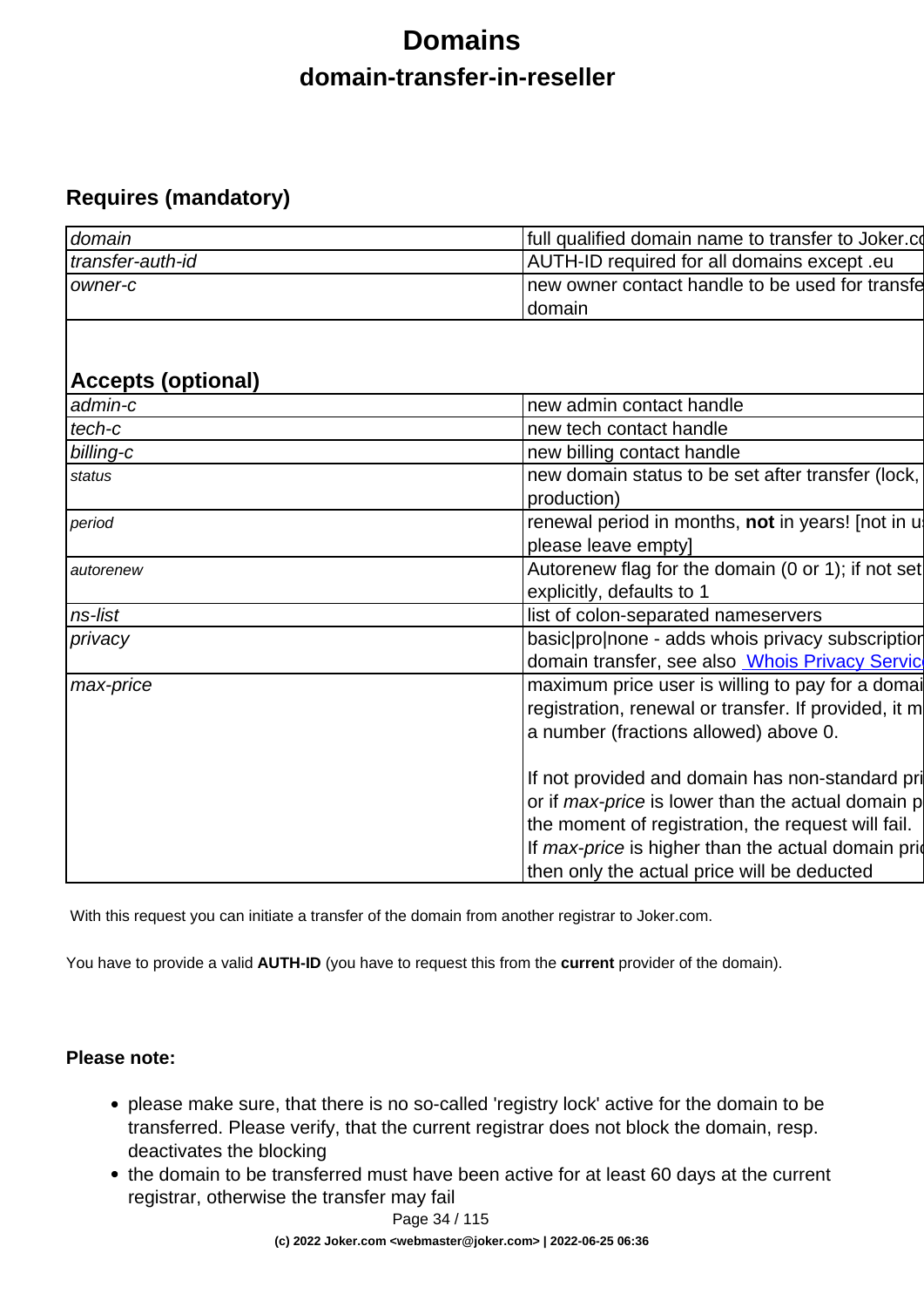# **Domains**

- the domain to be transferred must not be object of an active ICANN UDRP dispute procedure
- the domain should have a remaining term of least 7 days, to ensure that the transfer succeeds within the time limits (a maximum of 5 days is granted to confirm or object a transfer). In case the domain has less than 7 days of remaining term, a successful transfer cannot be warranted.
- this procedure will trigger email notifications to the owner and the admin contact of the domain to be transferred (this is following mandatory ICANN transfer provisions)

### **Example:**

 https://dmapi.joker.com/request/domain-transfer-in-reseller?domain=e xample.com&transfer-auth-id=abc123xyz&owner-c=COCO-4711&admin-c=COCO-4 712&tech-c=COCO-4712&billing-c=COCO-4712&auth-sid=<your-currentsession-id>

Keywords: transfer, lock, unlock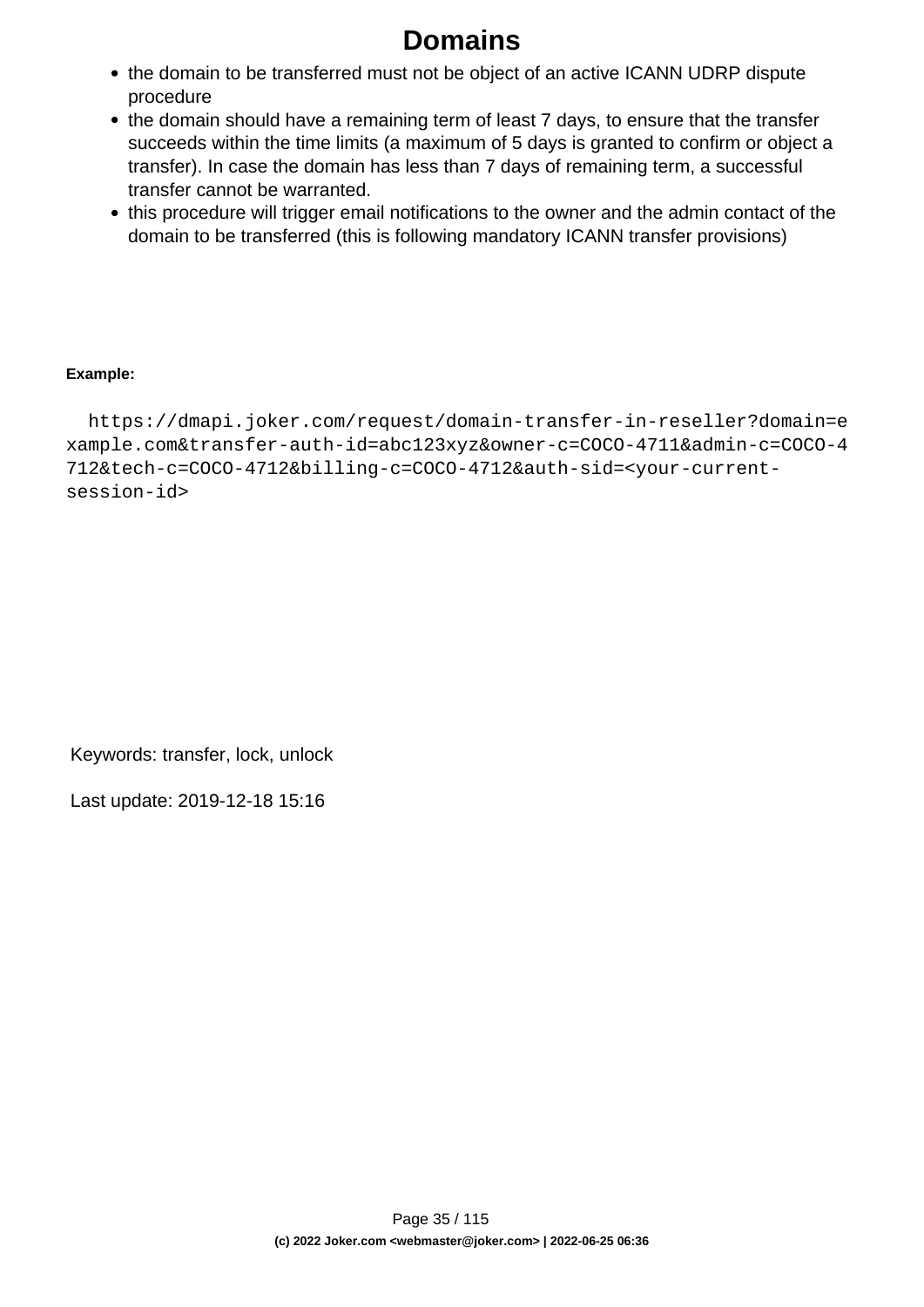## **Domains domain-set-property**

### <span id="page-35-0"></span>**Requires (mandatory)**

| domain         | domain name or pattern        |
|----------------|-------------------------------|
| <i>I pname</i> | property name                 |
| pvalue         | property value (may be empty) |

With this request you can set a property (flag) for a domain or a set of domains, selected by wildcard pattern.

List of available properties and their effects:

| autorenew     | 0 or 1                                                                                                                             |
|---------------|------------------------------------------------------------------------------------------------------------------------------------|
| whois-opt-out | If set to 1, the domain will be automatically ren<br>expiration (if you have enough funds in your ad<br>0 or 1                     |
| privacy       | currently only used for .tel domains; if set to 1,<br>information will not be shown in whois<br>off or basic or pro (if available) |

If an empty value is provided, then the property will be cleared, i.e. the default will be used.

### **Example:**

 https://dmapi.joker.com/request/domain-set-property?domain=example.c om&pname=autorenew&pvalue=1&auth-sid=<your-current-session-id>

Keywords: property, auto-renew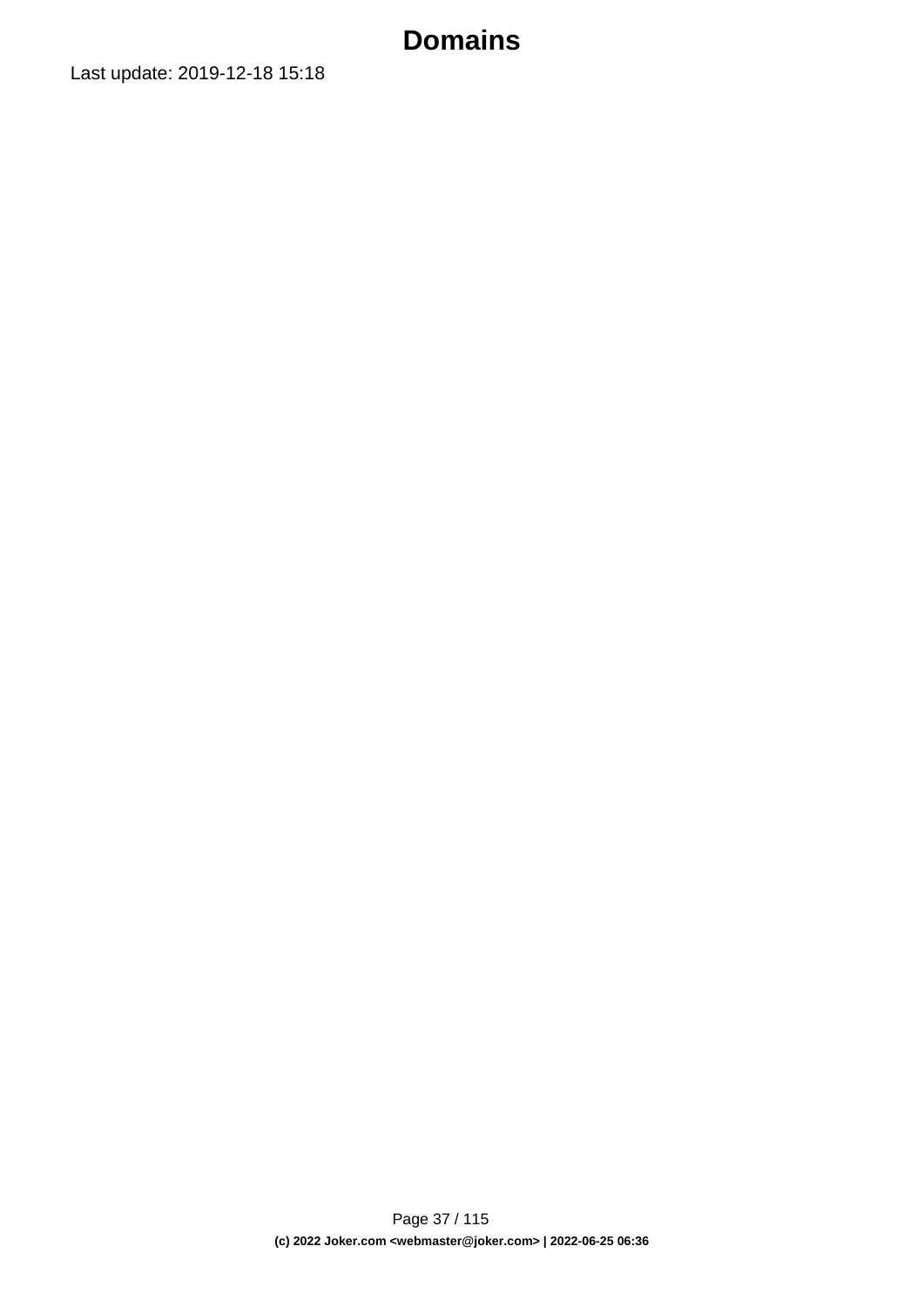# **Domains domain-get-property**

### **Requires**

| I domain       | I domain name                                               |
|----------------|-------------------------------------------------------------|
| <b>I</b> pname | property name (same as in domain-set-<br><u> property</u> ) |

With this request you can query the value of a specific property set for a domain.

It returns a single line, which looks like:

autorenew: 0

### **Example:**

 https://dmapi.joker.com/request/domain-get-property?domain=example.c om&pname=autorenew&auth-sid=<your-current-session-id>

Keywords: property, auto-renew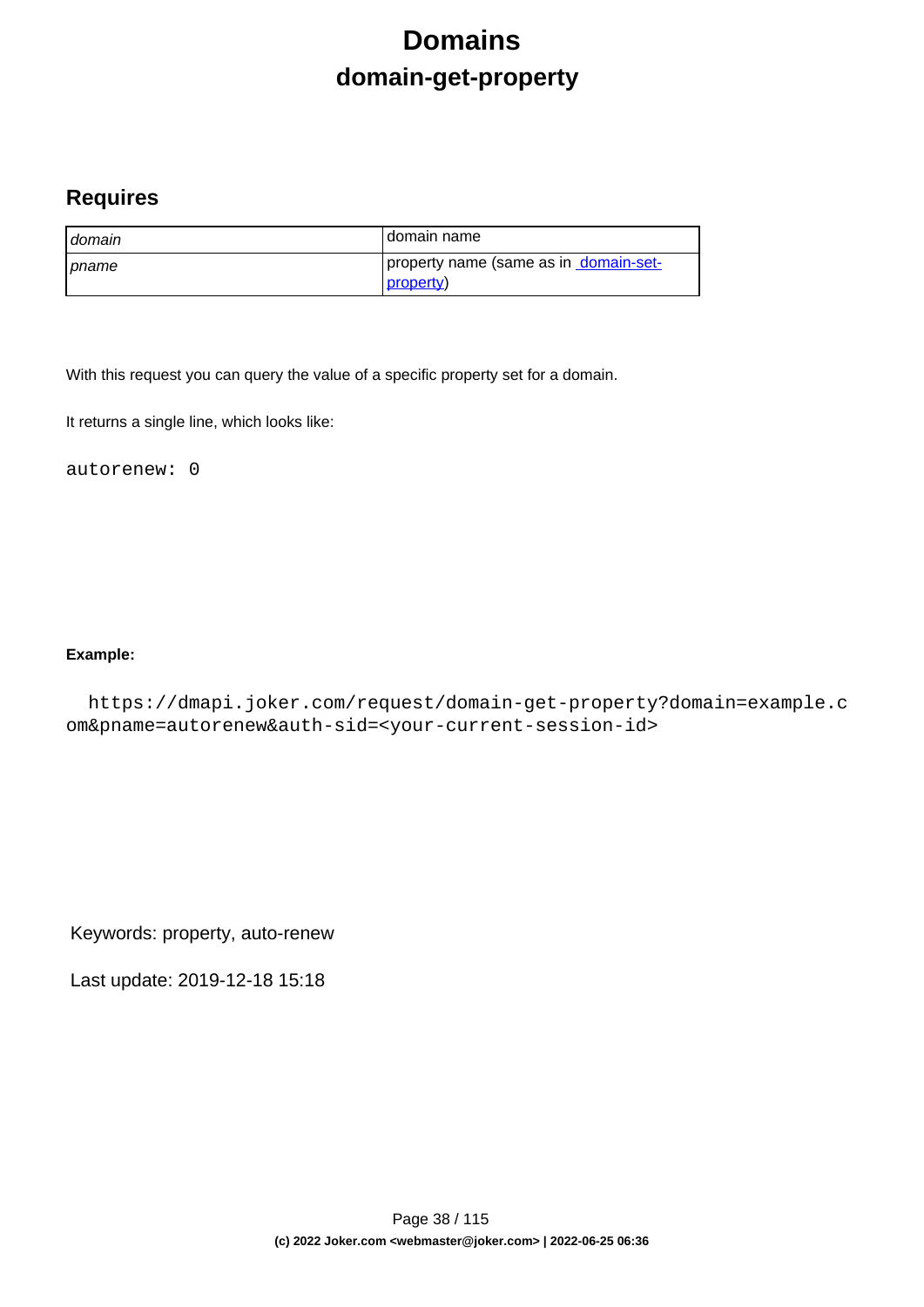# **Domains domain-transfer-get-auth-id**

### **Requires**

domain domain name to get AUTH-ID for

Retrieves domain's **Auth-ID**, which is required when transfering domains to another registrar.

This request is not real-time, i.e. you have to check detailed reply (use "[result-retrieve"](index.php?action=artikel&cat=26&id=17&artlang=en)) to get the Auth-ID.

**Please note**:

**Every request will generate a new Auth-ID**, thus rendering any previously requested Auth-ID invalid.

### **Example:**

https://dmapi.joker.com/request/domain-transfer-get-authid?domain=example.com&auth-sid=<your-current-session-id>

Keywords: transfer, auth-id, change of registrar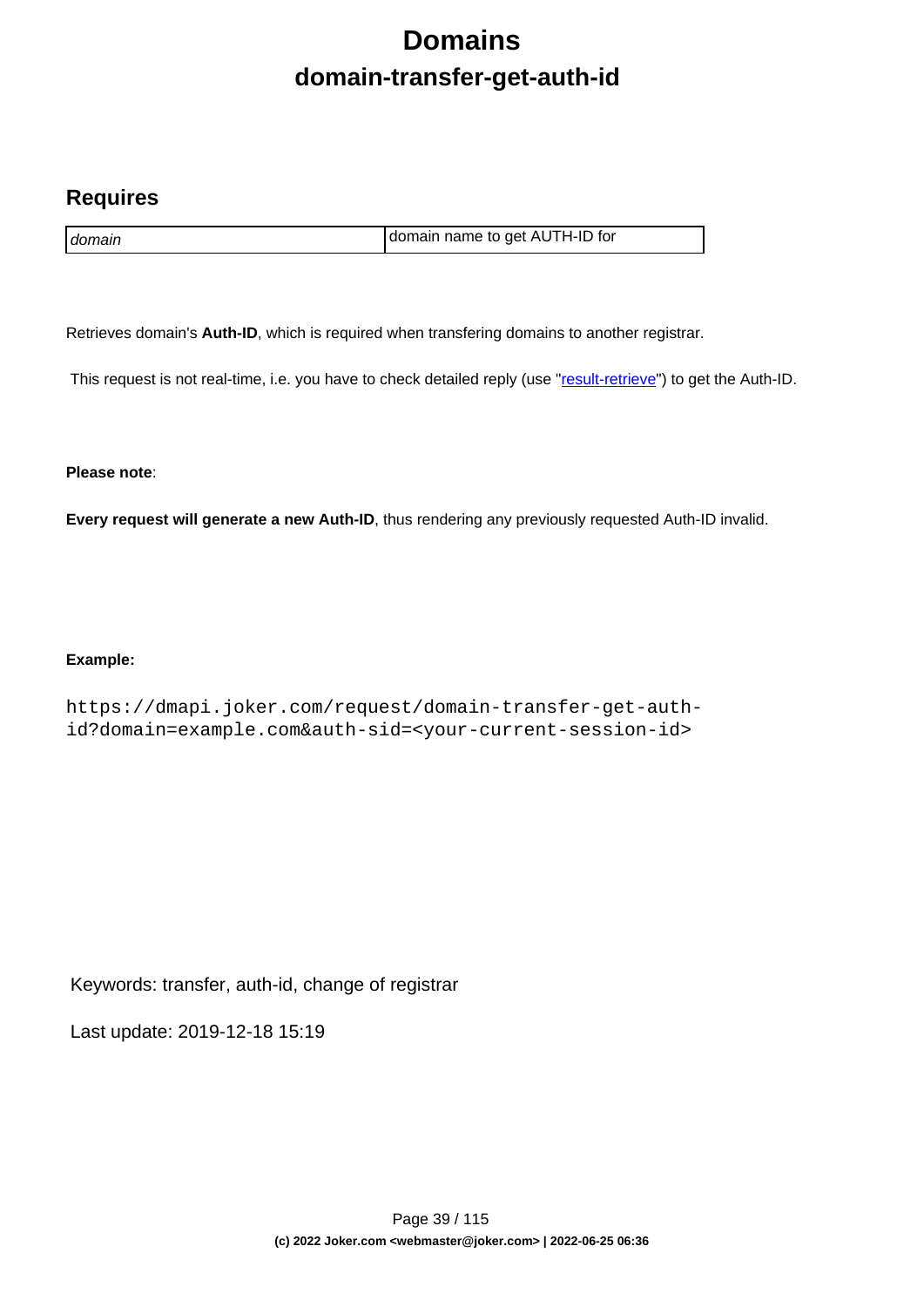# **Domains domain-transfer-control**

This request allows to retrieve status information for all pending transfers. Additionally, transfers can be cancelled, or the FOA email can be re-sent.

### **Parameters:**

nored when action=list)

 action One of: list, show, resend-foa, cancel domain Domain name to control transfer of (ig

### **action=list**

When action=list, this request returns a list (columns are separated by tabs) of all currently pending transfers:

<domain> <state> <owner-email> <admin-email>

where <state> is one of (listed in "natural" transition order):

 IN\_DB PAYMENT\_PREPARED PAYMENT\_ACQUIRED

#### PENDING\_FOA\_SENDING

|        | (c) 2022 Joker.com <webmaster@joker.com>   2022-06-25 06:37</webmaster@joker.com> |
|--------|-----------------------------------------------------------------------------------|
|        | few days (during weekend or holidays).<br>Page 40 / 115                           |
| take   |                                                                                   |
|        | during office hours, thus in worst case it may                                    |
| appens | Manual action from Joker.com is required and h                                    |
| FOA.   |                                                                                   |
|        | Joker.com could not parse the recipient of the                                    |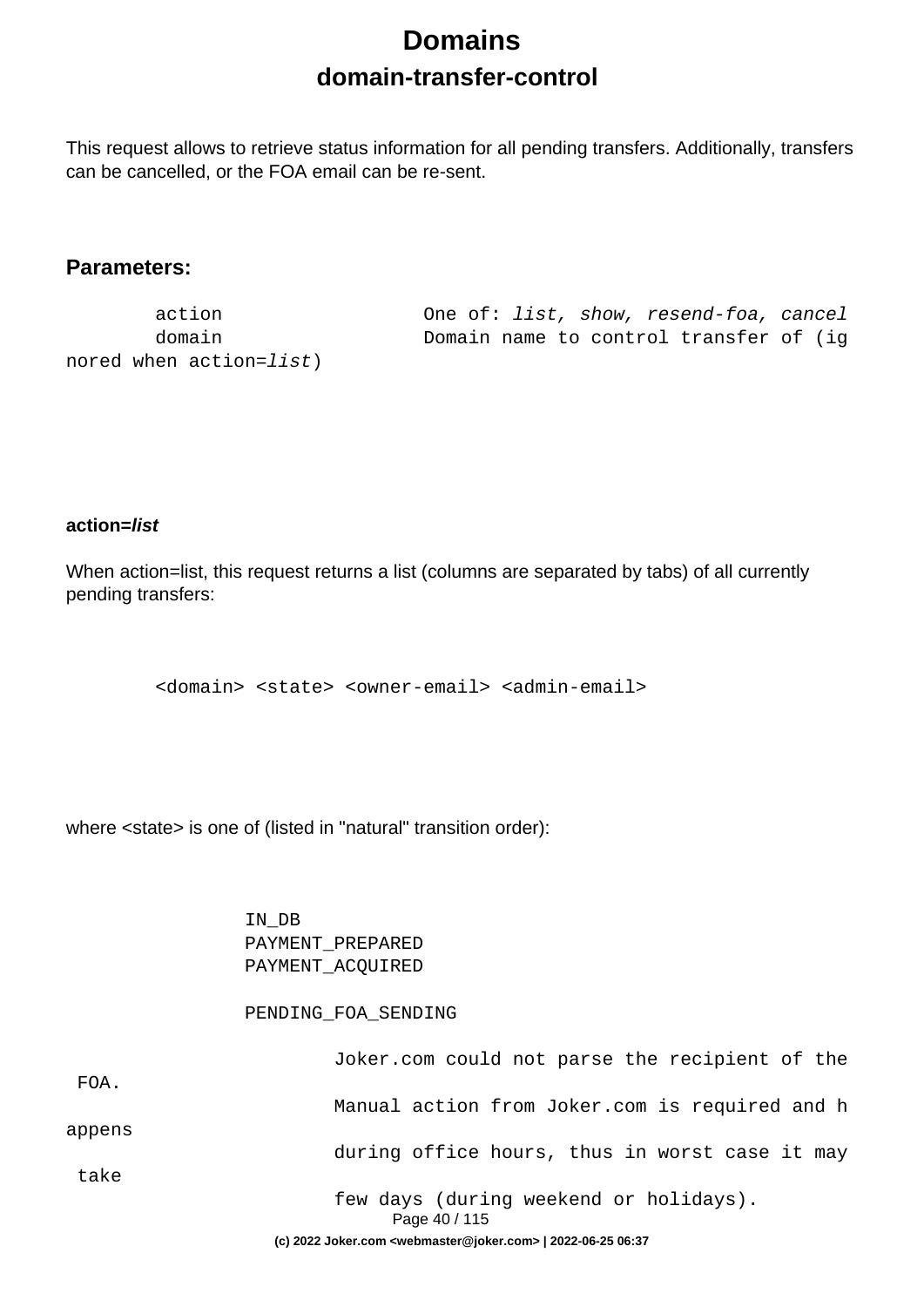#### FOA\_BEEN\_SENT

| 's      |                           | FOA is sent and Joker.com is waiting for owner                                                 |                                    |  |
|---------|---------------------------|------------------------------------------------------------------------------------------------|------------------------------------|--|
|         |                           | reaction. Owner has 5 days to react, thus the                                                  |                                    |  |
| state   |                           | may last up to 5 days.                                                                         |                                    |  |
|         | FOA_NACK<br>FOA_ACK       |                                                                                                | FOA is rejected<br>FOA is accepted |  |
|         |                           | REGISTRY_REQUEST_SENT                                                                          |                                    |  |
|         |                           | REGISTRY_REQUEST_RECEIVED_NOW_WAITING                                                          |                                    |  |
| t       |                           | FOA had been accepted, transfer request is sen                                                 |                                    |  |
| main.   |                           | and the losing registrar has to release the do                                                 |                                    |  |
| nothing |                           | This state may take up to 5 days, we could do                                                  |                                    |  |
|         |                           | to speed it up.<br>While in this state, transfer may be cancelled<br>by using "action=cancel". |                                    |  |
|         |                           | REGISTRY_CANCELATION_PENDING                                                                   |                                    |  |
|         |                           | The user has requested cancel of domain transf                                                 |                                    |  |
| er      | by using "action=cancel". |                                                                                                |                                    |  |
|         |                           | DOMAIN_WITH_JOKER_PENDING_COMPLETE                                                             |                                    |  |
| her     |                           | The domain is actually with Joker.com, but eit                                                 |                                    |  |
| al      |                           | we haven't noticed yet (batch pending) or manu                                                 |                                    |  |
| onger   |                           | work is necessary.<br>Please contact Joker.com if this state lasts 1                           |                                    |  |
|         |                           | than 1 hour.                                                                                   |                                    |  |
|         |                           | PAYMENT_COMMITTED                                                                              |                                    |  |
|         |                           | TRANSFER_PROCESSED_SUCCESSFULLY                                                                |                                    |  |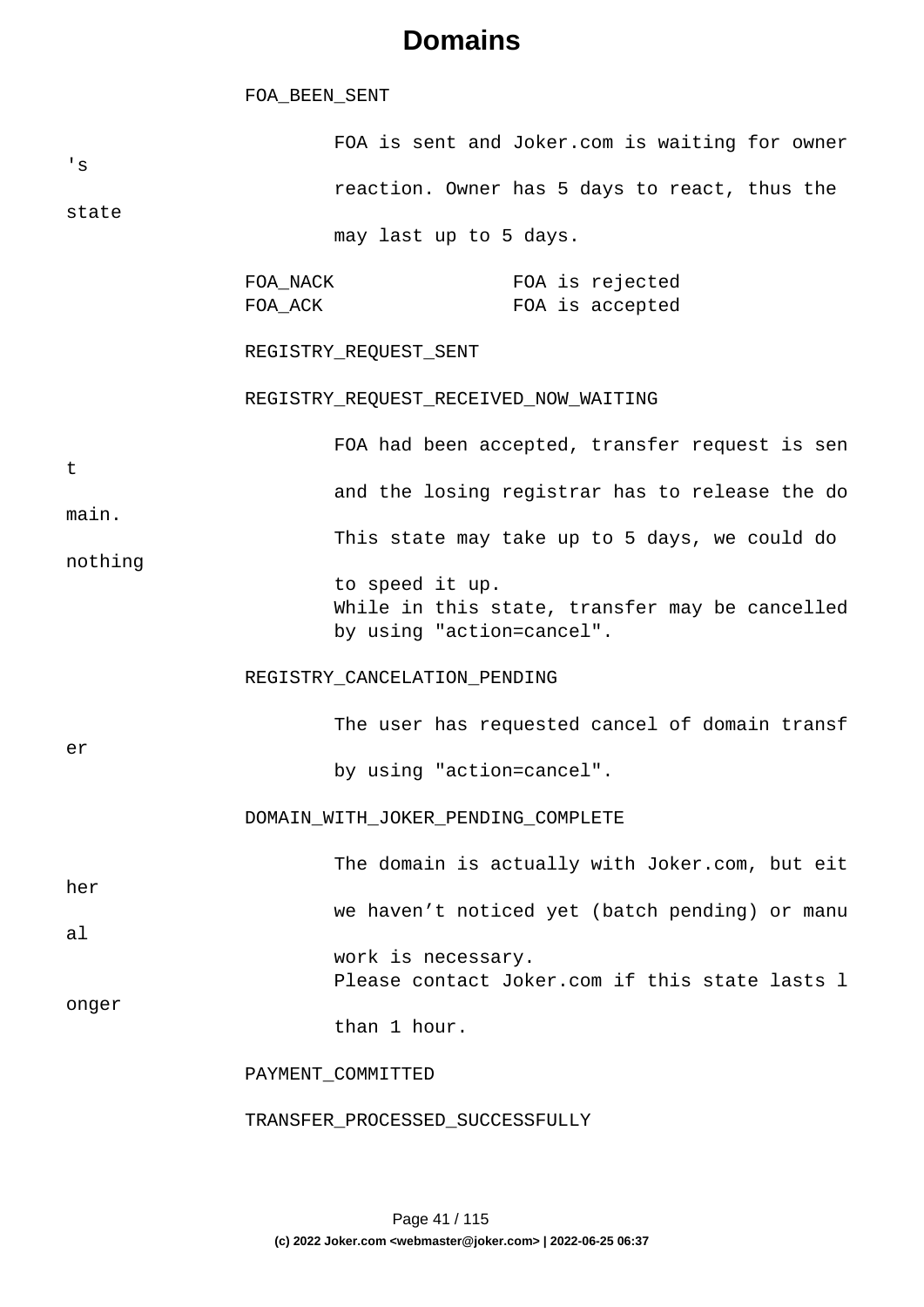### **action=show**

When action=show, the status of a specified domain is returned like:

 domain: example.com status: FOA\_BEEN\_SENT owner email: **owner@example.com**  admin\_email: admin@example.com transfer-id: 123456

### **action=resend-foa**

When action=resend-foa, FOA will be resent (only possible in state FOA\_BEEN\_SENT).

### **action=cancel**

When action=cancel, the (pending) transfer will be cancelled.

### **Returns**

Status code is 1000 for successful request, or >= 2000 otherwise.

### **Example**

Example request:

 https://dmapi.joker.com/request/domain-transfercontrol?domain=example.com&action=resend-foa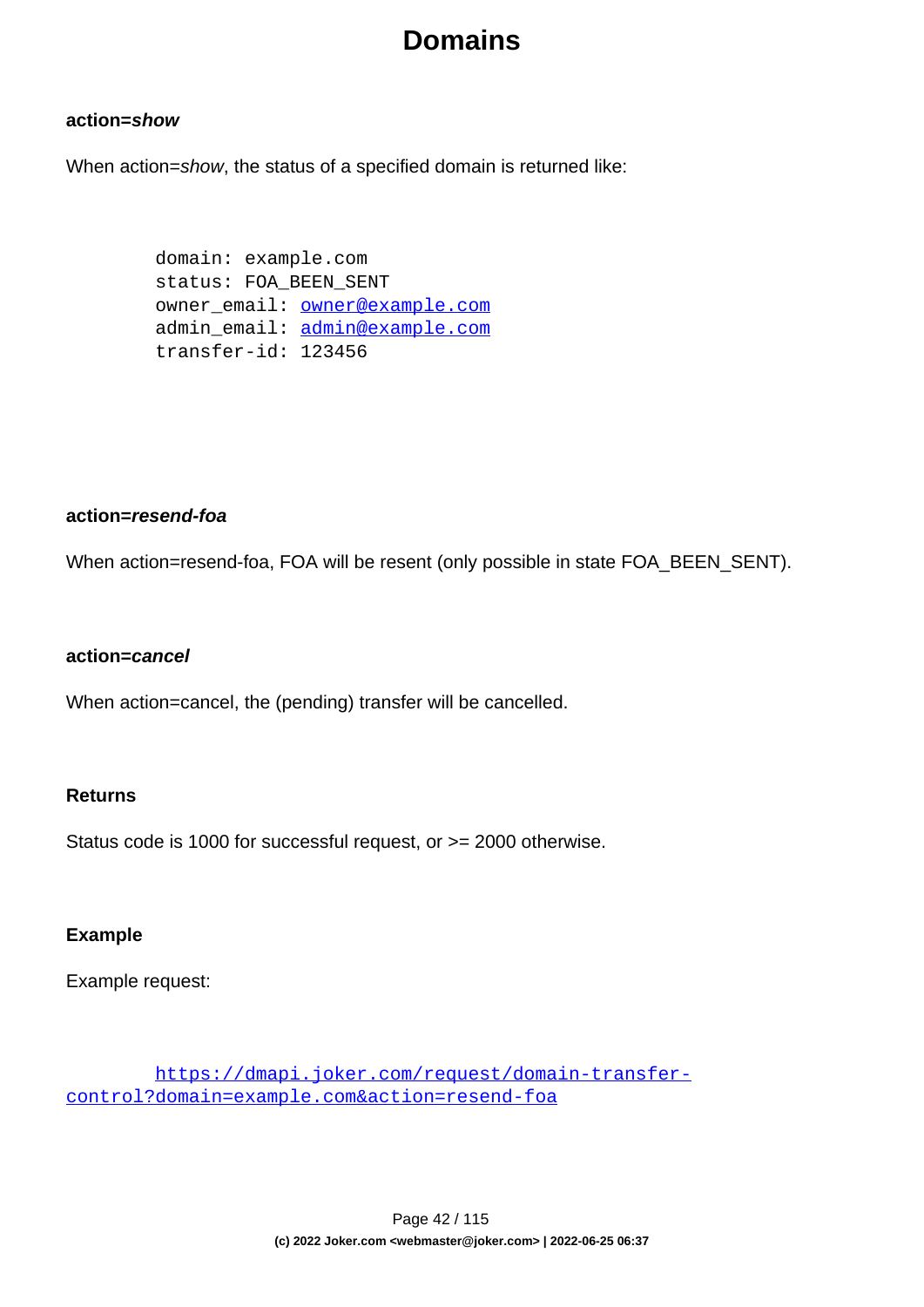Keywords: reseller,dmapi, API, transfer

Last update: 2018-01-29 14:28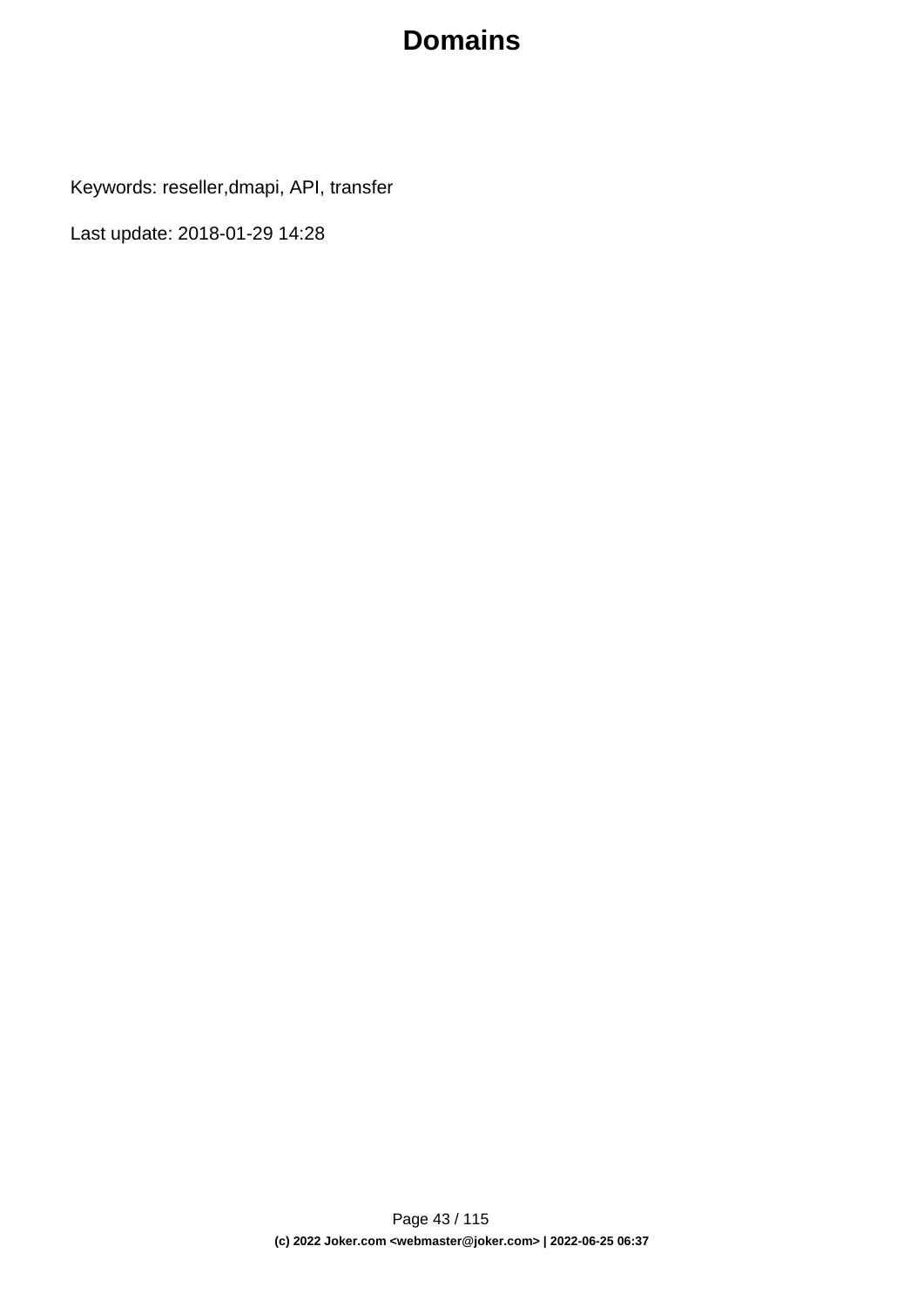# **Domains domain-check**

### **Requires (mandatory)**

domain domain name to check

### **Accepts (optional)**

| check-price | If provided, specifically check the price for:                                                                                                                                                               |
|-------------|--------------------------------------------------------------------------------------------------------------------------------------------------------------------------------------------------------------|
|             | create, renew, transfer, restore                                                                                                                                                                             |
| period      | If provided, price will be calculated based on<br>specified period. Period may be specified in<br>years (values from 1 to 10) or in traditional for<br>DMAPI months (>= 12, must be a multiple of<br>$12)$ . |
| language    | Relevant only for IDN domains, specifies<br>language as 2 letter (ISO 639.1) or 3 letter (ISO<br>639.2) code:<br>https://www.loc.gov/standards/iso639-2/php/cod<br>e list.php                                |
|             |                                                                                                                                                                                                              |

With this request you can **check if a domain is available for registration, and what type of domain pricing will be applied for different types of orders.**

**Returns** one or more lines with key-value pairs as follows:

**domain-status:** <status>

<status> can be one of:

**available** regular domain (non-premium) available for registration **premium premium** premium domain available for registration **unavailable domain is not available for registration** 

If <status> is "unavailable", then domain-register request will fail, though domain-transfer-\* and

Page 44 / 115

**(c) 2022 Joker.com <webmaster@joker.com> | 2022-06-25 06:37**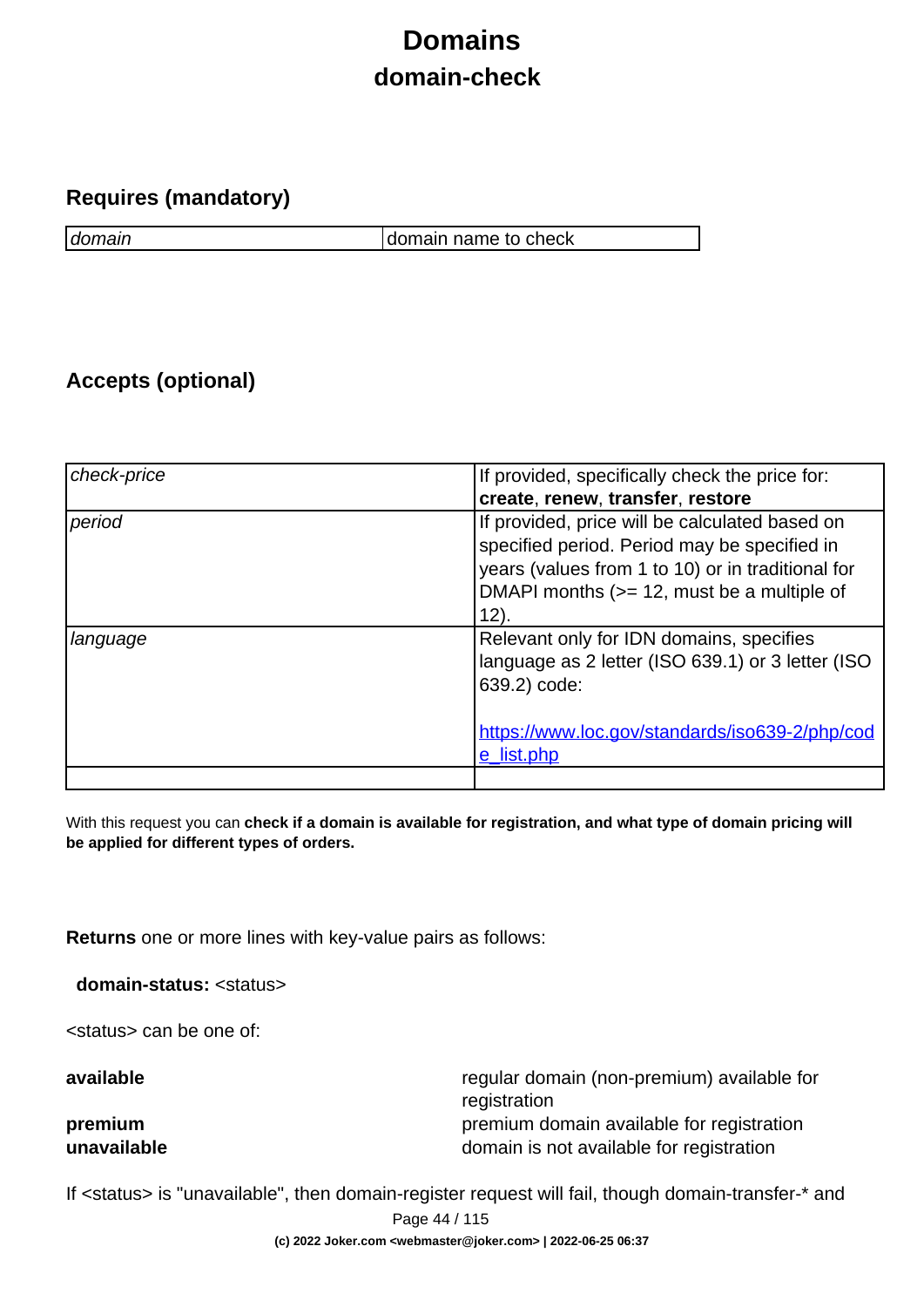domain-renew (if domain is with Joker.com) are possible, of course.

### **domain-status-reason:** <status-reason>

Provides human-readable description why domain is unavailable for registration, like blocked, reserved, registered etc.

May be absent if registry does not provide specific reason. Should not be parsed as value is registry dependent and could be virtually anything.

### **domain-class:** <class>

Specifies price-class. Anything but "standard" is considered "premium", though some registries use "tier-1", "premium", "BBB" etc.

Mostly a hint, values except "standard" should not be interpreted as they have no useful meaning and vary among registries.

### **domain-price-<type>:** <price> <currency> <period>y

Reports domain price, where <type> will be value provided in check-price parameter, i.e. create, renew, transfer, restore.

- <price> is the final price, i.e. amount that will be deducted from the user's account, considering all discounts, promos etc.
- <currency> is a 3-letter currency code, serves only as information.
- < period > is reported in years and suffixed by "y", like "5y", and it may be different from "period" parameter value (depends on registry), for instance when requested period is not available, too low or too high.

The price reported is valid only for specified period, i.e. if price is 100 for 2 years it does not necessarily mean that price for 1 year is 50, thus it only makes sense to check price for the period which will be used verbatim in subsequent request of specified <type>.

### **domain-price-promo:** <start> <end>

<start> and <end> are ISO timestamps in format like 2019-07-01T00:00:00.000Z

For domains that have promotional pricing, this provides start and end timestamps of promotional period. Usually its mere presence means that promo-pricing is in effect, but to be sure values have to be checked explicitly.

**If "domain-status" returned "premium" or "domain-class" returned anything but "standard", then the parameter max-price must be present in register/transfer/renew requests.** 

Full response example (web.blog):

 domain-status: unavailable domain-status-reason: blocked domain-class: standard

Page 45 / 115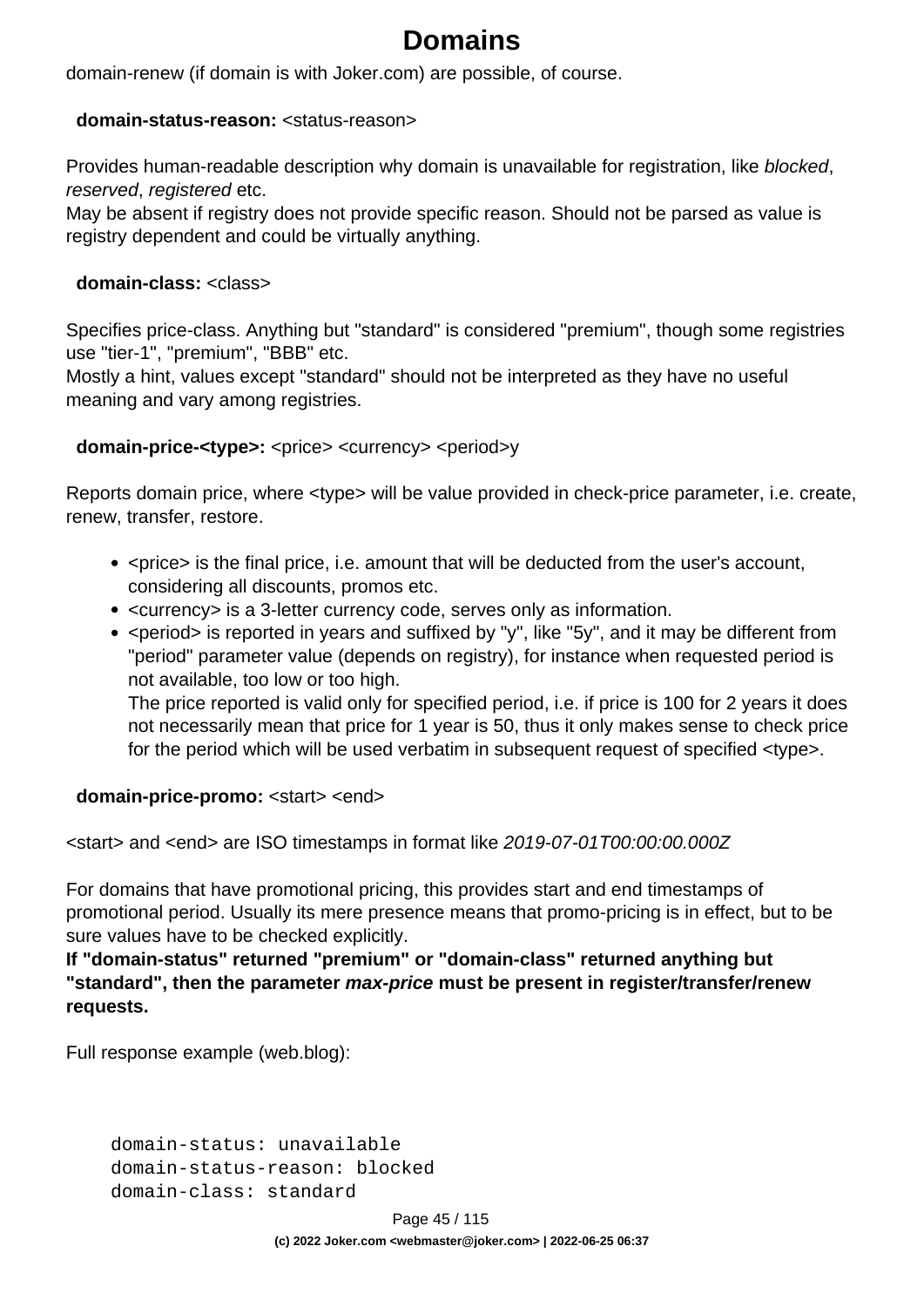domain-price-create: 8.21 USD 1y domain-pricepromo: 2019-09-01T00:00:00.000Z 2019-12-31T23:59:59.000Z

#### **Example:**

 https://dmapi.joker.com/request/domain-check?domain=example.com&auth-sid=<yourcurrent-session-id>

Keywords: checkd, whois, domain check, reseller, API, domain availability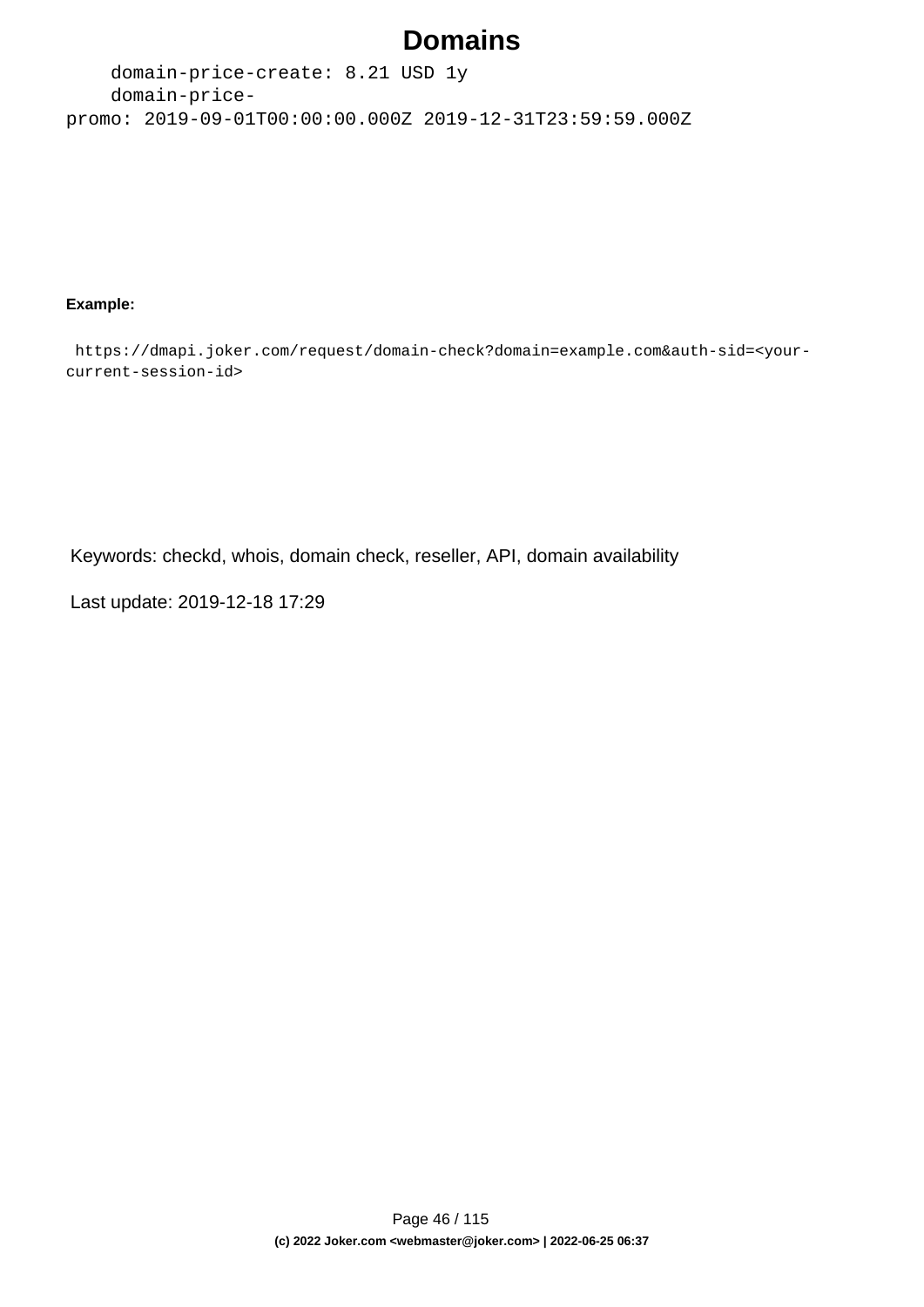# **Domains query-contact-list**

#### **Accepts:**

| pattern         | pattern to match (against handle)                                                                           |
|-----------------|-------------------------------------------------------------------------------------------------------------|
| from            | start from this item in list                                                                                |
| to              | end by this item in list                                                                                    |
| tld             | limits output to contact handles which may be used v<br>toplevel domain (tld), like "com".                  |
| extended-format | provides additional information for every contact liste<br>organization. May be "1" or "0", defaults to "0" |

### **Returns:**

List of registered contacts (handles), one per line.

When "extended-format" is requested, output columns are separated by tabs ("\t"), and "Columns" header provides column names.

### **Example:**

 https://dmapi.joker.com/request/query-contact-list?pattern=coco-47\*&tld=com&authsid=<your-current-session-id>

Keywords: query contacts, contact-list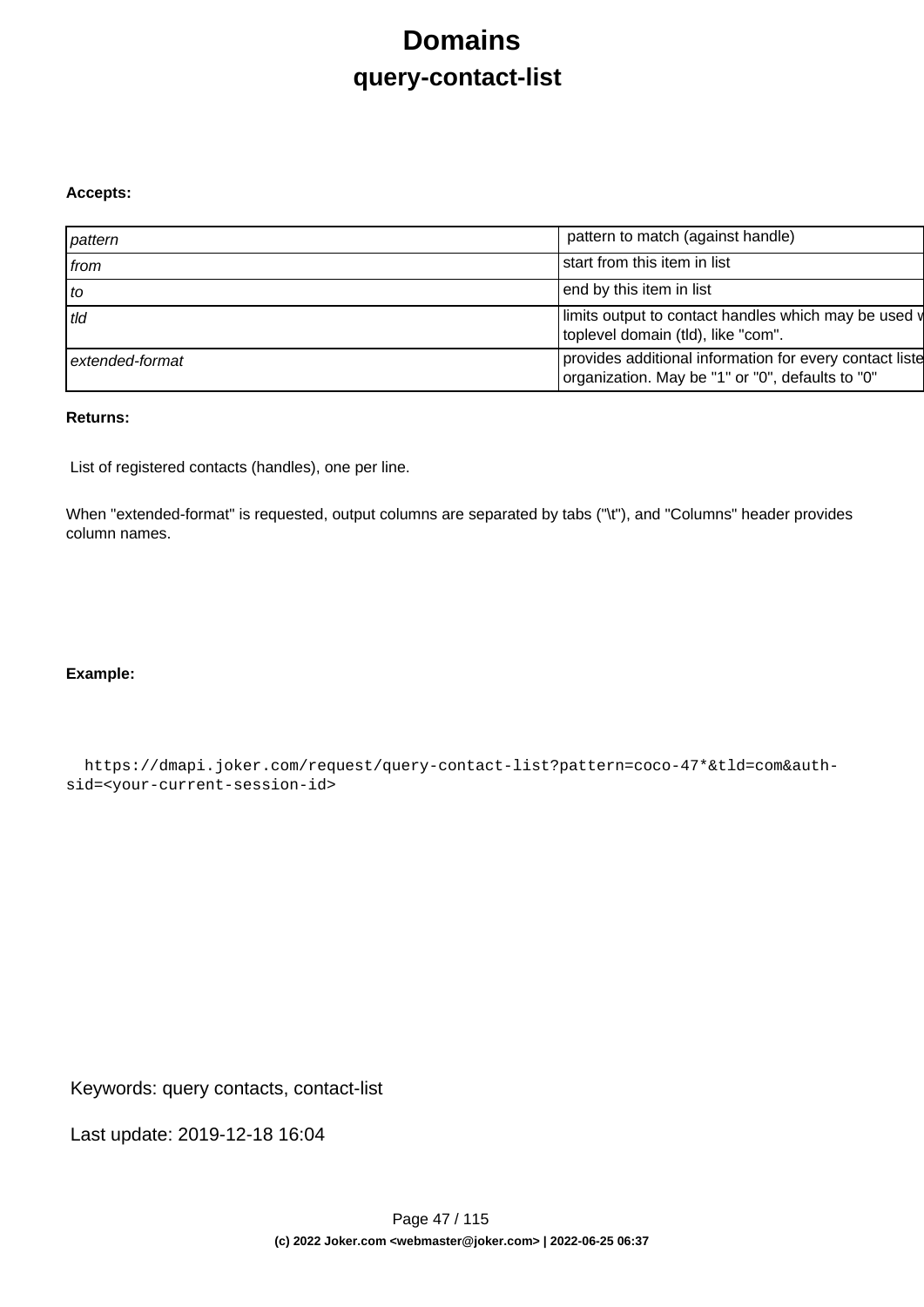# **Contacts contact-create**

### **Requires:**

| tld                     | target TLD where this contact is intended to<br>be used. |  |
|-------------------------|----------------------------------------------------------|--|
| name                    | full name (if empty, fname + lname will be<br>used)      |  |
| fname                   | first name (required for .FI contacts)                   |  |
| <i>Iname</i>            | last name (required for .FI contacts)                    |  |
| title                   | (optional)                                               |  |
| individual              | (optional) Y, Yes, N, No                                 |  |
| organization            | (optional if individual)                                 |  |
| email                   | mailaddress of the contact                               |  |
| address-1               | street address                                           |  |
| address-2               | (optional)                                               |  |
| city                    |                                                          |  |
| state                   | (optional)                                               |  |
| postal-code             |                                                          |  |
| country                 | ISO country code (2 letters)                             |  |
| phone                   |                                                          |  |
| fax                     | (optional)                                               |  |
| lang                    | language to use for .EU contacts                         |  |
| app-purpose             | required for .US contacts                                |  |
| nexus-category          | required for .US contacts                                |  |
| nexus-category-country  | required for .US contacts                                |  |
| account-type            | required for . UK contacts, if used as                   |  |
|                         | owner contact                                            |  |
| company-number          | required for .UK contacts with                           |  |
|                         | specific account types                                   |  |
| orgid                   | required for .SE/.NU contacts                            |  |
| vatid                   | (optional) for .SE/.NU contacts                          |  |
| x-ficora-type           | required for .FI contacts                                |  |
| x-ficora-is-finnish     | (yes/no) required for .FI contacts                       |  |
| x-ficora-registernumber | required for .FI contacts, if ficora-<br>type is company |  |
| x-ficora-identity       | required for .FI contacts, if type is                    |  |
|                         | person and finnish                                       |  |
| x-ficora-birthdate      | required for .FI contacts, if type is                    |  |
|                         | persion and not finnish                                  |  |
| x-ficora-legalemail     | (optional) for .FI contacts                              |  |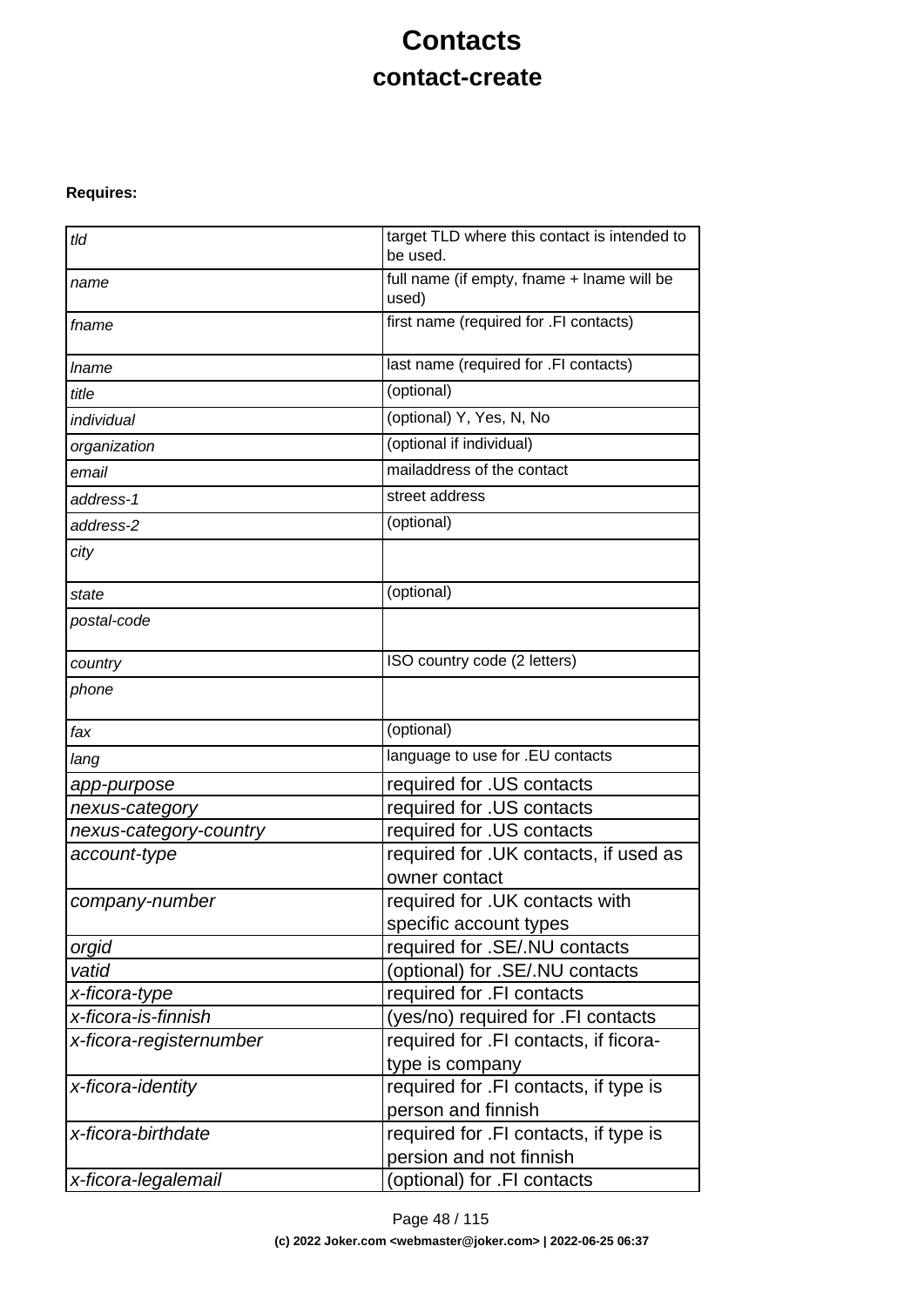# **Contacts**

Either "name" or "lname" and "fname" must be provided.

Fields **not** marked '(optional)' are mandatory (and must not be empty).

Parameters "lname" and "fname", if provided, will be converted to "name" (simple concatenation of "fname" and "lname"), because registries support only "name" format. In general, use of "fname" and "lname" is deprecated, and support for these fields will be removed in version 1.2.

"**orgid**" represents Swedish personal or organisational number and is required for .SE/.NU contacts.

It starts with ISO 3166 Alpha-2 country code in square brackets. If the country code for Sweden is given [SE] a valid Swedish personal or organisational number must be given (6 digits, dash, 4 digits), otherwise 1 to 123 characters can follow.

If organization is empty and the country code for Sweden [SE] is given, orgid must be a personal number, not an organisational number.

"**vatid**" is optional for .SE/.NU contacts. It starts with a two letter country code (uppercase), followed by an optional space, followed by a country specific string containing digits 0-9, and letters a-z and A-Z, maximum 64 Chars.

### **For .fi contacts:**

**"x-ficora-type"** is required for .fi contacts. The following values are accepted: privateperson, company, corporation, institution, politicalparty, township, government, publiccommunity

**"x-ficora-registernumber"** is required if x-ficora-type is set to "company".

**"x-ficora-is-finnish"** is always required for .fi contacts: yes = finnish company or person, no = not a finnish person or company

**"x-ficora-identity"** is required for .fi contacts, if x-ficora-type is set to 'privateperson' and x-

Page 49 / 115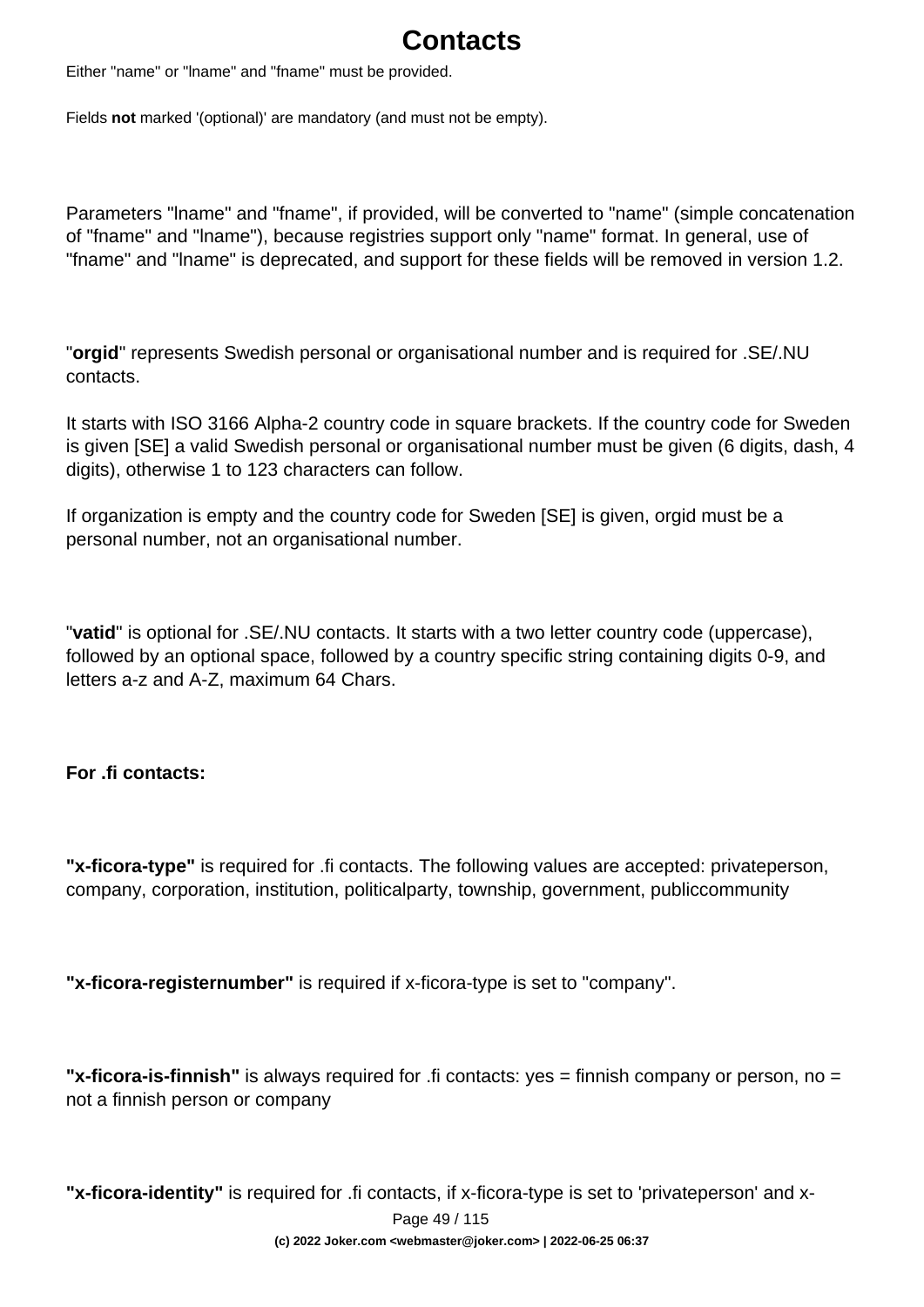### **Contacts**

**"x-ficora-birthdate"** is required for .fi contacts, if x-ficora-type is set to 'privateperson' and xficora-is-finnish is set to 'no' in the following date format "YYYY-MM-DD".

### **Please note:**

- Parameters listed here (except "tid") may be used (or are required) in other requests, this is indicated by referring to "Contact fields".
- "lang" must contain two-letter ISO country (language) code, and is only required when creating .EU contacts. The purpose is to specify language to be used in notifications emails, sent from EURid. Please note - this field cannot be modified later, and the default is 'EN' (English)!
- "app-purpose", "nexus-category" and "nexus-category-contry" are required only when creating .US contacts, and cannot be modified later.

### **Example:**

 https://dmapi.joker.com/request/contact-create?tld=com&name=John Doe&email=johnd@someisp.com&address-1=Smartroad 1&city=Smalltown&postalcode=40122&country=US&phone=+1.422.8001&auth-sid=<your-current-session-id>

Keywords: contact-create, whois contacts, whois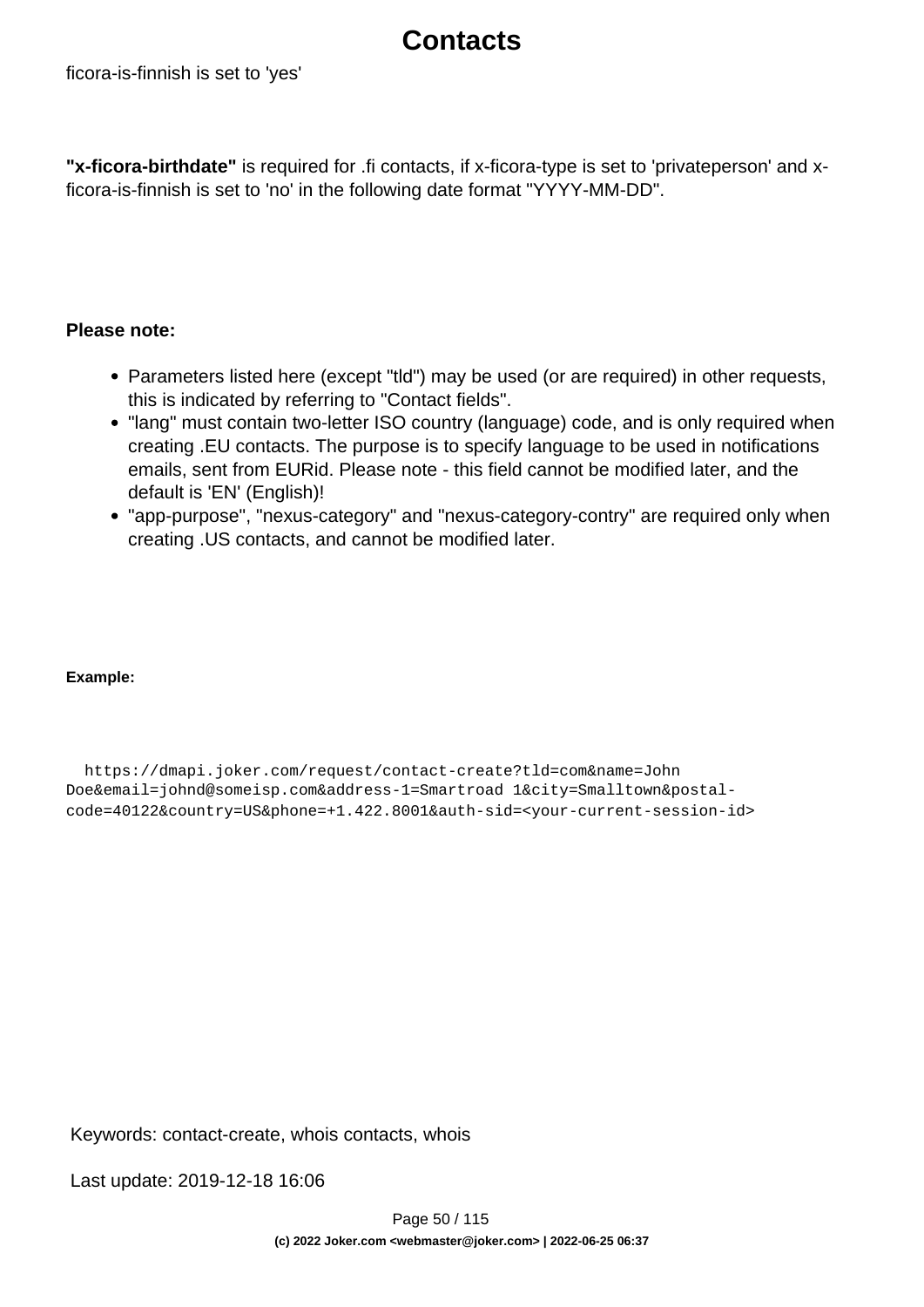# **Contacts contact-modify**

#### **Requires:**

handle contact handle to modify.

#### **Accepts:**

Field names exactly like in [contact-create](index.php?action=artikel&cat=28&id=30&artlang=en) request, except that omitted fields won't be modified. That is, if you specify a field, it will be used as a new value, if you omit it, the old value will remain.

The field "tld" is not relevant for this request and will be ignored if present.

Keywords: modify contact, whois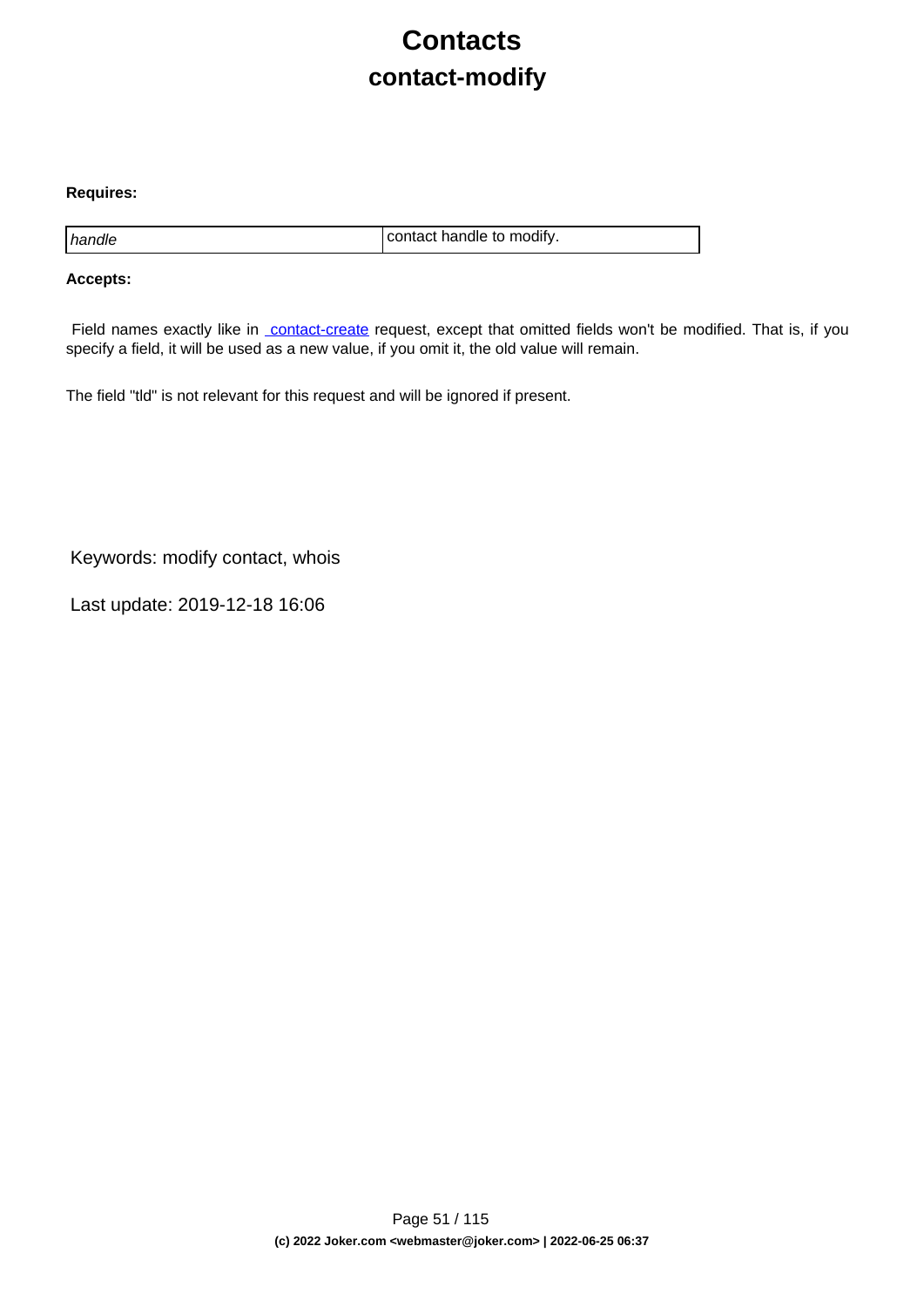# **Contacts contact-delete**

#### **Requires:**

handle handle contact handle to delete

With this request you can delete previously registered contacts

**Example:**

 https://dmapi.joker.com/request/contact-delete?handle=coco-4711&auth-sid=<yourcurrent-session-id>

Keywords: contact-delete contact delete handle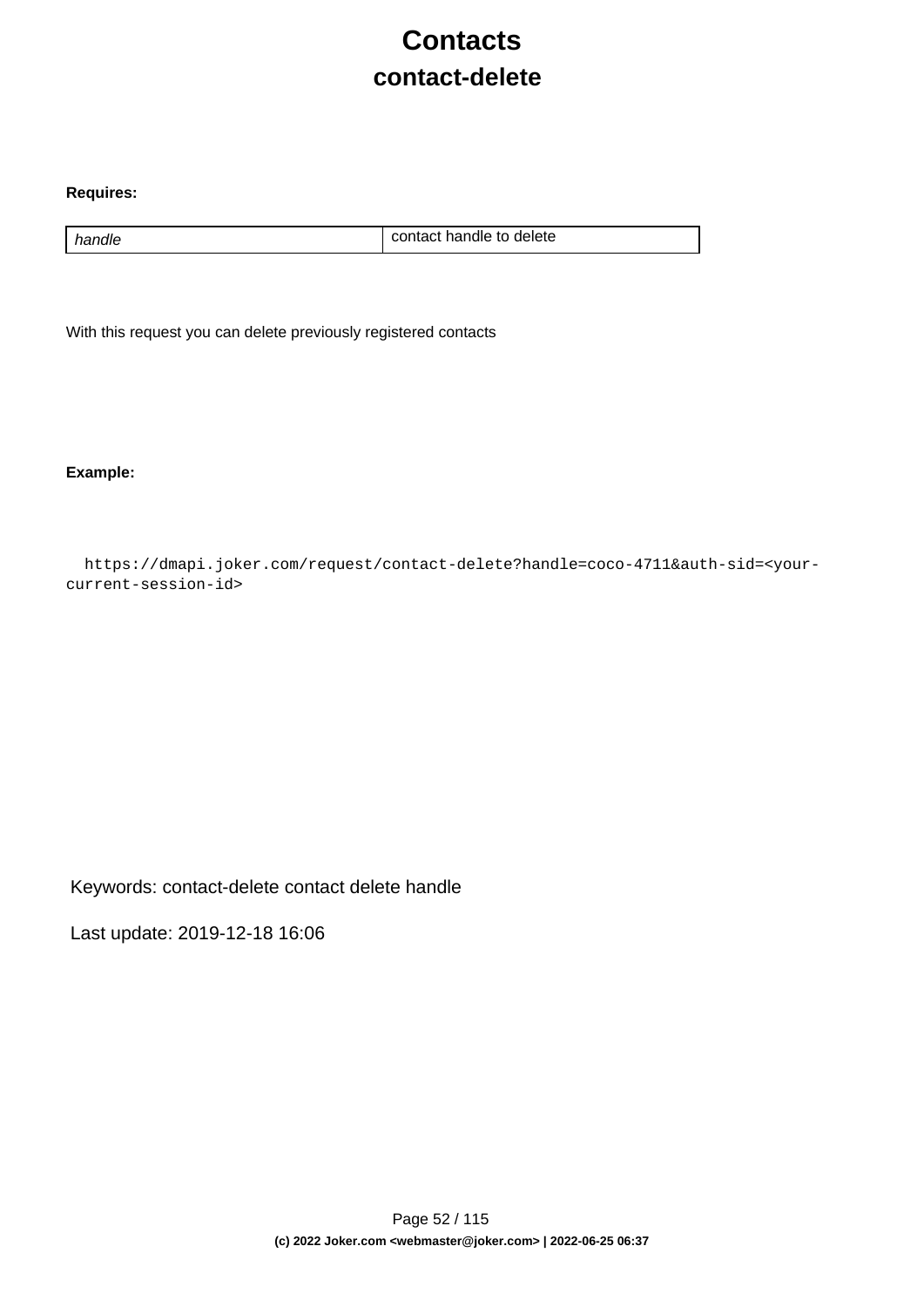# **Contacts query-ns-list**

#### **Accepts:**

| pattern | pattern to match (against host name, like<br>$\vert$ "ns.dom*") |
|---------|-----------------------------------------------------------------|
| l full  | Include IPs if non-zero (0 or 1)                                |

#### **Returns:**

List of registered name servers, one per line.

If "full" is non-zero, then the list will include IP addresses, IPv4 (2nd column) and IPv6 (3rd column).

Columns will be separated by tab ("\t") character. If specific IP is not present (say, there is only IPv4 or IPv6), it will be listed as "-".

Example of list with IPs:

```
ns.example.com 1.2.3.4 - 
ns6.example.com - FE80:0000:0000:0000:0202:B3FF:FE1E:8329
```
#### **Example:**

```
 https://dmapi.joker.com/request/query-ns-list?pattern=*my-own-ns*&full=1&auth-
sid=<your-current-session-id>
```
Keywords: query-ns-list, nameserver,

Last update: 2019-12-18 16:22

Page 53 / 115 **(c) 2022 Joker.com <webmaster@joker.com> | 2022-06-25 06:37**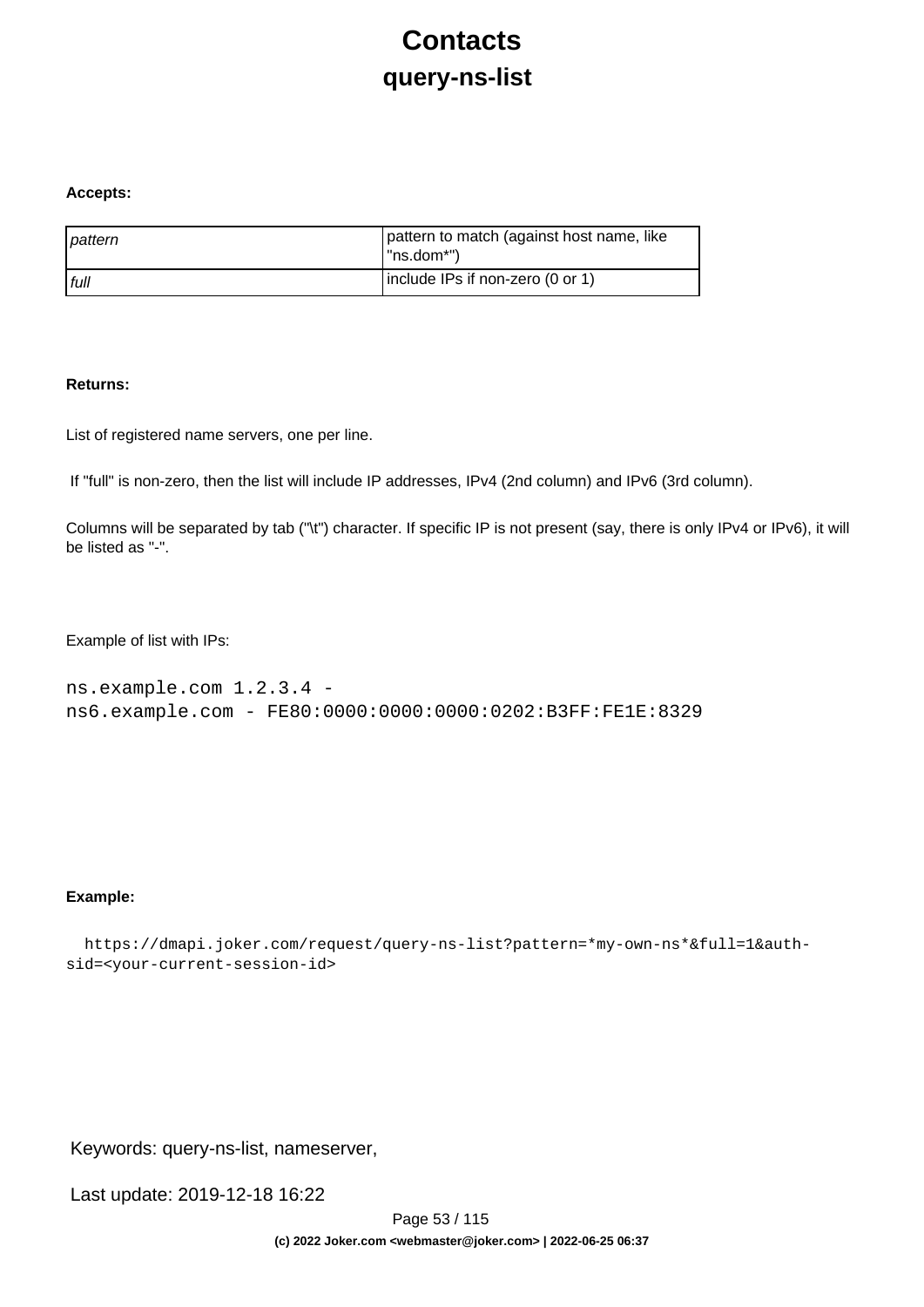## **Nameservers ns-create**

#### **Requires:**

| host | Full qualified host name                                   |
|------|------------------------------------------------------------|
| l ip | IPv4 address (must not be from IANA's<br>reserved range)   |
| ipv6 | IPv6 address (short notation like fec0::17 is<br>accepted) |

With this request a new nameserver can be registered with the registry. This is needed to use a nameserver with glue records.

Either an IPv4 or IPv6 address is required.

Keywords: nameserver, nameservice, dns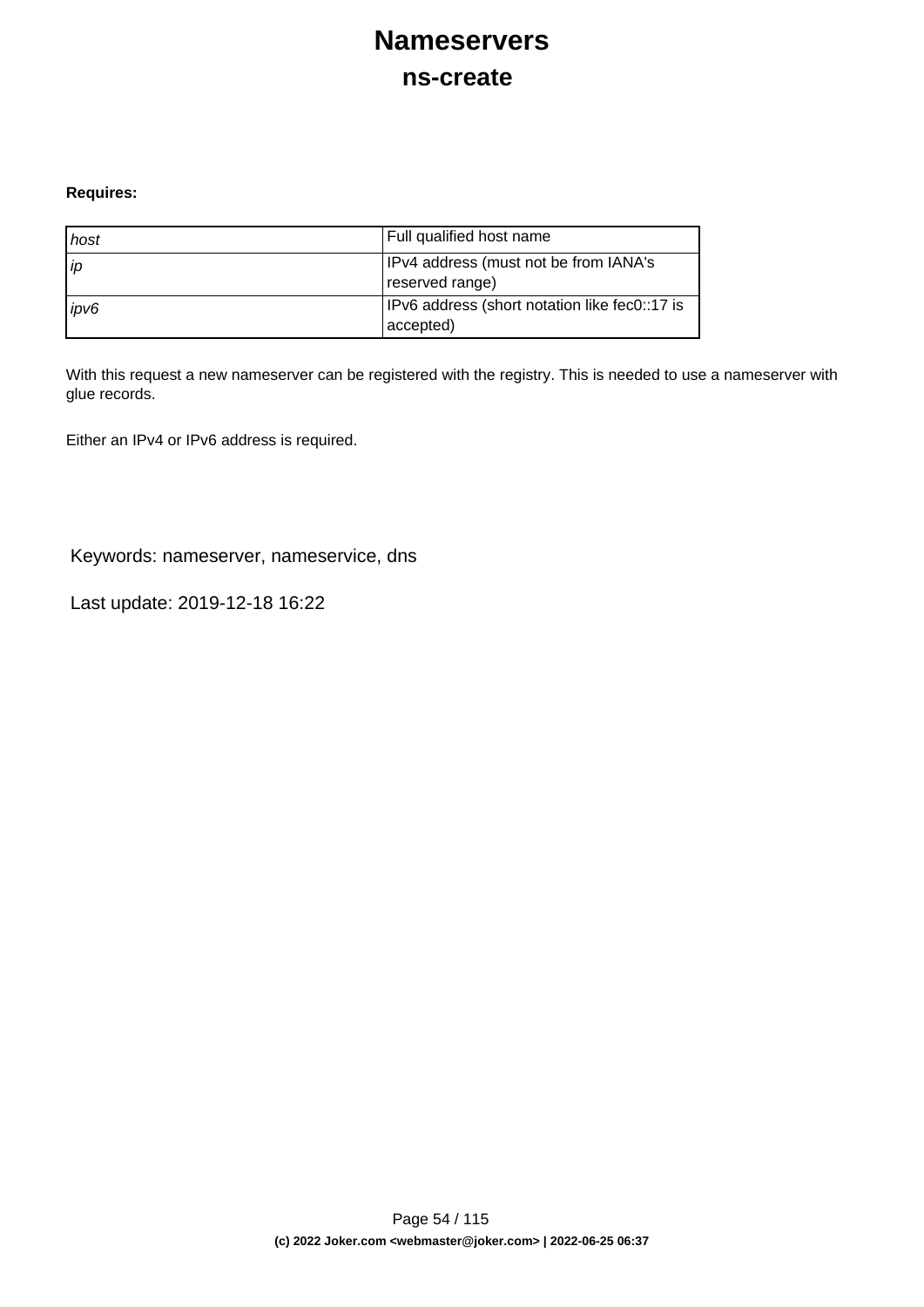### **Nameservers host-create**

This is an alias for [ns-create.](index.php?action=artikel&cat=29&id=34&artlang=en)

Keywords: nameserver,dns

Last update: 2016-10-06 17:27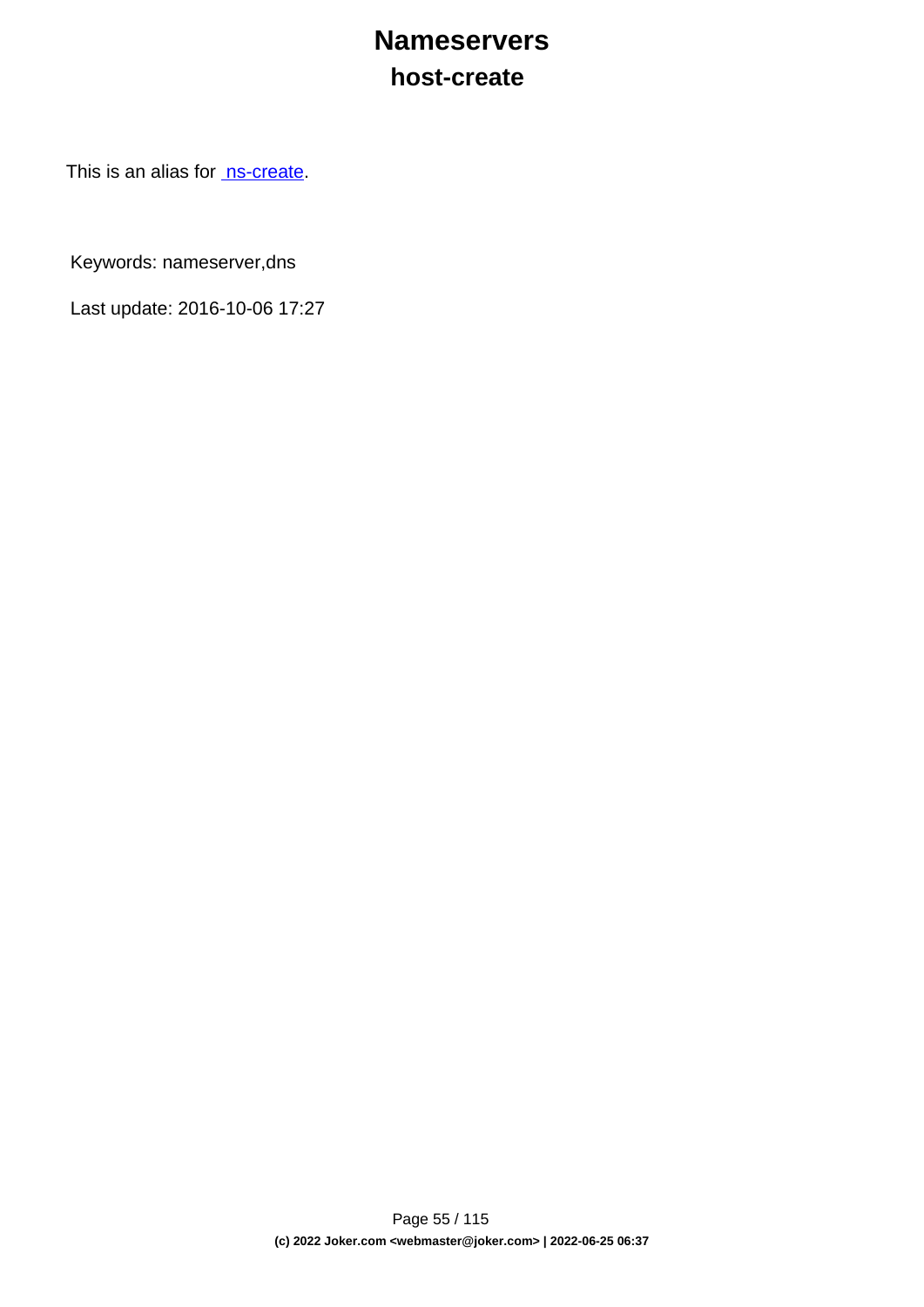# **Nameservers ns-modify**

#### **Requires:**

| host | full qualified host name                                      |
|------|---------------------------------------------------------------|
| ip   | IPv4 address (must not be from IANA's<br>reserved range)      |
| ipv6 | IPv6 address (short notation like 'fec0::17' is<br>(accepted) |

With this request you can modify the IP address of a registered nameserver.

Keywords: ns-modify, host-modify, host IP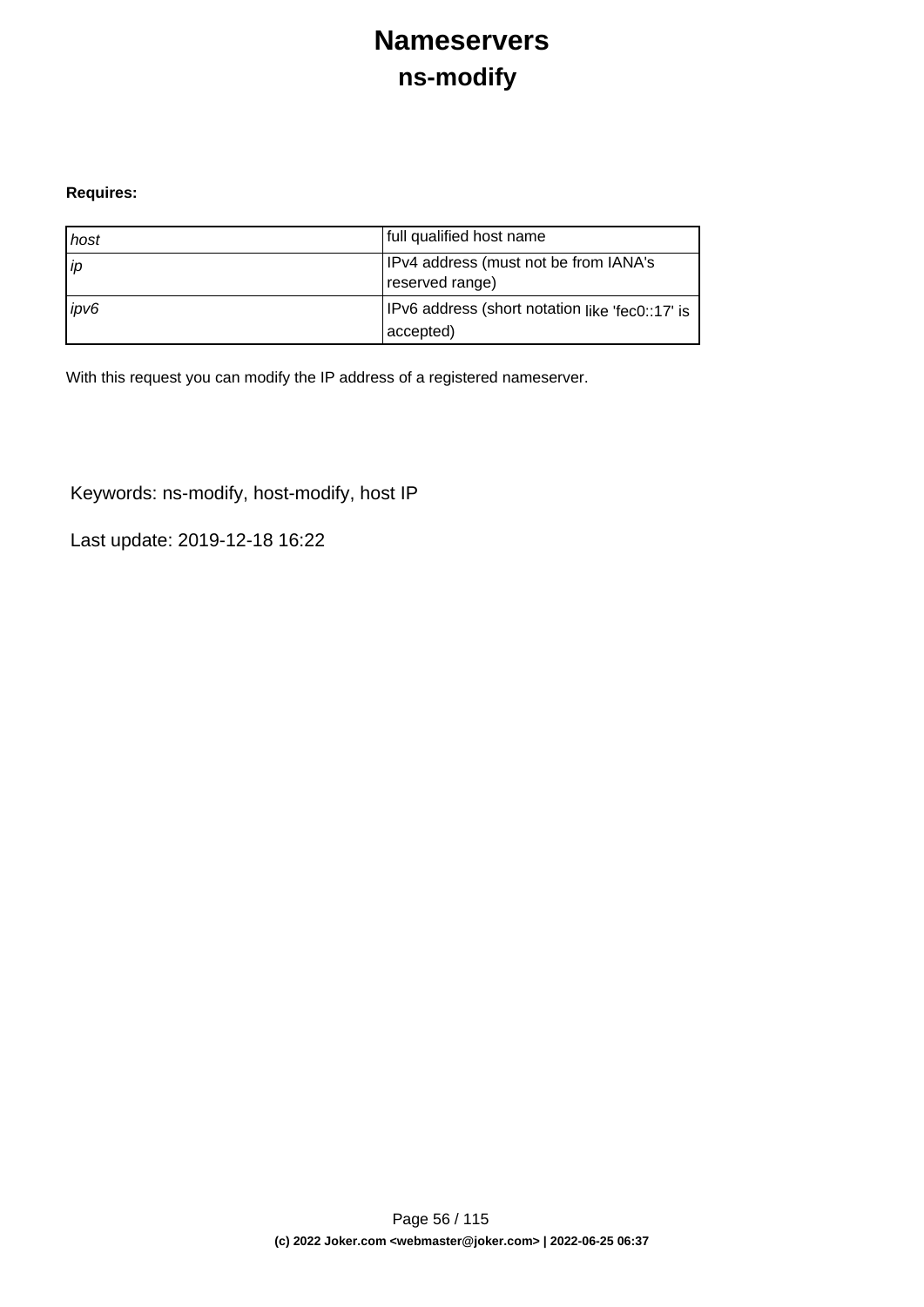# **Nameservers host-modify**

This is an alias for **ns-modify**.

Keywords: host-modify ns-modify

Last update: 2012-09-27 15:05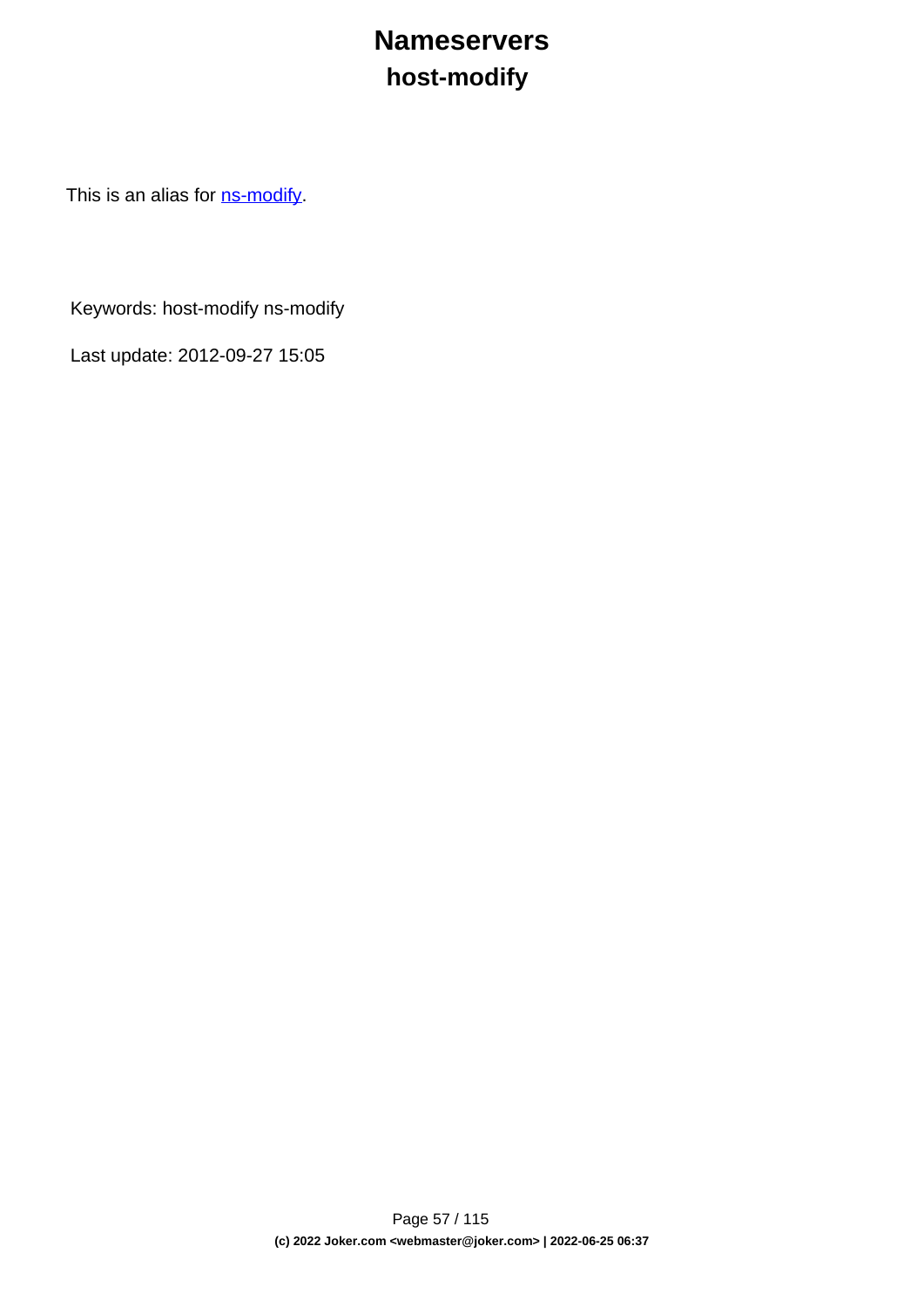### **Nameservers ns-delete**

#### **Requires:**

host host host name host name host name host name host name

With this request you can delete a registered nameserver.

Keywords: ns-delete, host-delete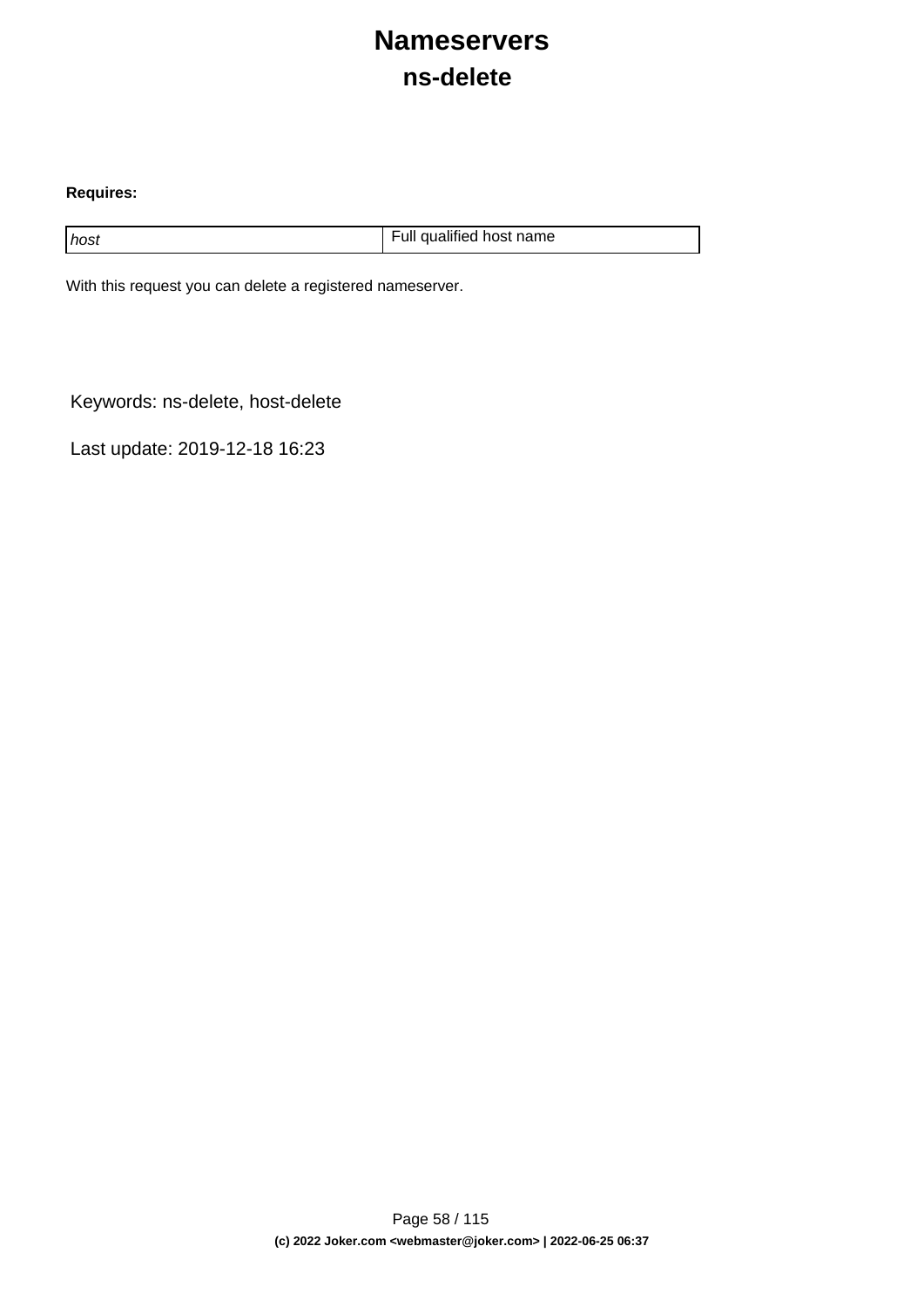### **Nameservers host-delete**

This is an alias for **[ns-delete](index.php?action=artikel&cat=29&id=38&artlang=en)**.

Keywords: ns-delete host-delete

Last update: 2012-09-27 15:07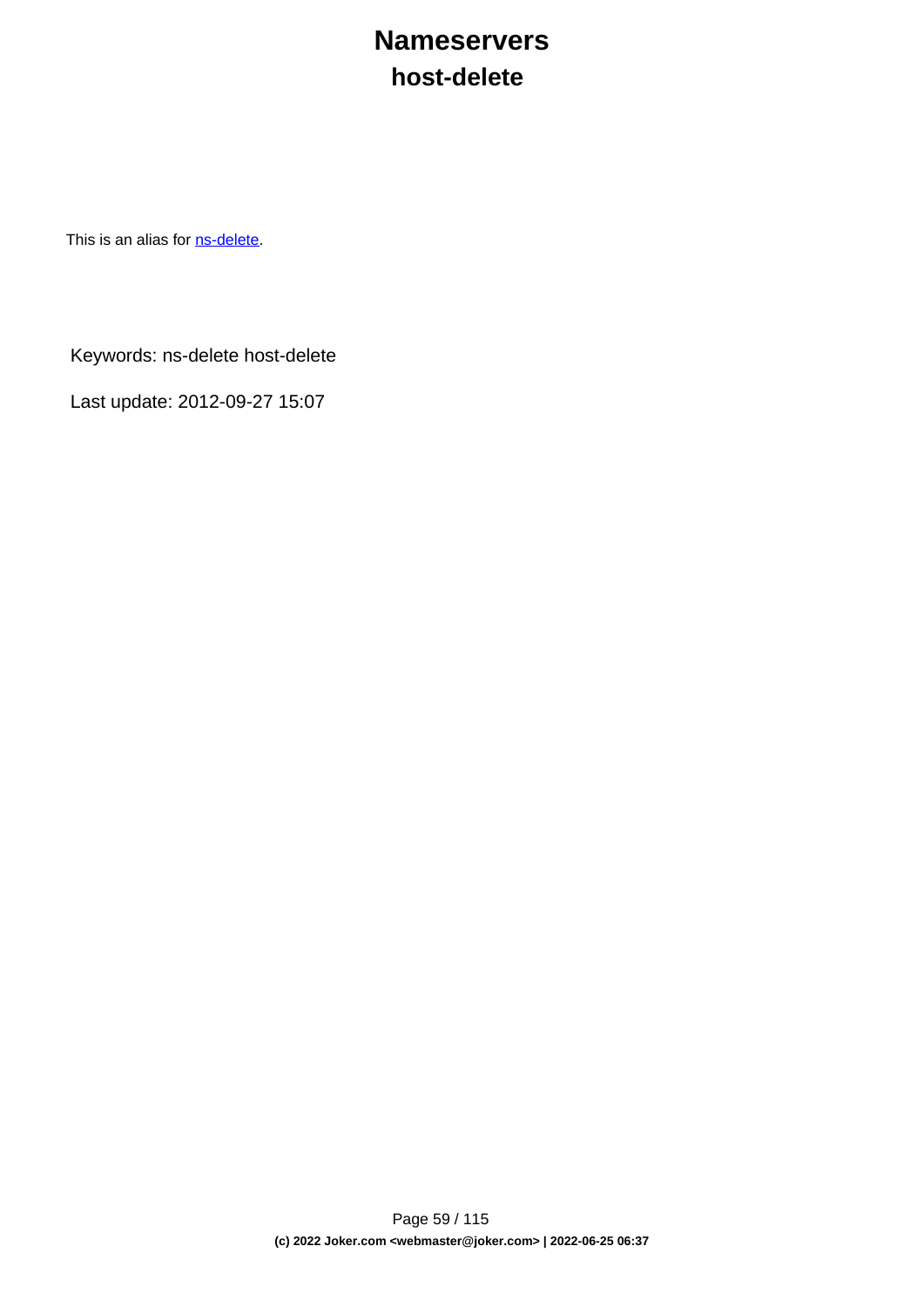# **Nameservers dns-zone-list**

#### **Accepts:**

pattern **Pattern is a pattern to match (globbing, like "dom\*")** 

#### **Returns:**

List zones (domains) which are managed and served by Joker.com name servers. Zones are listed one per line.

Keywords: zone, dns, nameservice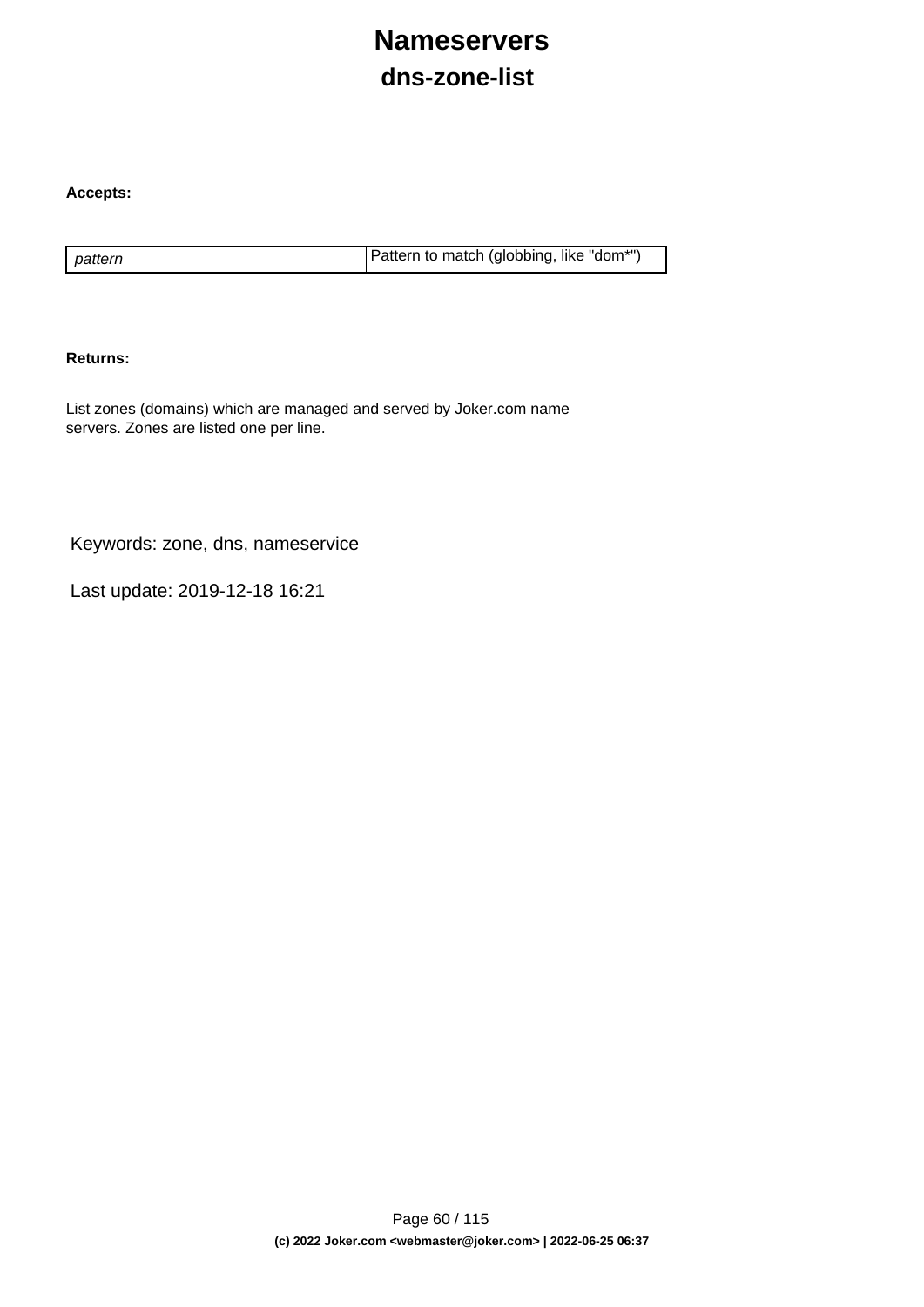# **Modify Zonedata dns-zone-get**

#### **Requires:**

domain domain and a contract a contract a late of  $\vert$  Zone (domain) name to fetch data from

### **Returns:**

Returns list of zone records.

The format of zone is as follows (one record per line):

```
<label> <type> <pri> <target> <ttl> <valid-from> <valid-
to> <parameters(s)>
```
### Where:

| label      | subdomain/redirection label, relative to current zone, or '@'<br>(which means current zone name) |
|------------|--------------------------------------------------------------------------------------------------|
| type       | record type (A, AAAA, MX, CNAME, URL, MAILFW, TXT,<br>NAPTR, DYNA, DYNAAAA, SRV)                 |
| pri        | numeric value, meaningful only for types MX, NAPTR and<br>SRV, must be 0 for all other types     |
| target     | record target/value. Must be quoted if contains spaces                                           |
| ttl        | record TTL (time to live) in seconds                                                             |
| valid-from | record is not valid before this time (UNIX timestamp) or 0                                       |
| valid-to   | record is not valid after this time (UNIX timestamp) or 0                                        |
| parameters | record-specific parameter(s)                                                                     |

All values from "name" to "ttl" are mandatory for every record.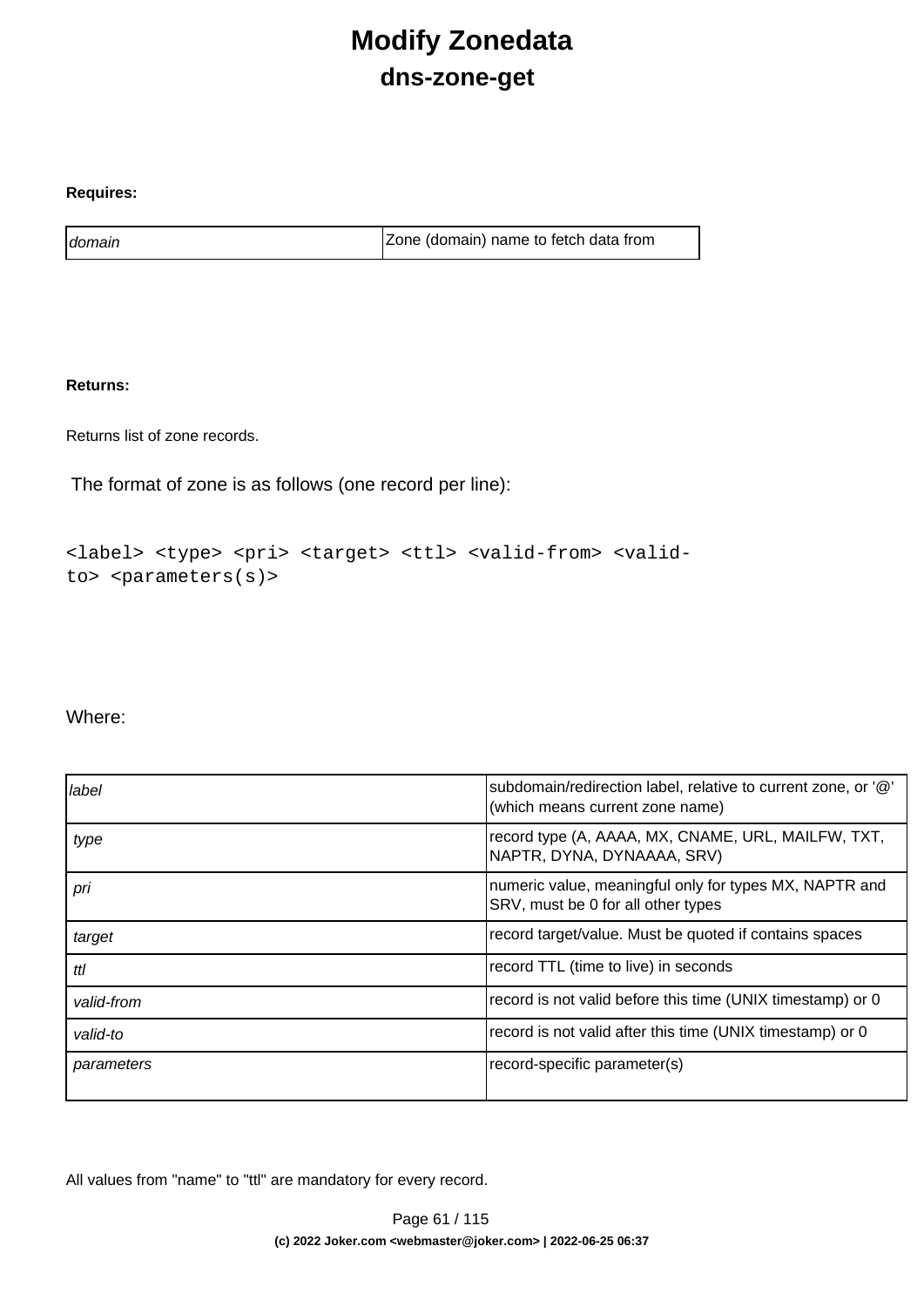# **Modify Zonedata**

<valid-to> and <valid-from> are not implemented yet, so usually are 0, and may be omitted if there are no other parameters required.

<parameters(s)> are record dependent, used in NAPTR, MAILFW, FRAME and URL records.

<ttl> must be at least 60 for all records except NAPTR and SVC, where it can be 0 (meaning: no caching). For MAILFW/URL/FRAME <ttl> is irrelevant and assumed to be 60 seconds (i.e., any change will be in effect within 60 seconds from zone change).

<pri> preference value for MX records, priority/weight for SRV records and order/preference for NAPTR records. For any other record, the value must be 0.

Examples of zone records:

www A 0 127.0.0.1 86400 www AAAA 0 fec0::17 86400

@ MX 10 mail.example.com. 86400

```
redirect URL 0 http://joker.com 86400
```
Sets redirection from redirect.joker.com to [http://joker.com](..//) (assuming that current zone is "joker.com").

```
 frame FRAME 0 http://joker.com 86400 0 0 "Header: Frame-Forward" "head" "title"
"body"
```
Sets frame-based redirection similar to URL redirection.

For FRAME record, extra parameters are as follows:

- Extra HTTP headers. (newlines may be escaped as \n)
- Extra text placed in <head></head> section of generated HTML.
- Title text (<title></title>) of generated HTML.
- Body text (used for <noframes> section)

username MAILFW 0 [redirected@example.com](mailto:redirected@example.com) 86400 0 0 1

This MAILFW records makes redirection of mail sent to [username@joker.com](mailto:username@joker.com) (assuming that current zone name is "joker.com") to [redirected@example.com](mailto:redirected@example.com), extra parameter ("1") specifies that spam-filtering should be used.

naptr NAPTR 10/100 replacement 86400 0 0 "flags" "service" "regex"

This NAPTR record has order 10 and preference 100. Only one of "replacement" or "regex" may be specified, if "regex" is specified, "replacement" must be "." (without quotes), if "replacement" is specified, "regex" must be empty string. Quotes are mandatory for all extra parameters. For details please consult RFC 2915, or look here:<http://de.wikipedia.org/wiki/NAPTR>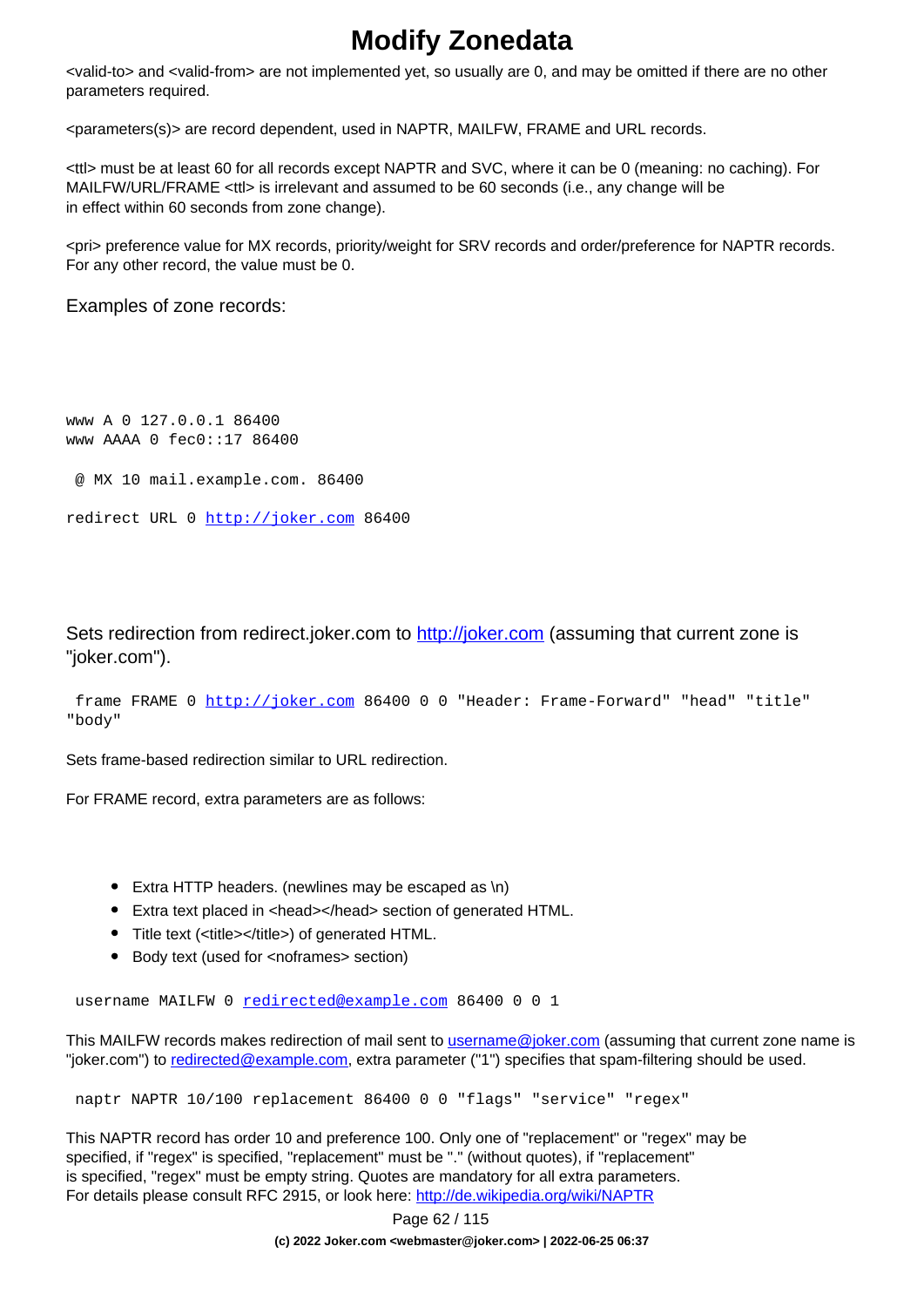### **Modify Zonedata**

\_ldap.\_tcp SRV 10/100 ldap.example.com:389 60

This SRV record has priority 10, weight 100, target "ldap.example.com" and port "389" with TTL 60 seconds. Please consult RFC 2782 for details.

txt TXT 0 "key=value" 86400

Quoting of values for TXT records is mandatory.

www CNAME 0 example.com. 86400

Two special record types, DYNA and DYNAAAA, are used in case if DynDNS is active. They have same meaning as corresponding "A" and "AAAA" records, except that their targets may be updated using Joker DynDNS service.

To enable/disable DynDNS service, and to define username/password used to access it, the record format is as follows:

\$dyndns=yes:username:password

username/password may not contain spaces or colon (":") characters. If "no" is specified instead of "yes", DynDNS will be turned off (i.e. DYN<sup>\*</sup> entries will have no effect).

In case if there are any errors, zone modification will not be accepted. All errors will be reported for every erroneous line, so if there are more than one, you will be able to see all detected errors.

Keywords: zone dns nameservice modfiy\_zone modify-zone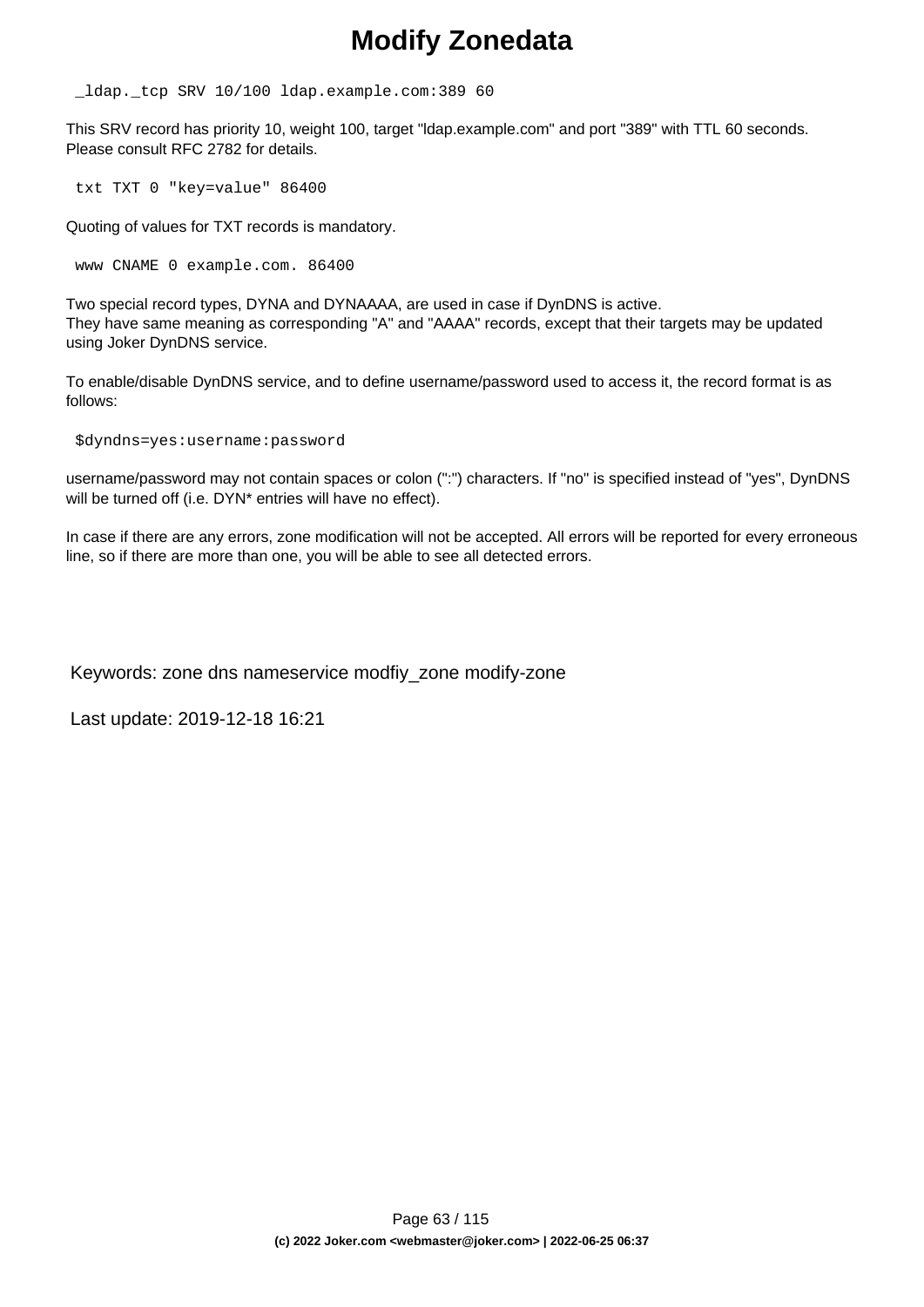# **Modify Zonedata dns-zone-put**

#### **Requires:**

| <b>I</b> domain     | Zone (domain) name to store data to |
|---------------------|-------------------------------------|
| <i><b>Izone</b></i> | URL encoded zone data               |

#### **Returns:**

Replace current zone for provided domain with specified value.

Field "zone" will be parsed as multiline text (so usual line erminators are expected).

#### **Warning: This request will overwrite current zone, i.e. all current ecords will be replaced by new records.**

The format of zone is as follows (one record per line):

```
<label> <type> <pri> <target> <ttl> <valid-from> <valid-
to> <parameters(s)>
```
Please find a detailed description of format syntax at section [dns-zone-get.](index.php?action=artikel&cat=1&id=435&artlang=en)

Keywords: zone, dns, nameservice, modify-zone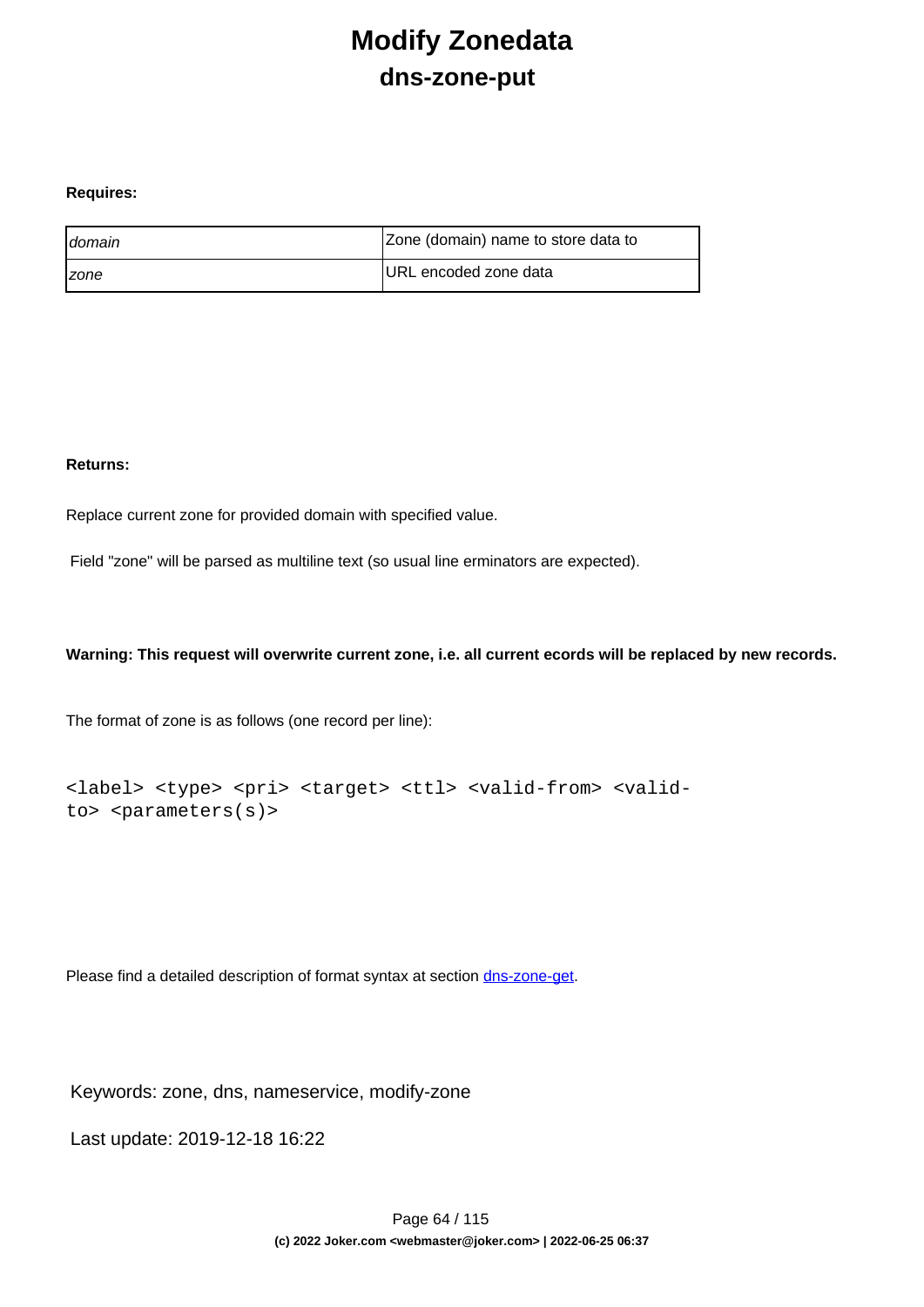# **Modify Zonedata grants-list**

| domain | .<br>·ull<br>name<br>domain<br>malitied<br>чашес. |
|--------|---------------------------------------------------|

#### **Accepts:**

**Requires:**

| ı showke <sup>.</sup> | kev<br>n.,<br>invitation<br>.<br>אנזר<br>auutss |
|-----------------------|-------------------------------------------------|
|                       |                                                 |

Get a list of active and pending grants.

Returns lines in the following format (space-separated):

invitation <nr> <scope> <key> domain <domain-name> <role> - - - <invit ee-email> <nick-name> grant <nr> <scope> domain <domain-name> <role> < inviter-username> <invitee-username> <invitee-userid> <inviteeemail> <nick-name>

#### **Where**:

| $ <$ nr $>$                           | record number                                   |
|---------------------------------------|-------------------------------------------------|
| <scope></scope>                       | Grant/Invite id (used to uniquely identify reco |
|                                       | revocation)                                     |
| <key></key>                           | Invitation access key, present only when "sho   |
|                                       | non-zero; it has meaning only for pending inv   |
|                                       | always is "-" for grants                        |
| <domain-name></domain-name>           | domain name (identical to domain in request)    |
| <role></role>                         | one of @admin/@billing/@tech/@creator           |
| <inviter-username></inviter-username> | your username (owner of the domain)             |
| <invitee-username></invitee-username> | Username of invited user                        |
| <invitee-userid></invitee-userid>     | [leave empty] user-ID of invited user           |
|                                       |                                                 |
| <nick-name></nick-name>               | name or comment you want to assign to this role |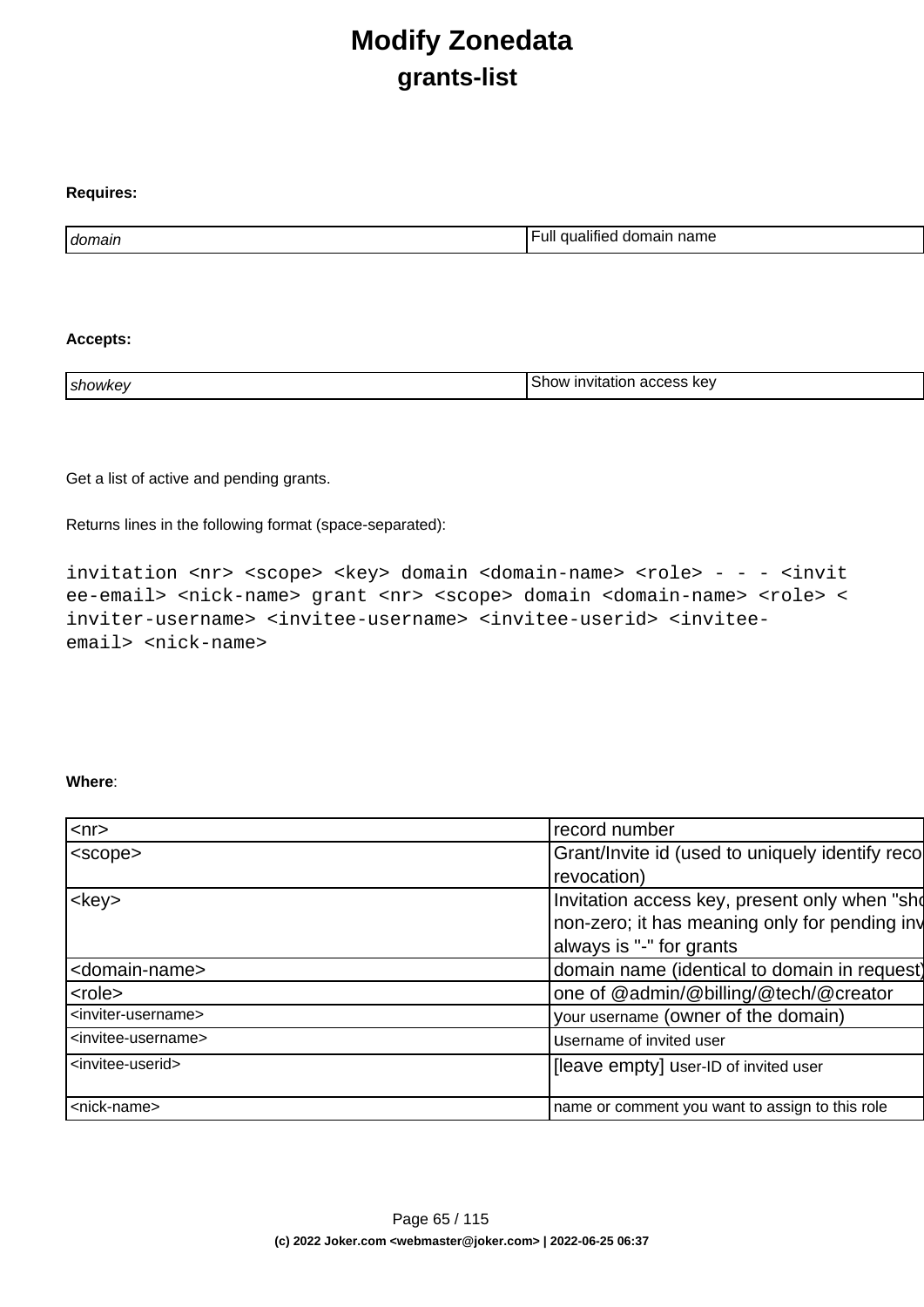# **Rights and Roles**

Keywords: grants, roles, permissions, assignment, re-assignment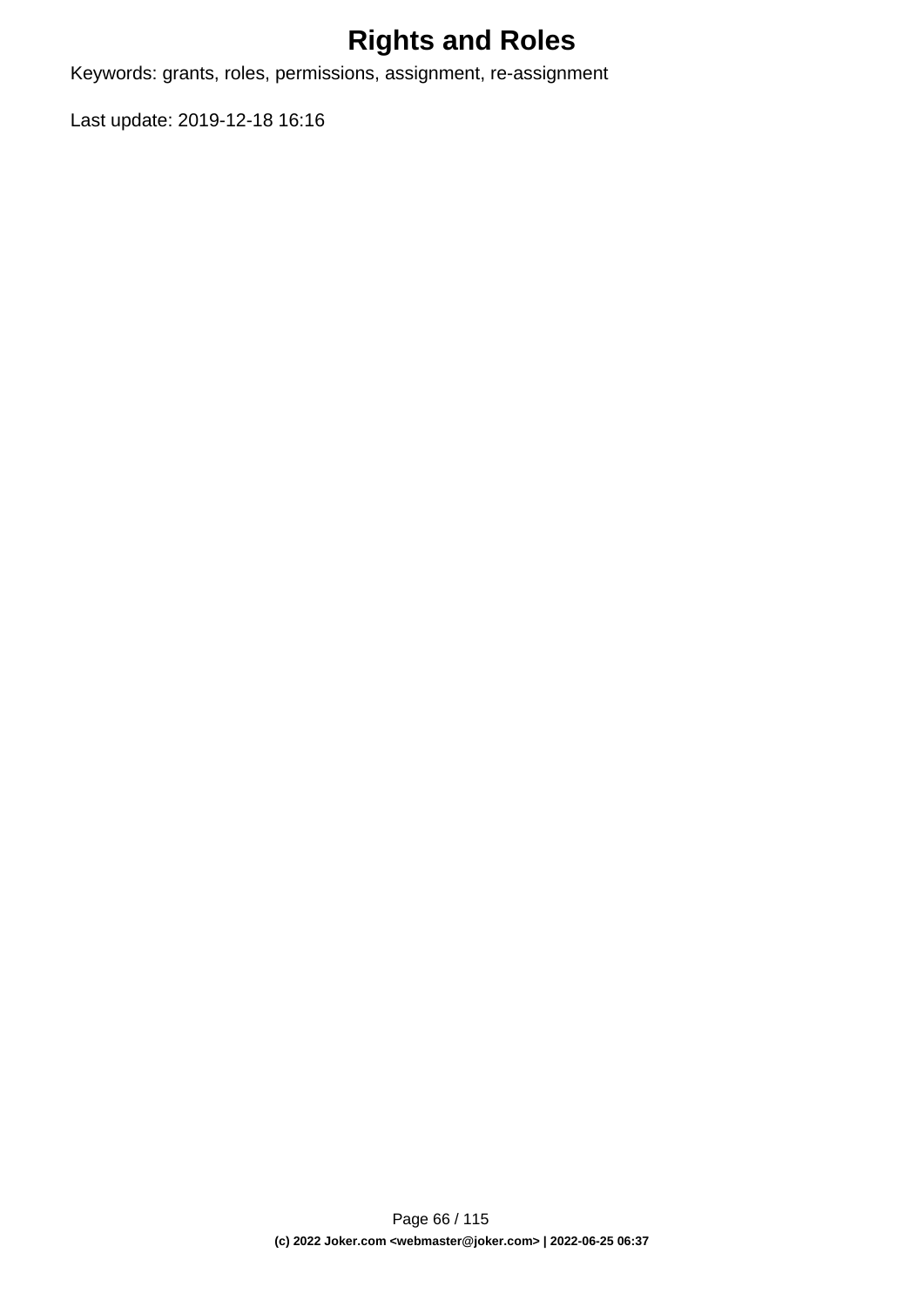### **Rights and Roles grants-invite**

#### **Request parameters:**

| name       | value                                                                                  | mandatory |
|------------|----------------------------------------------------------------------------------------|-----------|
| domain     | Full qualified domain name                                                             | yes       |
| email      | Email of user to be invited to accept a<br>role for 'domain'                           | yes       |
| role       | <b>Role offered</b><br>(@admin/@billing/@tech/@creator)                                | yes       |
| client-uid | receiving Joker.com user id as shown<br>on Joker.com - also conforms to<br>reseller-id | no        |
| nick-name  | Name or comment for this role/grant for<br>later identification (defaults to email)    | no        |

With this request you can assign ['Roles' \(permissions\)](index.php?action=artikel&cat=5&id=446&artlang=en) of domains to other Joker.com users. The special role "creator" is an equivalent to an **internal transfer** of that domain to another Joker.com user. In this case, the domain is **assigned** to the receiving account's portfolio, including all rights and permissions on this domain.

There are two variants to use this functionality: If the **client-uid** (**Joker.com user account id**) is given, and the client-uid **matches** the **associated user's email address** in our system, the role is **applied immediately** - there will be no request for confirmation on the receiver's side. In case the client-uid is not given, but only the email address, the transaction has to be acknowledged by the receiving user. For this, he will get an email ('invitation'), containing a link and a key. Either the link has to be clicked, or the key has to be applied using Joker.com (=> Transfer). This can also be used for **users which do not yet have a Joker.com account**.

Please see more details: [How to grant roles \(= grant permissions to others\)?](index.php?action=artikel&cat=5&id=446&artlang=en)

Returns status only (ok or not). Email is sent if request was succesfull.

Keywords: grants, roles, contacts, permissions, invitations,transfer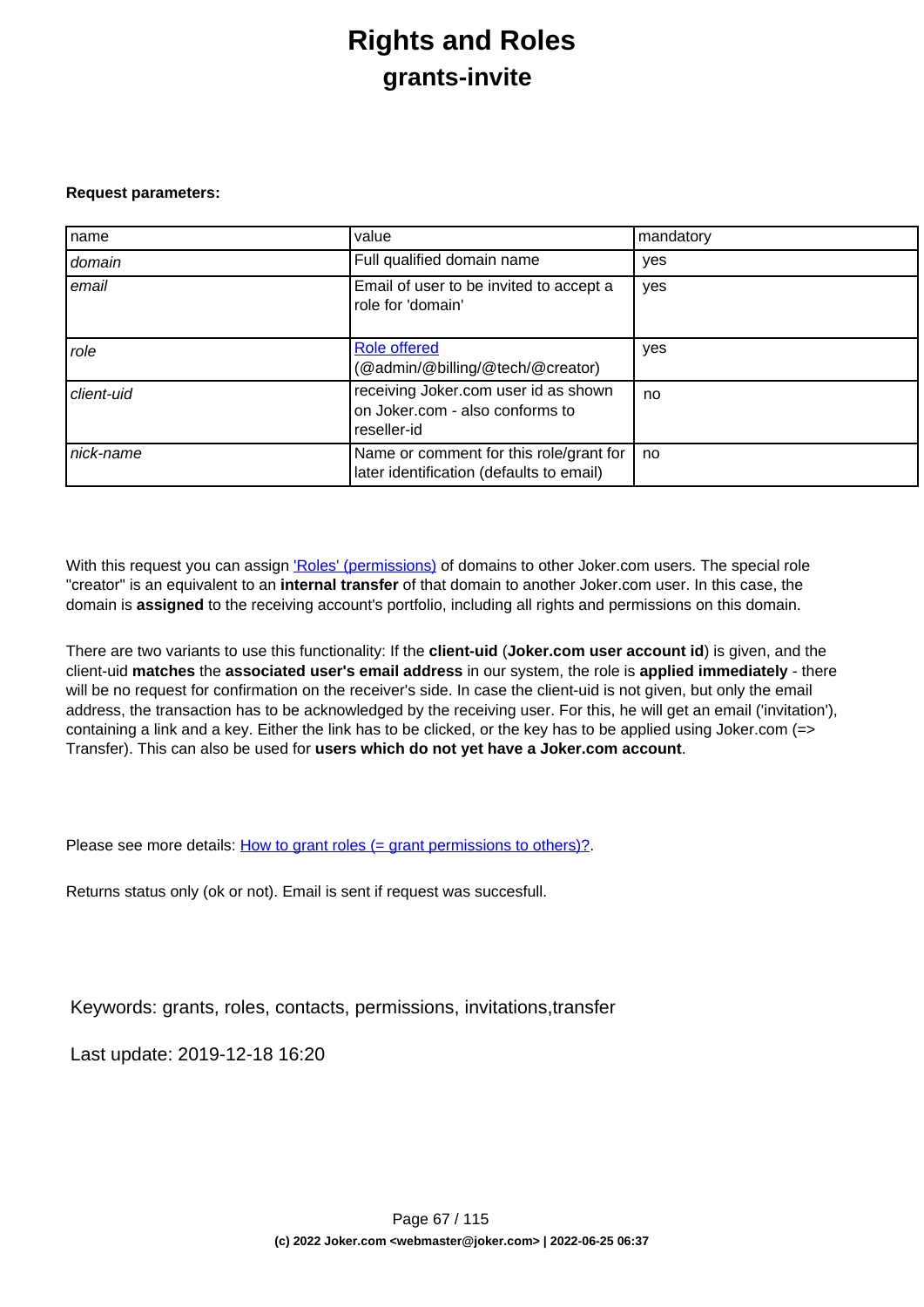# **Rights and Roles grants-revoke**

#### **Requires:**

| domain      | full qualified domain name                                         |
|-------------|--------------------------------------------------------------------|
| <i>role</i> | Role to be revoked from<br>domain (@admin/@billing/@tech/@creator) |
| Scope       | lidentifier from 'grants-list' request                             |
| type        | type of the record to revoke - "grant" or "invitation"             |

Deletes an issued grant (permission) of a domain, or a pending invitation for a grant.

Returns status only (ok or not). Email is sent if request was succesfull.

Keywords: grants, roles, contacts, permissions, invitations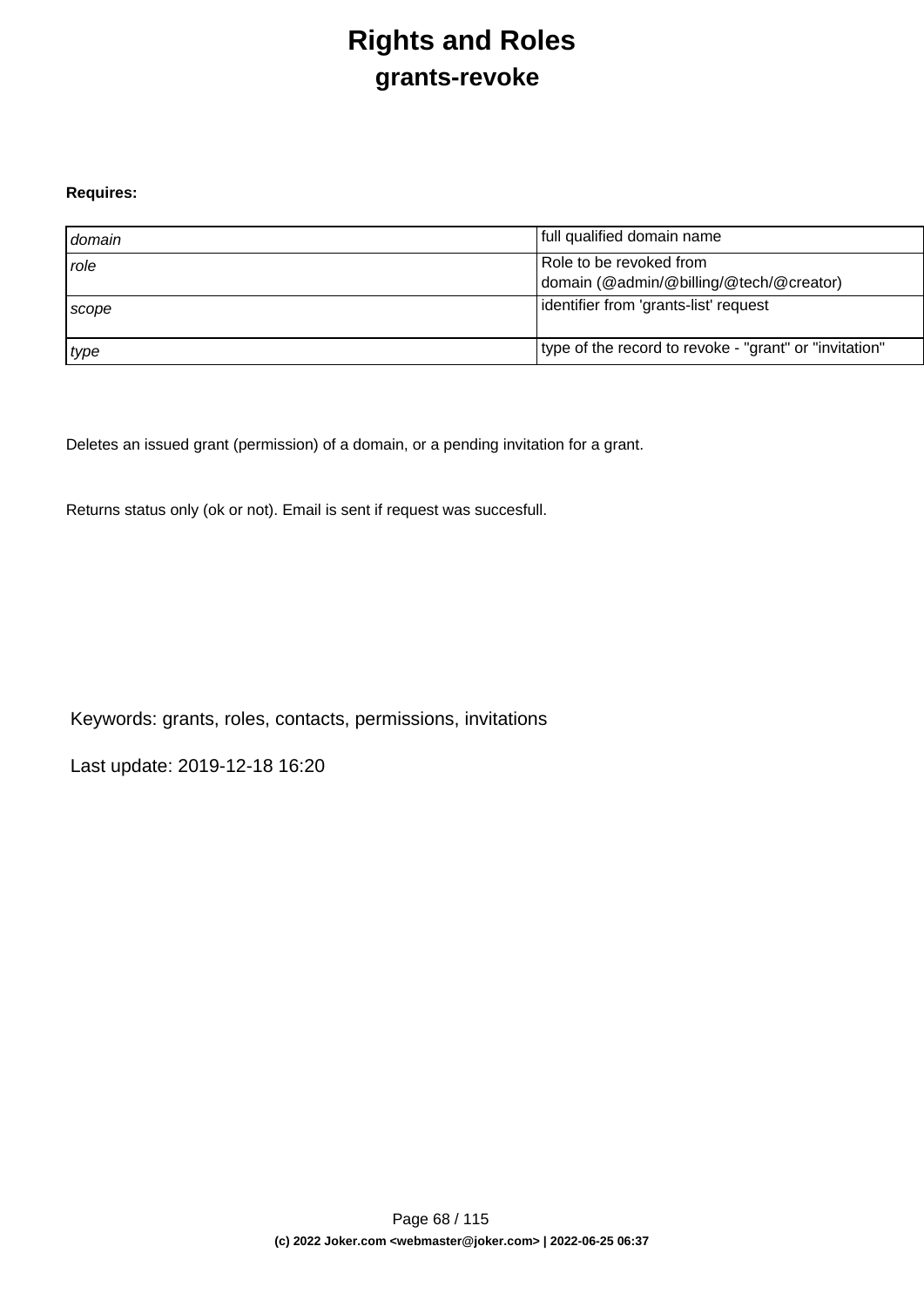# **Rights and Roles query-object**

#### **Accepts:**

| domain  | Domain name    | Exactly one of those must be<br>specified. Only objects registered with |
|---------|----------------|-------------------------------------------------------------------------|
| contact | Contact handle | Joker.com may be queried.                                               |
| host    | l Nameserver   |                                                                         |

#### **Returns:**

Information about specified object (similar to whois), in format "key: value".

This request is **deprecated** - please use ' [query-whois](index.php?action=artikel&cat=79&id=455&artlang=en)' instead.

Keywords: query-object, contact, host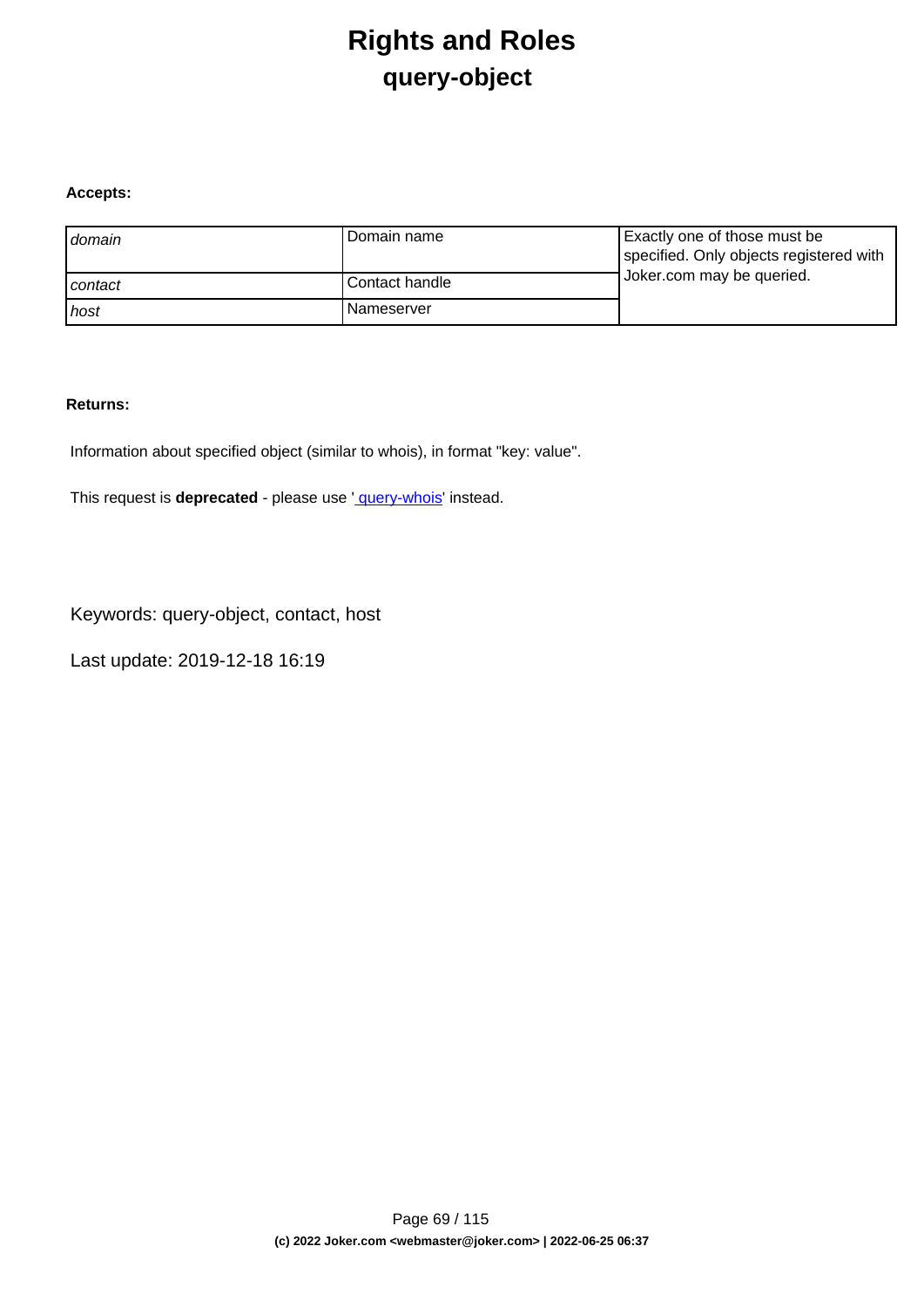# **Other query-whois**

#### **Accepts:**

| domain  | Domain name       | Exactly one of those must be specified.<br>Only objects registered with Joker.com |
|---------|-------------------|-----------------------------------------------------------------------------------|
| contact | l Contact handle  | may be queried.                                                                   |
| ı host  | <b>Nameserver</b> |                                                                                   |

#### **Returns:**

Information about specified object (similar to whois), in the format "key: value".

The difference to the *query-object* request is, that this request reflects actual (live) data in Joker.com database, while query-object may show data which not yet up-to-date.

Keywords: whois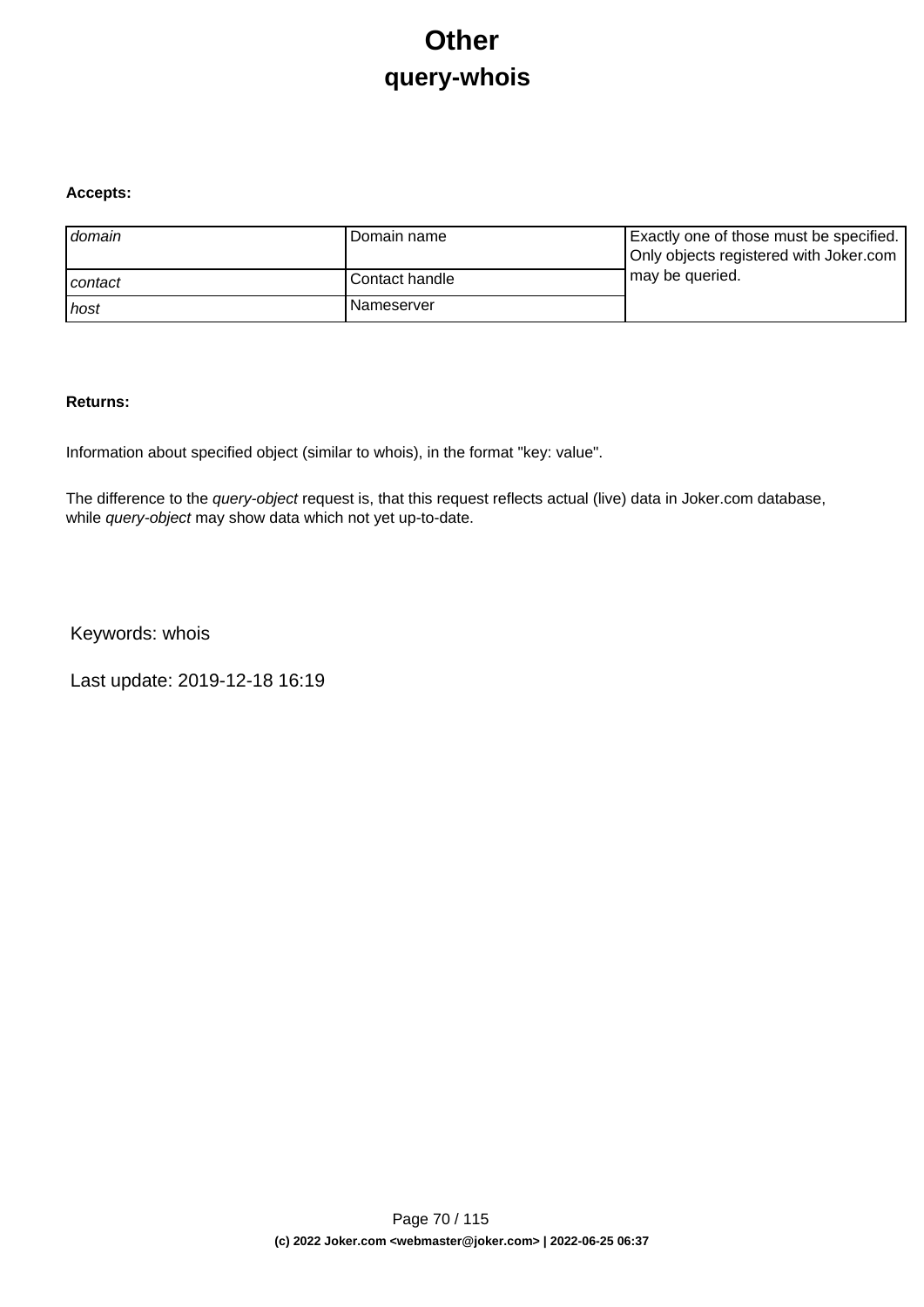# **Other wa-email-list**

Lists all domains and owner emails **of domains from your portfolio** which are **pending whois (email) verification**.

For Whois validation, the email address of the owner contact of a newly created, transfered or modifed gTLD has to be verified.This verification is done by sending an email to the owner contact, which contains a unique key in a link. When this link is clicked, the related email address is set to "validated".

For full ICANN policy, please see [Whois-Validation](https://joker.com/goto/icann_ra_whois).

#### **Requires:**

-

#### **Returns:**

email-address<TAB>domain-name<TAB>verification-expiration-date

#### **Where:**

| email-address                | email address of the domain owner which is pending<br>verification                                                                                                           |
|------------------------------|------------------------------------------------------------------------------------------------------------------------------------------------------------------------------|
| domain-name                  | domain name where email is the owner                                                                                                                                         |
| verification-expiration-date | verification deadline, i.e. if by this date and time<br>(specified in standard ISO format) email is not<br>positively verified, the domain name listed may be<br>deactivated |

#### **Example:**

https://dmapi.joker.com/request/wa-email-list?auth-sid=<your-current-session-id>

Page 71 / 115

#### **(c) 2022 Joker.com <webmaster@joker.com> | 2022-06-25 06:37**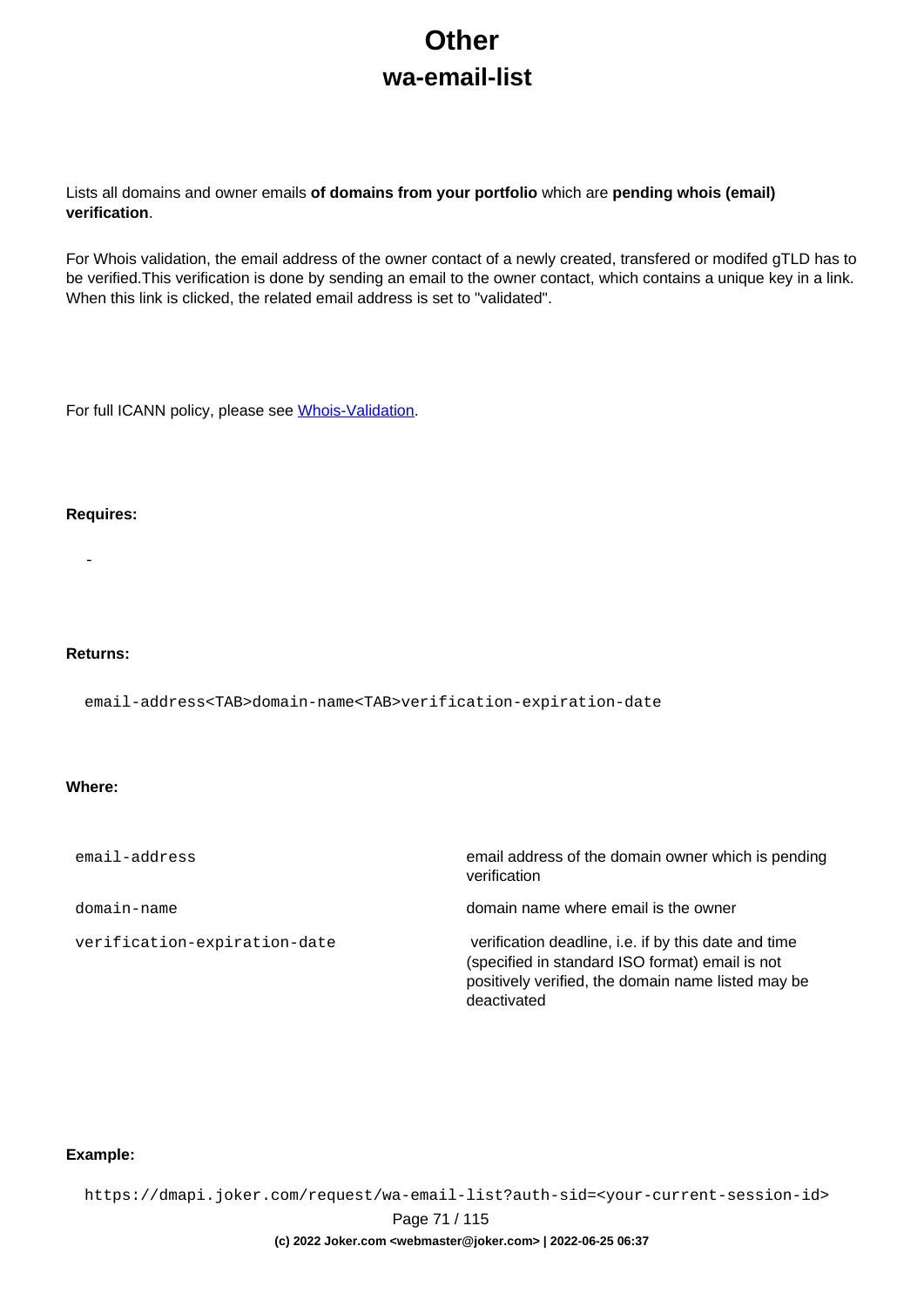### **Other**

Keywords: whois-accuracy,email-verification,whois-validation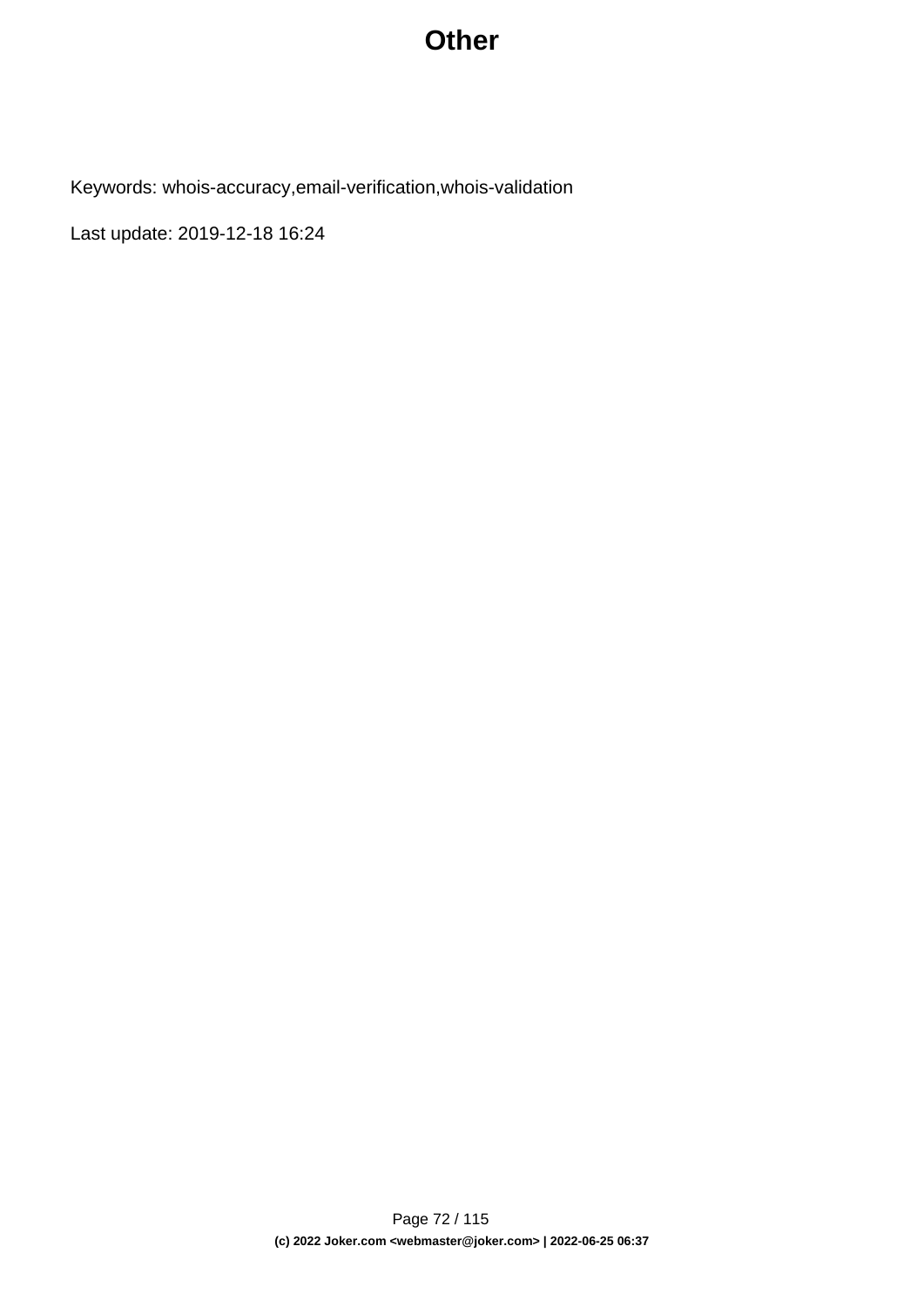# **Other wa-email-details**

Returns email **verification status** and the **associated domain** for provided verification key (whois verification, email validation).If there is more than one domain using the email address to be verified, output will have one line per domain.

For full ICANN policy, please see [Whois-Validation](https://joker.com/goto/icann_ra_whois).

#### **Requires:**

key Verification key sent to owner by verification email

### **Returns:**

status<TAB>email<TAB>domain

### **Where:**

| status | is 'verification', if 'key' is a valid verification key |
|--------|---------------------------------------------------------|
| email  | email address 'key' has been sent to                    |
| domain | related domain                                          |

### **Sample:**

https://dmapi.joker.com/request/wa-email-details?key=<key-to-query>&auth-sid=<yourcurrent-session-id>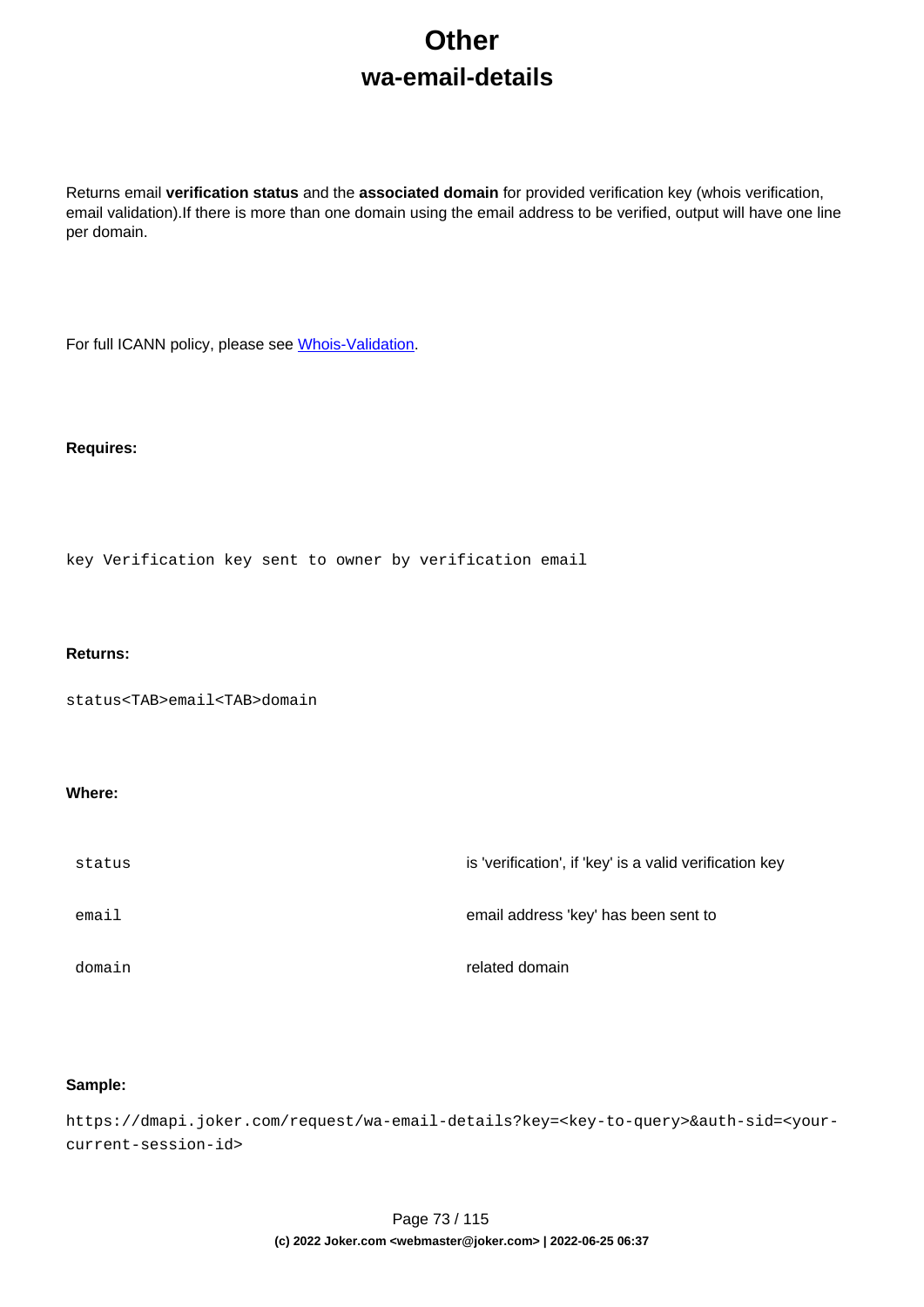## **Other**

Keywords: whois-accuracy,email-verification,whois-validation

Last update: 2019-12-18 16:24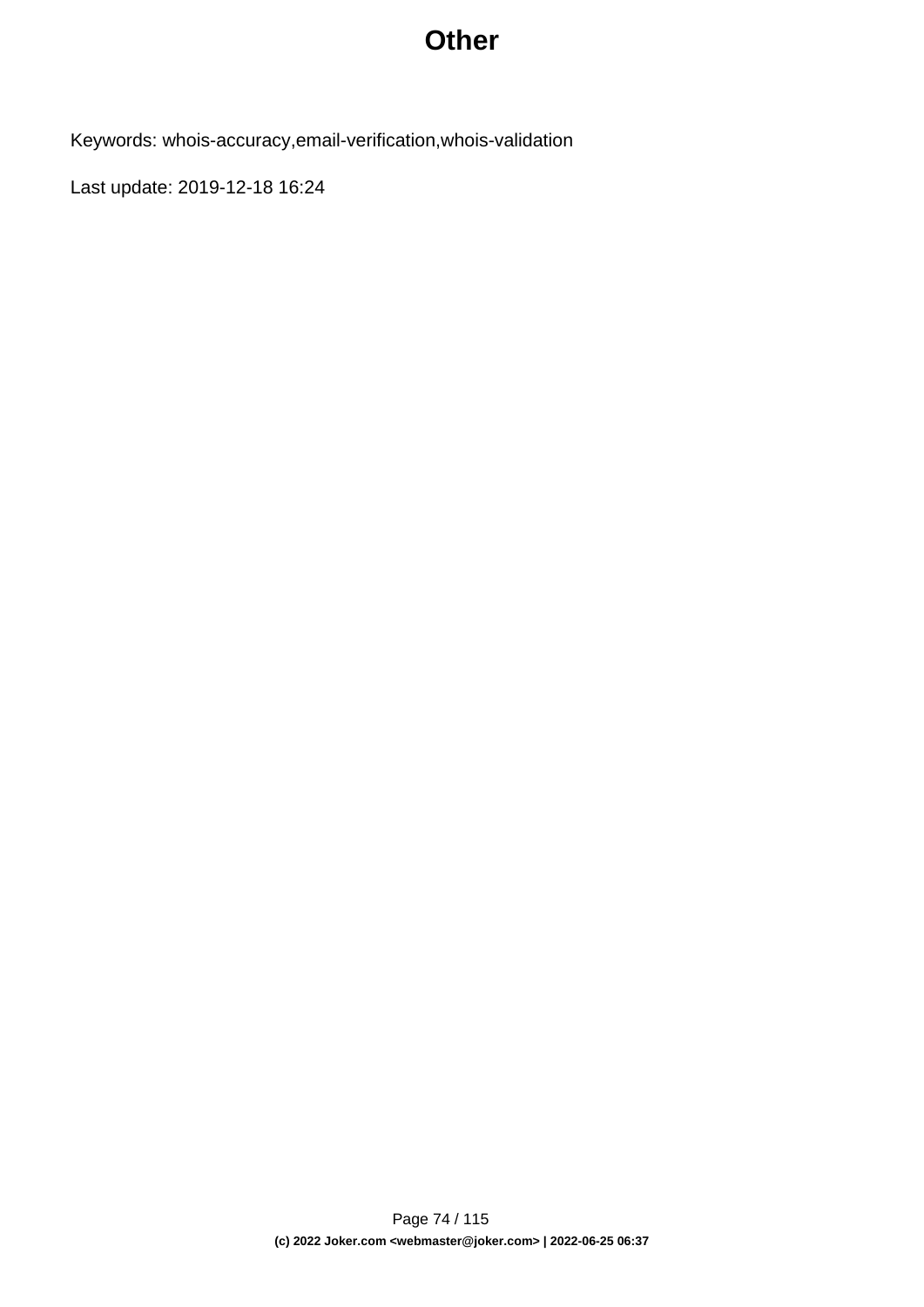# **Other wa-email-validate**

**Triggers a new email verification**. In case the original verification email got lost or did not succeed otherwise, this request will send a new email. The original key will be **automatically included**.

This request returns special response header "Result", which will contain "ACK" if the validation request has been sent successfully, or "NACK" otherwise, e.g. if the email address is not in "verification pending" status, or already verified (whois verification, email validation).

For full ICANN policy, please see [Whois-Validation](https://joker.com/goto/icann_ra_whois).

### **Requires:**

email Email address to send validation request to. This must be doma in owner's email address.

#### **Returns:**

| Result: ACK | validation request has been sent                                |
|-------------|-----------------------------------------------------------------|
|             | Result: NACK no validation request has been sent for this email |

#### **Sample:**

 https://dmapi.joker.com/request/wa-email-validate?email=<email-of-owner>&authsid=<your-current-session-id>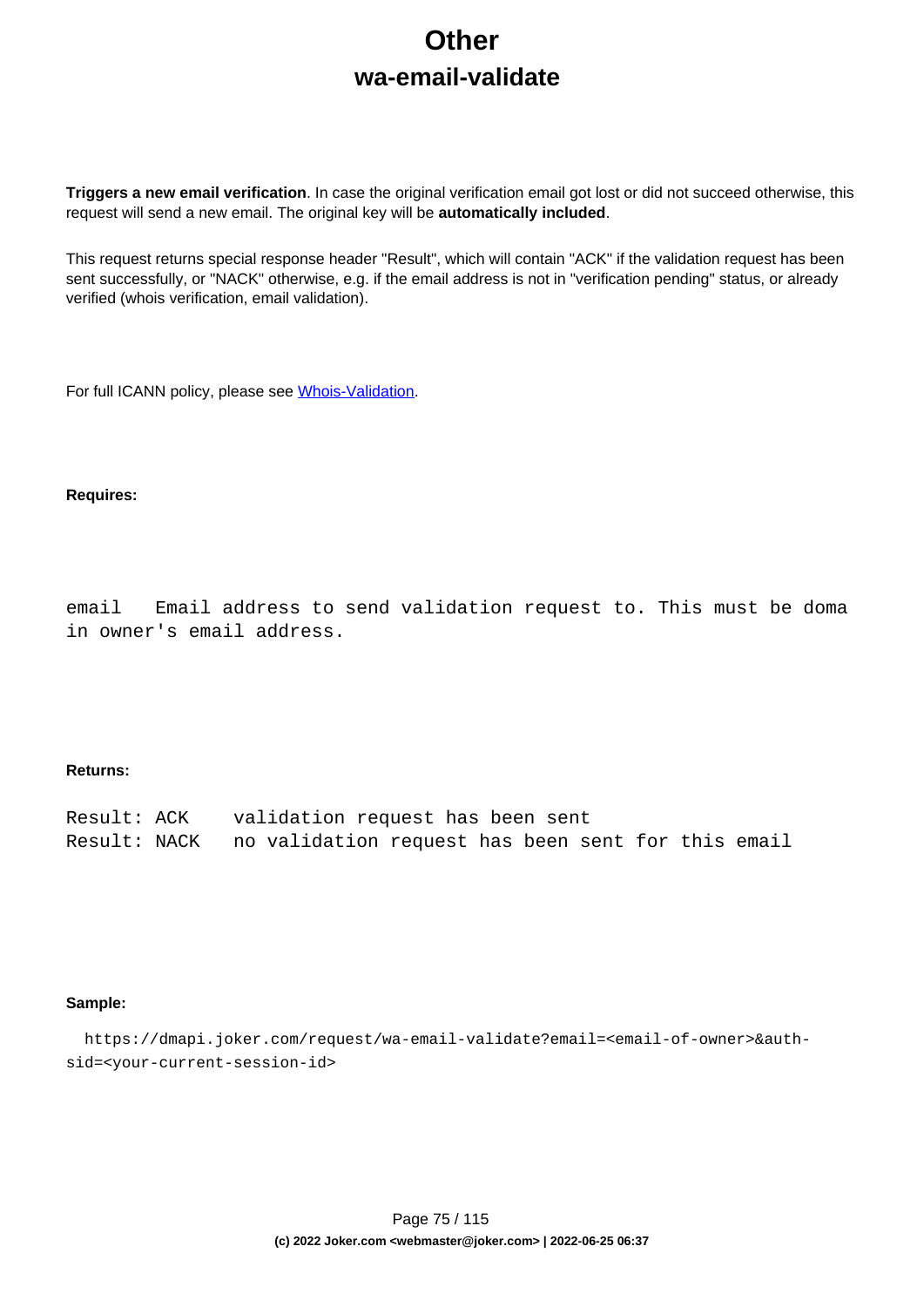# **Other**

Keywords: wa-email-validate,wa-email-list,email verification,whois validation

Last update: 2019-12-18 16:24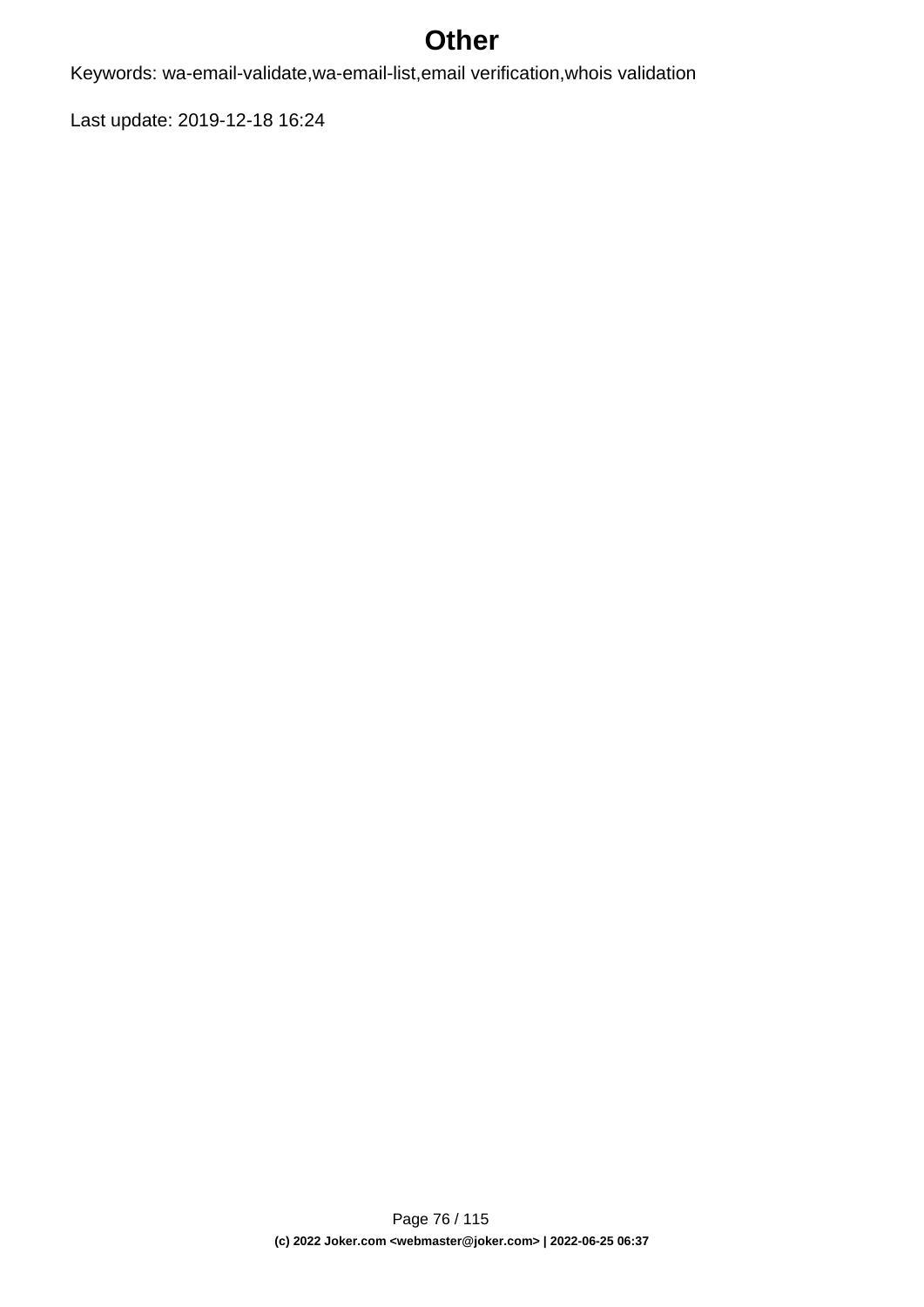# **Other wa-email-verify**

**Set an email address to 'validated'** by using the correct key, and voting with 'yes'.

This request returns a special response header "Result", which will contain "ACK" if the verification has been accepted or "NACK" otherwise, e.g. in case the key is not correct (whois verification, email validation).

This is usefull e.g. in case you want to implement your own indivídual landing page for your customers. The URL for this landing page can be set in Joker.com's 'Reseller Settings'.

For full ICANN policy, please see [Whois-Validation](https://joker.com/goto/icann_ra_whois).

#### **Requires:**

| key.   | Verification key sent to owner by verification email |  |  |  |  |  |
|--------|------------------------------------------------------|--|--|--|--|--|
| answer | Answer to verification request - "yes" or "no"       |  |  |  |  |  |

If the answer is "yes", the verification status is set to "verified" and email is confirmed as valid, if the answer is "no", then verification status is set to "invalid". If there is no answer before verification deadline (normally 15 days), the status is also set to "invalid".

### **Returns:**

| Result: ACK | validation request has been successful                      |  |  |  |
|-------------|-------------------------------------------------------------|--|--|--|
|             | Result: NACK validation request has been rejected or failed |  |  |  |

### **Sample:**

https://dmapi.joker.com/request/wa-email-verify?key=<key-to-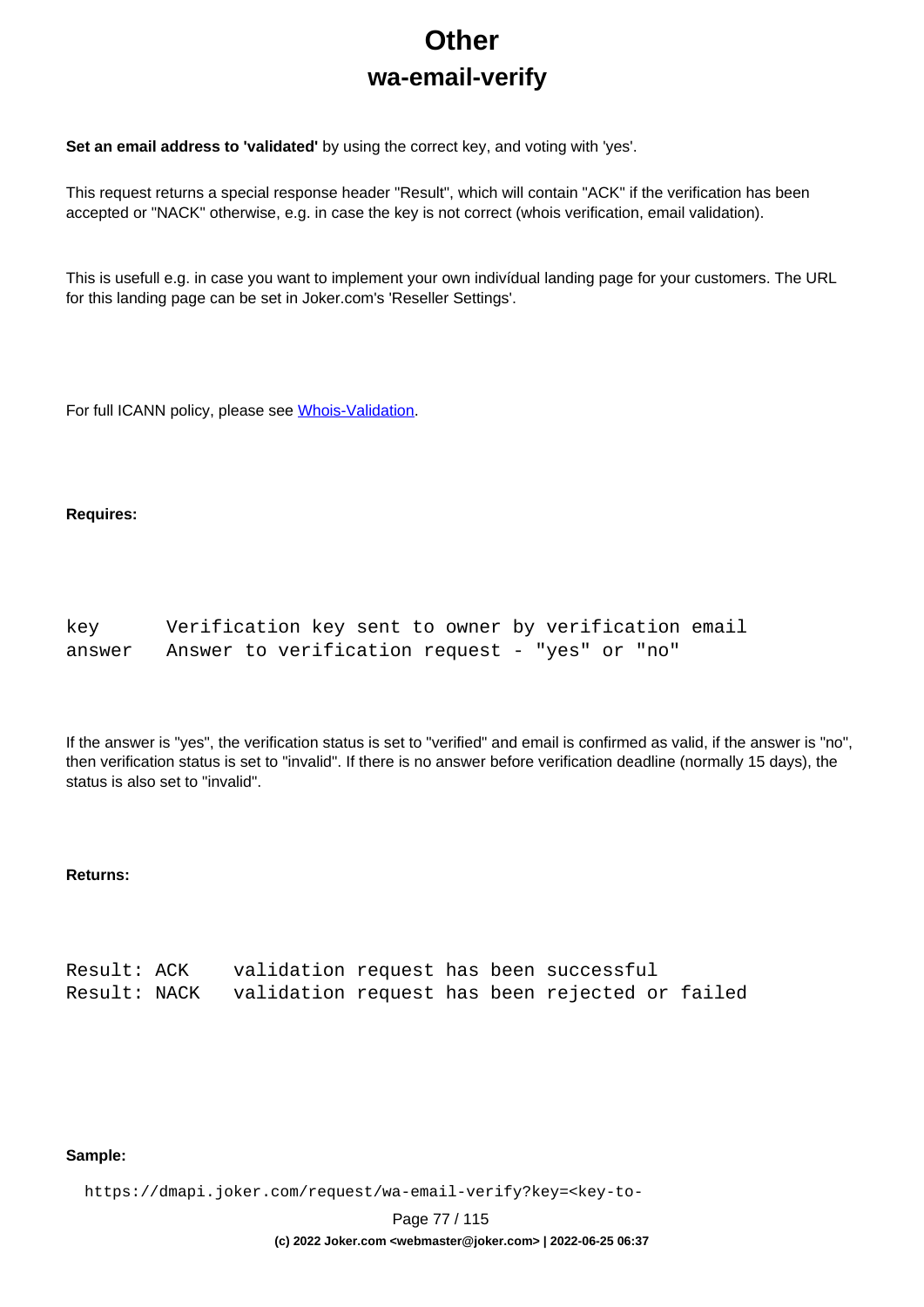## **Other**

use>&answer=[yes|no]&auth-sid=<your-current-session-id>

Keywords: wa-email-verify,wa-email-list,wa-email-details,email verification,whois validation

Last update: 2014-07-15 15:23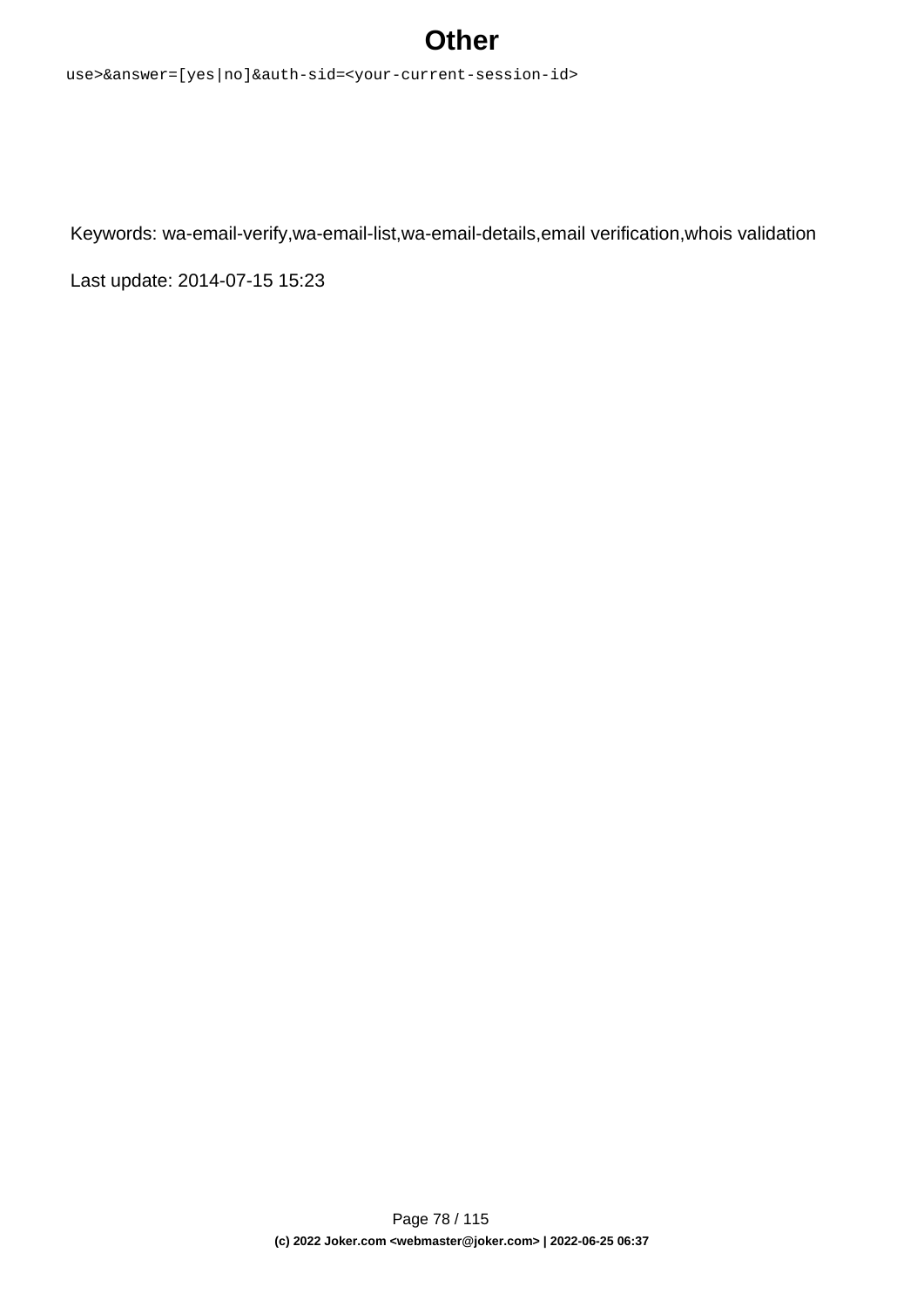# **Other domain-privacy-order**

This request adds a subscription to **Whois Privacy Services** to an existing domain name.

A summary of all privacy related DMAPI commands is also available at [DMAPI Whois Privacy Services](index.php?action=artikel&cat=22&id=477&artlang=en).

### **Requires (mandatory):**

| domain  | domain name to order privacy |
|---------|------------------------------|
|         | service for                  |
| privacy | basic pro                    |

### **Accepts (optional):**

| period  | renewal period in <b>months</b> (not in |
|---------|-----------------------------------------|
|         | ( <i>vears!</i>                         |
| expyear | the wanted expiration year (e.g.        |
|         | l'2016')                                |

"**expyear**" is a safety option which can be used **instead of "period"** to order privacy until the specified year (not longer).

If you use "period", and by mistake send the request more than once, the order would be executed again, while with "expyear", it will not be renewed if it's expiration year is greater or equals to the specified one.

**Only one of "period" or "expyear" may be used, but not both.**

**If neither period nor expyear is provided, then privacy is ordered for the remaining domain lifetime, whatever it is.**

**Important:** Please note that registration period is in **months, not years**! In most cases, this number is a **multiple of 12**.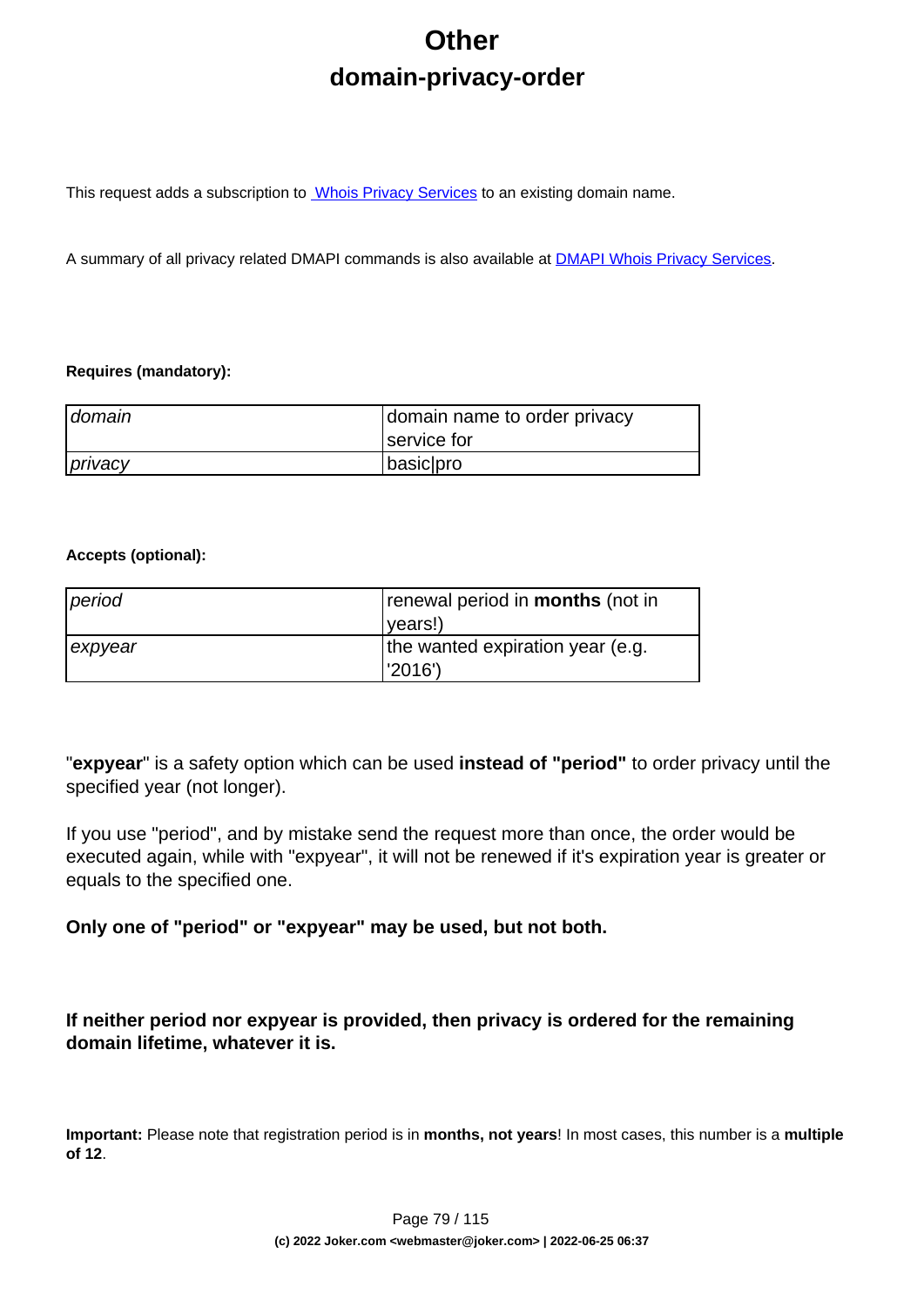## **Other**

### **Example:**

```
 https://dmapi.joker.com/request/domain-privacy-
order?domain=example.com&privacy=pro&auth-sid=<your-current-session-id
```
This would order privacy service "pro" for the same period as the current term of the domain "example.com".

Keywords: proxy,privacy, whois, whois privacy services, registration, privacy pro, privacy basic

Last update: 2019-12-18 16:25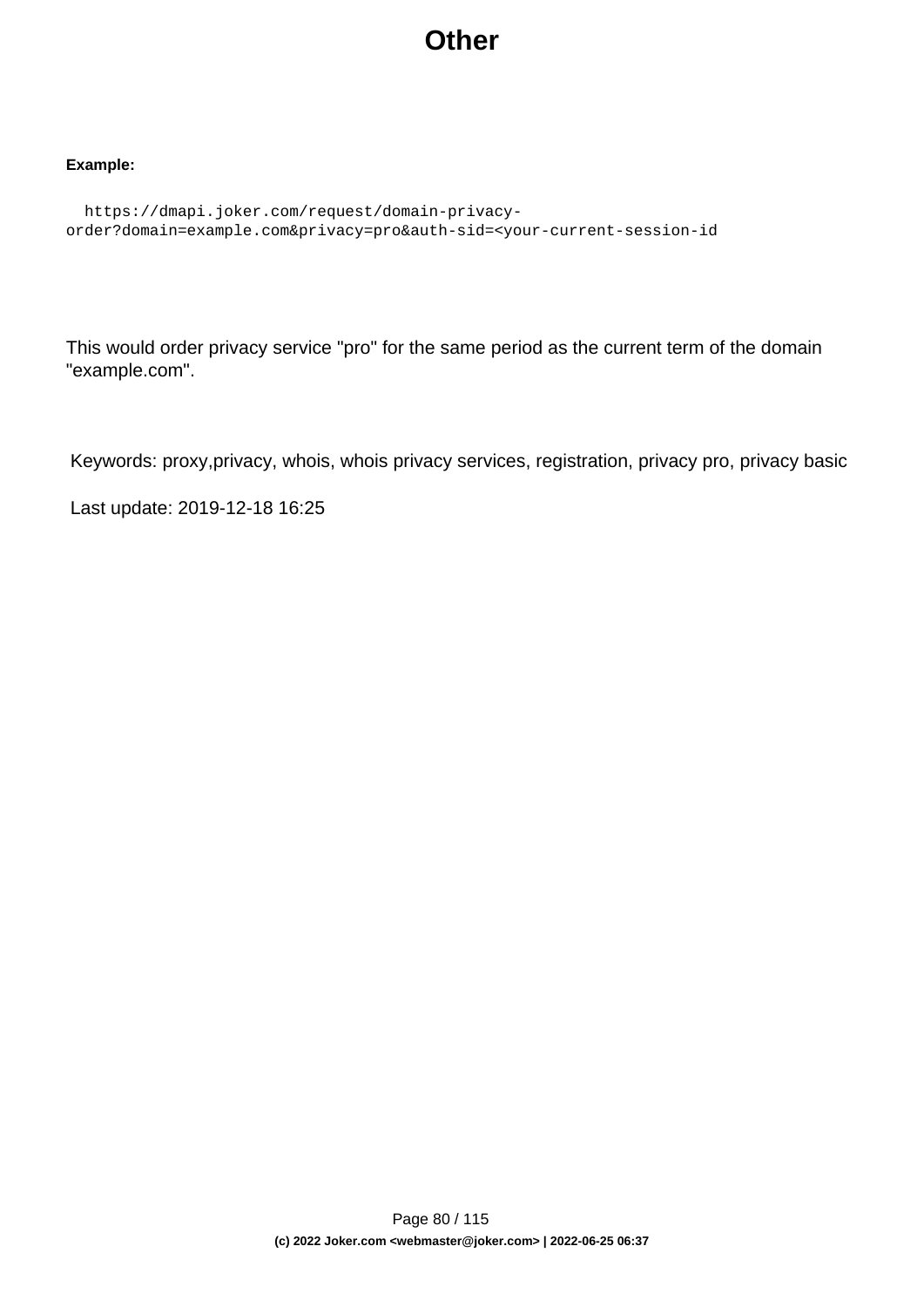# **Other cor-verify**

**Authorizes a 'Change of Registrant' (COR)** according to the ICANN IRTP-C policy as of 2016-12-01.

Please find the full documentation of the process at Joker.com [here,](https://joker.com/goto/resdocs) the original ICANN policy is available [here.](https://joker.com/goto/icann_irtp)

This request can be used if you did not setup a verification 'push' URL with our provided module (see link above), or you want to use the standard email procedure.

This request returns special response header "Result", which will contain "ACK" if the authorization request has been sent successfully, or "NACK" otherwise, e.g. if the key sent does not match the transaction.

### **Requires:**

```
key authorization key (provided in COR confirmation request)
answer answer to confirm the COR - "yes" or "no"
```
If the answer is "yes", the change-of-registrant will be executed, if in case of "no", it will be rejected. Please also note the new flag 'lock-opt-out' in 'domain-owner-change' if you do **not** want to lock the domain after the COR for 60 days.

### **Returns:**

| Result: ACK  | authorization key has been accepted     |  |  |  |
|--------------|-----------------------------------------|--|--|--|
| Result: NACK | authorization key has not been accepted |  |  |  |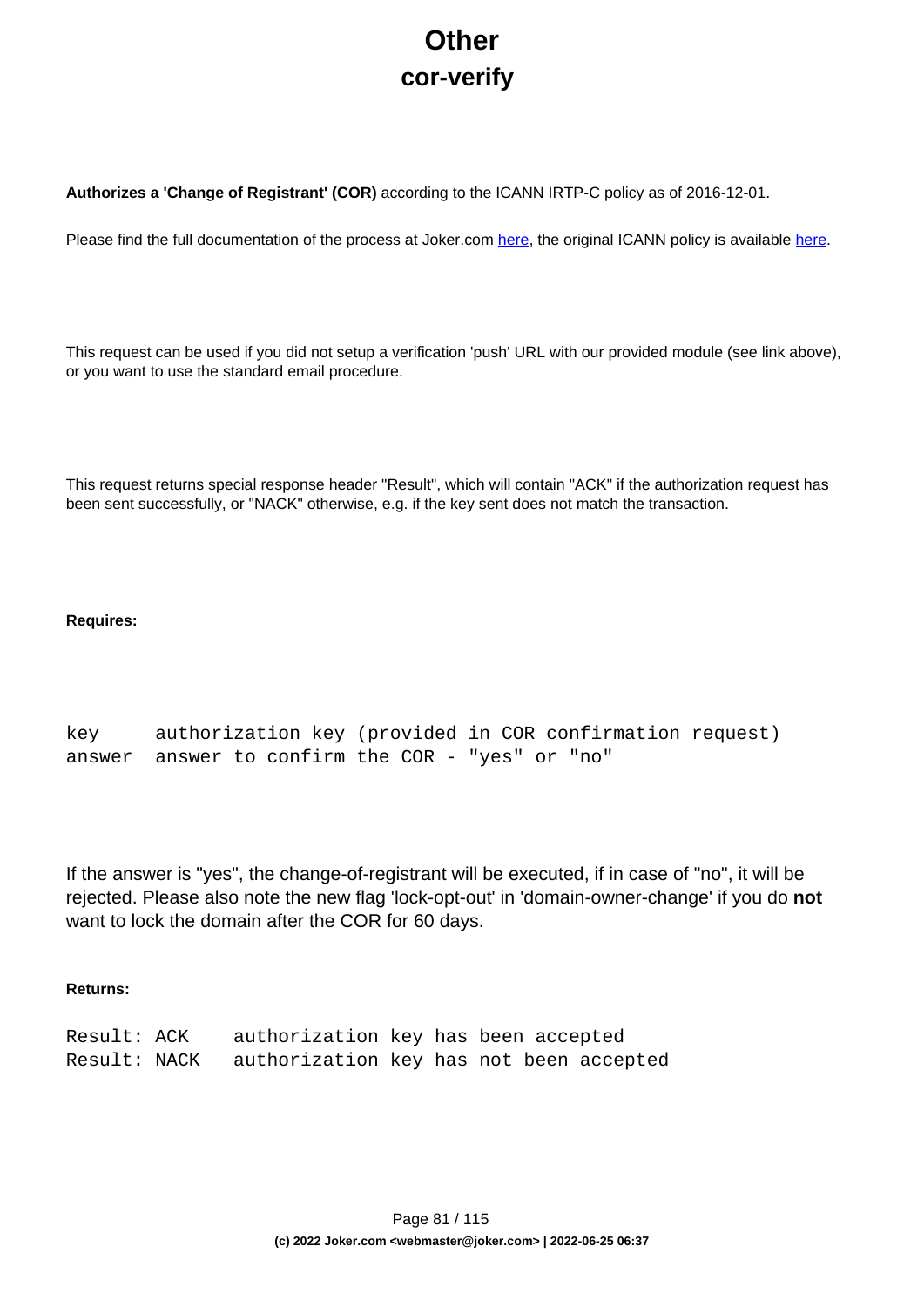## **Other**

### **Sample:**

 https://dmapi.joker.com/request/cor-verify?key=<authorization key sent by Joker.com>&answer=yes&auth-sid=<your-current-session-id>

Keywords: dmapi, API, owner change, cor, irtp-c

Last update: 2016-11-14 16:10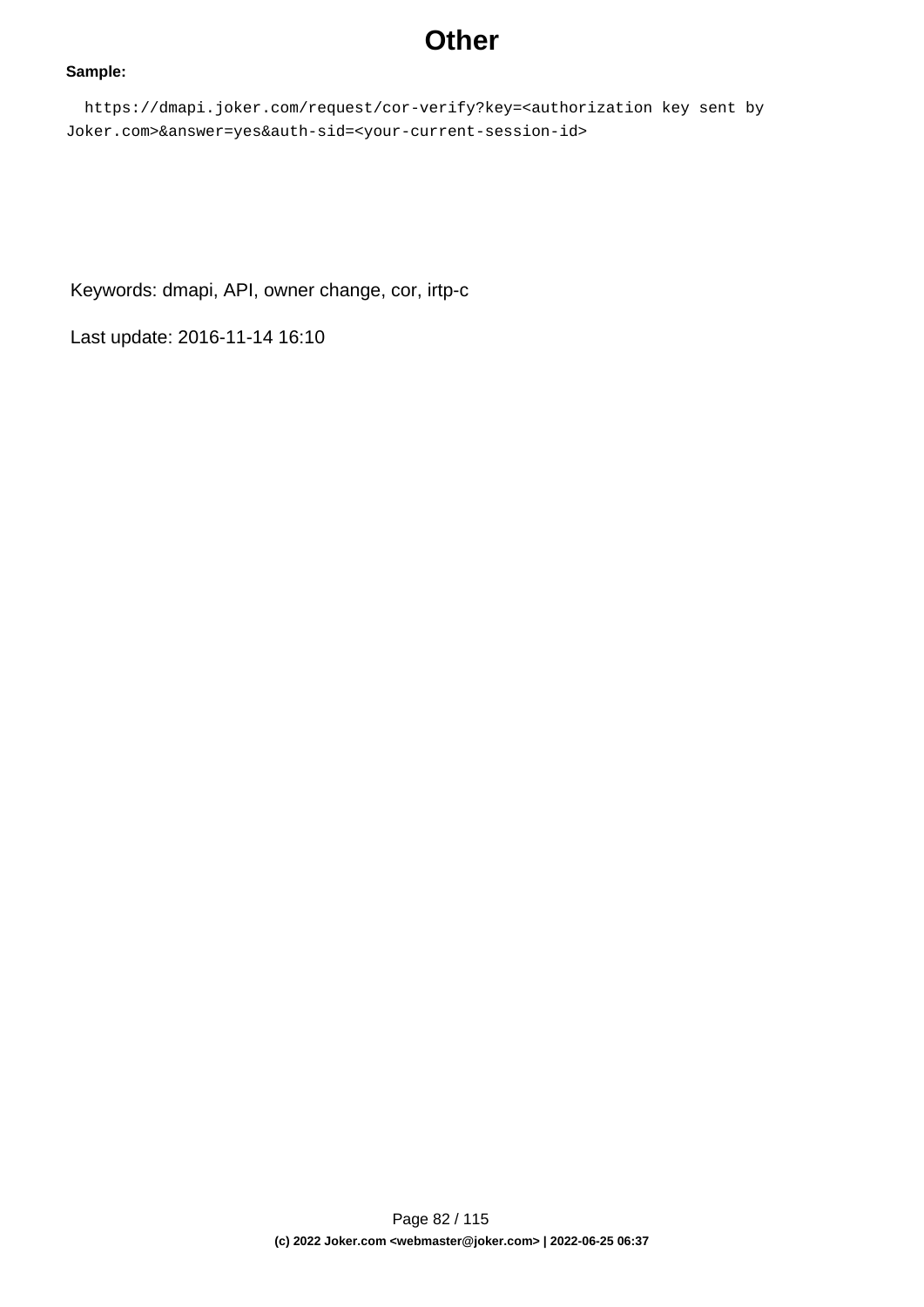# **Other query-price-list**

### **Returns**

List of domain prices per action and year (separated by tab) in the currency of the reseller account. The prices already include the reseller discount and also vat if it applies.

### **Example:**

https://dmapi.joker.com/request/query-price-list?auth-sid=<your-current-session-id>

Keywords: query-price-list,list of prices

Last update: 2020-12-14 11:23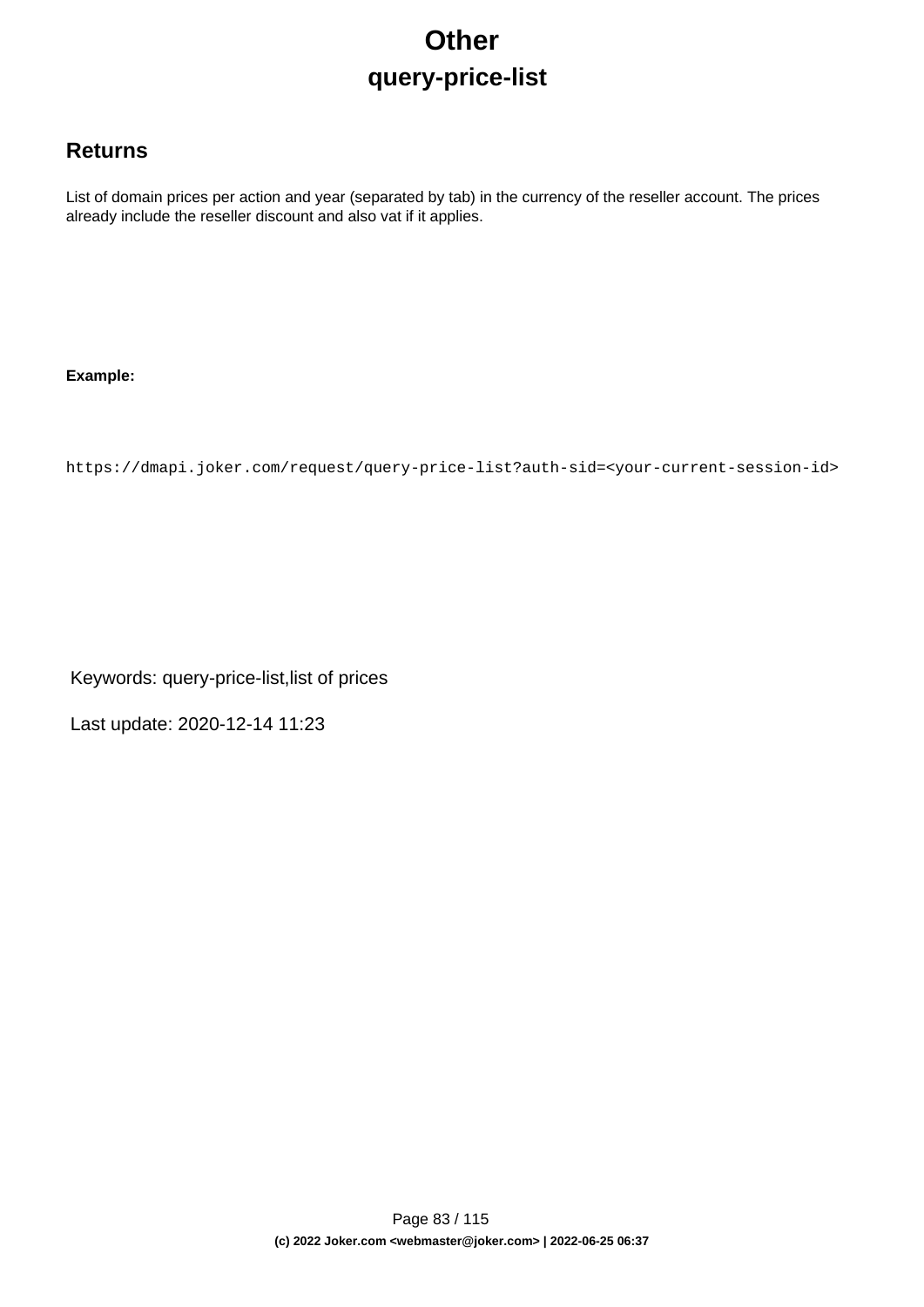# **Other List domains of a customer**

```
#!/usr/bin/perl
use LWP::UserAgent;
use Data::Dumper;
my $dmapiURL = "https://dmapi.joker.com/request";
my $ua = LWP::UserAgent-> new;
my $req = HTTP::Request->
new(GET => $dmapiURL.'/login?username='.shift().'&password='.shift());
my $res = $ua-> request($req);
unless ($res-> is_success) {
print "Failed: ", $res-> status_line, "n";
exit -1;
}
my $auth=$res-> as_string;
my $output;
if (Sauth = \sim /Author-Sid:s^*(w+)/ms) {
$req=HTTP::Request-> new(GET => $dmapiURL.'/query-domain-list?auth-sid='.$1);
$res = $ua->request($req);if ($res-> is {}success) {
$output=$res-> content;
}
 else{
print "Failed: ", $res-> status_line, "n";
exit -2;
}
}
else {
print "Failed: Got no auth-id from DMAPI:n";
print $res-> content;
exit -3;
}
my @lines=split ("n",$output);
my $month=now + ("2M");
```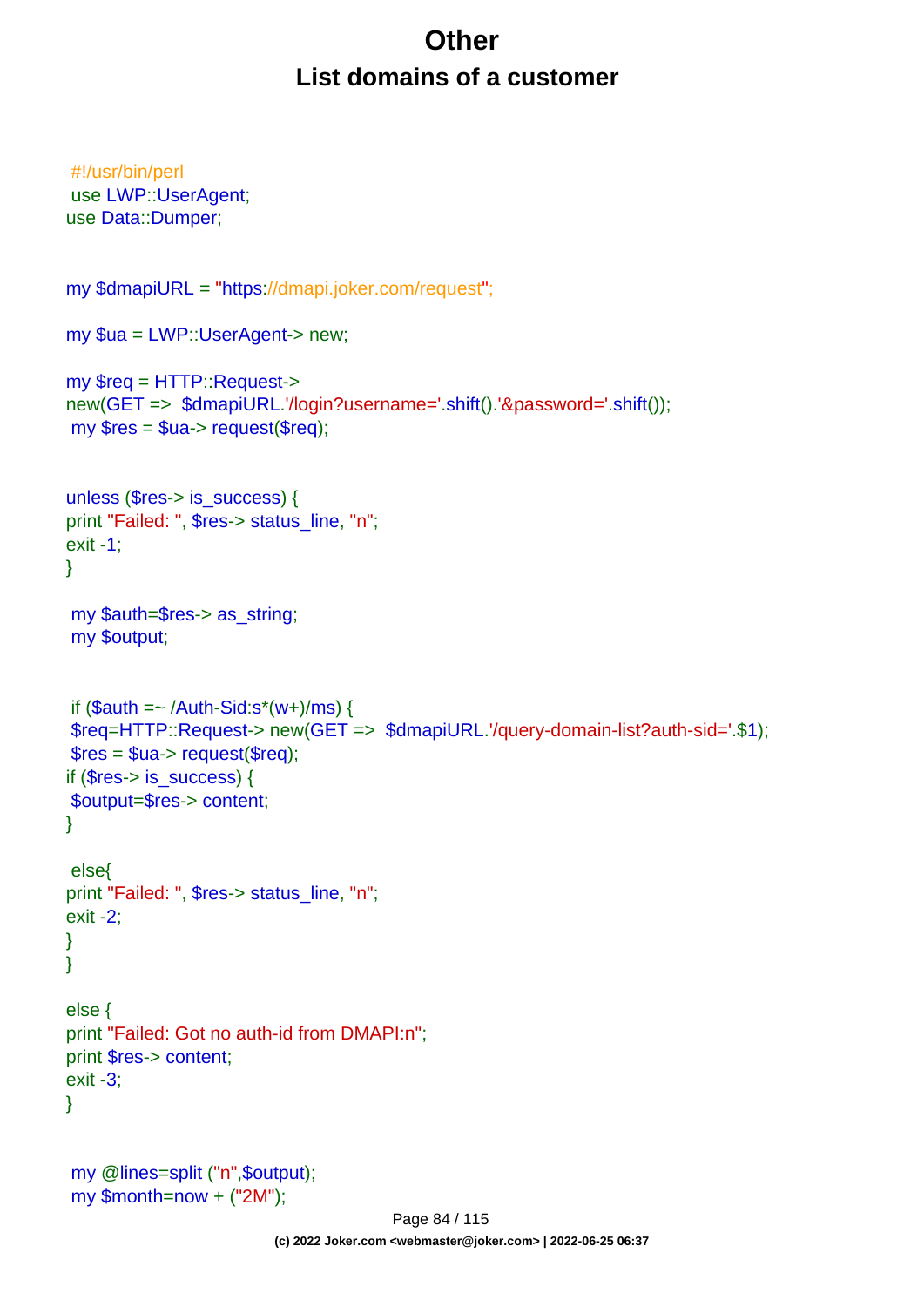# **Perl**

my %list;

```
my $p=0;
for my $line(@lines) {
#Skip first line
next unless $p or $line =~ /^s*$/;
unless ($p) { $p=1; next};
my ($fqdn,$exp)=split ("[ t]+",$line);
$list{$fqdn}=$exp;
}
```

```
for (sort keys %list) {
print "$_n";
}
```
Keywords: DMAPI, examples, code, perl

Last update: 2016-01-13 16:59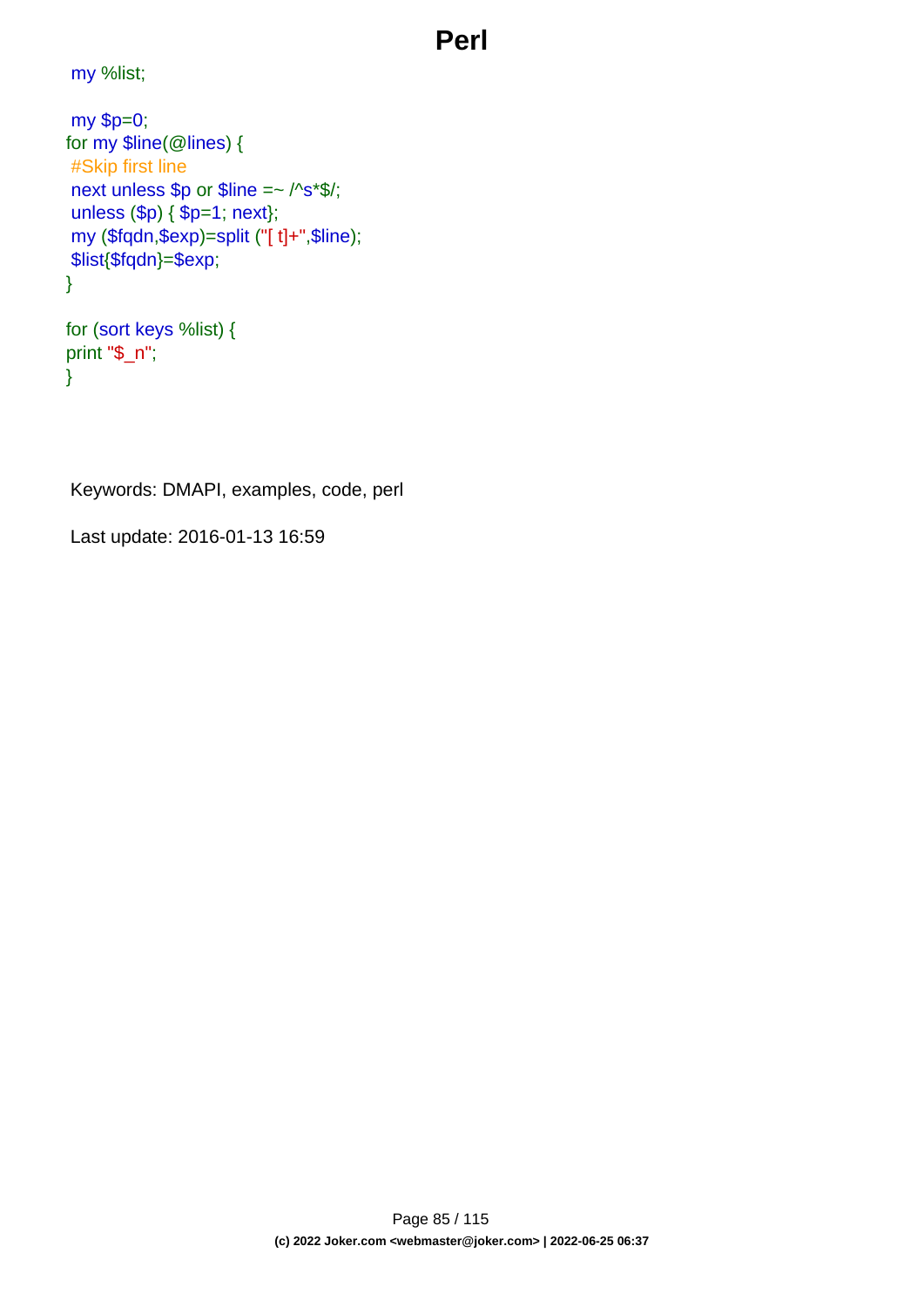# **Perl List domains to expire next month**

### **Needs:**

```
Class::Date and Date::Parse from CPAN!
```

```
#!/usr/bin/perl
```

```
use LWP::UserAgent;
use Data::Dumper;
use Class::Date qw(:errors date localdate gmdate now -DateParse);
my $dmapiURL = "https://dmapi.joker.com/request";
my $ua = LWP::UserAgent-> new;
my $req = HTTP::Request->
new(GET => $dmapiURL. '/login?username='.shift().'&password='.shift());
my Sres = Sua - z request(Sreq);
unless ($res-> is_success) {
print "Failed: ", $res-> status_line, "n";
exit -1;
}
my $auth=$res-> as_string;
my $output;
if $auth = \sim /Auth-Sid:s^*(w+)/ms) {
$req=HTTP::Request-> new(GET => $dmapiURL. '/query-domain-list?auth-sid='.$1);
$res = $ua->request($rea): if ($res-> is_success) {
$output=$res-> content;
}
else {
print "Failed: ", $res-> status_line, "n";
exit -2;
}
}
else {
print "Failed: Got no auth-id from DMAPI:n";
print $res-> content;
exit -3;
}
```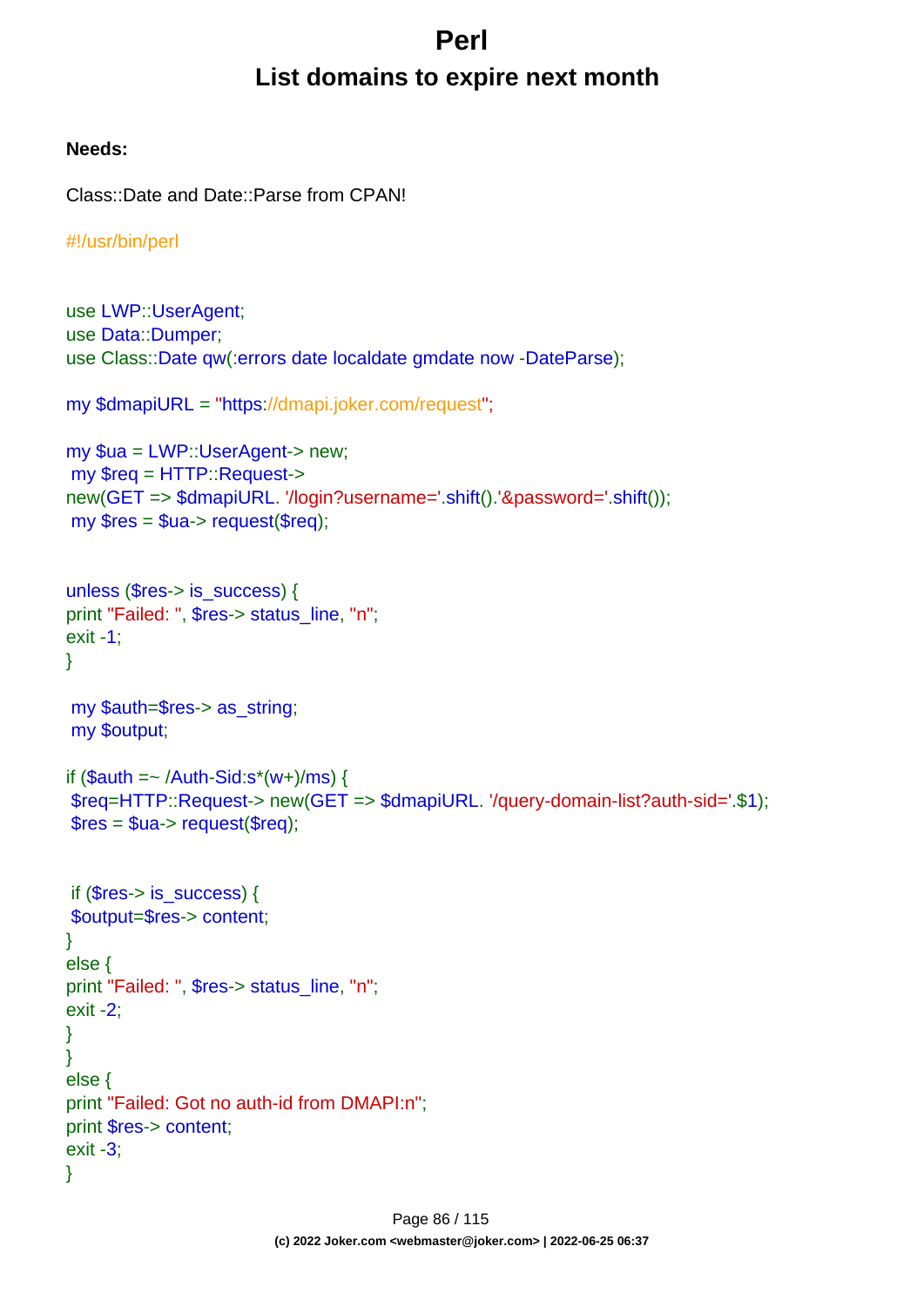## **Perl**

```
my @lines=split ("n",$output);
my $month=now + ("2M");
my %list;
my $p=0;
for my $line(@lines) {
#Skip first line
next unless $p or $line =~ /^s*$/;
unless ($p) { $p=1; next};
my ($fqdn,$exp)=split ("[ t]+",$line);
next unless localdate($exp) < $month;
$list{$fqdn}=$exp;
}
for ( map \{\$ -> [0]}
sort {
a > [1] < \Rightarrow b > [1]||
$a-> [2] cmp $b-> [2]
}
map {[$_, localdate $list{$_},$_]}
keys %list ) {
print "$_:".$list{$_}."n";
}
```
Keywords: list domains expire

Last update: 2012-09-27 15:45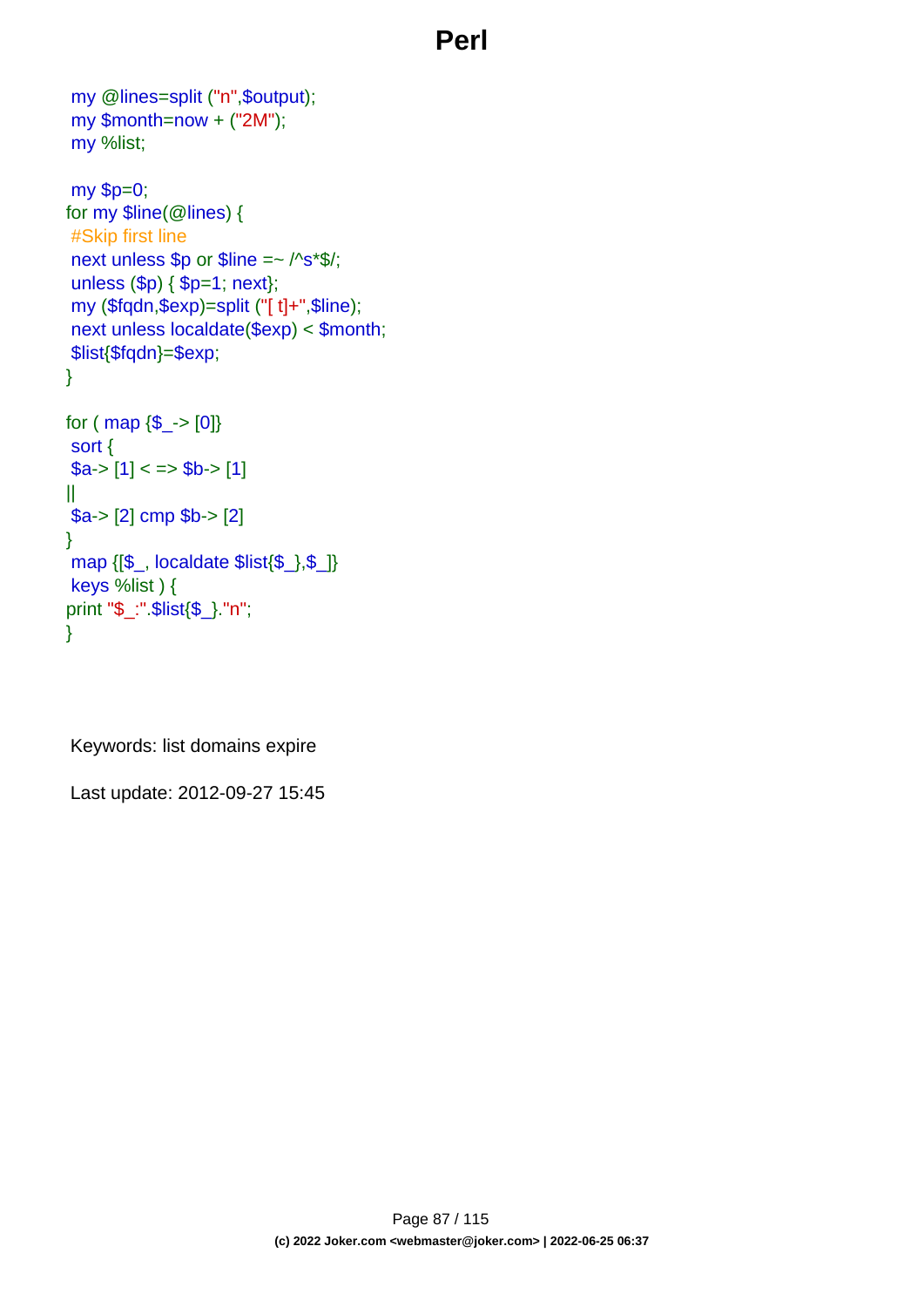## **Perl Replace admin-c in multiple domains**

```
#
# replace admin-c in multiple domains
#
#!/usr/bin/perl
use LWP::UserAgent;
use Data::Dumper;
my $ua = LWP::UserAgent->new;
my $req = HTTP::Request->new(GET => 'https://dmapi.joker.com/request/l
ogin?username='.shift().'&password='.shift());
my $res = $ua->request($req);
#--Admin-C :
my %ADMIN = ( de =>'CODE-12345' , org => 'CORG-12345', com => 'CCOM-12
345', 'eu' => 'c12345' );
unless ($res->is_success) {
  print "Failed: ", $res->status_line, "\n";
  exit -1;
}
my $auth=$res->as_string;
my $output;
if ($auth =~ /Auth-Sid:\s*([a-z0-9]+)/m) {
Sauth = S1;} else {
 print "Failed: Got no auth-id from DMAPI:\n";
   print $res->content;
  exit -3;
}
while ( <DATA> ) {
   chomp;
  my $fqdn = $;
   ## for 3rd level domains this must be changed!
  my ( $sld, $tld ) = split ( /\backslash . / , $fqdn );
  my $admin = $ADMIN{ $tld };
$req=HTTP::Request->new(GET => 'https://dmapi.joker.com/request/domain-
modify?domain='.$fqdn.'&admin-c='.$admin.'&auth-sid='.$auth);
$res = $ua->request ($req); if ($res->is_success) {
$output=$res->content;
      print $output;
   } else {
      print "Failed: ", $res->status_line, "\n";
     exit -2i }
                              Page 88 / 115
```
**(c) 2022 Joker.com <webmaster@joker.com> | 2022-06-25 06:37**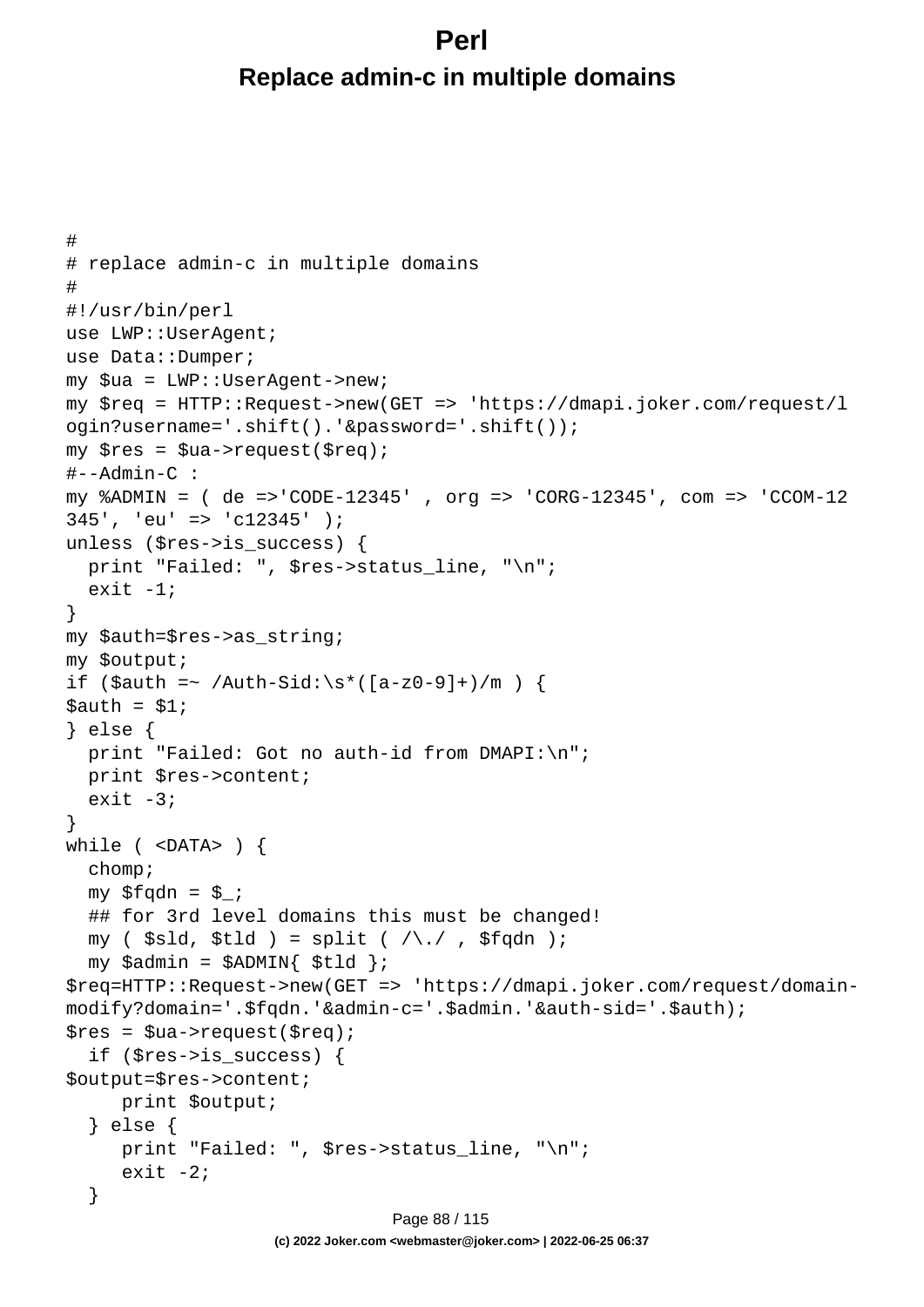## **Perl**

} \_\_DATA\_\_ domain1.de domain2.eu domain3.org domain4.com END

Keywords: DMAPI, examples, code, perl

Last update: 2016-01-13 16:59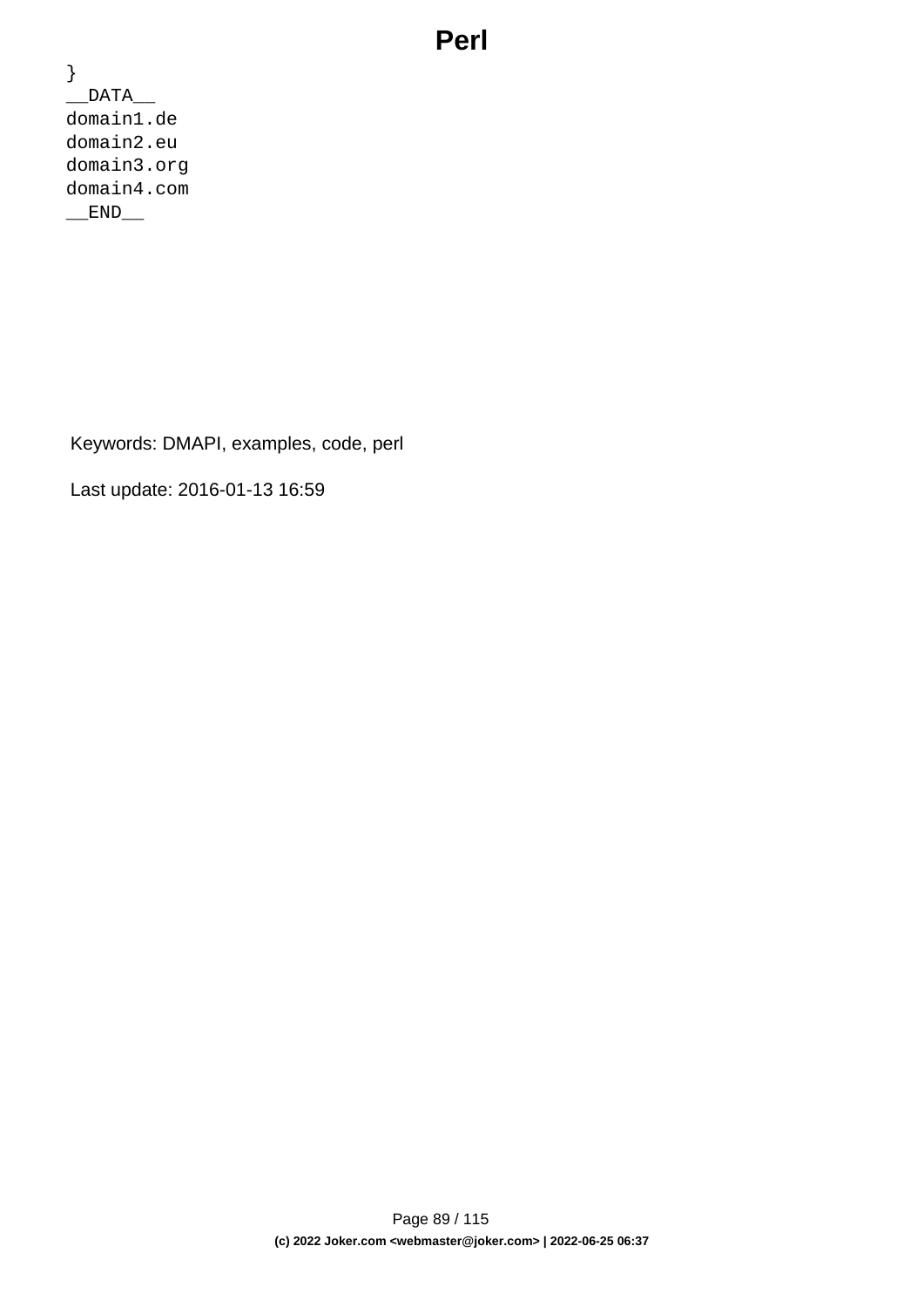# **Perl Read first - important for PHP examples**

Please note that there is full DMAPI based interface written in PHP available. It is free to download and modify, and could be **downloaded** from Sourceforge.

Please read more at section [Reseller Control Panel.](index.php?action=artikel&cat=32&id=44&artlang=en)

The published examples in PHP are parts of this project and are stripped in terms of functionality and error handling. It is strongly recommended to use the complete code base from Sourceforge.

Keywords: DMAPI, examples, code, php

Last update: 2016-01-13 16:57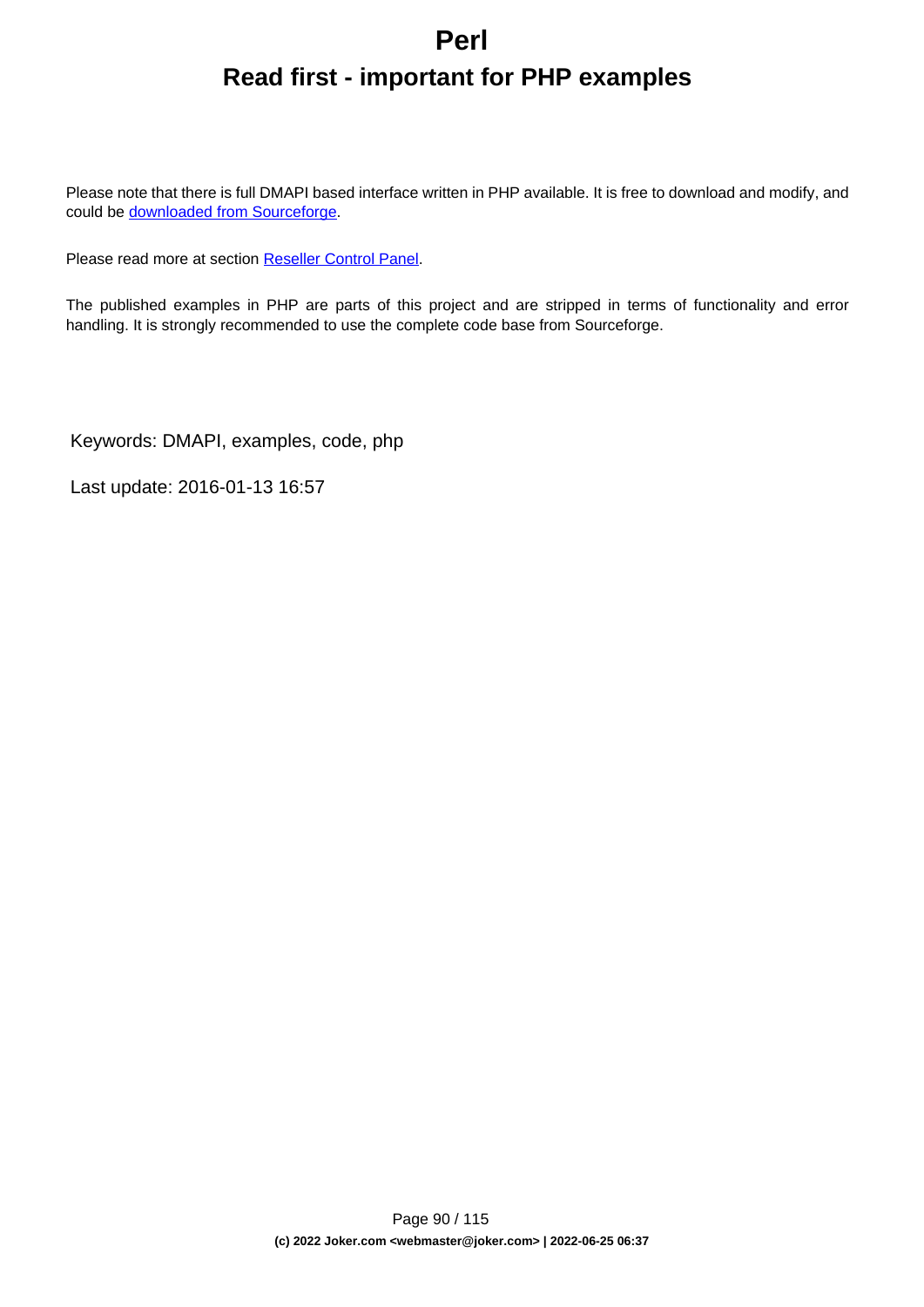# **PHP List domains of a customer**

```
<?php
//sends HTTP request using CURL
function query_host($conn_server, $params = "", $get_header = false)
{
    $ch = curl_init();
     curl_setopt($ch, CURLOPT_URL, $conn_server.$params);
    if (preg_match("/^https:\/\//i", $conn_server)) {
         curl_setopt($ch, CURLOPT_SSL_VERIFYHOST, 0);
         curl_setopt($ch, CURLOPT_SSL_VERIFYPEER, 0);
     }
    curl_setopt($ch, CURLOPT_RETURNTRANSFER, 1);
     if ($get_header) {
        curl_setopt($ch, CURLOPT_HEADER, 1);
     }
     else {
         curl_setopt($ch, CURLOPT_HEADER, 0);
     }
    $result = curl\_exec({\text{5ch}}); if (curl_errno($ch)) {
         print "curl error";
     }
     else {
         curl_close($ch);
     }
     return $result;
}
//builds query, sends request and gets the answer back
function execute_request($request, $params, &$sessid)
{
     //build the query
     $http_query = "/request/" . $request . "?" . $params ."&auth-
sid=".$sessid."&client-ip=".$_SERVER["REMOTE_ADDR"];
                                Page 91 / 115
                    (c) 2022 Joker.com <webmaster@joker.com> | 2022-06-25 06:37
```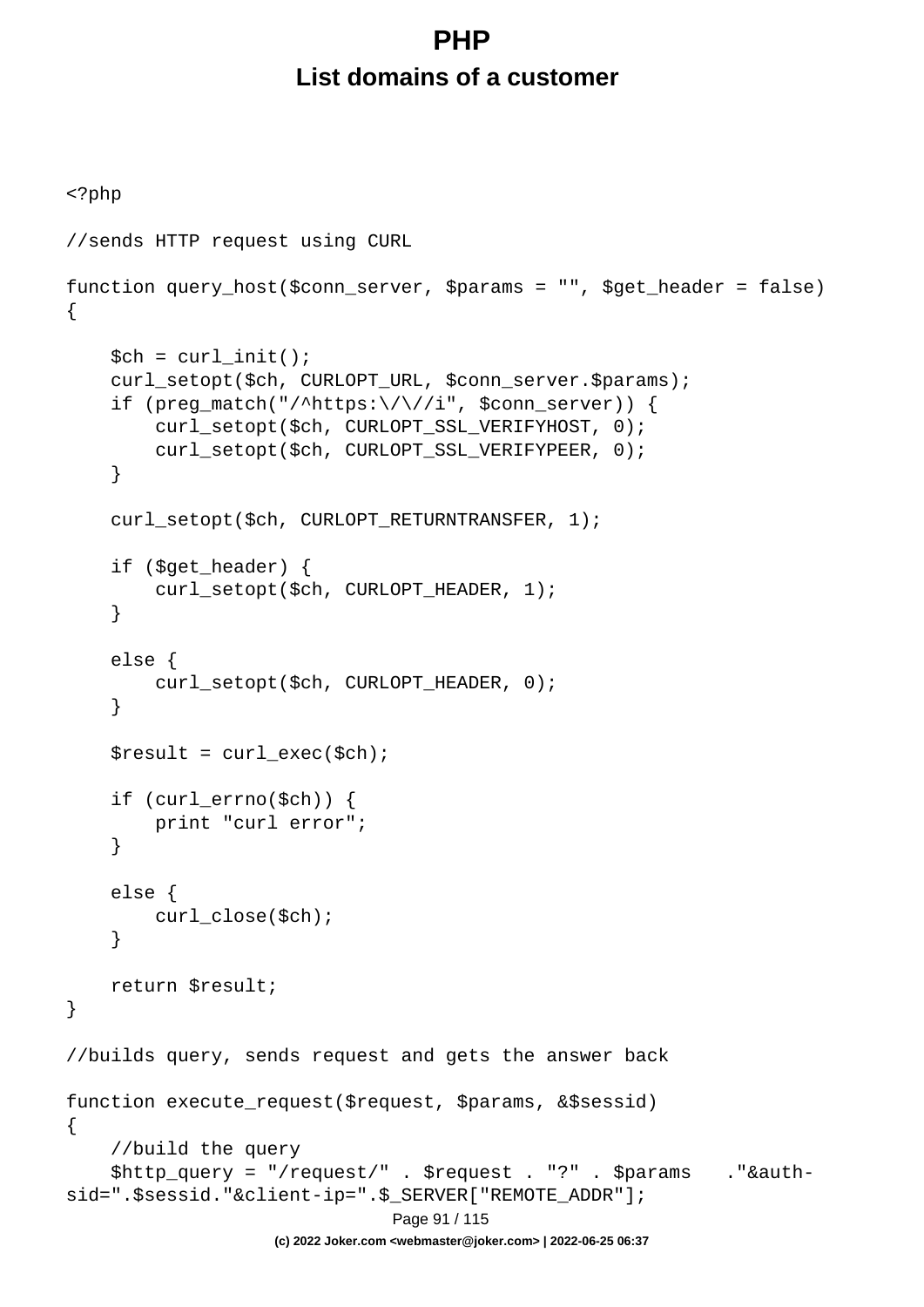### **PHP**

```
 //send the request
     $raw_res = query_host("https://dmapi.joker.com", $http_query, true
);
     $temp_arr = @explode("\r\n\r\n", $raw_res, 2);
     //split the response for further processing
    if (is_array($temp_arr) && 2 == count($temp_arr)) {
         return $temp_arr[1];
     }
     else {
         return false;
     }
}
//basic parsing of the DMAPI header
function parse_response_header($header)
\{$raw_arr = explode("n", trim({Sheader}));$result = array();
     if (is_array($raw_arr)) {
         foreach ($raw_arr as $key => $value)
\{$keyval = array();
            if (preg_match("/^([^\s]+):\s+(.+)\s*$/", $value, $keyval)
) {
                 $arr[strtolower($keyval[1])] = $keyval[2];
 }
             else {
                 print "Header line not parseable - pattern does not ma
tch\nRaw header:\n$value";
 }
 }
     }
     else {
        \text{Sarr} = " " print "Unidentified error\nRaw header:\n$header";
     }
    return $arr;
}
//parses the reply from DMAPI into a header and body
function parse_response($res)
\{$raw_arr = explode('\\n\\n", trim(Sres)); $arr_elements = count($raw_arr);
                              Page 92 / 115
```
**(c) 2022 Joker.com <webmaster@joker.com> | 2022-06-25 06:37**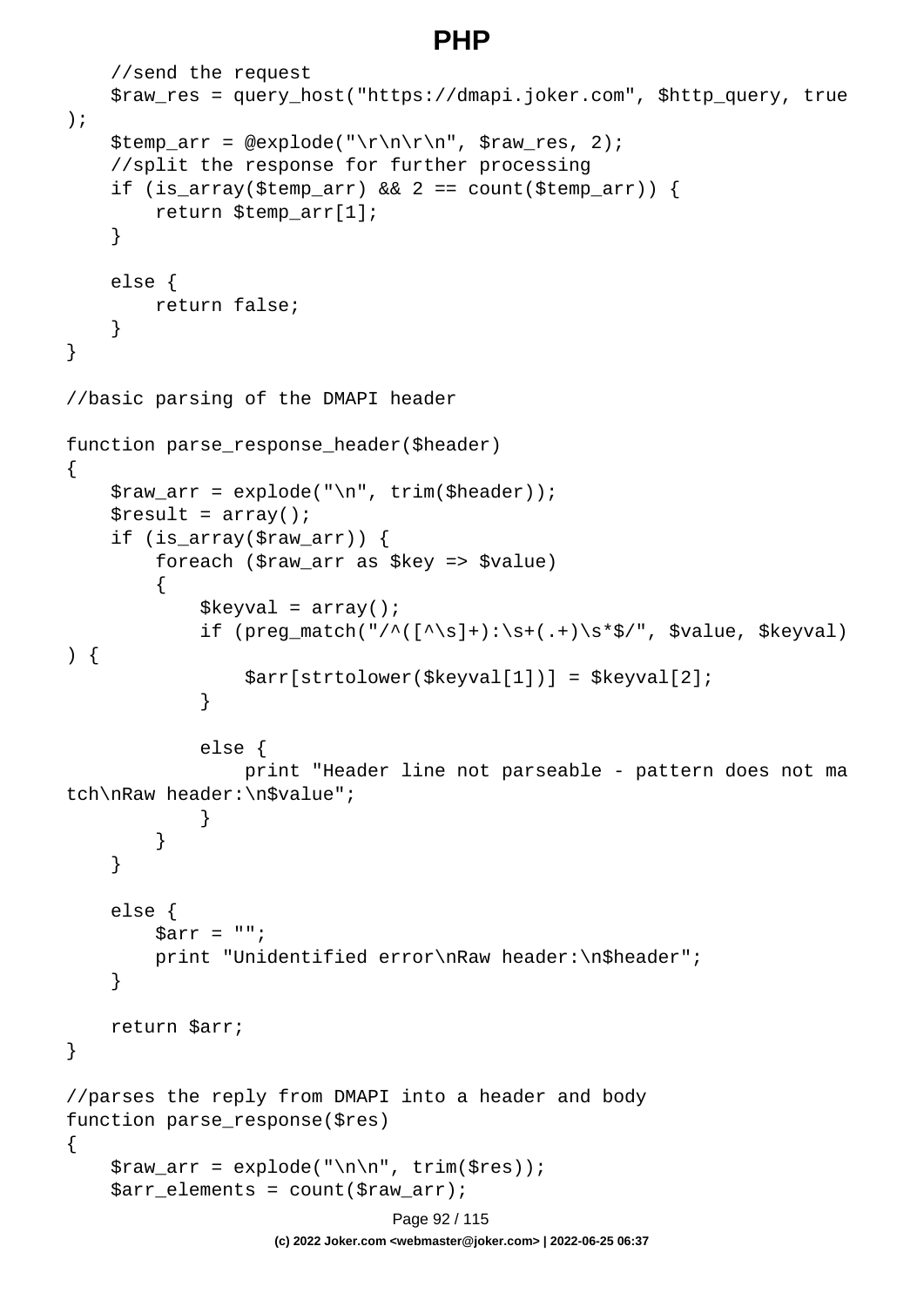## **PHP**

```
if ($arr elements > 0) {
         $temp["response_header"] = parse_response_header($raw_arr["0"]
);
        $temp['response body"] = $raw arr['1"]; }
     else {
         print "Couldn't split the response into response header and re
sponse body\nRaw result:\n$res";
        $temp = ""; }
return $temp;
}
$response = "";
$authid = "none";
//first obtaining an Auth-ID
$username = "<your username here>";
$password = "<your password here>";
$fields = "username=".urlencode($username)."&password=".urlencode($pas
sword);
$result = execute_request("login", $fields, $authid);
$result = parse response(Sresult);$authid = $result["response_header"]["auth-sid"];
if (!$authid) {
    print "no auth-
id was obtained - probably due to wrong username or password";
     exit;
}
//now asking for the domain list
$pattern = "*";
$fields = "pattern=".urlencode($pattern);
$result = execute_request("query-domain-list", $fields, $authid);
$result = parse_response($result);
print_r($result["response_header"]);
print "< br /> ";
print_r($result["response_body"]);
```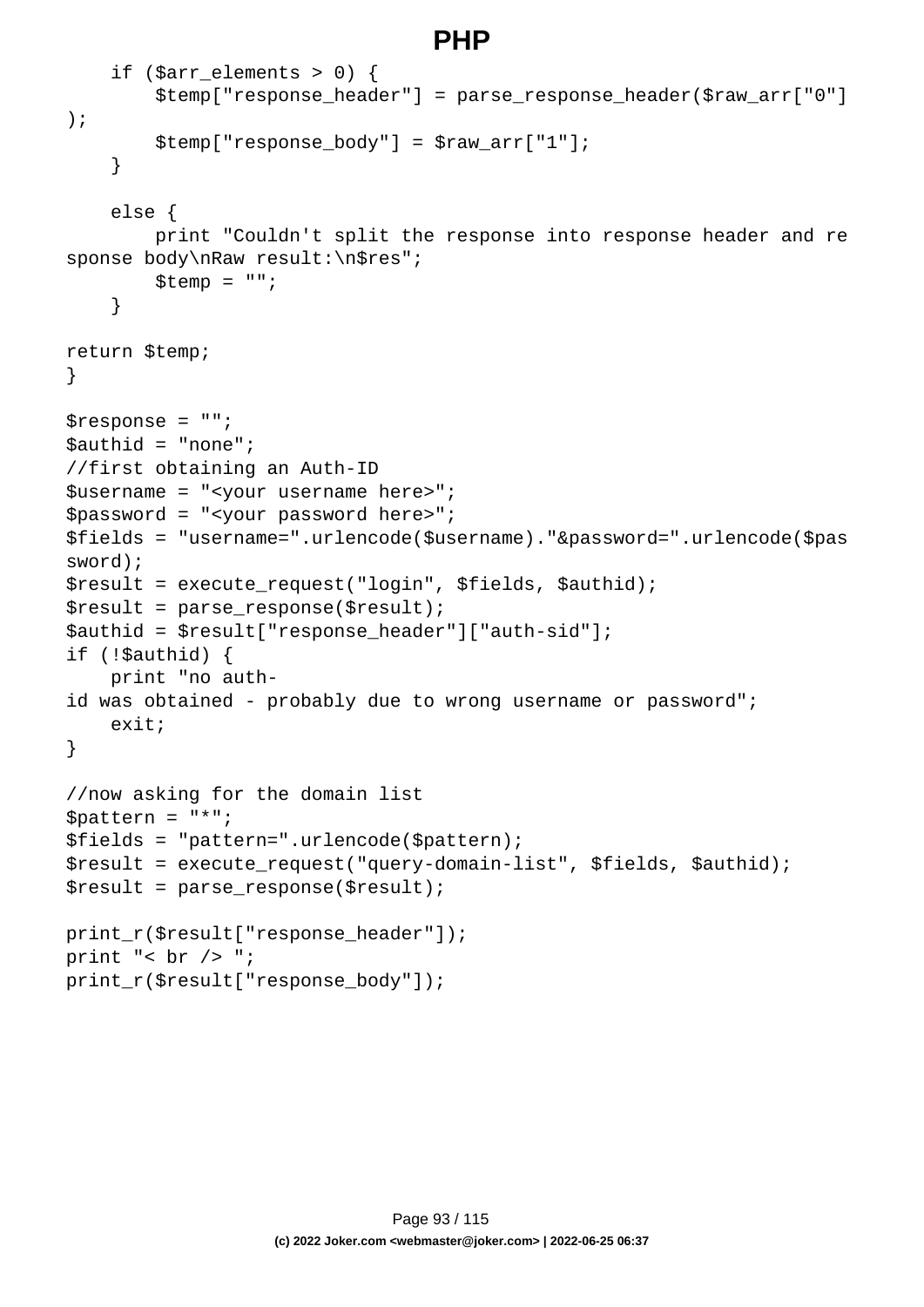## **PHP**

Keywords: DMAPI, examples, code, php

Last update: 2016-01-13 16:58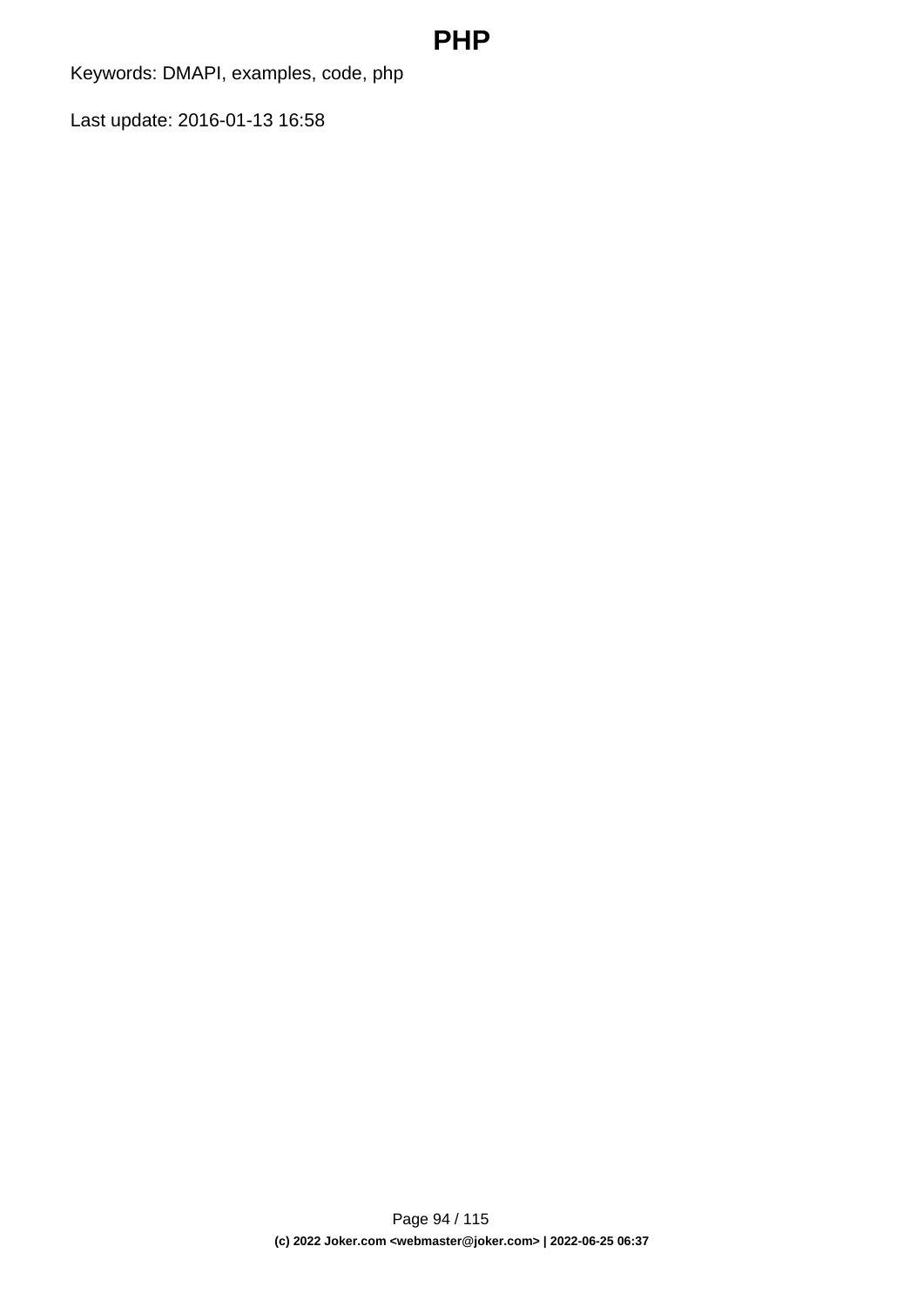# **PHP Intro**

Python is easy to use with DMAPI. Our examples are tested with python 3 on Windows and Linux, but should work on all platforms.

Running the **Python example** will look like:

```
$ ./dmapi-example.py 
Request-URL: https://dmapi.ote.joker.com/request/login
Login: Status-Code: 0
Request-URL: https://dmapi.ote.joker.com/request/query-domain-list
Domain List: Status-Code: 0
  domain: another-privacy-test.com
  expiration_date: 2018-06-30
  domain: another-privacy-test.net
  expiration_date: 2020-06-30
Request-URL: https://dmapi.ote.joker.com/request/logout
Logout: Status-Code: 0
```
Keywords: DMAPI, examples, code, python

Last update: 2021-07-05 09:39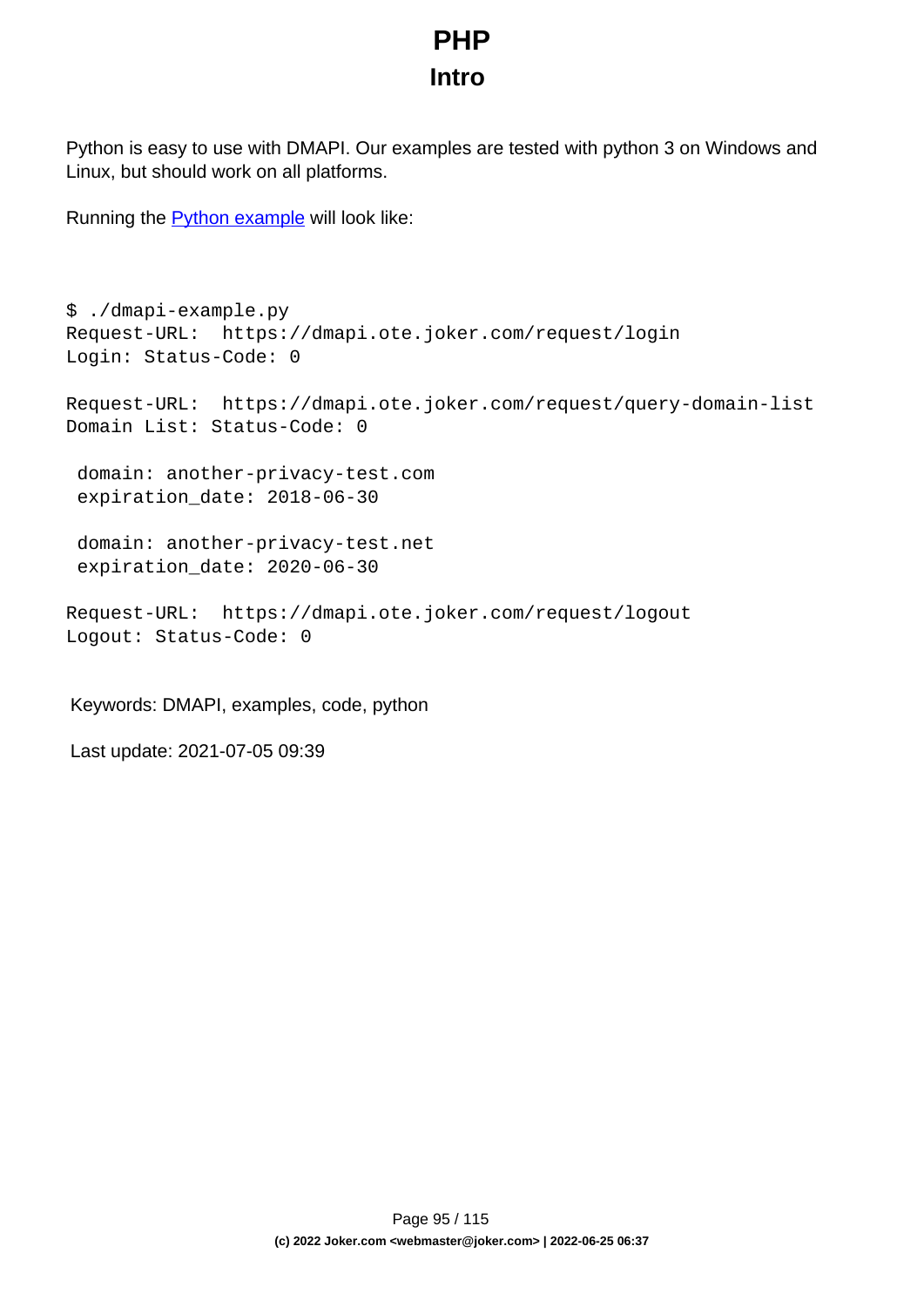# **Python Login and list your domains**

```
#!/usr/bin/env python
import requests
dmapiURL = 'https://dmapi.ote.joker.com'
dmapiUser = 'username'
dmapiPassword = 'password'
def main():
     loginResponse = login(dmapiUser,dmapiPassword)
     print("Login: Status-Code:", loginResponse.header['Status-Code'])
     if loginResponse.header['Status-Code'] !='0':
         print(loginResponse.header['Status-Text'])
         return
     sessionId = loginResponse.header['Auth-Sid'];
     print("")
    domainResponse = domainList(sessionId, 1, 5) print("Domain List: Status-Code:", domainResponse.header['Status-
Code'])
     print("")
     domains = domainResponse.resultListWithNames()
     for domain in domains:
         for key, value in domain.items():
             print(" %s: %s" % (key, value))
         print("")
     logoutResponse = logout(sessionId)
     print("Logout: Status-Code:", logoutResponse.header['Status-
Code'])
# implement dmapi commands as functions
def login(username,password):
     parameters = { 'username': username, 'password': password }
     message = sendCommand('login', parameters)
     return message;
def logout(sessionId):
    parameters = \{ 'auth-sid': sessionId \} message = sendCommand('logout', parameters)
     return message;
def domainList(sessionId, list_from=1, list_to=""):
    parameters = \{ 'auth-
sid': sessionId , 'from': list_from, 'to': list_to }
     message = sendCommand('query-domain-list', parameters)
     return message;
                              Page 96 / 115
```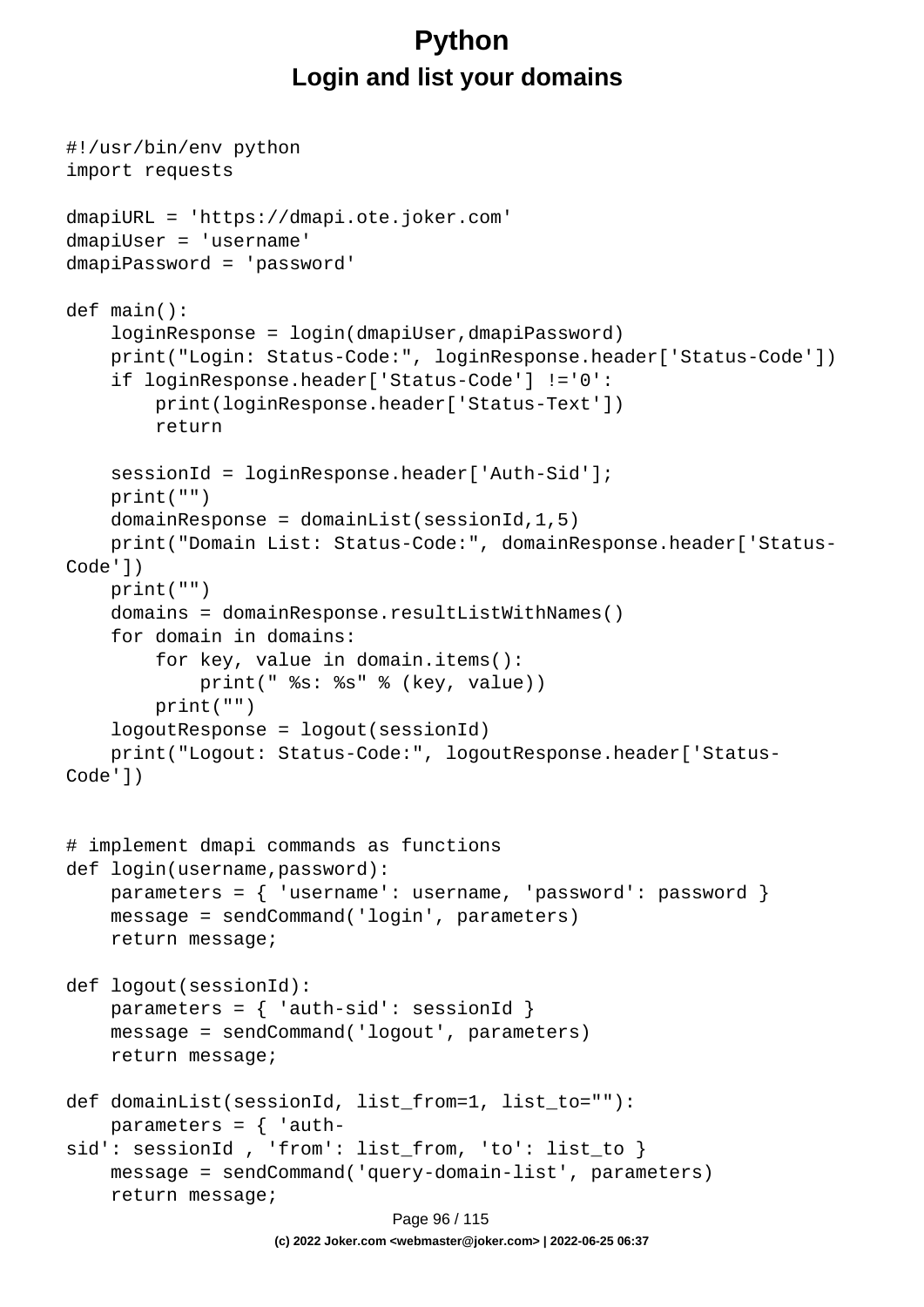```
# general dmapi command call
def sendCommand(command,parameter={}):
     try:
         url = dmapiURL+'/request/'+command
         print("Request-URL: ", url)
         response = requests.get(url, params=parameter)
         # print URL with parameters for debugging purposes
         # print("Request-URL: ", response.url)
         if response.status_code != requests.codes.ok:
              raise CommandError("Command Failed! HTTP Status Code: %s" 
% response.status_code)
         return DmapiResponse(response.text)
     except requests.ConnectionError as e:
         raise CommandError("Connection Error: %s" % str(e))
     except requests.HTTPError as e:
         raise CommandError("Http Error: %s" % str(e))
     except CommandError as e:
         raise
     except Exception as e:
        raise CommandError("Unexpected Error: %s" % str(e))
class DmapiResponse():
     def __init__(self,responseBody):
        parts = responseBody.split("\n\n",1)
         if len(parts)>0:
              self.header = self.__parseKeyValueList(parts[0])
         if len(parts)>1:
              self.body = parts[1]
    def __parseKeyValueList(self,text):
        lines = text.split("\ln")
        keyValueList = \{\} for line in lines:
            keyValue = line.split(' ' , 1) key = keyValue[0].rstrip(':')
             value = keyValue[1]
             keyValueList[key] = value
         return keyValueList
     def __getSeparator(self):
         if self.header.get('Separator') == 'TAB':
             return "\t"
         else:
             return " "
     def resultList(self):
        lines = self.body.split("\n'\n resultList = []
                               Page 97 / 115
                    (c) 2022 Joker.com <webmaster@joker.com> | 2022-06-25 06:37
```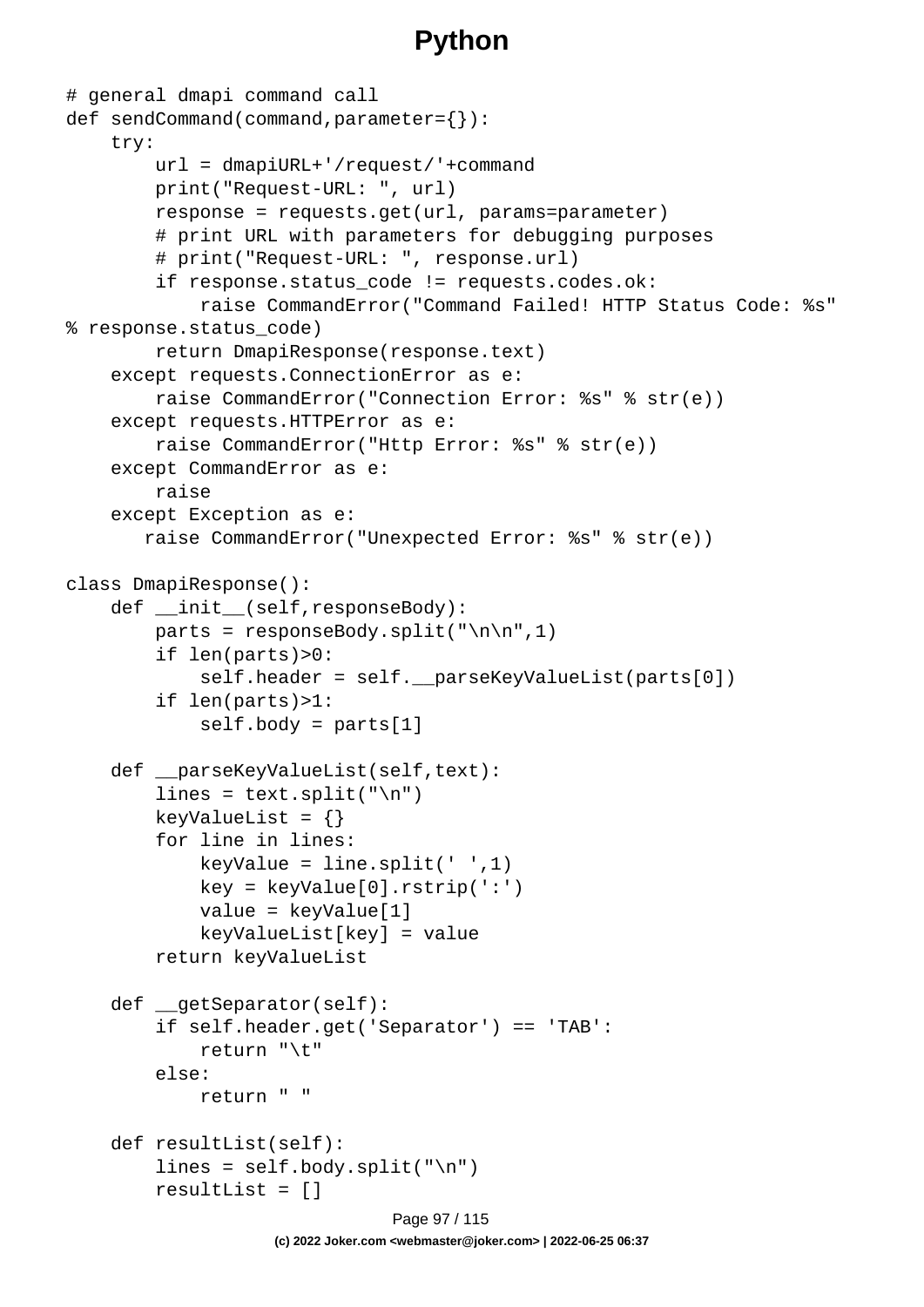```
separation = self. qetseparator() for line in lines:
             values = line.split(separator)
             resultList.append(line.split(separator))
         return resultList
     def resultListWithNames(self):
         columnNames = self.resultListColumns()
         resultList = []
         if len(columnNames) > 0:
             rawList = self.resultList()
             resultList = []
             for row in rawList:
                 columns = \{\} for idx, column in enumerate(row):
                      columns[columnNames[idx]] = column
                  resultList.append(columns)
         return resultList
     def resultListColumns(self):
         if 'Columns' in self.header:
             columnsText = self.header['Columns']
             columns = columnsText.split(',')
             return columns
         else:
             return []
     def resultValues(self):
         return self.__parseKeyValueList(self.body)
class CommandError(Exception):
    def __init__(self, value):
         self.value = value
     def __str__(self):
         return repr(self.value)
# call main function
try:
     main()
except CommandError as e:
     print("Error:", str(e).strip("'"))
```
Keywords: DMAPI, examples, code, python

Last update: 2021-07-05 09:35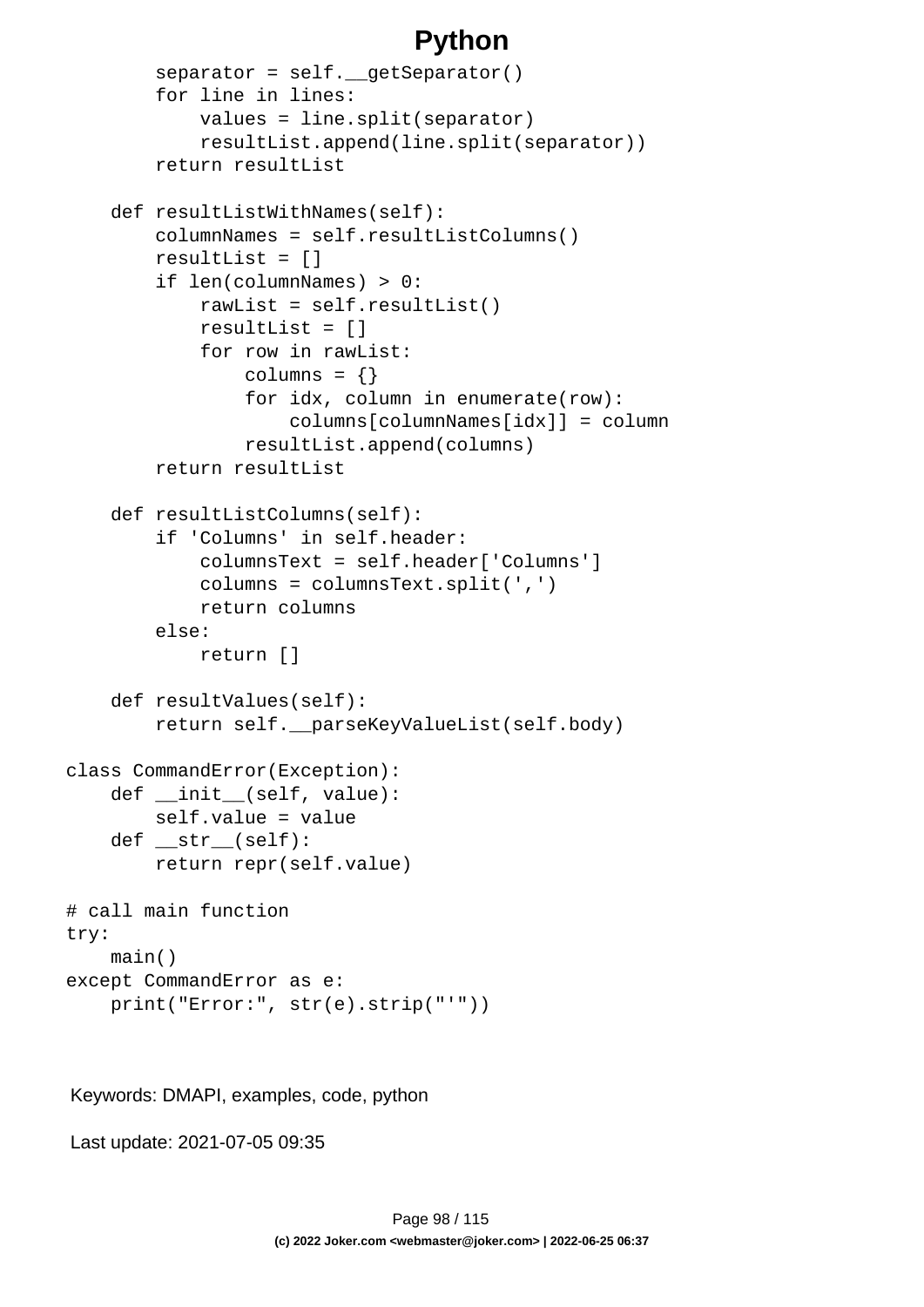# **Python Login and list all A and CNAME records**

```
#!/usr/bin/env python
import requests
dmapiURL = 'https://dmapi.joker.com'
dmapiUser = 'username'
dmapiPassword = 'password'
def main():
     loginResponse = login(dmapiUser,dmapiPassword)
     #print("Login: Status-Code:", loginResponse.header['Status-Code'])
     if loginResponse.header['Status-Code'] !='0':
         print(loginResponse.header['Status-Text'])
         return
     sessionId = loginResponse.header['Auth-Sid'];
     #print("")
     dnsZoneListResponse = dnsZoneList(sessionId,"")
     #print("DNS Zone List: Status-
Code:", dnsZoneListResponse.header['Status-Code'])
    dnslist = dnsZoneListResponse.resultList()
     for row in dnslist:
        domain = row[0]expiration = row[1] #print(" domain: %s" % (domain))
         #print(" expiration: %s" % (expiration))
         #print("")
         dnsZoneResponse = dnsZoneGet(sessionId, domain)
         #print("DNS Zone GET for %s: Status-
Code:" % (domain), dnsZoneResponse.header['Status-Code'])
         zoneEntries = dnsZoneResponse.resultList()
         for entry in zoneEntries:
             #print(' '.join(entry))
             if len(entry)<5:
                  continue
            eLabel = entry[0]eType = entry[1] ePriority = entry[2]
            \text{er}_{\text{target}} = \text{entry}[3]erTL = entry[4] if eType == 'A' or eType == 'CNAME':
                  print(("%s.%s\t%s" % (eLabel,domain,eTarget)).lstrip('
@.'))
     logoutResponse = logout(sessionId)
     #print "Logout: Status-Code:", logoutResponse.header['Status-
Code']
                               Page 99 / 115
```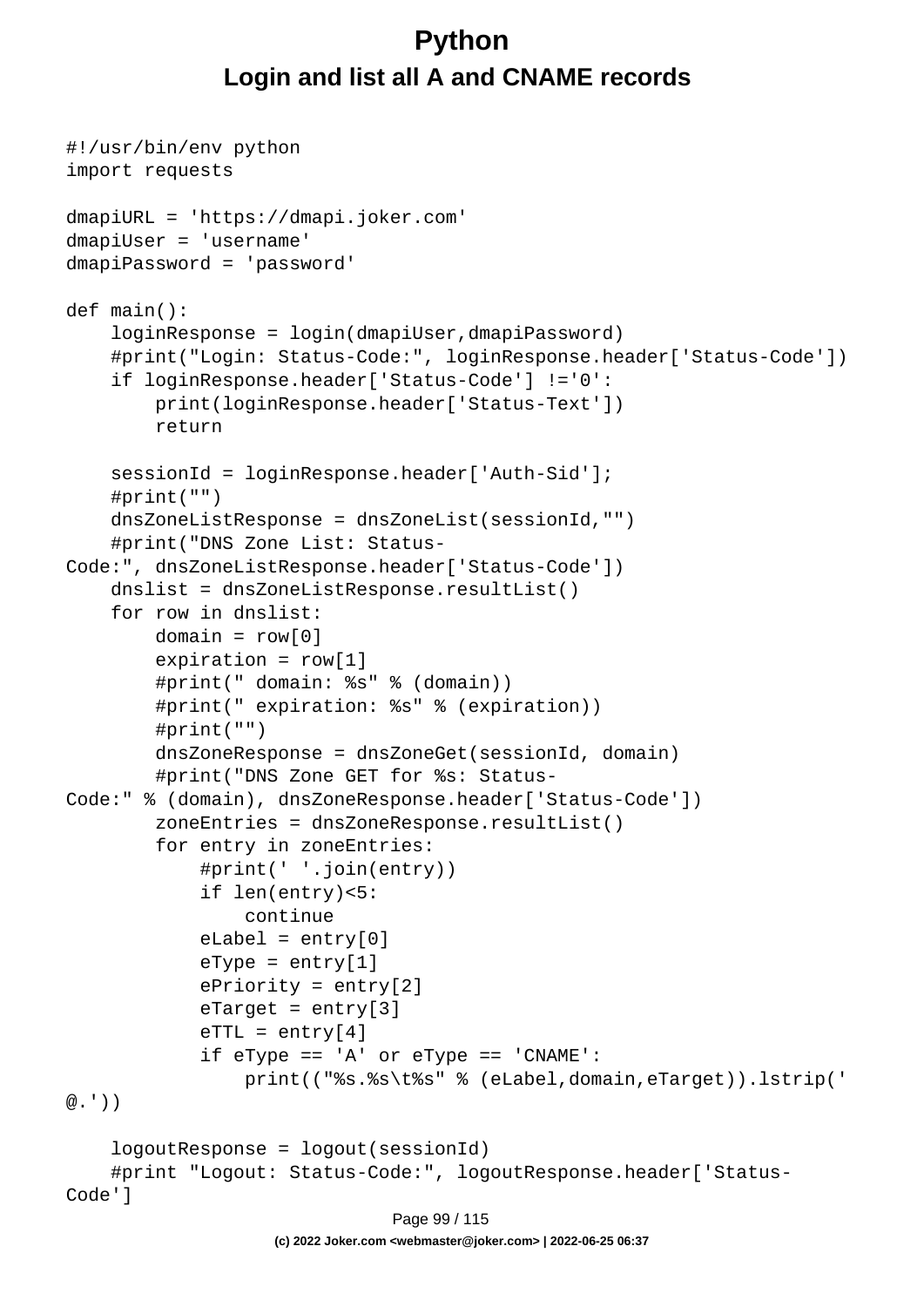```
# implement dmapi commands as functions
def login(username,password):
     parameters = { 'username': username, 'password': password }
     message = sendCommand('login', parameters)
     return message;
def logout(sessionId):
    parameters = \{ 'auth-sid': sessionId \} message = sendCommand('logout', parameters)
     return message;
def domainList(sessionId, pattern="", list_from=1, list_to=""):
     parameters = { 'auth-sid': sessionId , 'from': list_from, 'to': li
st_to, 'pattern': pattern }
     message = sendCommand('query-domain-list', parameters)
     return message;
def dnsZoneList(sessionId, pattern="", list_from=1, list_to=""):
     parameters = { 'auth-sid': sessionId , 'from': list_from, 'to': li
st_to, 'pattern': pattern }
     message = sendCommand('dns-zone-list', parameters)
     return message;
def dnsZoneGet(sessionId, domain):
    parameters = \{ 'auth-sid': sessionId , 'domain': domain \} message = sendCommand('dns-zone-get', parameters)
     return message;
# general dmapi command call
def sendCommand(command,parameter={}):
     try:
         url = dmapiURL+'/request/'+command
         #print("Request-URL: ", url)
         response = requests.get(url, params=parameter)
         # print URL with parameters for debugging purposes
         # print("Request-URL: ", response.url)
         if response.status_code != requests.codes.ok:
             raise CommandError("Command Failed! HTTP Status Code: %s" 
% response.status_code)
         return DmapiResponse(response.text)
     except requests.ConnectionError as e:
         raise CommandError("Connection Error: %s" % str(e))
     except requests.HTTPError as e:
         raise CommandError("Http Error: %s" % str(e))
     except CommandError as e:
         raise
     except Exception as e:
                              Page 100 / 115
```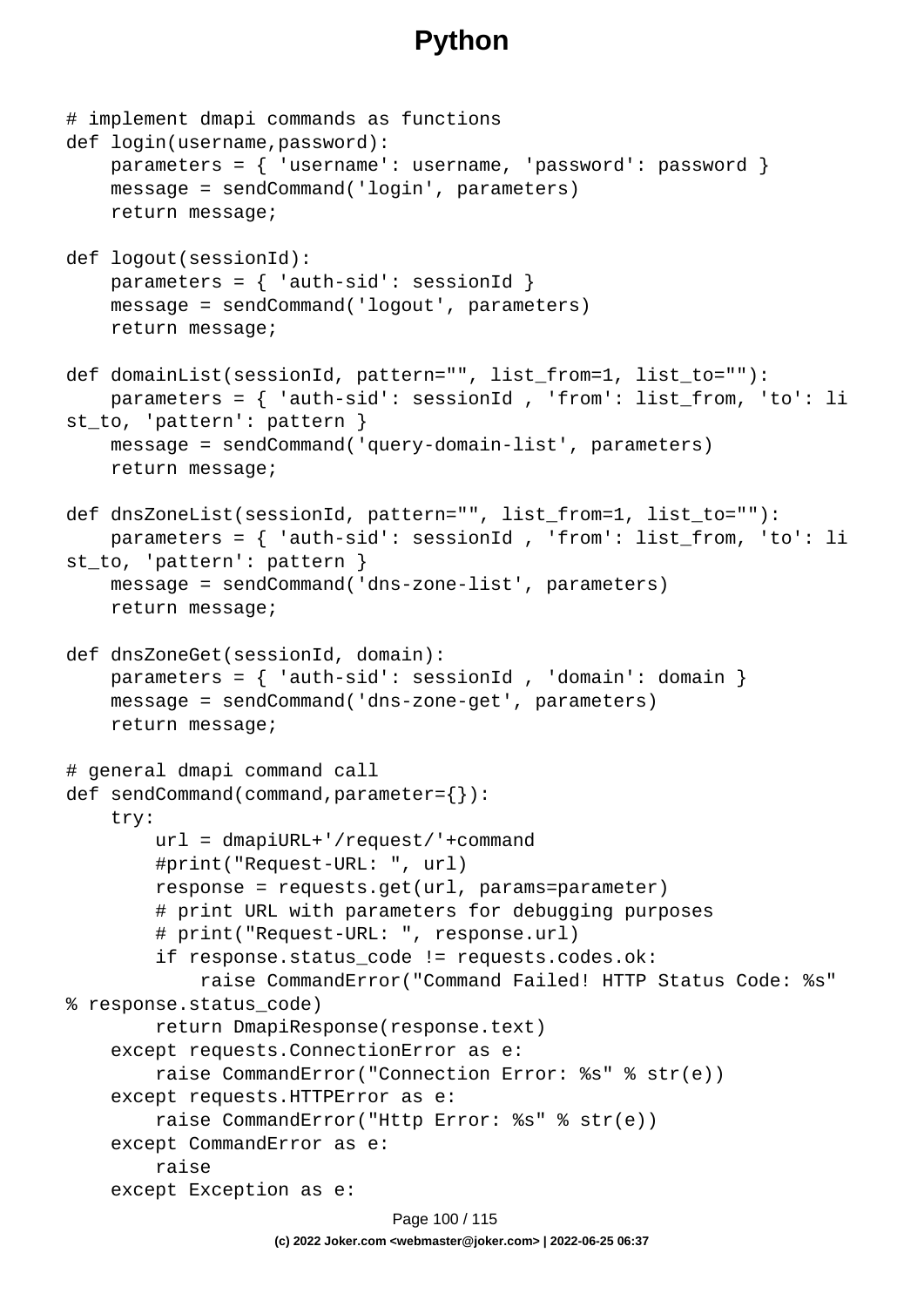```
 raise CommandError("Unexpected Error: %s" % str(e))
class DmapiResponse():
    def __init (self,responseBody):
        parts = responseBody.split("\n\n",1)
         if len(parts)>0:
            self.header = self. parseKeyValueList(parts[0])
         if len(parts)>1:
             self.body = parts[1]
    def parseKeyValueList(self,text):
        lines = text.split("\n\pi")
        keyValueList = \{\} for line in lines:
            keyValue = line.split(' ' , 1) key = keyValue[0].rstrip(':')
             value = keyValue[1]
             keyValueList[key] = value
         return keyValueList
     def __getSeparator(self):
         if self.header.get('Separator') == 'TAB':
             return "\t"
         else:
             return " "
     def resultList(self):
        lines = self.body.split("n") resultList = []
         separator = self.__getSeparator()
         for line in lines:
             values = line.split(separator)
             resultList.append(line.split(separator))
         return resultList
     def resultListWithNames(self):
         columnNames = self.resultListColumns()
         resultList = []
         if len(columnNames) > 0:
             rawList = self.resultList()
             resultList = []
             for row in rawList:
                columns = \{\} for idx, column in enumerate(row):
                      columns[columnNames[idx]] = column
                  resultList.append(columns)
         return resultList
     def resultListColumns(self):
```
Page 101 / 115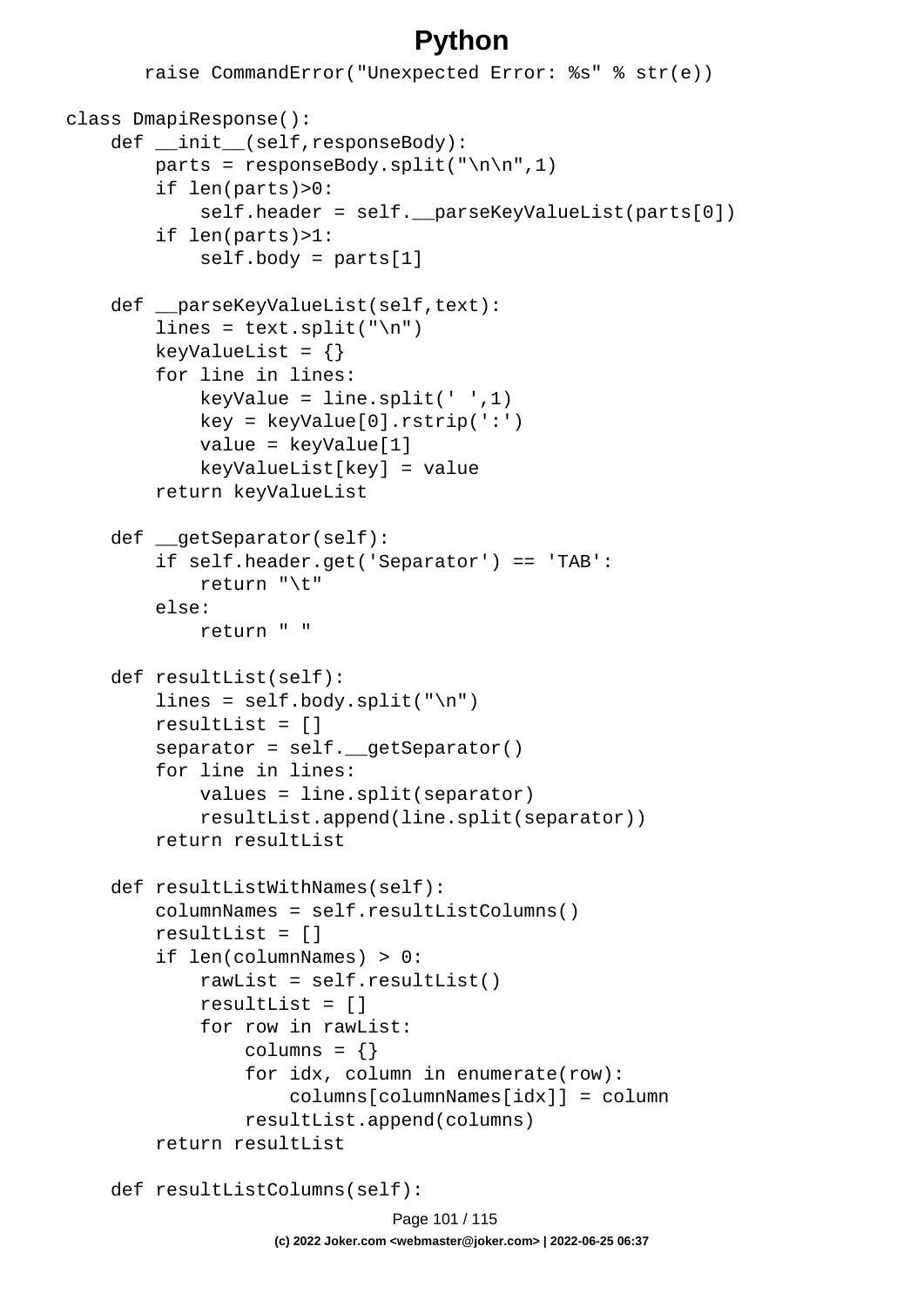```
 if 'Columns' in self.header:
             columnsText = self.header['Columns']
             columns = columnsText.split(',')
             return columns
         else:
             return []
     def resultValues(self):
         return self.__parseKeyValueList(self.body)
class CommandError(Exception):
     def __init__(self, value):
         self.value = value
     def __str__(self):
         return repr(self.value)
# call main function
try:
     main()
except CommandError as e:
     print("Error:", str(e).strip("'"))
```
Keywords: DMAPI, examples, code, python

Last update: 2021-07-05 09:52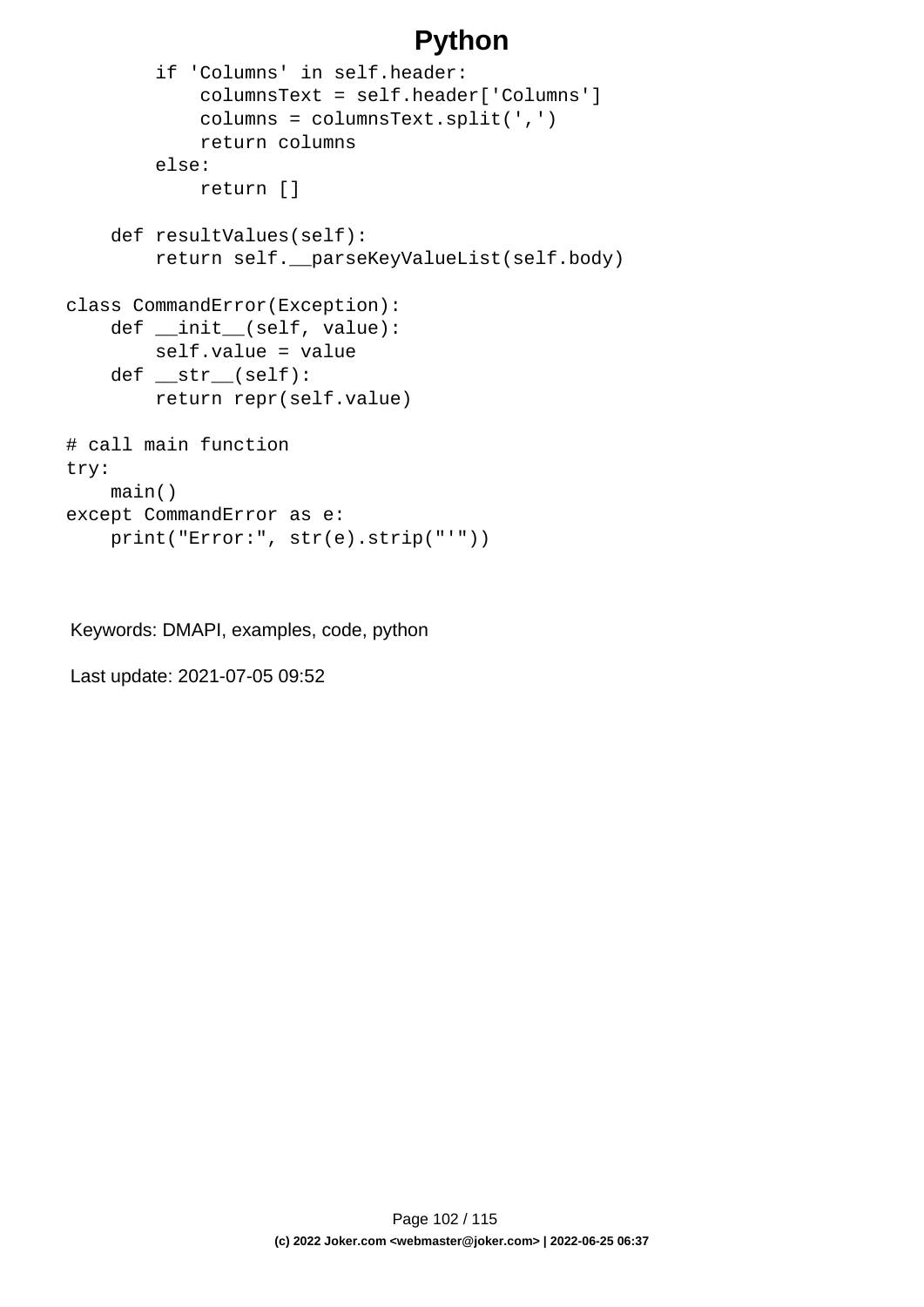# **Python C# / .NET Demonstration /w Code**

Applications for domain management with DMAPI are very easy to create using MS Visual Studio. This example code logs into the Joker.com system using DMAPI requests.

It provides a domain listing, whois lookup and "Email verification".

This has been tested using Visual Studio 2008 and 2010, but should work with any version, and also with free Visual Studio Express and .NET versions from 3.5 onwards. Please find the source code as an attachment below.

We also provide this as a windows binary to try without the need of building it before. In case you run Windows 10 with "Smartscreen", you have to click on "more information" to execute this, since this binray of course is not signed by a "manufacturer"...

This is how this will look like: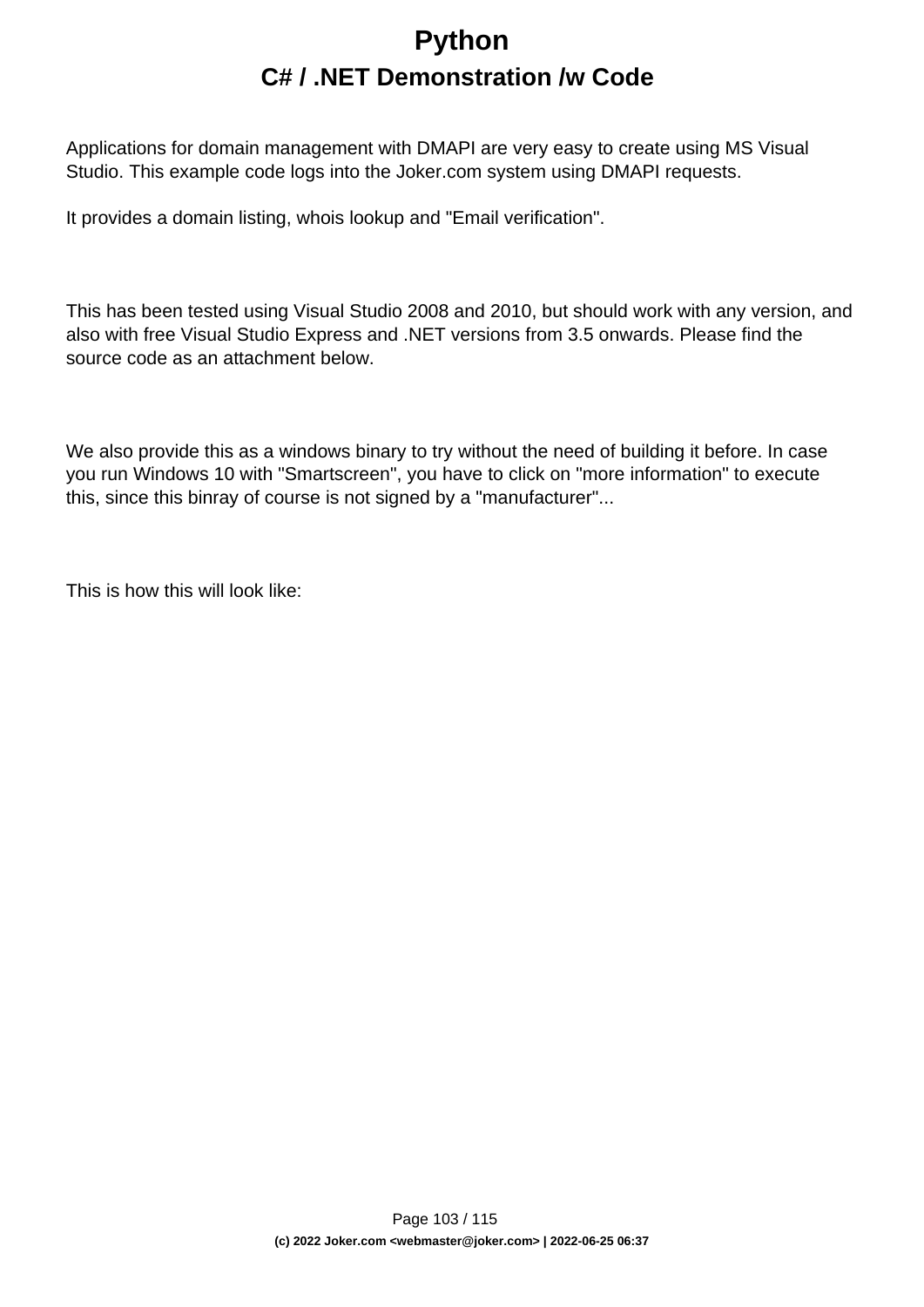Keywords: DMAPI, examples, code, c#, .NET

Last update: 2016-01-20 16:15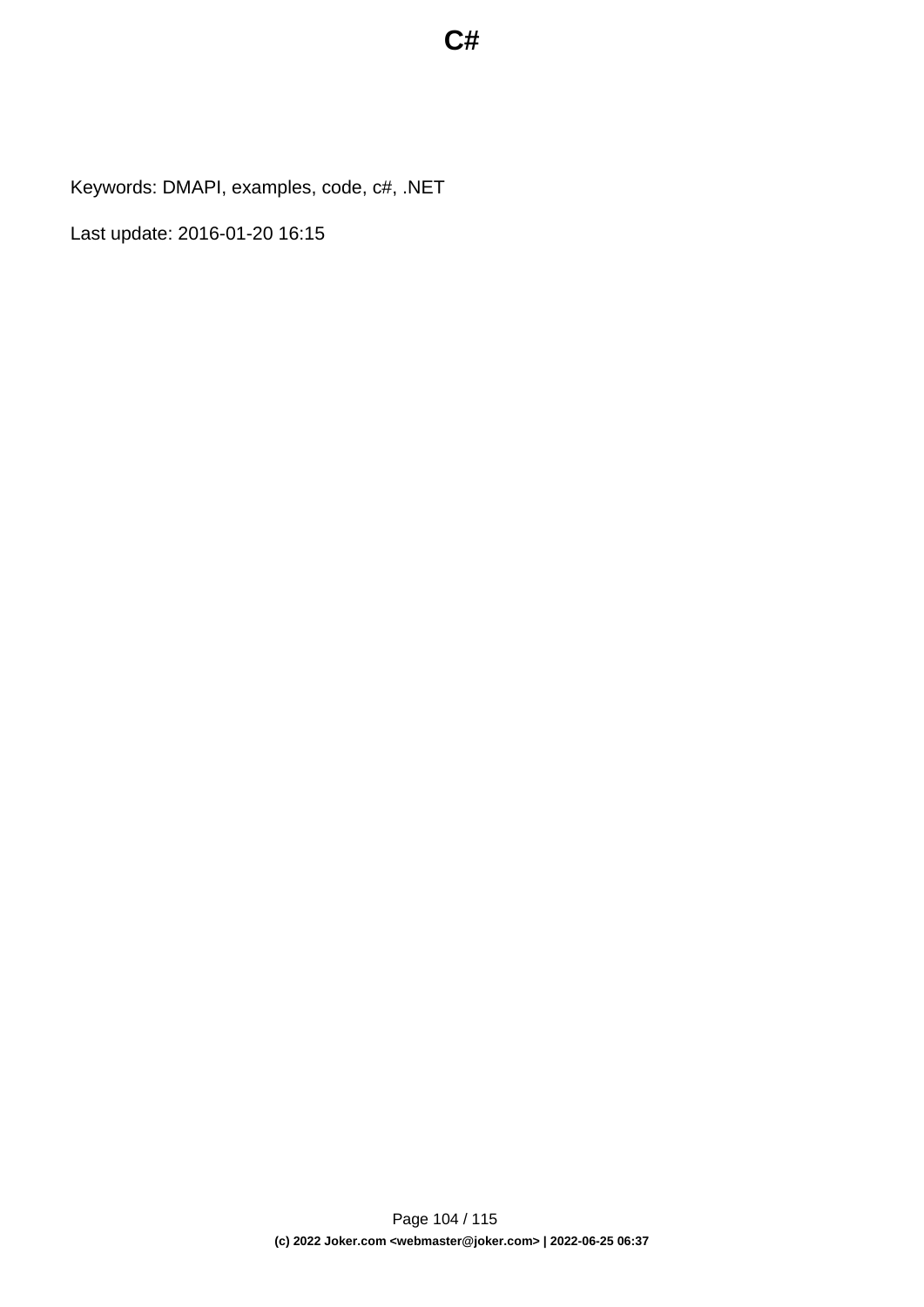# **C# WHMCS Registrar Module**

## **WHMCS Registrar Module**

[WHMCS](https://www.whmcs.com/) is a popular web hosting and automation solution, which includes billing and support

options.

If you are using WHMCS for your hosting activities, you may interface Joker.com with WHMCS' domain functionality to easily order and manage domains from within WHMCS.  $1$ 

Joker.com maintains a registrar module for WHMCS, which offers a great load of features to interface Joker.com seamlessly from within WHMCS:

The following registrar core functionality is provided:

- register domains
- initiate transfers
- perform renewals
- allow viewing and changing of nameservers
- allow viewing and changing of WHOIS information of domains
- usable with any TLD Joker.com offers
- TLD & Pricing Sync

Additionally, also these features are provided:

- create/edit email forwards
- create/edit dns records for joker-ns
- fetch auth id ("EPP Code")
- sync of expiration date

Page 105 / 115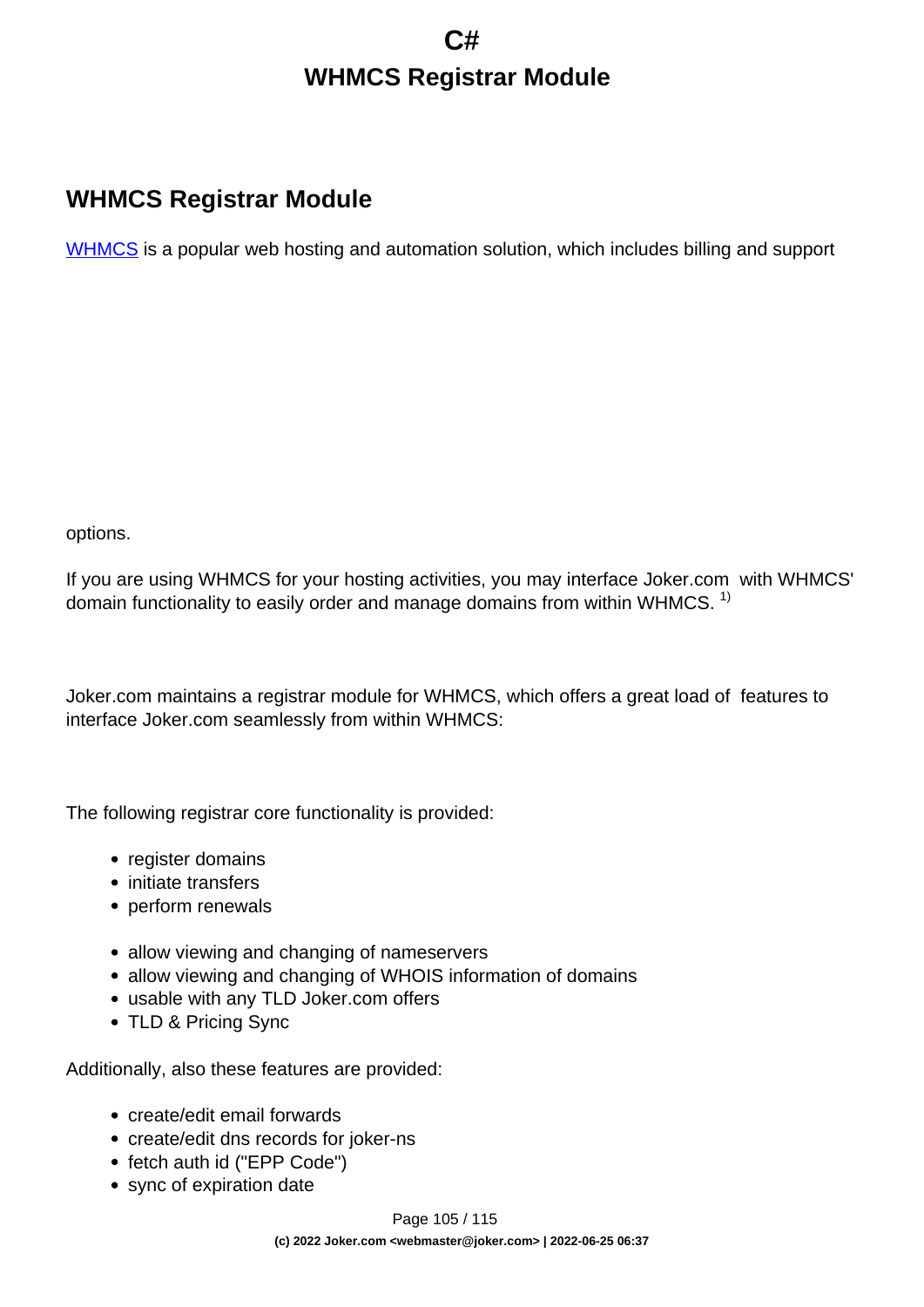# **Plugins & Interfaces**

- order whois privacy protection with domain registration, transfer and renewal
- switch easily between production and testing environment (OT&E)

### **Installation:**

Please extract the contents of the **below attached ZIP archive** into the folder

 **modules/registrars/joker/**



of your **WHMCS** installation.

The configuration of the Joker.com registrar module is done by using the **WHMCS admin section**. For this, please login as "admin" into your WHMCS installation, and navigate to

### **Setup -> Products/Services -> Domain Registrars**

Pick "Joker.com" from the list, "Activate" the plugin, and enter your Joker.com Reseller's credentials - **the same you are using for DMAPI**.

Alternatively, you also may use Joker.com [API keys](index.php?action=artikel&cat=26&id=14&artlang=en).

You also may choose to use the "TestMode" for dry run on our OT&E platform, or to configure the free Joker.com nameservers as a default for new domains.

Once activated, you may always change these settings by clicking on "Configure". Don't forget to "Save Changes" after doing so.

### **Usage:**

You will find most options for domains in section "**Clients -> Domain registrations**" - **click on the domain name** to see all domain details.

A special command there is "**Sync**" at the '**Registrar Commands**' - this will trigger a manual sync of a domain's status and expiration date with Joker.com, in case it was modified outside of WHMCS.

This is usually also done automatically by the '**WHMCS domainsync cron**' - please make sure that you added this with your WHMCS installation.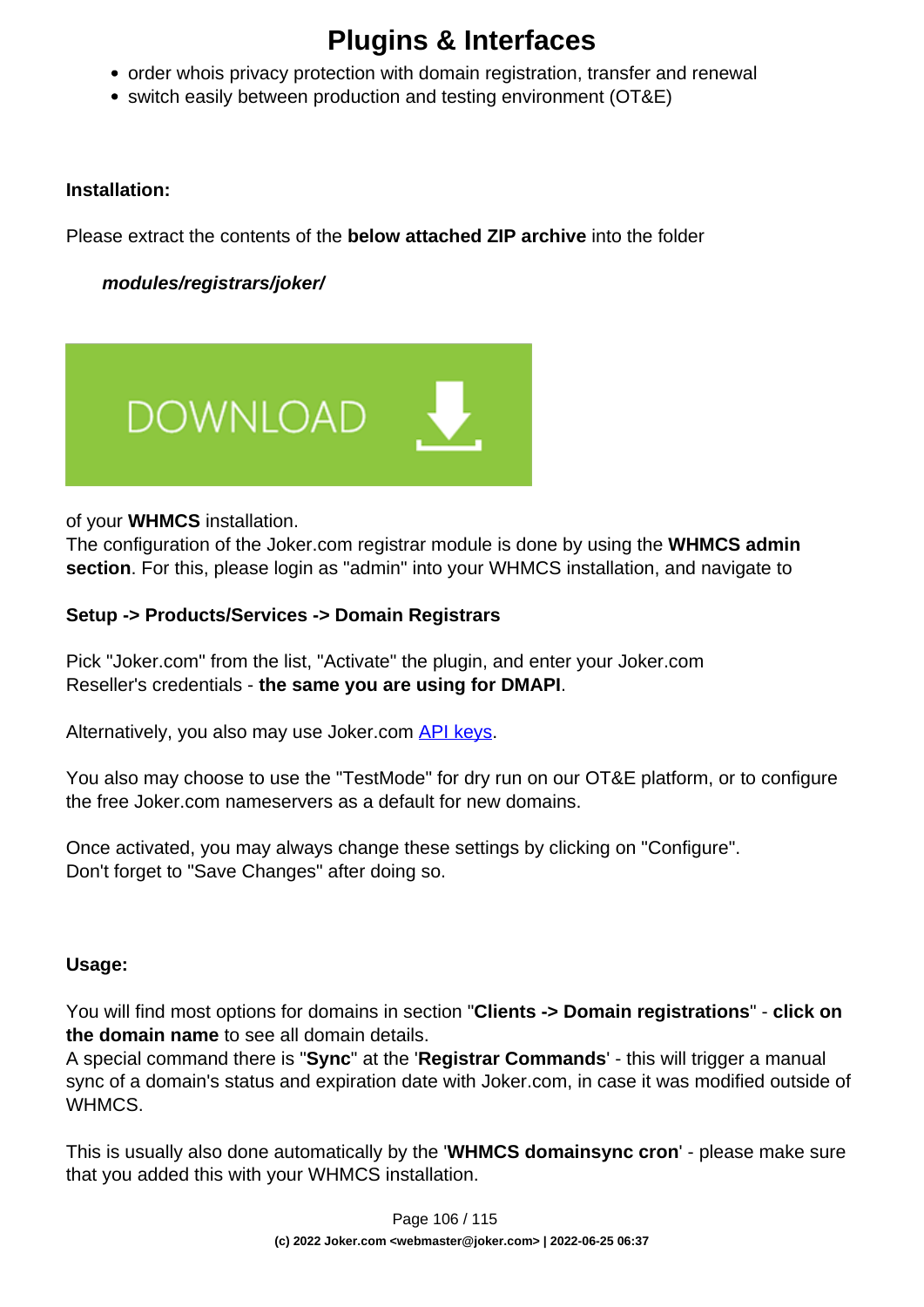# **Plugins & Interfaces**

Please send us your feedback: [reseller-support@joker.com](mailto:reseller-support@joker.com) Enjoy!

 $1)$  the WHMCS plugin is provided "as-is" without any further obligation or promise of quality or reliability. The normal Joker.com Terms & Conditions apply. WHMCS Limited is responsible for the functionality and availability of the WHMCS system.

### **Version History**

New in version 1.3.3

• added premium renewal price update in manual sync

New in version 1.3.2

• added support for language of IDN domains

New in version 1.3.1

- added support for .eu country of citizenship
- added use of WHMCS admin contact

New in version 1.3.0

• added support for TLD & Pricing Sync

New in version 1.2.5

• added support for premium domains

New in version 1.2.4

• fixed issue with domain syncronisation cron

Page 107 / 115 **(c) 2022 Joker.com <webmaster@joker.com> | 2022-06-25 06:37**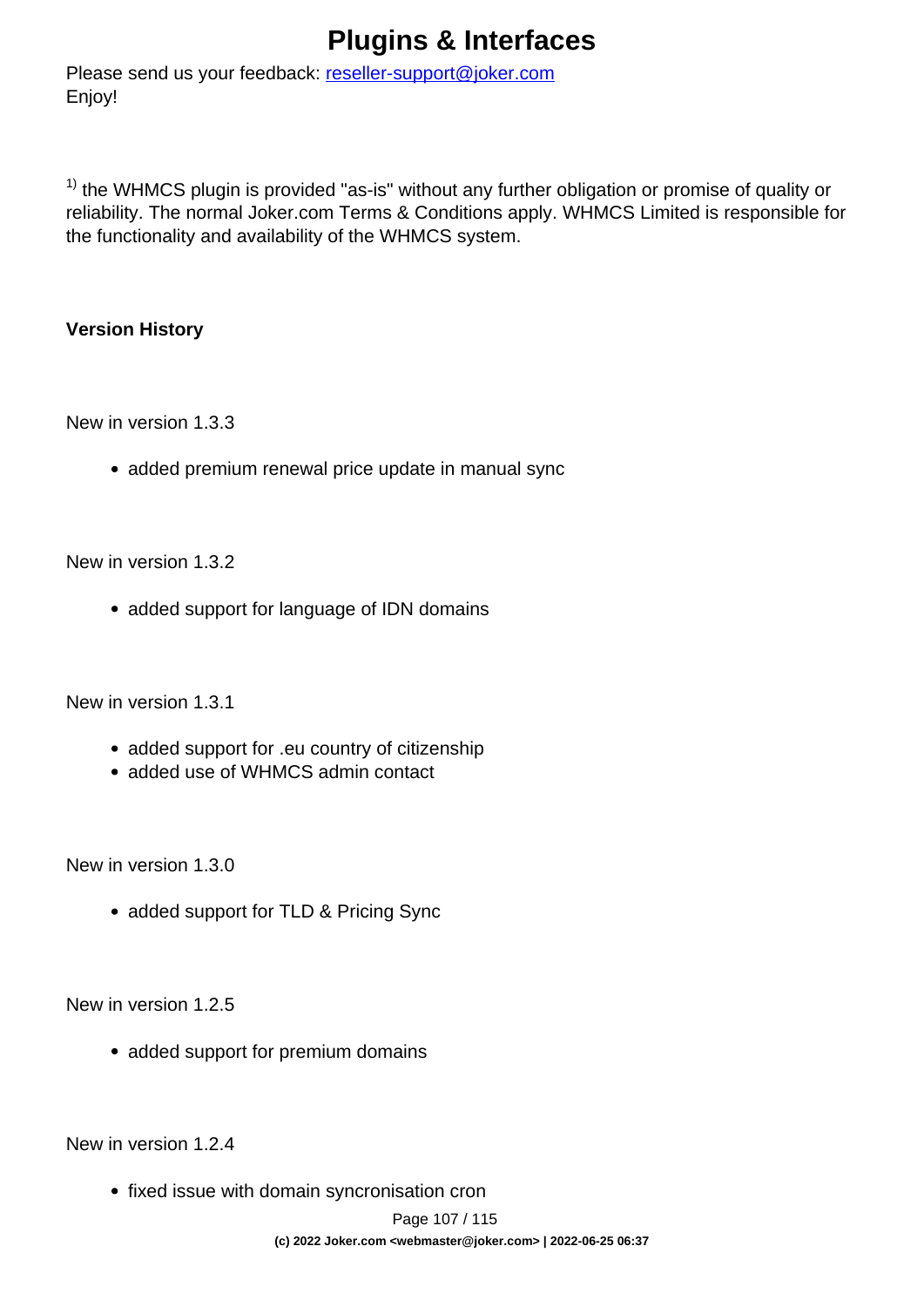## **Plugins & Interfaces**

New in version 1.2.3

• fixed issue with puny code in the domain availability check

New in version 1.2.2

• fixed an issue with .uk domain contacts

New in version 1.2.1

• fixed some issues with the domain availability check

New in version 1.2.0

• added dnssec management

New in version 1.1.5

• fix for .eu expiration date / redemption grace period problem

New in version 1.1.4

- added account balance check for domain transfers
- added a config option to enable automatic restore from redemption grace period if renew is not possible

New in version 1.1.3

• added account balance check for domain renewals

New in version 1.1.2

• fixed contact information change for WHMCS 7.x

Page 108 / 115 **(c) 2022 Joker.com <webmaster@joker.com> | 2022-06-25 06:37**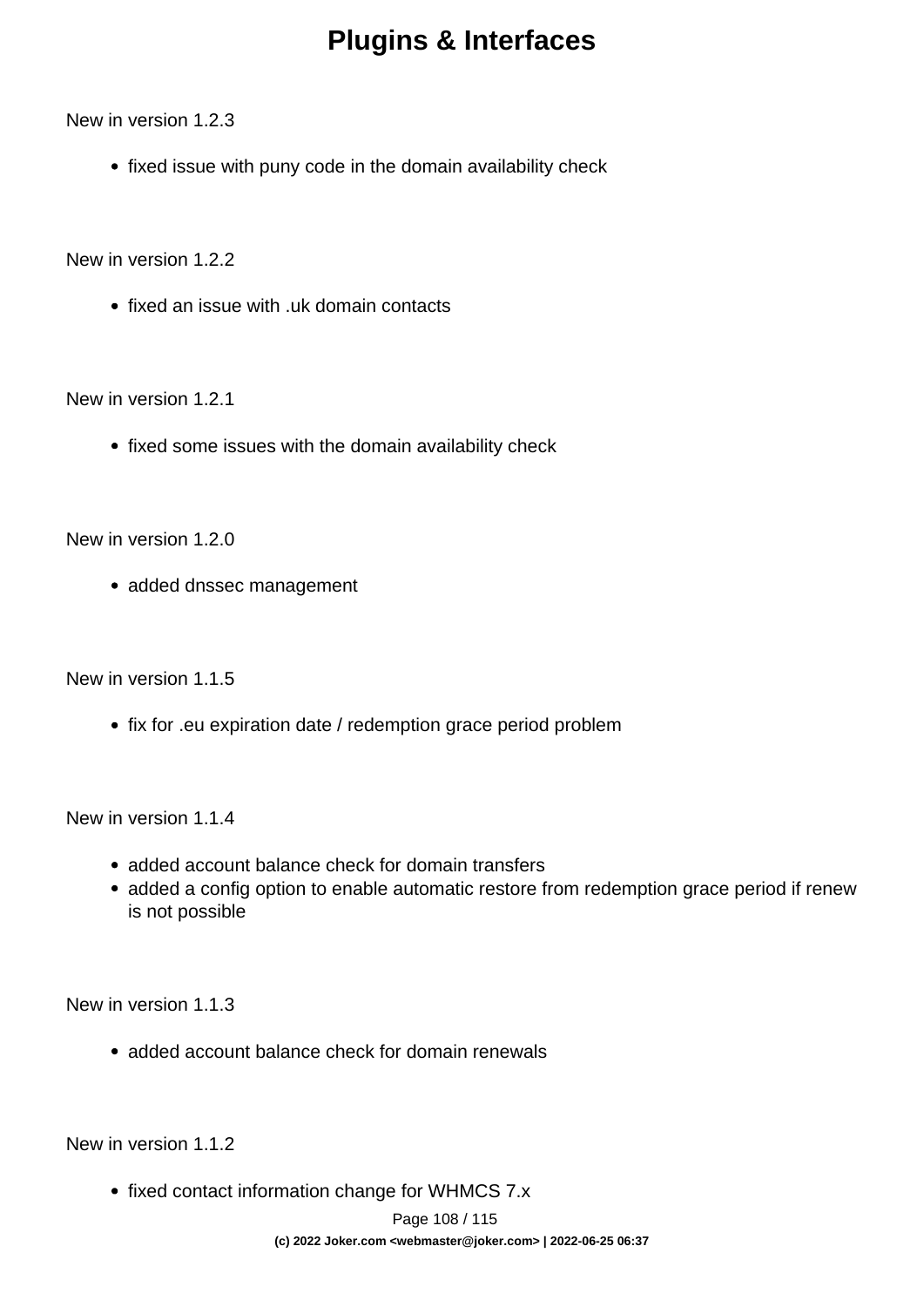New in version 1.1.1

• fixed toggling of id protection

New in version 1.1.0

- domain availability check
- own CRON job script, for registration status check

New in version 1.0.4:

- use **API key** instead of user/password credentials
- maintain privacy settings for domai

### **This version has been tested with WHMCS 6.x, WHMCS 7.10.2 and WHMCS 8.0.4**

Keywords: reseller,WHMCS, dmapi, API, plugin

Last update: 2022-03-29 09:41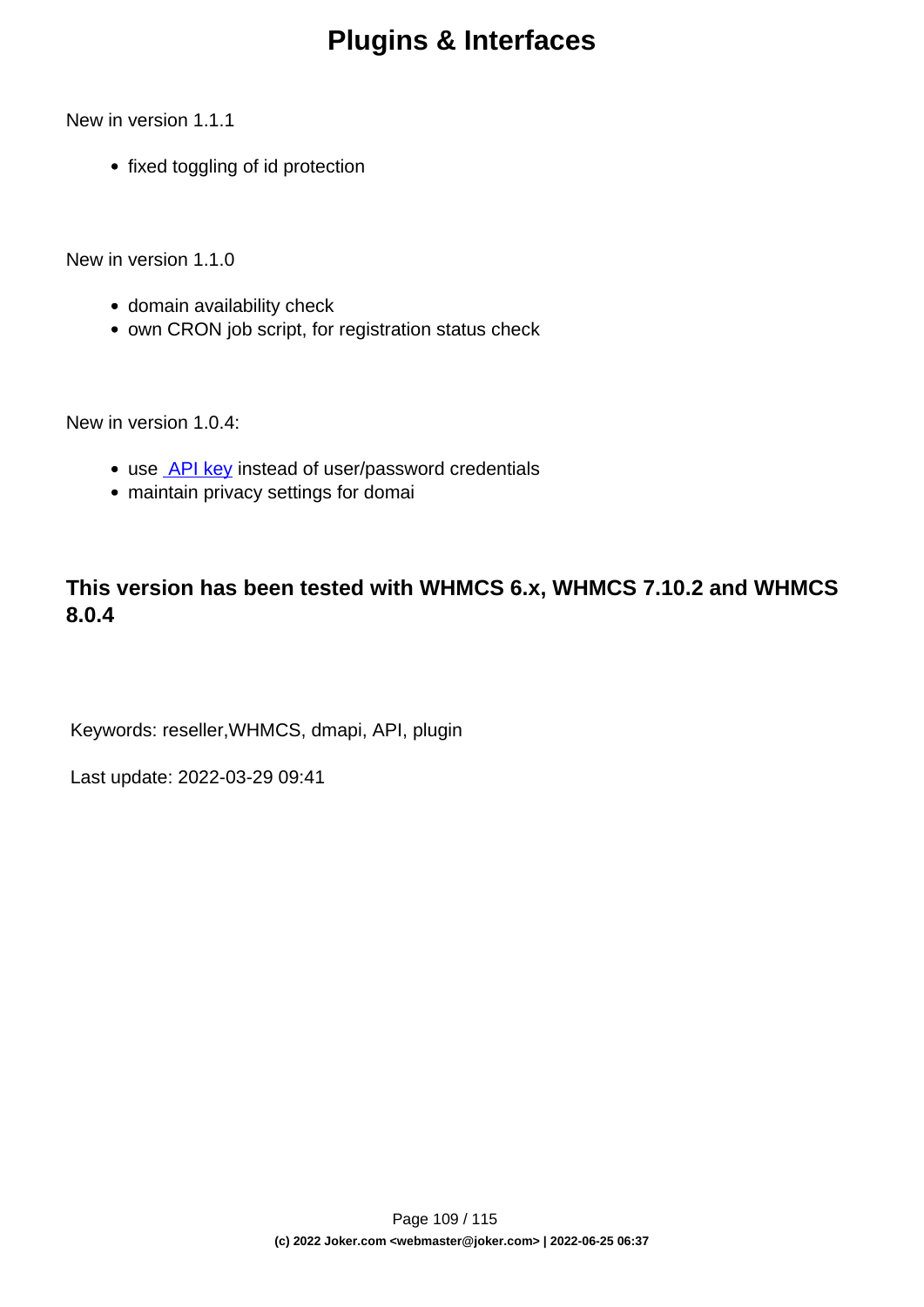## **Plugins & Interfaces Simple WHMCS Plugin**

[WHMCS](https://www.whmcs.com/) is a popular web hosting and automation solution, which includes billing and support options.

If you are using WHMCS for your hosting activities, you may interface Joker.com with WHMCS' domain functionality to easily order and manage domains from within WHMCS.

This is a very light weight and simple plugin, therefore very easy to install (you will find instructions in the readme of the zip archive below).

However, features are basic, and you have to configure a fixed set of contact handles for each TLD you want to use.

Any TLD of Joker.com should work.

This plugin is provided as an example to show, how easy it is to connect Joker.com to WHMCS using DMAPI. You may also use it as a starting point for your own experiments**.**

**For a full integration of Joker.com into WHMCS**, please use our official fully-featured Joker.com [WHMCS Registrar Module.](index.php?action=artikel&cat=84&id=488&artlang=en)

Keywords: WHMCS, dmapi, API, plugin

Last update: 2016-04-11 14:06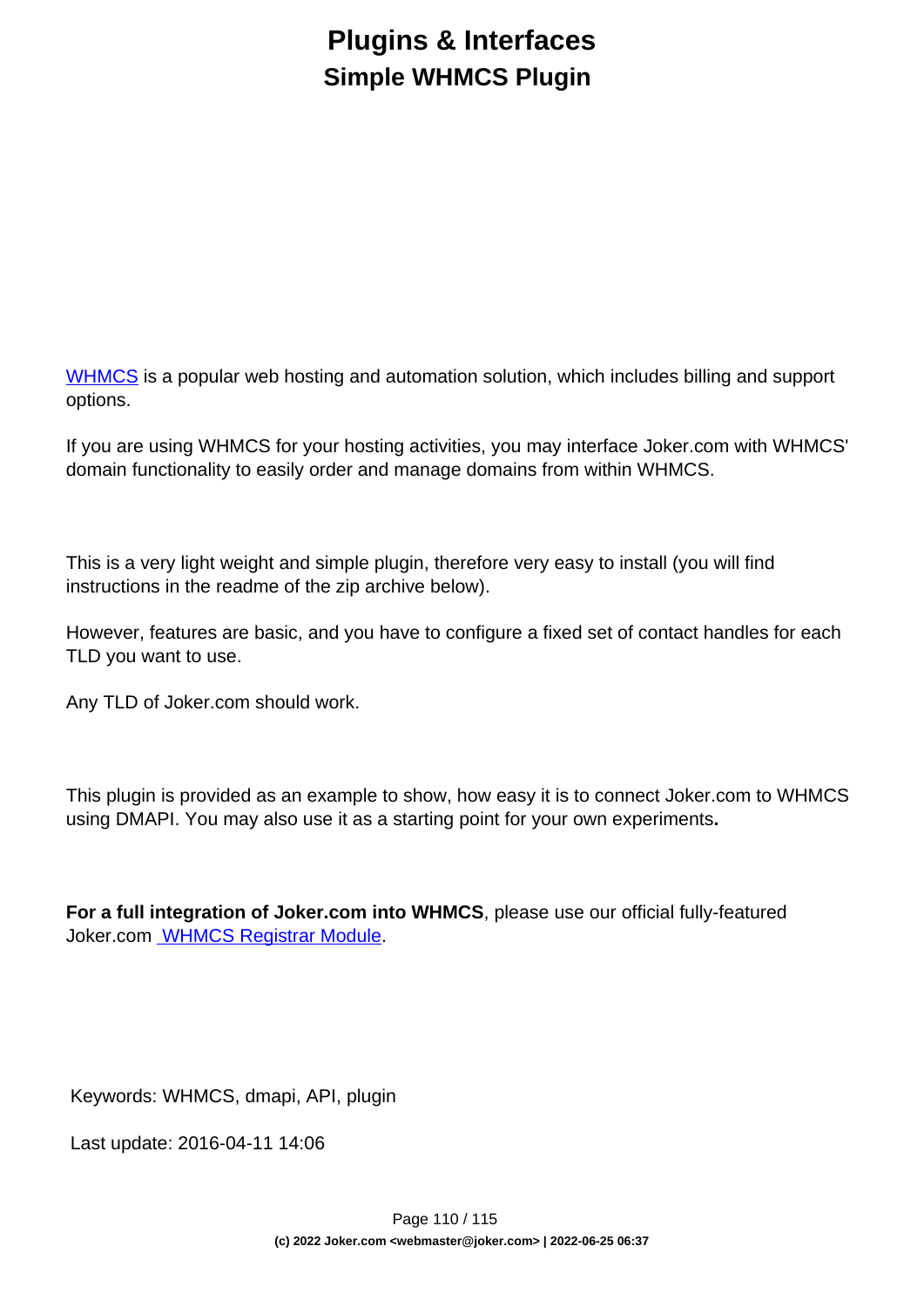## **Plugins & Interfaces Clientexec Registrar Plugin**

### **Clientexec Registrar Plugin**

[Clientexec](https://www.clientexec.com/) is a popular web hosting and automation solution, which includes billing and support

options.

If you are using Clientexec for your hosting activities, you may interface Joker.com with Clientexec domain functionality to easily order and manage domains from within Clientexec.<sup>1)</sup>

Joker.com maintains a registrar module for Clientexec, which offers a great load of features to interface Joker.com seamlessly from within Clientexec:

The following registrar core functionality is provided:- domain availability check

- domain registration
- domain transfer
- domain renew
- domain transfers
- set autorenew
- set registrar lock
- set nameservers
- modify dns zone records (if joker nameservice is used)
- pricelist
- domain import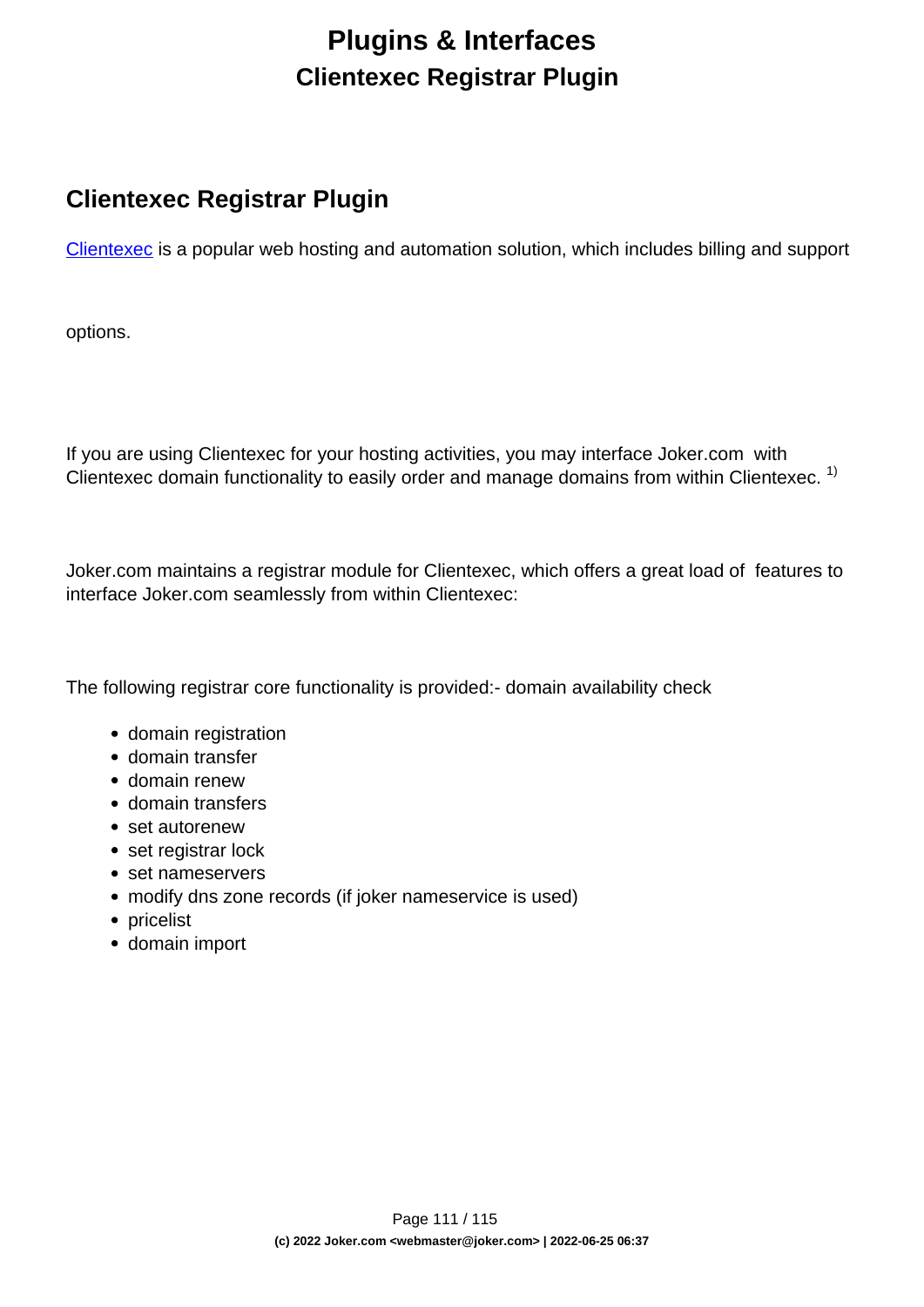#### **Installation:**

The installation is easy, **the plugin is already included with each copy of Clientexec**, just activate the "Joker.com plugin" from within Clientexec:

**Settings => Plugins => Registrars**: Select "Joker.com" from the list, and enter your **Joker.com** [API key](index.php?action=artikel&cat=26&id=14&artlang=en).

### **Usage:**

Create customers, and register domains with "**Packages => Order Domain Services**"...

#### **Known Issues:**

- $\bullet$  IDN domains are currently not supported  $\dot{\phantom{\phi}}$
- some ccTLDs may not supported by default
- Premium domains are currently not supported<sup>\*)</sup>

\*) this is a limitation of Clientexec

Please send us your feedback: [reseller-support@joker.com](mailto:reseller-support@joker.com) Enjoy!

 $1)$  the Clientexec plugin is provided "as-is" without any further obligation or promise of quality or reliability. The normal Joker.com Terms & Conditions apply.

### **Version History**

• 1.0 initial release

Keywords: reseller,WHMCS, dmapi, API, plugin

Last update: 2022-03-29 09:56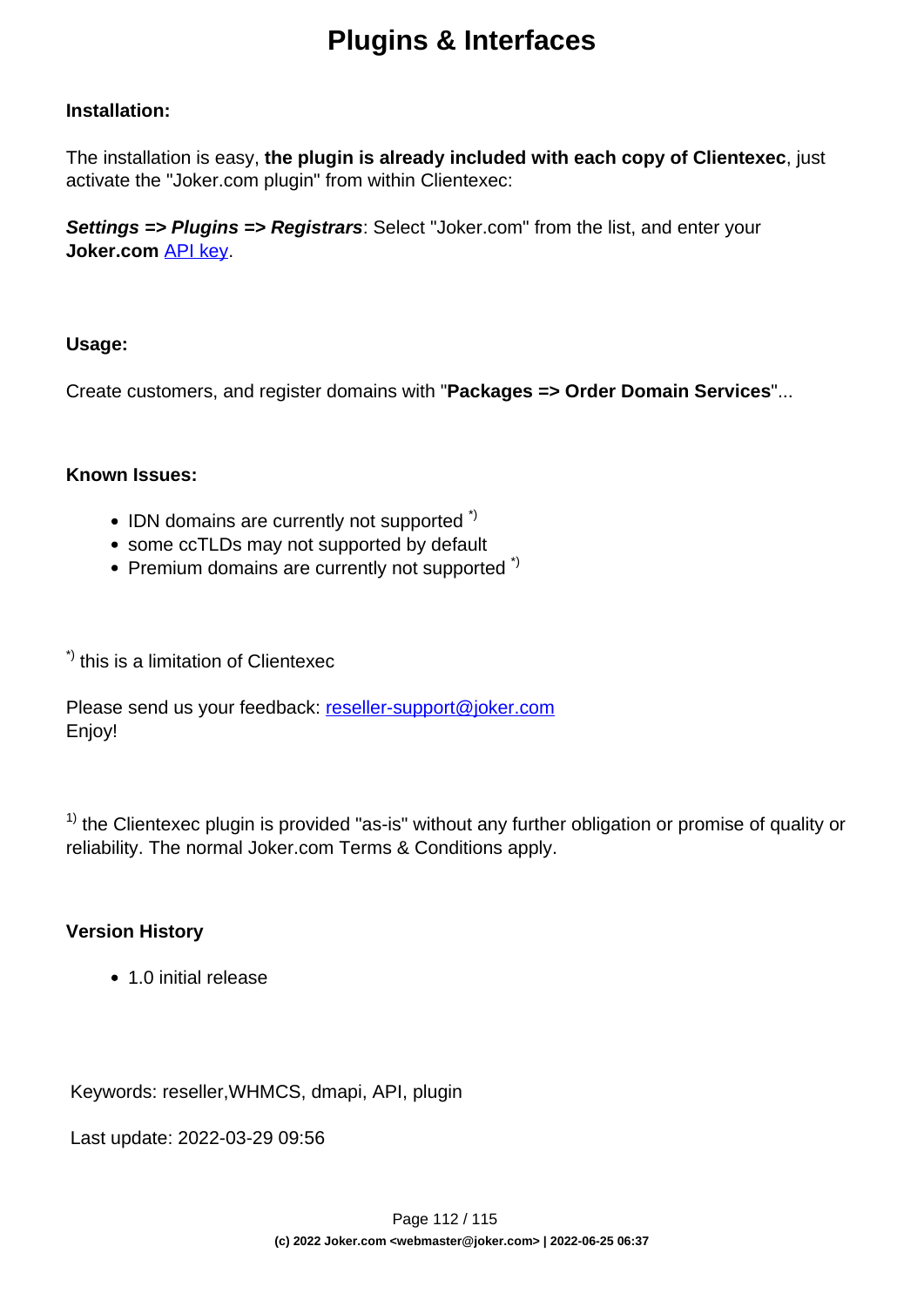# **Plugins & Interfaces Hostbill Joker.com Module**

### **Hostbill Registrar Plugin**

[Hostbill](https://hostbillapp.com/) is a popular web hosting and automation solution, which includes

- Hosting Automation
- Client Management
- Help Desk System
- Automated Billing
- Domain Management

If you are using Hostbill for your hosting activities, you can integrate Joker.com for the domain management within Hostbill using the Joker.com plugin.  $1$ )

At [Hostbill's Joker.com-plugin page](https://hostbillapp.com/hostbill/domainmanagement/registrars/joker.com/) you find an overview of what is provided by our module:

### **• Registration**

Automated domain registration. When enabled, domain module connects registrar API to register new domain name ordered by client.

**Transfer**

Automated domain transfers. Customers can request domain transfer from other registrar to you. During signup customers are asked for EPP/transfer code used in transfer process.

**Renew**

Automated domain renewals. Renew function gives the ability to renew the domain name by customer-purchased period when domain is about to expire

**Synchronize**

Registry <-> HostBill synchronization. Domain synchronization allows your staff members to update HostBill domain records with registry details, ie. to make sure that domain renewal/expiration dates are in sync.

**Import**

Automatically import existing domains from Registry -> HostBill.

**Premium names**

Get premium domain price on registration page and register premium domain names